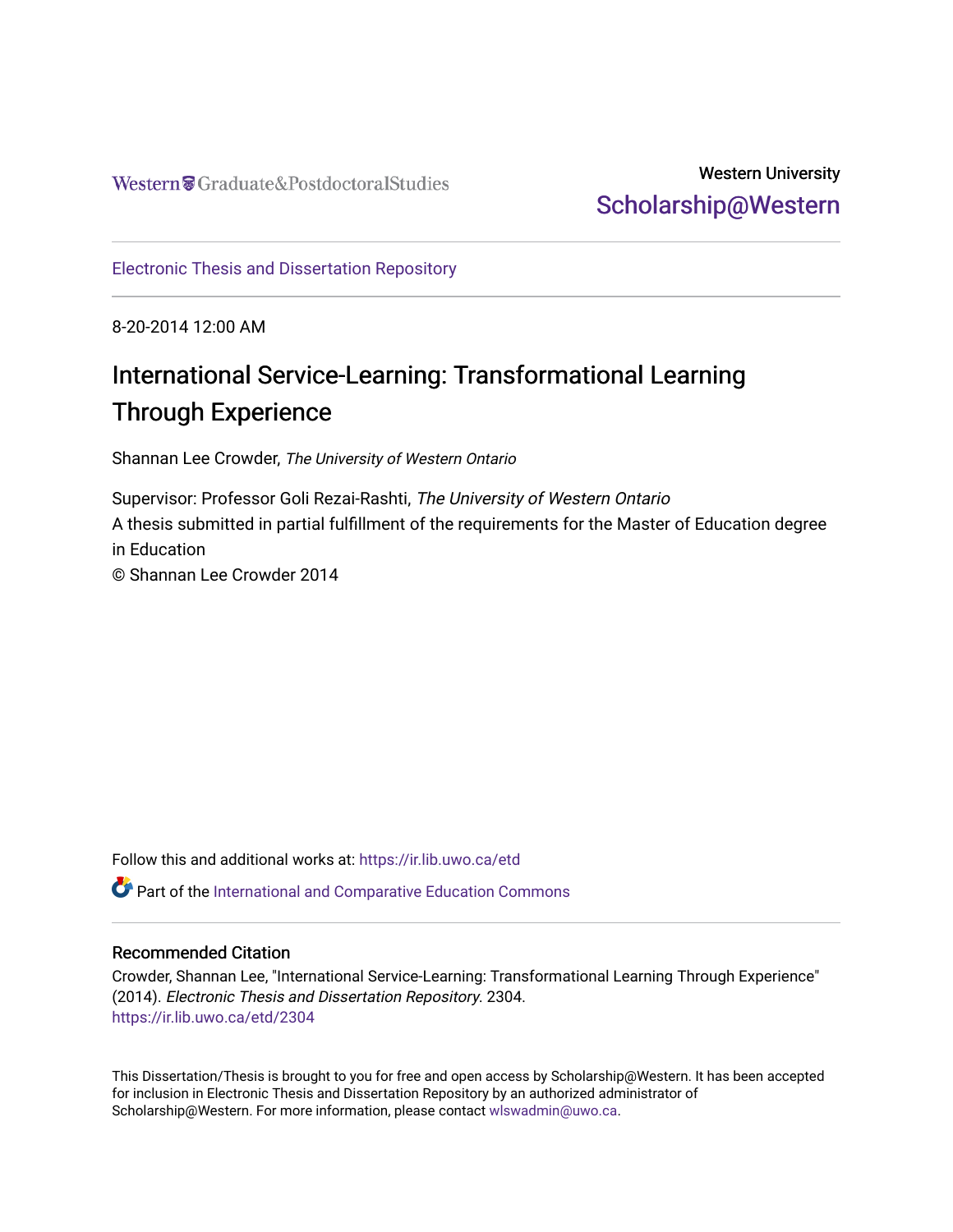#### INTERNATIONAL SERVICE-LEARNING: TRANSFORMATIONAL LEARNING THROUGH EXPERIENCE

(Thesis format: Monograph)

by

Shannan Crowder

Graduate Program in Educational Studies

A thesis submitted in partial fulfillment of the requirements for the degree of Masters of Education

The School of Graduate and Postdoctoral Studies The University of Western Ontario London, Ontario, Canada

© Shannan Crowder 2014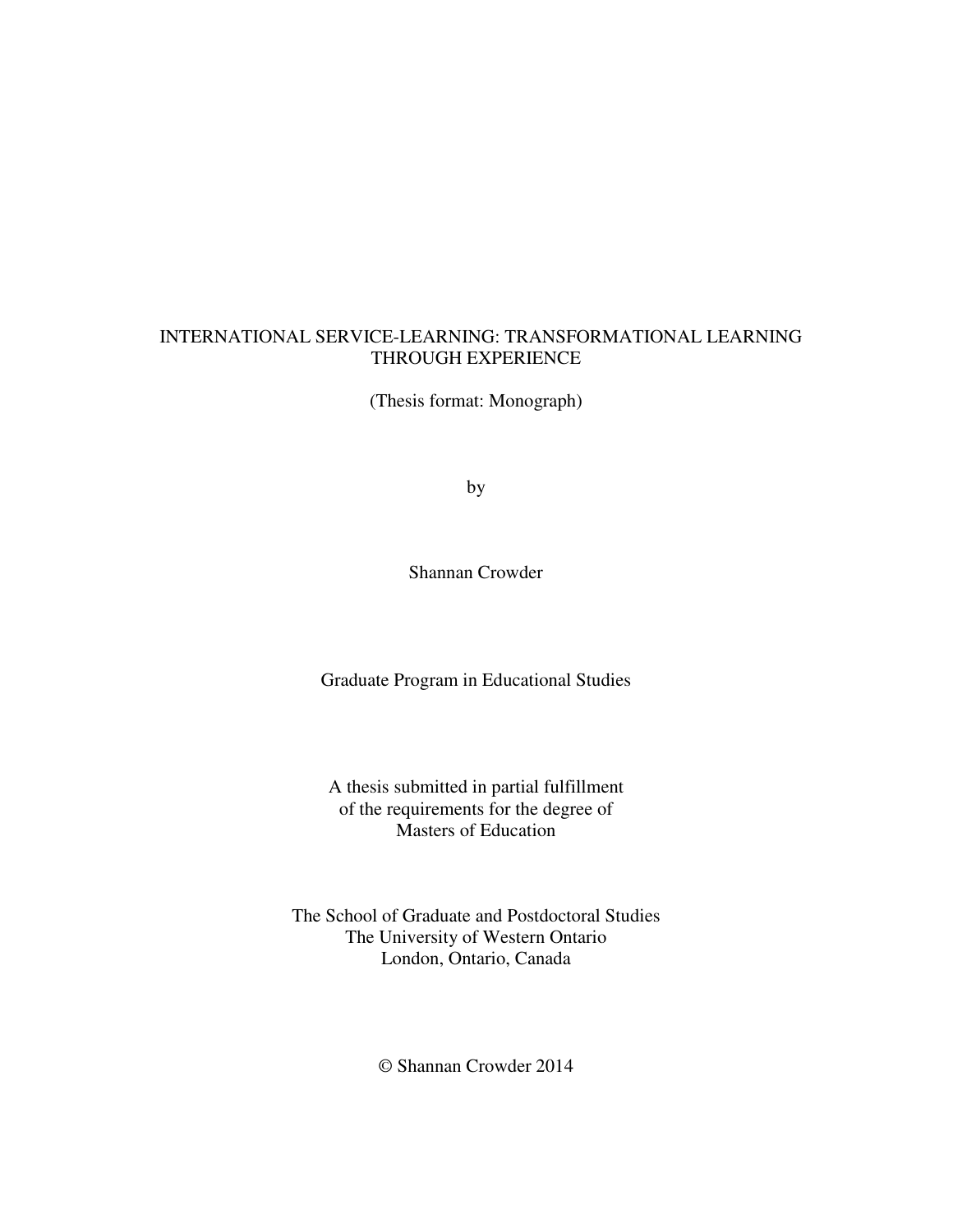#### **Abstract**

This study applies the Experiential Learning Theory and the Transformational Learning Theory to International Service-Learning (ISL) in post-secondary education. International engagement in post-secondary institutions has become an important element in education. Developing global citizenship is a significant focus for many students and institutions. Higher educational institutions are increasingly being challenged to meet the demands of international connectivity and enhance the quality of learning for prospective students (Garrison & Kanuka, 2004, p. 95). ISL provides the opportunity for students to experience perspective transformation. In order for institutions to foster transformational learning, it is important for educators and researchers to have the capability to measure what is being learned, how the learning occurs, and how to support learning. This study sought to investigate how international learning experiences transformed the lives of students who participated in an ISL program, what the participants learned, and how they applied what they learned once they returned to their home country. A qualitative case study was conducted to investigate the perspective of students who participated in an ISL experience in East Africa between seven weeks to four months. Participant recommendations' regarding ISL were also provided as a means to assist the learning potential of ISL experiences for future students. Findings for this study suggest that areas of transformational learning did occur; however, increased preparation and support throughout the experience would have enhanced their learning.

**Keywords**: International Service-Learning, Service-Learning, Global Citizenship, Civic Engagement, Experiential Learning Theory, Transformational Learning Theory, Reciprocal Learning, Perspective Transformation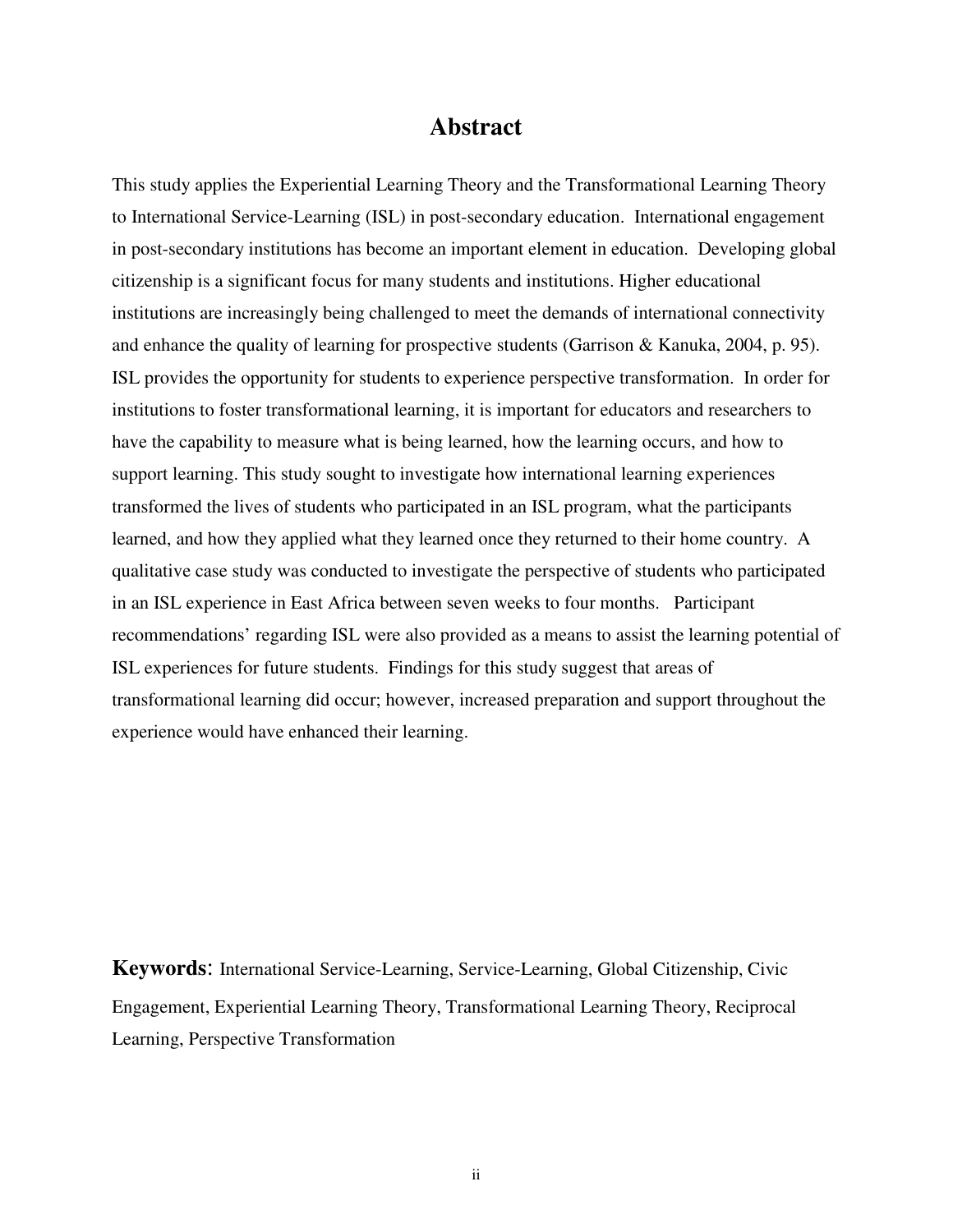## **Dedication**

This paper is dedicated to my parents, Sandy and Dave Crowder. They have been my biggest supporters throughout my education and I would never be where I am without their love and encouragement. I would also like to dedicate this to my Grandfather, Arnold Ivan Crowder. He has inspired me throughout my entire life to learn and taught me the importance of education. Before leaving for Tanzania the second time, I watched as my Grandfather became very ill. Only weeks before I departed for Tanzania he passed away in his home. Thank you Papa for teaching me the important things to value in my life and for believing in me.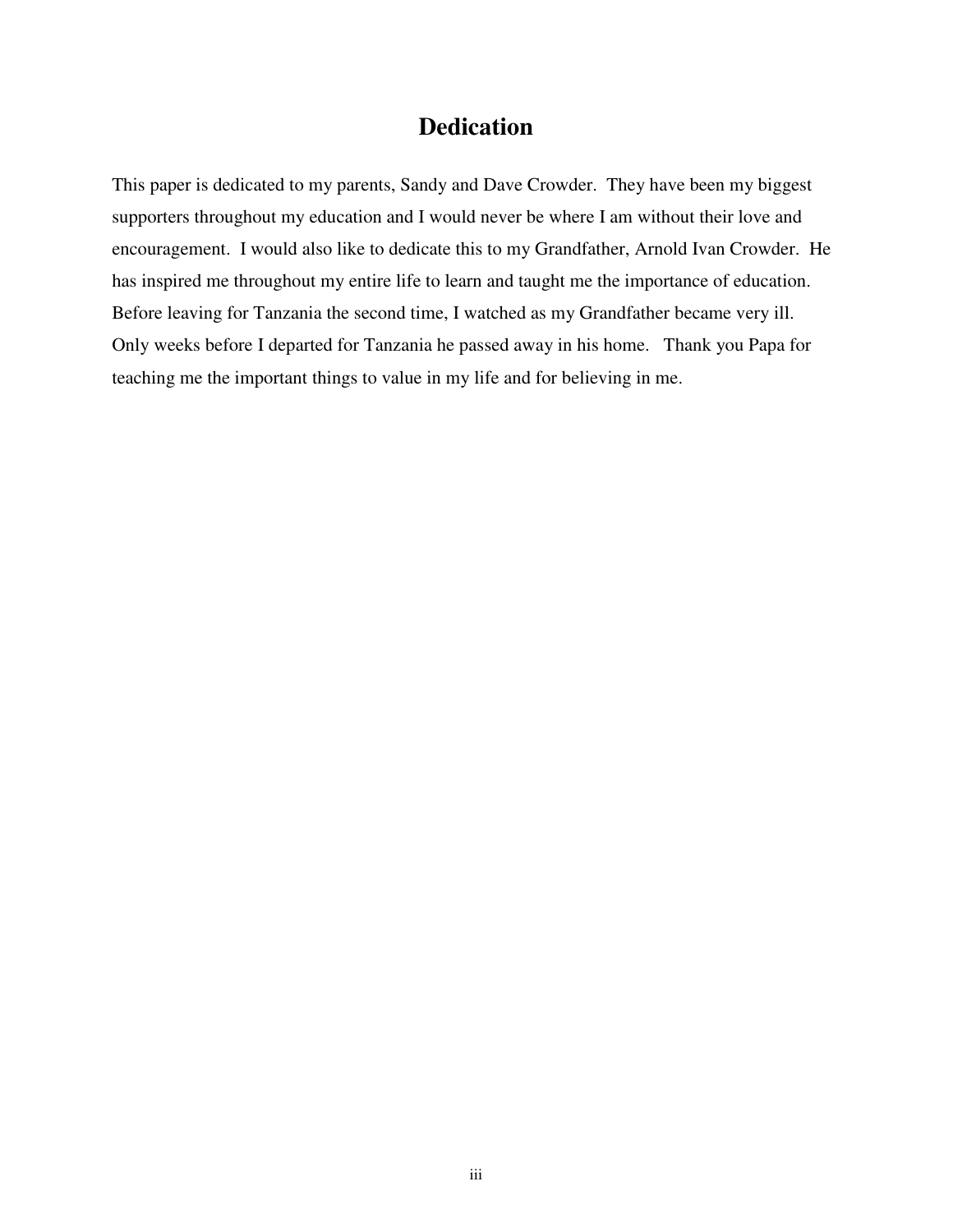## **Acknowledgments**

Thank you to my friends and family who have supported me throughout my academic years. I appreciate all of your support. Your friendships have stayed with me no matter where my academic life has taken me. A special thanks to my thesis supervisor, Professor Goli Rezai-Rashti. Over the past two years, you have motivated and inspired me. It has been a pleasure working with you and getting to know you. I would also like to thank Professor Wayne Martino for supporting my writing process as my committee member.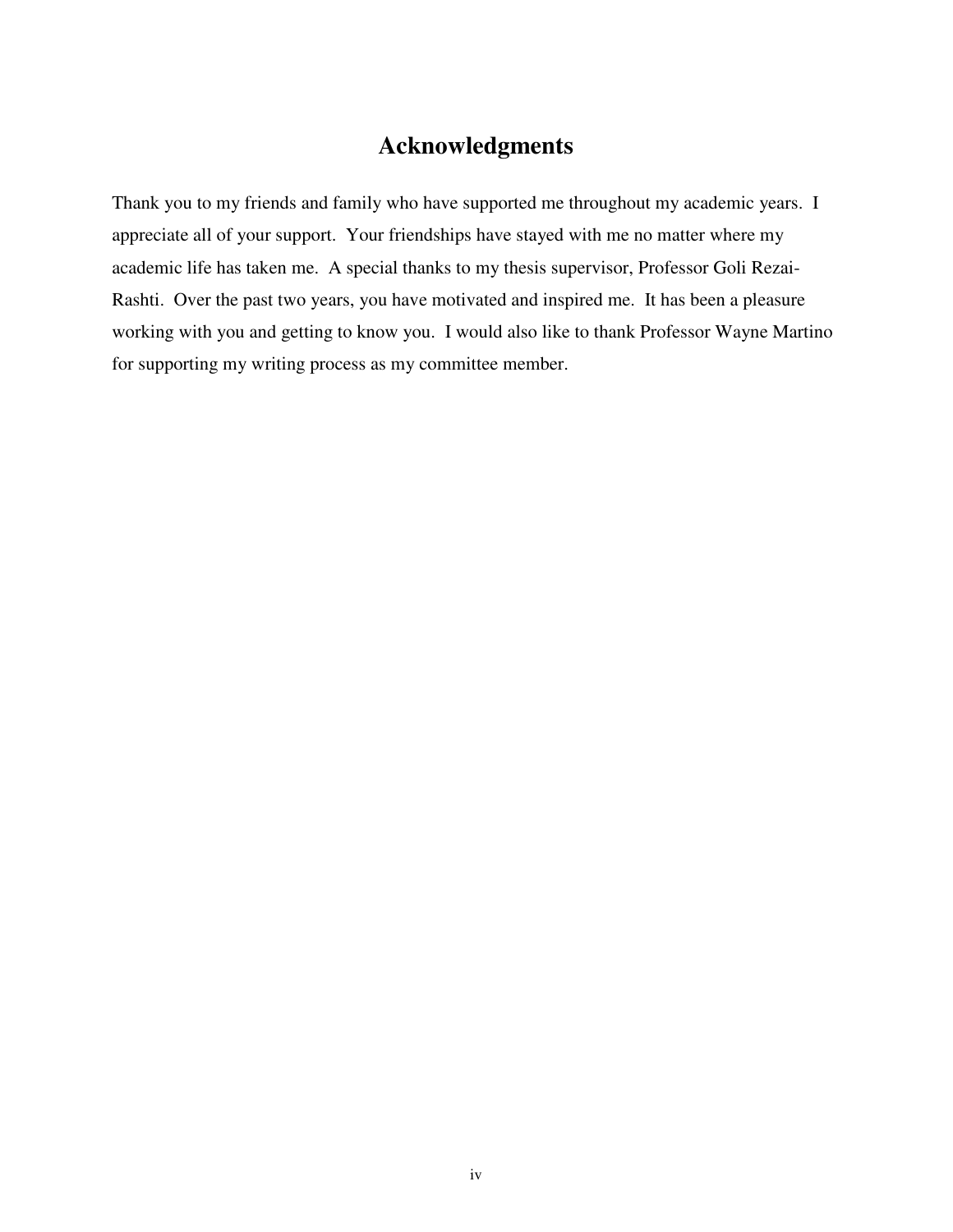# **Table of Contents**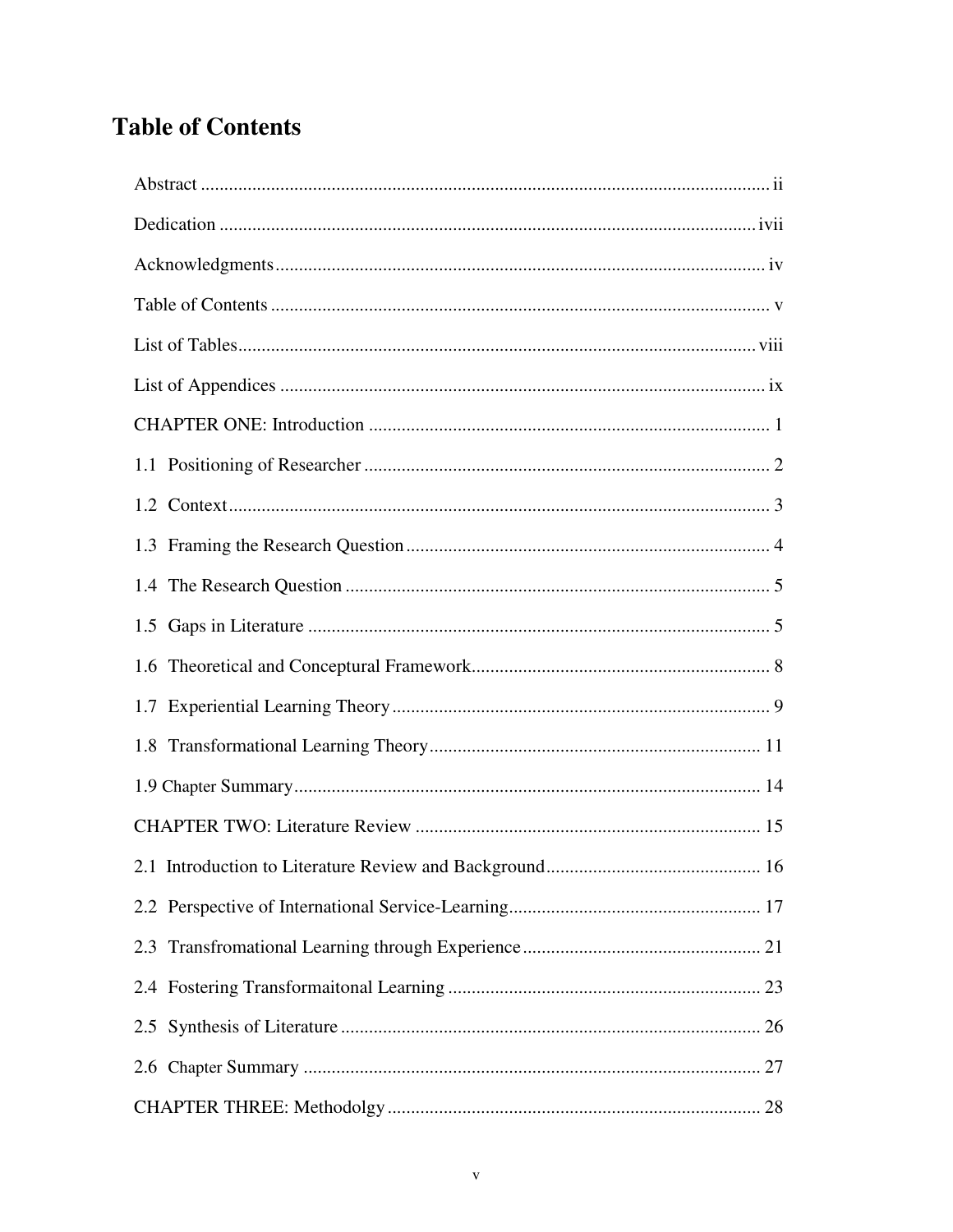| 86  |  |
|-----|--|
| 4.4 |  |
|     |  |
|     |  |
|     |  |
|     |  |
|     |  |
|     |  |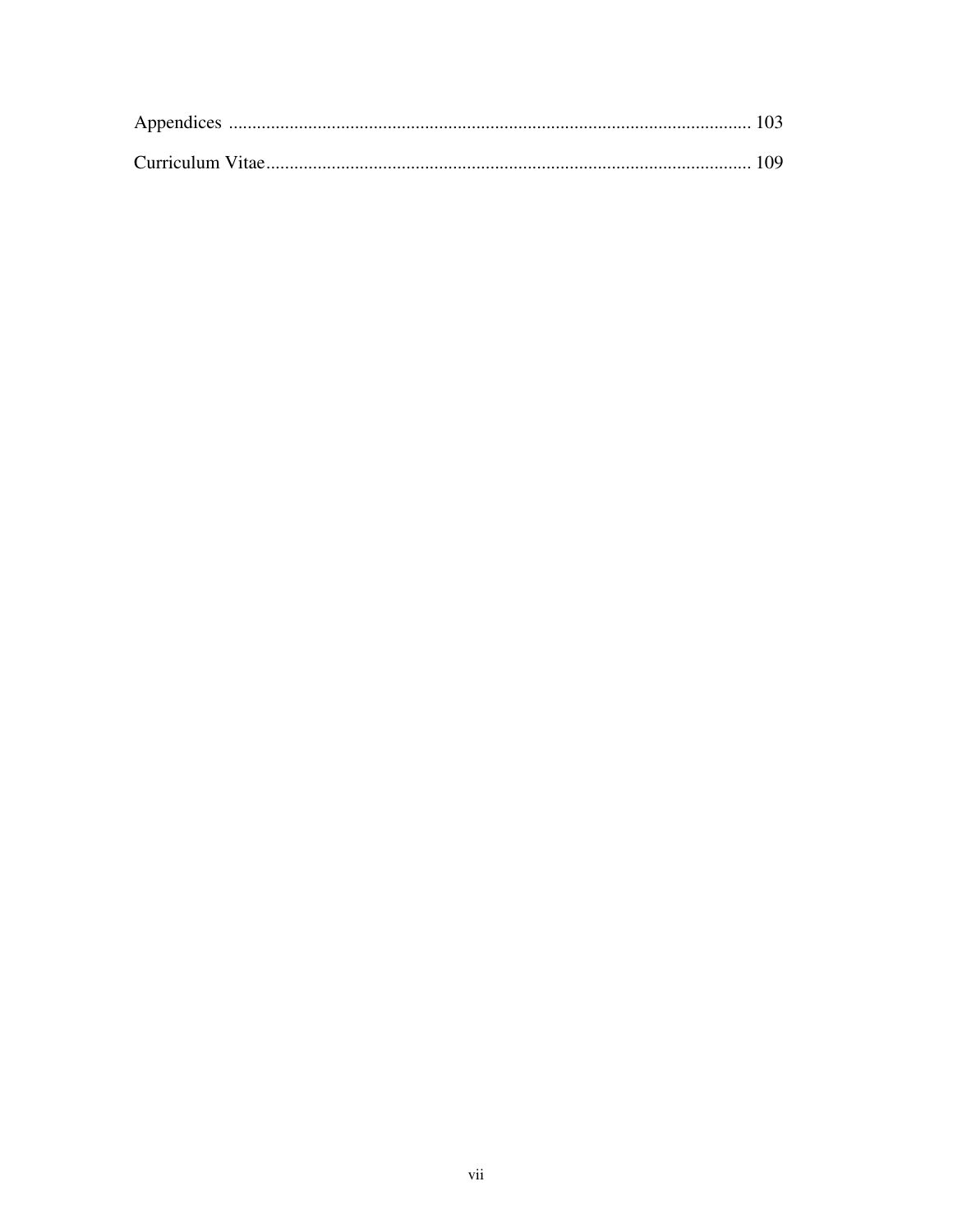# **List of Tables**

| Table 4.1: Jack Mezirow's Ten Phases related to Transformational Learning Applied 78 |  |
|--------------------------------------------------------------------------------------|--|
|                                                                                      |  |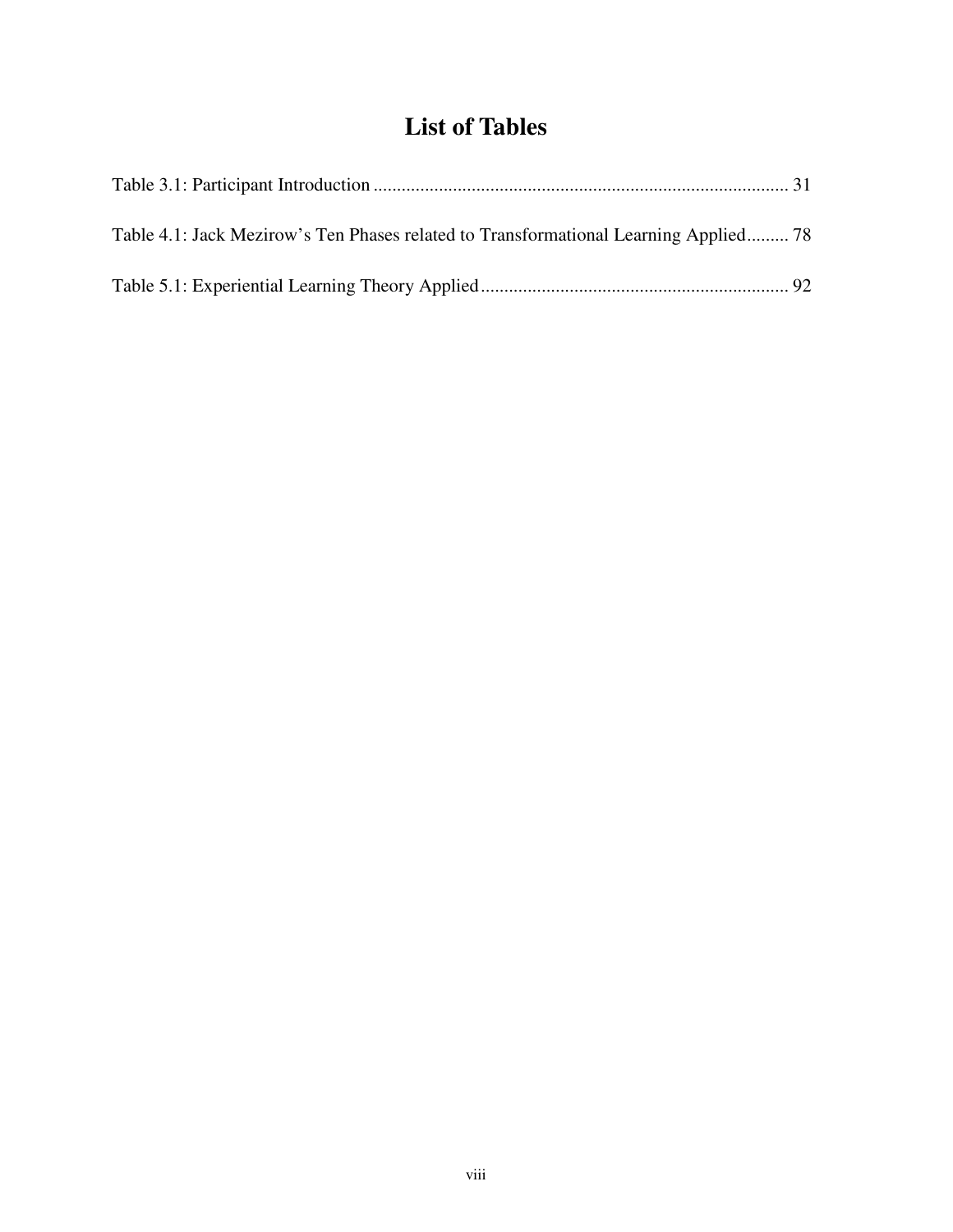# **List of Appendices**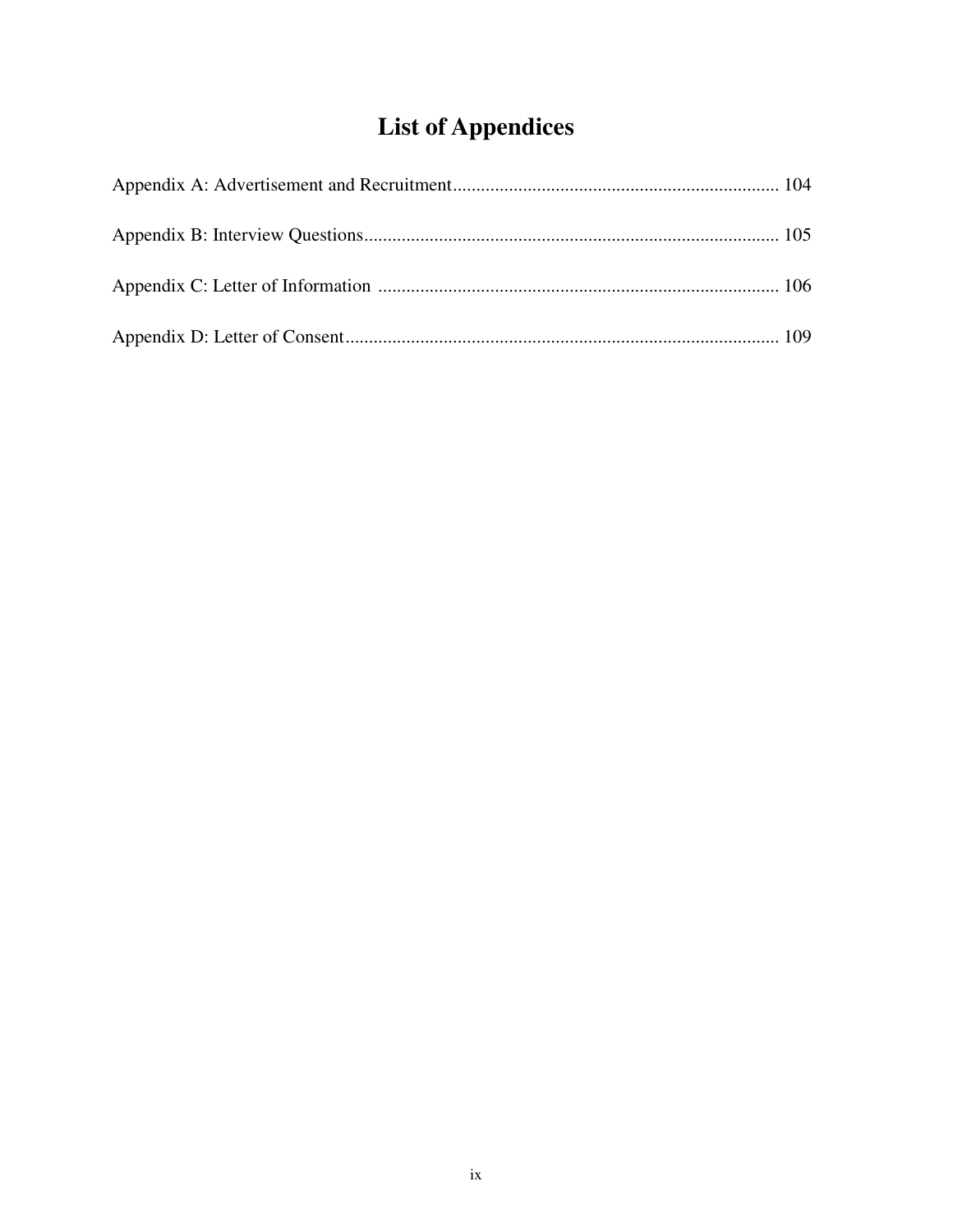### CHAPTER ONE

#### Introduction

International engagement in post-secondary institutions has become an important element in education. Developing global citizenship is a significant focus for many students and educators. The need for developing global citizenship is being fostered through exchange programs and International Service-Learning (ISL). ISL provides the opportunity for students to experience a perspective transformation. In order for institutions to foster transformational learning, it is important for educators and researchers to have the capability to measure what is being learned, how learning occurs, and how to support what is learned. Even though many ISL programs claim to be supporting students and communities abroad in a reciprocal learning arrangement, it is critical to define what reciprocal learning entails, who is benefiting from the services being provided, and the main goal and purpose for engaging in ISL activities. As globalization continues to transform education, the emphasis on sending more students abroad continues to grow. With this increase, it is essential that organizations and institutions re-evaluate the foundation of ISL programs to ensure that critical measures are being taken to maximize learning opportunities.

By evaluating learning through the experiential and transformational learning processes within ISL, it is hoped that valuable insight will be gained that will assist in the progress of program design and foster transformational learning. Gaining information regarding recommendations for ISL programs will attempt to benefit organizations and institutions in developing a strategic method for optimal learning experiences. Through extensive evaluation and reconfiguration of existing programs that focus on enhancing the learning experience for students, ISL will better serve communities at home and abroad. ISL has the ability to enhance transformational learning and can be an effective addition to experiential learning if it promotes sustainable benefits for both students and communities.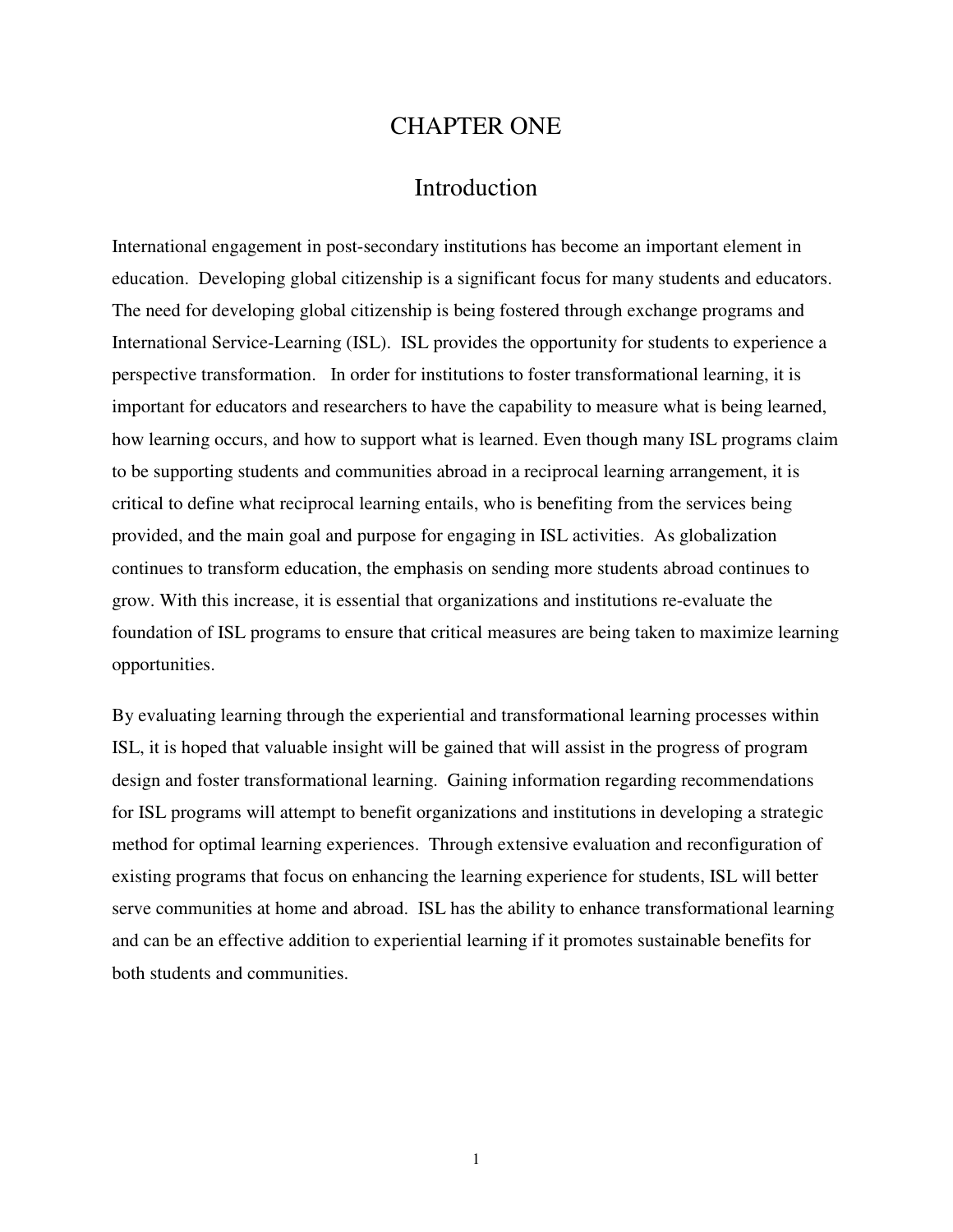### 1.1 Positioning the Researcher

I have had many opportunities in my life to work as a teacher and volunteer in international communities. I worked extensively and volunteered in South Korea, India, New Zealand, and East Africa. I believe I am very fortunate and enjoyed learning from all of my experiences. When I decided to travel to Tanzania in East Africa for the first time, to complete my Bachelors of Education international teaching placement, I noticed that my friends, family, and people within my local community had more questions and concerns than I had previously experienced when travelling to other international destinations. These questions and concerns led me to contemplate ISL, my intentions, and the intentions of the institutions I was working with.

During my first experience in East Africa, I taught at schools and volunteered at an orphanage for three weeks; it was my first ISL experience. The experience was transformative in many ways. I believed it furthered my understanding of self and my convictions. I was also able to apply what I had learned in communities at home. Upon returning to Canada I was able to implement the teaching skills I learned, support relationships between Canadian and Tanzanian students, and raise awareness and funds for educational resources for students in Tanzania. My experience in East Africa increased my global awareness, intercultural connectedness, and desire for social justice. It also brought forward many questions that I had never addressed. I began to consider the positive and negative impact our work was having on the local communities in East Africa. I re-evaluated the purpose and benefit of this type of service, and I questioned my own intentions and expectations. I knew I had an amazing experience, but I wondered if that was enough.

When I decided to enter a Masters of Education program, I was anxious to learn more about East Africa and to further develop my understanding of the reciprocal learning process between Canada and African nations. Fortunately, I found an opportunity at my University that offered an ISL program. I was very excited and thought that I would be able to address many of my ISL questions and concerns. I applied for an internship where I would be staying in Tanzania for the duration of three months. I would be working with undergraduate students as we attempted to apply our academic knowledge in a foreign environment with local community members. My role was to work with an emerging organization on their marketing and business development plan, as I had previous experience and education in International Business Management.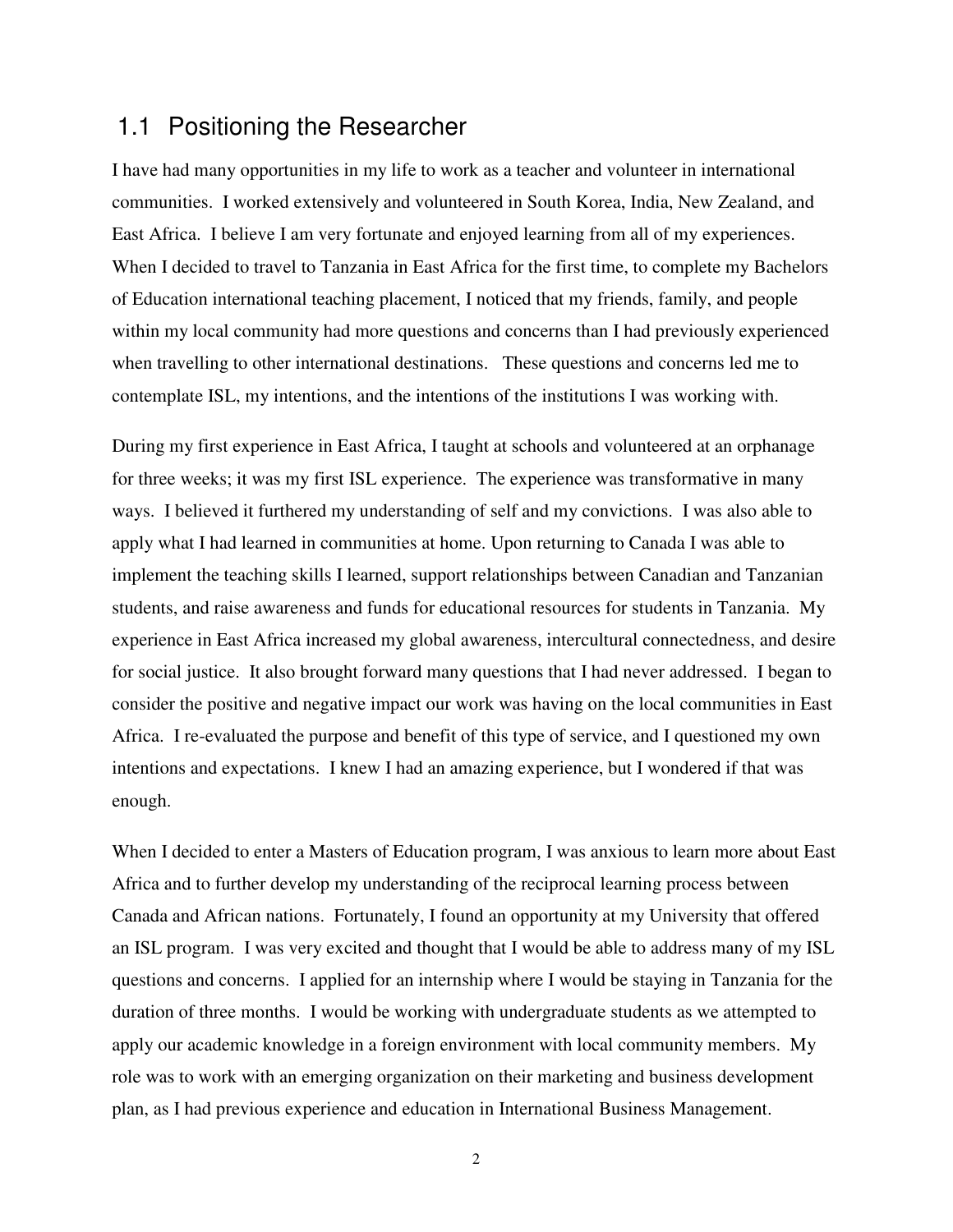Preceding my departure to East Africa the second time, I decided to take a more critical approach and really understand the purpose, motives, and intentions behind ISL. I believed that it was not only important to examine my questions and concerns but to understand the experiences of other students who embark on an ISL program.

During my second experience in East Africa, I realized that ISL experiences are of great benefit for many reasons, although opportunities for enhanced learning could be lost without having the proper supports in place. In addition, I realized developing a deeper understanding of ISL and the impact it can have on students who participate in these programs is essential. Considering this, I decided to interview students who were able to reflect upon their ISL experience once they returned to Canada in hope of contributing to future development and understanding of ISL programs.

#### 1.2 Context

As globalization and international mobility increases, the interconnectedness within the global community has become a part of academic life. International mobility in higher education has ranged from 3-5 million staff and students who travel internationally annually for academic related reasons. Higher educational institutes are being challenged more frequently to meet the demands of international connectivity and increased quality of learning for prospective students (Garrison & Kanuka, 2004, p. 95). Coordinating policies and programs for expanding initiatives in international education is essential.

Internationalization in higher education is viewed as a necessary element of education today (Altbach & Teichler, 2001, p. 8-10). The demand for researching international exchanges and experiences is important if students are to reach their learning potential. Since travel and global communication has expanded rapidly, it has become valuable for students to have firsthand experiences with other cultures and environments (Chieffo & Griffiths, 2004).

With the focus on international connectivity and opportunities for prospective students who will attend University or College, institutions need to be prepared with a strategic method of achieving ultimate learning success. Humphries, Rauh, & McDine (2013) explains that defining studying abroad has been a challenge for many institutions and finding a centralized standard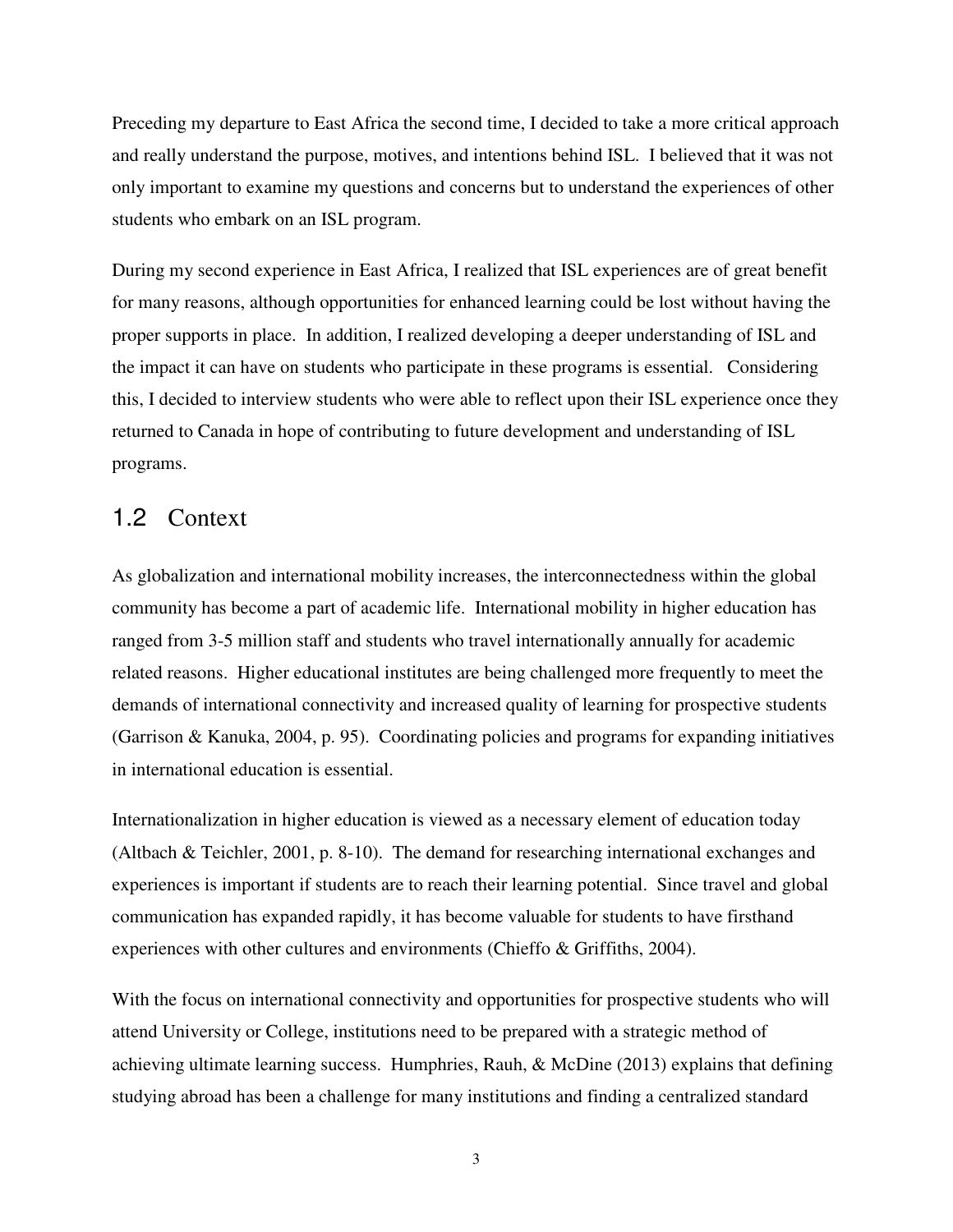program has been difficult (p. 41-42). Ron Faris (1999) believes that standard policies and practices for Service-Learning (SL) programs should be in partnership with the federal and provincial government as well as the voluntary sector (p. 5). The variance in ISL, SL, and exchange programs across Canadian Universities has proved to be challenging when coursecredit, learning outcomes, and volunteer expectations are inconsistent.

The learning obtained from ISL is largely tied with Kolb's Experiential Learning Theory (ELT) (1984), which has also gained great attention from forward-thinking educators. Kolb  $\&$  Kolb (2005) believe that experiential learning is a new scientific way of learning (p. 193). Experiential learning empowers students to actualize their knowledge, gain practical experience, and further apply knowledge in the field. This type of learning enhances global citizenship, civic engagement, and can provide valuable insight for future academic and professional decisions made by the student. By understanding the importance of experiential learning, educators are also able to appreciate the value in transformative learning that is obtainable through the experience (Kolb & Kolb, 2005).

In addition to using the ELT as an academic tool, it is also important to grasp an understanding of the Transformational Learning Theory (TLT) and how these two frameworks co-exist. Both frameworks define the possible learning experience gained in Service-Learning (SL) and ISL. Increasing learning quality by reforming the concept of traditional learning will promote institutions in meeting the demand of prospective students and the globalized world. Understanding how to support the increased demand of cross-cultural education, global awareness, and social justice in a practical form will service new generations of students. Using the world as a classroom can be an effective tool for learning success. Through the development of ISL, students will be able to excel in the globalized future.

#### 1.3 Framing the Research Question

International education has the possibility of encouraging students to learn about other cultures, social and political institutions, languages, art, and literature. Intercultural education teaches students the subjective meaning that individuals ascribe to relationships, events, people and themselves (Selby, 2008, p. 4). For the purpose of this research, it is imperative to understand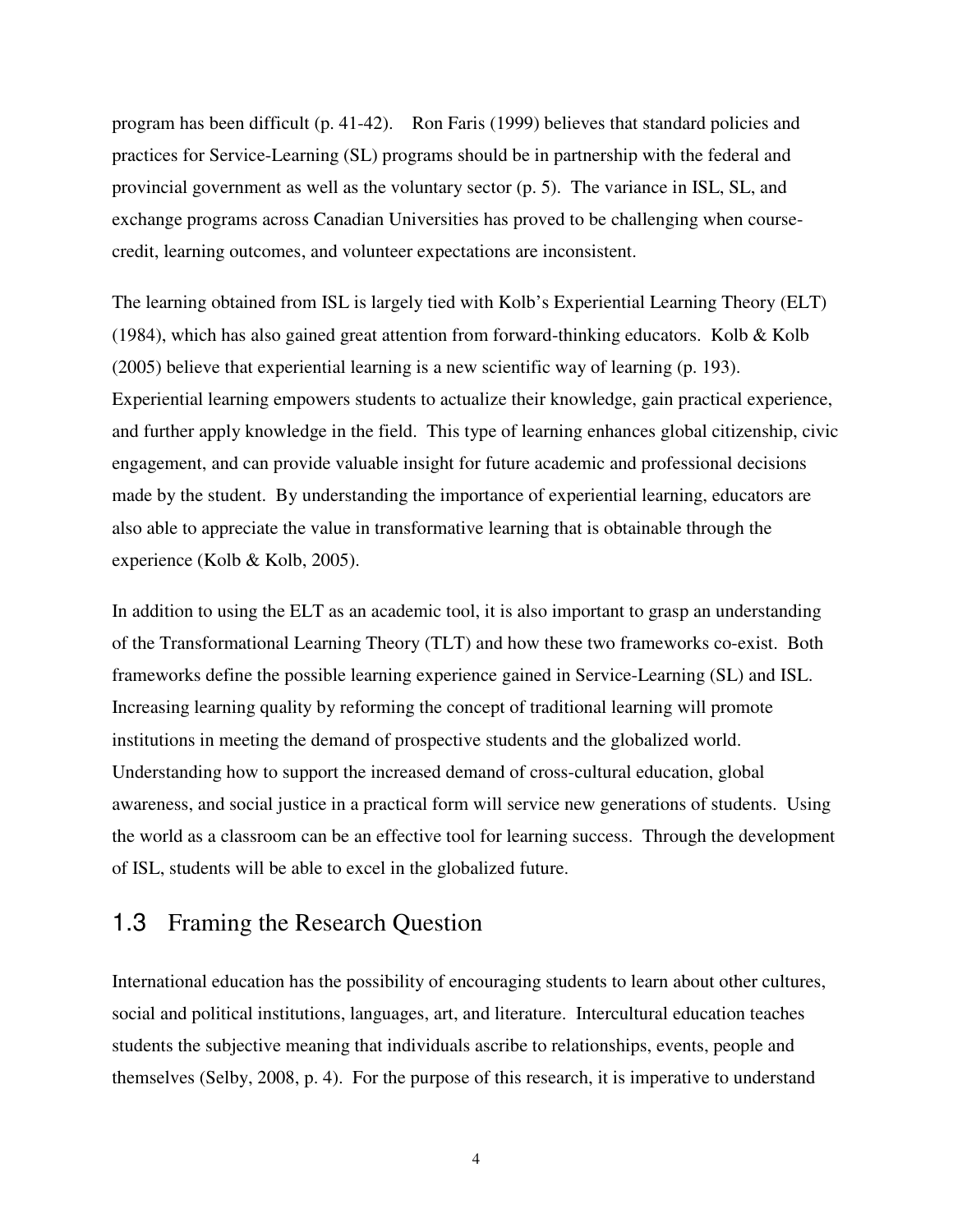experiential and transformational learning through international and intercultural education that occurs during ISL.

Bennett (2008) argues that being globally minded and being a part of a global community requires the ability to engage in an intercultural experience that creates transformational learning (p. 13). International opportunities in education sectors continue to grow and the demand to develop greater global and cultural awareness remains. Although being a global citizen is critical for students in the age of international connectedness, there are still gaps in fully understanding how to educate students to obtain the best learning outcome. Considering research in the area of ISL and transformational learning is limited, this area of research needs to expand for institutions and students to optimize their learning potential.

#### 1.4 The Research Question

In this research study, the main objective is to investigate what students are learning from participating in ISL programs, how transferable and sustainable those skills are once they return to Canada, and to hear recommendations from the participants for future ISL programs and students. Even though each participant in this study brings a different perspective of ISL, similarities and common themes were found amongst the data collected. These themes will be used to answer the research question.

The research questions for this study aim to investigate:

- 1. How international learning experiences transform the lives of students who participated in an ISL program?
- 2. What the participants learned from the experience and how they plan on applying what they have learned?
- 3. What recommendations can be made to increase the learning potential of an ISL experience for students in the future?

#### 1.5 Gaps in Literature

When looking at SL, despite the fact it could potentially create benefits such as global and social awareness, it is not a guarantee. Research in this area often fails to report the unpredictable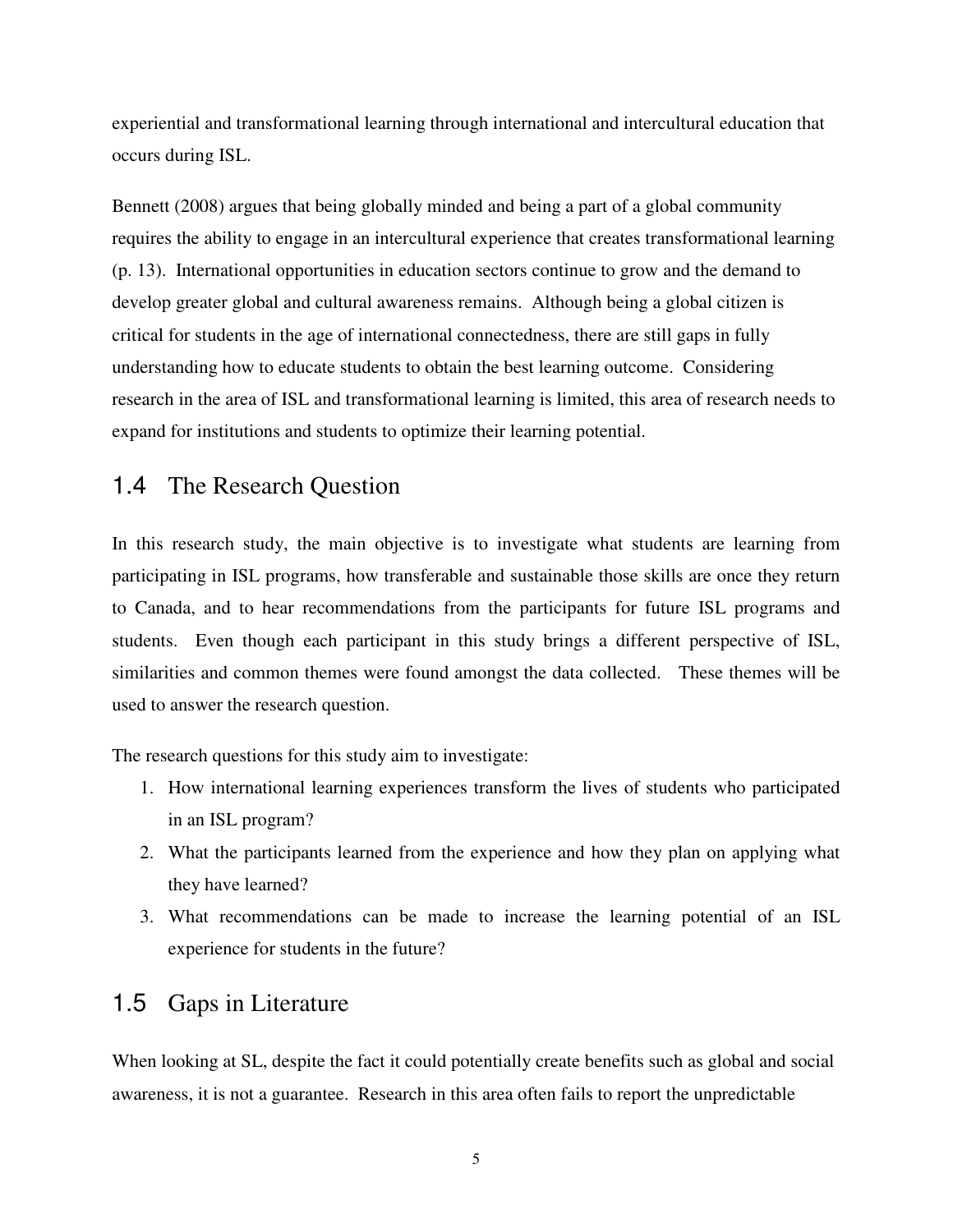nature of SL. Transformational learning from SL has demonstrated there is no direct way of defining how the transformation occurs (Deeley, 2010, p. 50). Despite this, Mitchell (2008) explains that researchers have suggested SL is an effective tool to aid students in expanding their learning and development. It is also important to take a critical approach to understanding SL and the possibility of adverse outcomes occurring if students are not properly supported (p. 51).

SL can affect students and communities in different ways. It is difficult to support an enhanced world view experience that will be equal for all those involved. There are too many variables associated with the experience, program, and individuals. In his research of transformational learning in ISL, Richard Kiely (2005) argues that the common belief that sustainable transformational learning is achieved by undergraduate students should not be assumed: "As the study findings presented in this article illustrate, the long-term impact of students' perspective transformation on their ability to change their lifestyle habits, resist cultural norms, and engage in social action is often ambiguous and problematic" (p. 5). Kiely's findings indicate that future research to understand a student's ability to change their lifestyle through perception transformation is necessary.

Mitchell (2008) recommends how thinking critically and analyzing the roles of the SL and SL programs is essential to communities. Service activities need to engage students and promote projects that focus on overcoming social justice issues, understanding diversity, and enhancing civic engagement. (p. 53). Without critically evaluating the role of the student and ISL programs, it is possible that the experience will create different outcomes than desired. Understanding the impact SL has on students will support future literature on improving the educational design of ISL.

While ISL is considered by many researchers to be an effective tool for international learning, challenges associated with ISL need to be addressed before ultimate learning success is gained. Disregarding essential components that lead to a negative ISL experience are detrimental to students, programs, and communities. Without critically evaluating ISL programs through extensive research on how to support experiential and transformative learning, students are not able to gain as much from the experience as they potentially could and unfortunate consequences could occur. This study will demonstrate that if extensive preparation and support are not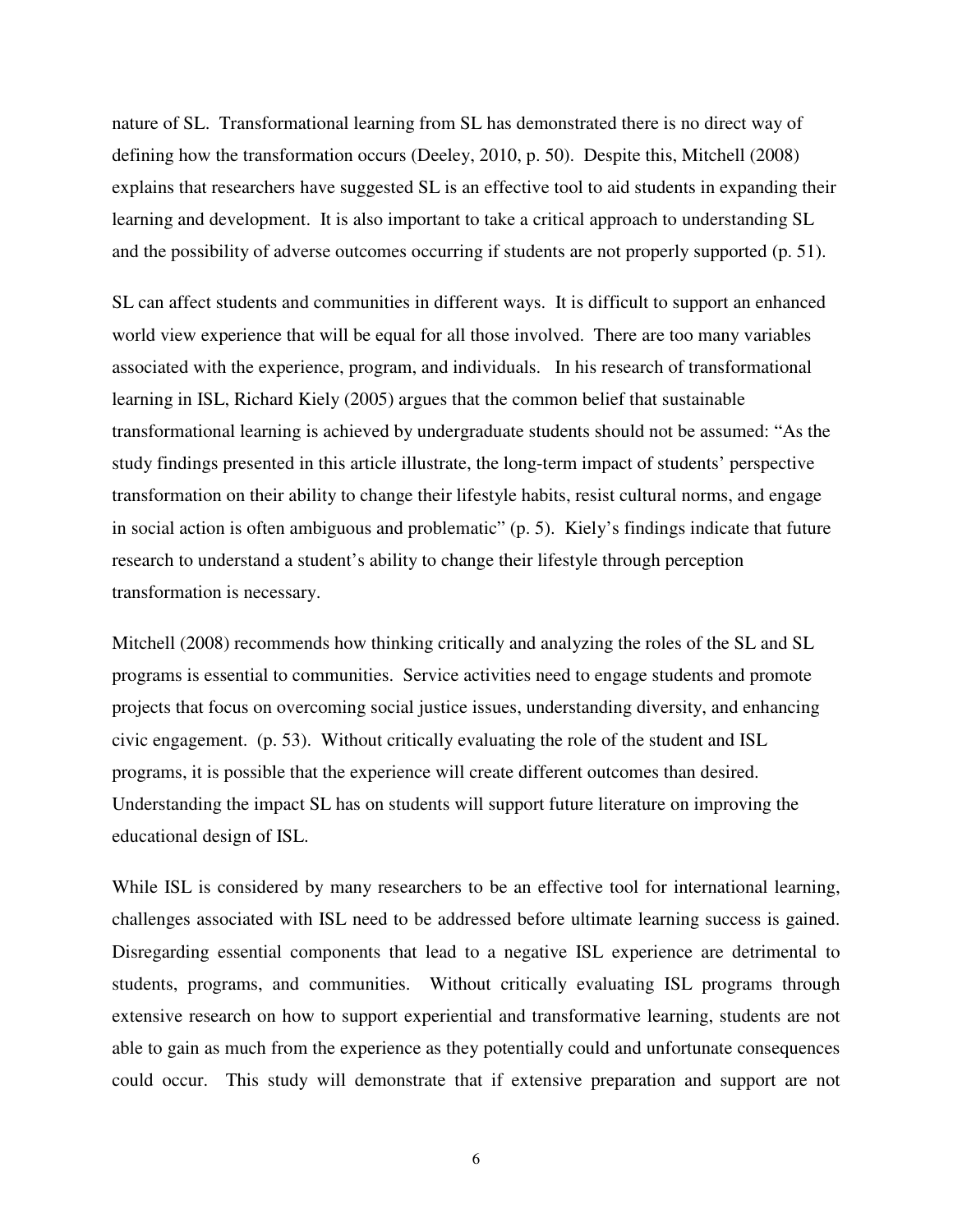conducted, students may not be able to complete the duration of their stay, may have inaccurate expectations, not understand their purpose once they arrive, encounter situations that they are not prepared for, and may feel alienated and/or unproductive towards reaching their goals. Their cultural biases and ethnocentric worldview could increase without support during challenging situations (Mezirow, 1997, p.6).

Developing research in the area of ISL will maximize the potential of learning from the experience (Tonkin, 2011, p. 209). Research has the possibility to inform and assist the entire practice of ISL and help place students and program developers in a position to really make the most out of their experiences (Tonkin, 2011, p. 213). Research regarding the long-term effects of ISL on communities and individual students is also minimal and should be documented (Crabtree, 2008, p. 18).

Investigating the Transformational Learning Theory (TLT) in relation to ISL programs can foster greater experiences and is an important element of ISL to consider. Taylor (1998) explains that the practice of transformational learning has not been investigated extensively or adequately (Executive summary). By viewing the ISL experience through the lens of the TLT, it is hoped that students will be able to draw meaning through critical reflection processes The fact that the critical reflection process may potentially challenge their prior interpretations of how they viewed the world is vitally important to capture and is critical for the development of research in this area (Mezirow, 1997, p7).

Currently, there is limited research regarding the sustainable impact of transformational learning in ISL (Kiely, 2011, p. 261). Richard Kiely (2004) reports how domestic SL has been extensively documented, illustrating the positive impact it has had on students in many areas of their personal, professional, and academic life. However, Kiely (2004) mentions that ISL has not been as closely examined and that research that has been done is very limited on the perspective of students learning and overall development (p. 5). Keily (2011) explains, "because there have been relatively few longitudinal studies looking at the process of transformation in service-learning and intercultural learning, there is very little empirical evidence to support the critical assumption that cognitive transformation leads to subsequent personal and/or social behavioural change and/or action" (p. 261). This makes it difficult to calculate the success of an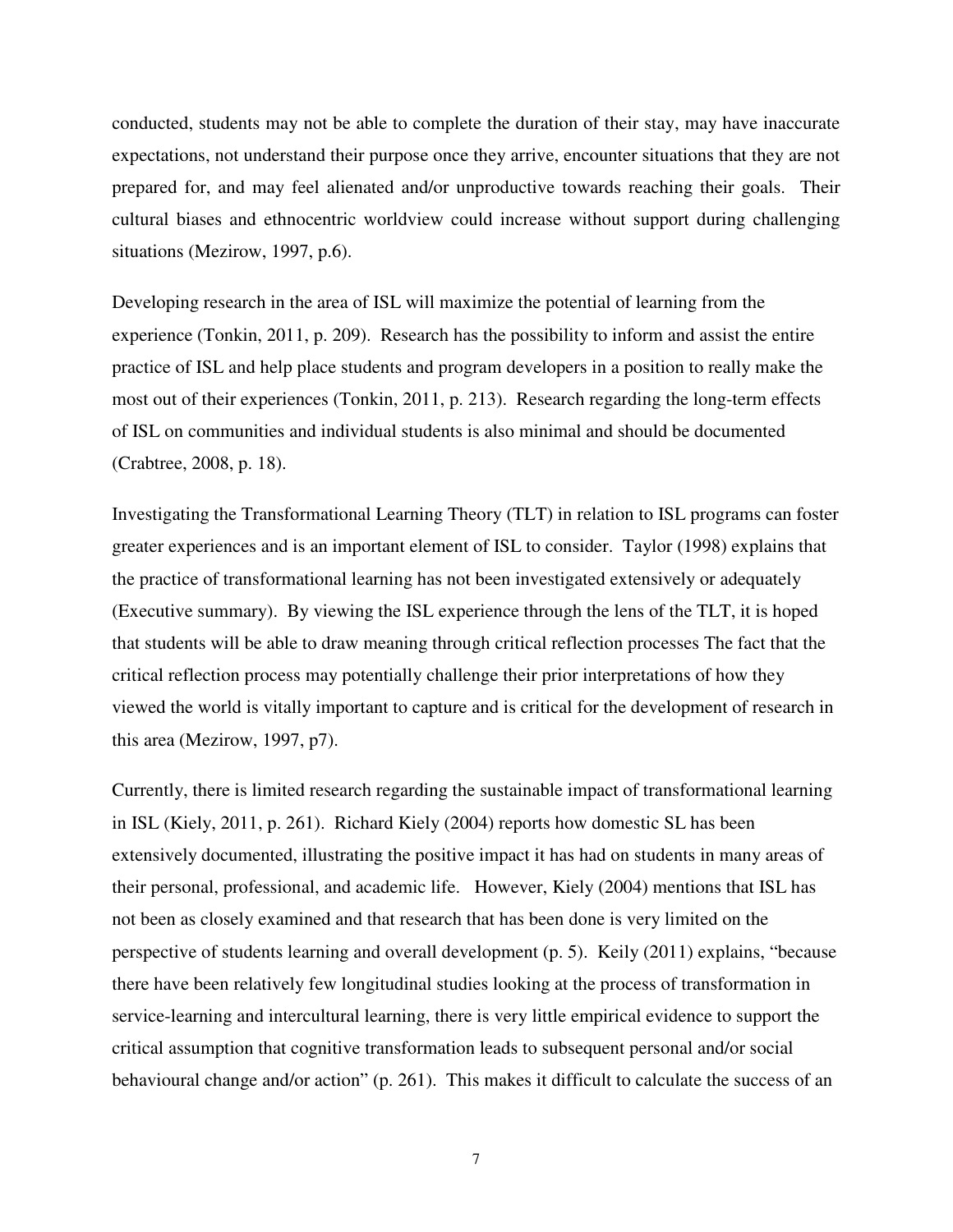international learning experience. Institutions are often bound to goals, credits, and how to define the experience (Humphries, et. at., 2013, p. 44-45). Gaining the perspective of students who have participated in ISL programs may help institutions better understand the experience, further develop insight into ISL, the impact it can have, and whether the desired outcome of programs has actually occurred as planned.

#### 1.6 Theoretical and Conceptual Framework

There were two theoretical frameworks chosen for this study. SL has been connected to David Kolb's (1984) ELT. Kolb (1984) believes that learning is a holistic process in adapting to the world (p.21). Kolb (1984) explains "experiential learning is not a molecular educational concept but rather is a molar concept describing the central process of human adaptation to the social and physical environment" (p. 31). Within Kolb's ELT, the process of reflective observation can coexist with Jack Mezirow's TLT. Although both involve reflective practices, Jack Mezirow (1990) makes it very clear that there is a difference between reflection and critical reflection:

Although reflection may be an integral part of making action decisions as well as an ex post facto critique of the process, critical reflection cannot become an integral element in the immediate action process. It requires a hiatus in which to reassess one's meaning perspectives and, if necessary, to transform them. Critical reflection is not concerned with the how or the how-to of action but with the why, the reasons for and consequences of what we do. (Mezirow, 1990, p. 13)

Mezirow constructed the TLT from Paulo Freire's (1970) theory of transformational learning that supported critical reflection in adult education (Dirkx, 1998, p. 3).

Mezirow furthered Freire's theory by looking at adult learning from the cognitive and developmental psychology position. Freire`s theory was similar to Mezirow`s because they both viewed "knowledge as something that is constructed by the individual in relation with others" (Dirkx, 1998, p. 3). Both theorists believed that "reflection and dialogue are key elements of the learning process, but Mezirow goes further in attempting to articulate the psychological and cognitive characteristics of this process, describing 10 phases to the transformative learning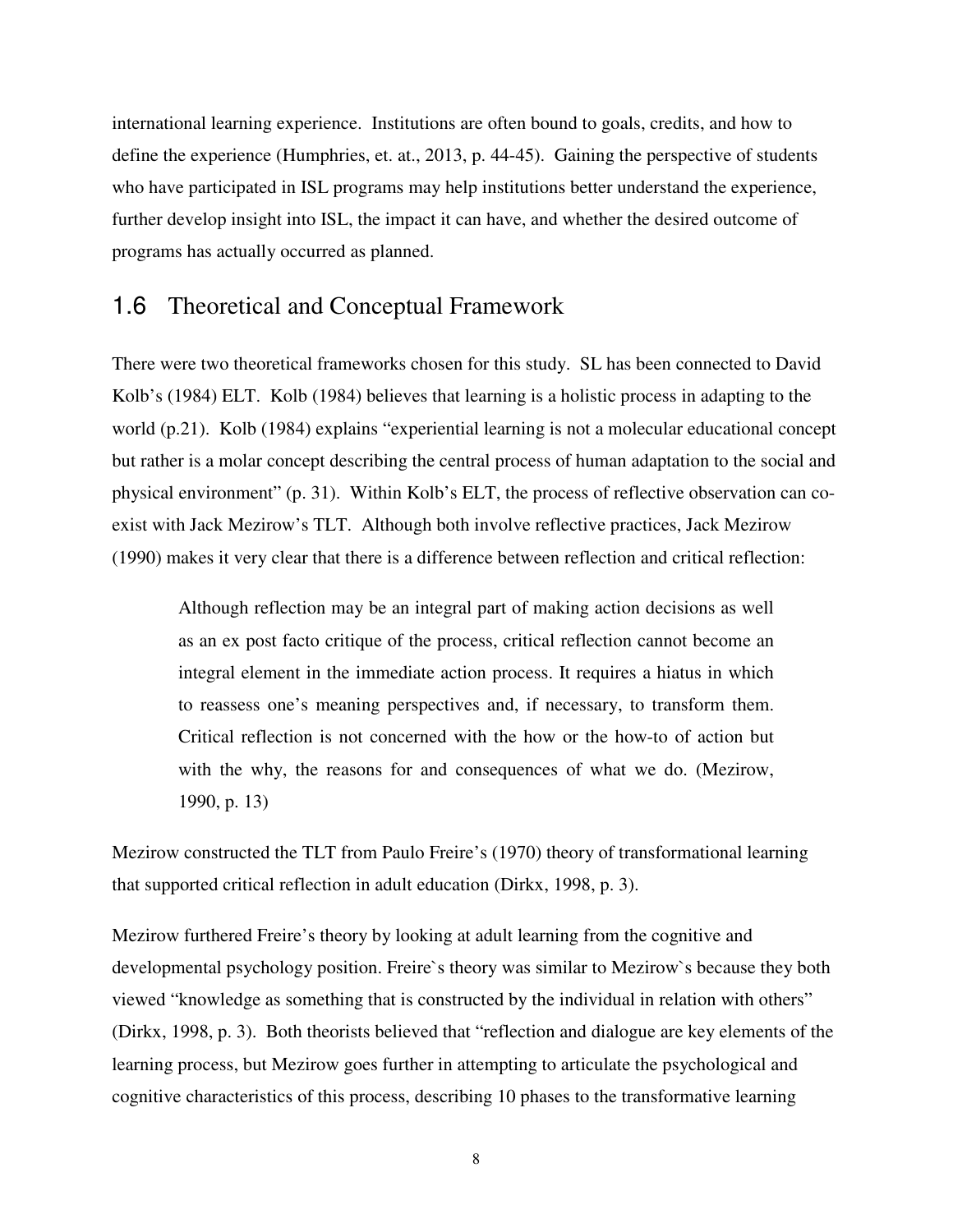process" (Dirkx, 1998, p. 4). For the purpose of this study, the ELT and Mezirow's TLT are used to understand the experiences of the five participants. The ten phases mentioned in Mezirow's process will be identified and applied to the emerging themes illustrated in the data. These ten phases will also correspond to psychological, convictional, and behavioural changes perceived of the participants.

#### 1.7 Experiential Learning Theory

Service-learning theorists and practitioners can readily adapt Kolb's learning cycle of concrete experience, cognitive reflection, abstract theorization, and experimentation to generate knowledge and facilitate learning in diverse contexts. Along with physically situating students in authentic environment, service-learning programs simplify the Kolb model further by encouraging some form of structured reflection to connect experience with concepts, ideas, and theories and generate new and applicable knowledge in concrete 'real-life' situations. (Kiely, 2005, p. 6)

This research will draw on the framework of experiential learning used in ISL in Kolb's Experiential Learning Cycle. Savicki (2008) believes that experiential education is the foundation of all learning (pg. 75). Through understanding the process of ISL and the sustainability of what is serviced and learned, it is hoped that a further understanding of how and to what extent students learn through experience will develop.

There are four stages in the ELT. The first stage is the Concrete Experience (CE); this is when lessons are learned through adaptability and open mindedness. The second stage is Reflective Observation (RO); this occurs when a student learns from their experience and articulates why and how it happened. The third stage is the Abstract Conceptualization (AC); during this stage logic and ideas overtake feelings in understanding situations. Finally, Active Experimentation (AE); during this stage, students are able to test their theories and make predictions (Akella, 2010, p. 102). Theoretically, experiential learning has been reinforced by constructivist principles. Students are able to construct meaning and take an active role in learning when authentic responsibilities are applied (Mbugua, 2010, p. 89).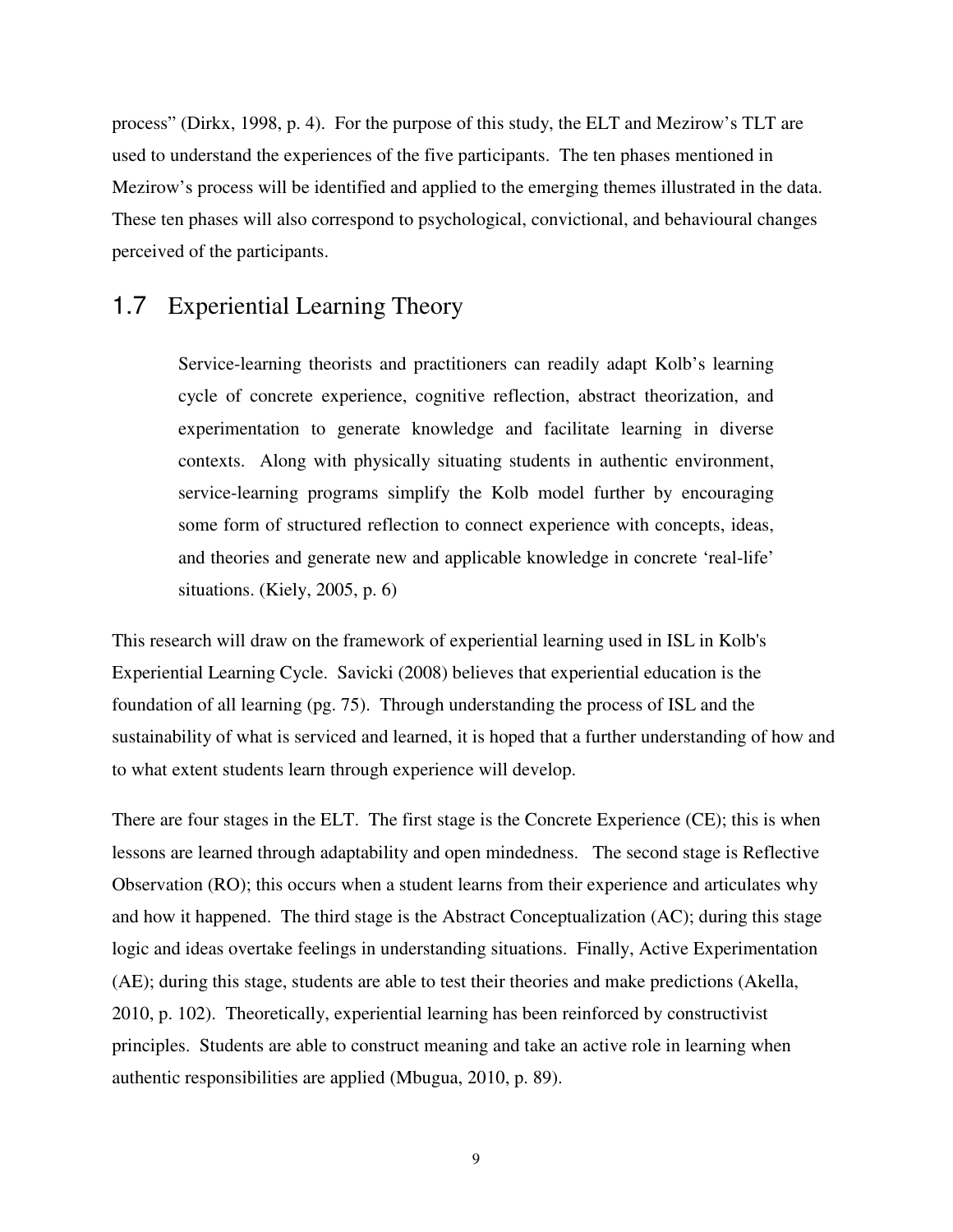Historically, people have been involved in experiential learning well before formal education strategies were implemented. People learned to use life experiences to solve daily problems that they encountered (Savicki, 2008, p. 75). Akella (2010) defines the ELT model as a method to understand various stages and forms of learning. Akella believes ELT as essential in furthering an understanding of the different ways people process and receive new information. The ELT model can be used to explore issues related to adult education and participant centered learning (p. 100). Kolb has explained that all learners use the experiential learning cycle differently. Some learners focus on certain stages longer than others. The learning styles used often reflect the individual's learning ability and learning history (p. 102). Although each stage is equally important, critical reflection enables the construction of meaning and transformation of perceptions.

The understanding of ELT was adopted by educators because of the direct interaction between experiences and subject matter. Wurdinger & Carlson (2010) explain that it is imperative that students test their understanding through experience (p. 9). Wurdinger & Carlson also state that "students need to experience things firsthand by creating, designing, building, and testing ideas in order to determine their worth" (p. 9). Experiential learning can occur either by taking a stepby-step process that distinctly leads to learning something or is derived from the real world environment (Wurdinger & Carlson , 2010, p. 11).

When experiential learning is applied to learning internationally, a different type of emotional flexibility and resiliency is needed. Students who participate in an ISL program have habitual ways of thinking and feeling that may not correspond with the host country they are visiting. The feelings and emotions they experience can be challenging. Students may feel the need to reject the culture if they are not prepared (Savicki, 2008, p. 74). Consequently, it is essential that students critically reflect after the ISL experience to develop an understanding of their position and to become self-aware. Critical reflection will support them in constructing meaning from what they experience (Mezirow, 1990, p. 1).

Deeley (2010) describes critical reflection as a form of critical thinking and is an essential element of SL (p. 44). This type of reflection enables students to construct meaning from their experiences by understanding which elements were successful and which need improvement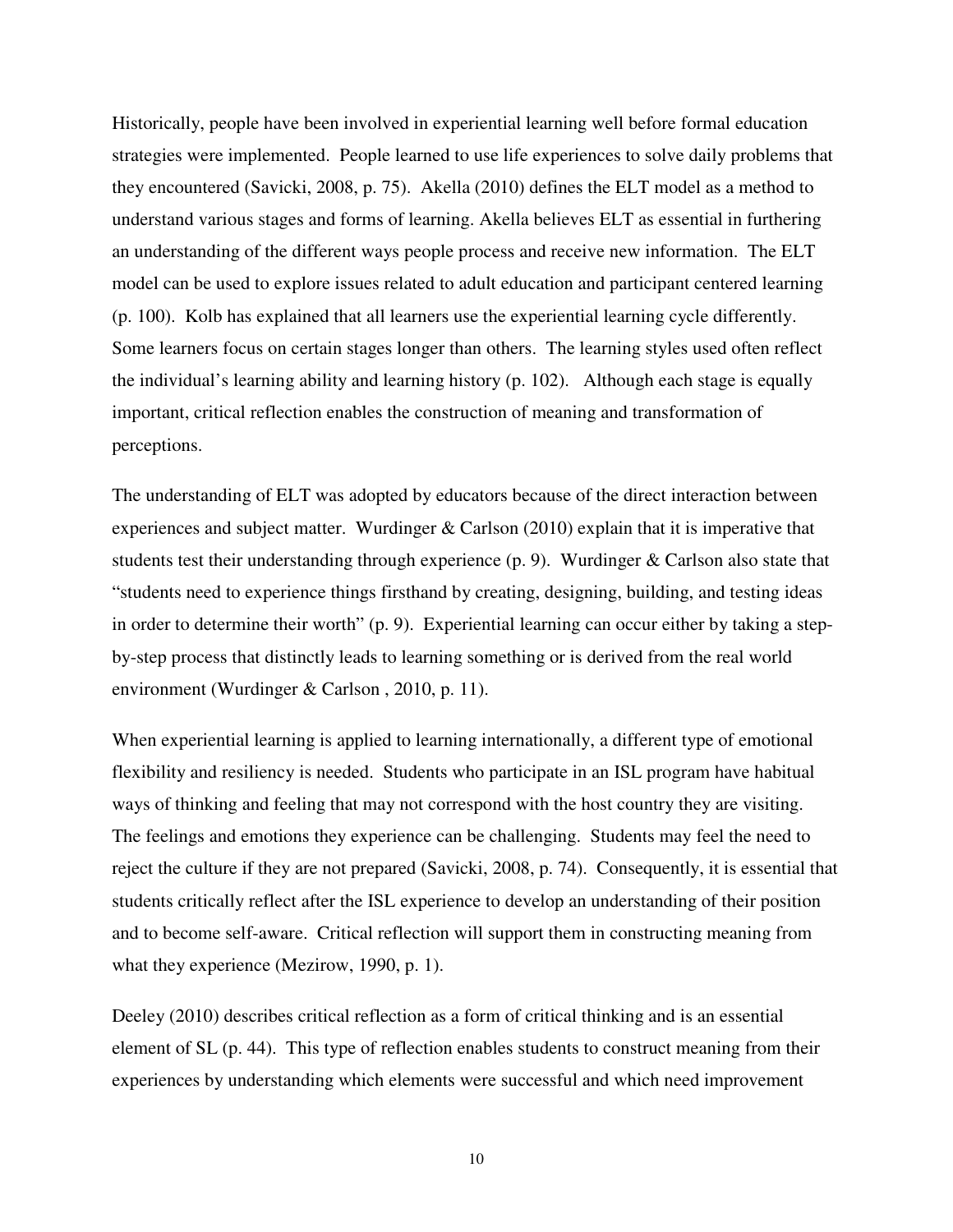(Kelshaw, Lazarus, & Minier, 2009, p. 120). The literature that has looked at the impact of experiential learning has primarily been conducted via qualitative studies that use personal reflections and observations that document the learning process, feelings, and critical moments experienced by a student (Akella, 2010, p. 104). By understanding the stages of ELT, a researcher is able to gain an in-depth perspective of the participants' position. Reflective Observation "is the second stage in Kolb's learning cycle. It is the stage where the learner critically reflects on his/her performance, thinks about techniques to improve his/her previous actions and experiences" (Akella, 2010, p. 107). Reflective observation and critical reflection are both essential in ELT and TLT.

By reflecting upon an ISL experience, a student should be able to gain more intercultural awareness and cultural responsiveness. By cultivating and applying a more culturally responsive pedagogy, educators and students will be able to use this information to better respond to globalization and interconnectedness (Mbugua, 2010, p. 87).

#### 1.8 Transformational Learning Theory

A defining condition of being human is that we have to understand the meaning of our experience. For some, any uncritically assimilated explanation by an authority figure will suffice. But in contemporary society we must learn to make our own interpretations rather than act on the purpose, beliefs, judgments, and feelings of others. Facilitating such understanding is the cardinal goal of adult education. Transformative learning develops autonomous thinking. (Mezirow, 1997, p. 5)

TLT is also known as "perspective transformation" (Mezirow, 1990, p.13). TLT was actualized by Jack Mezirow and is known as a constructivist theory. It enables an individual to construct meaning from an experience (Mezirow, 1990, p.1). Mezriow expanded upon Freire's focus on social justice and transformational learning by viewing perspective transformation through a cognitive development and psychological position (Baumgartner, 2001, p. 17). Kitchenham (2010) outlines Mezirow's (1978a, 1978b) Ten Phases of Transformative Learning (p.105):

1. A disorienting dilemma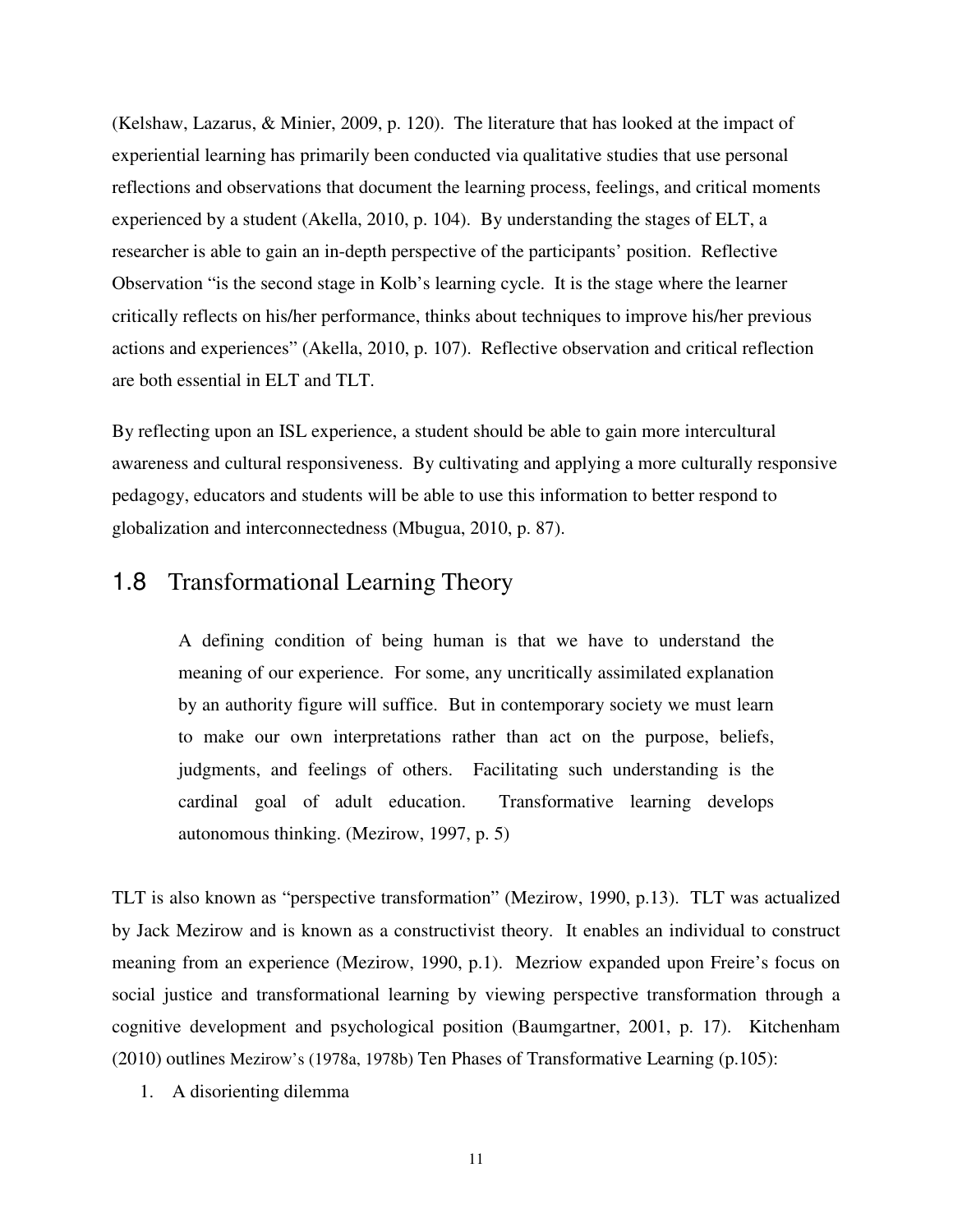- 2. A self-examination with feelings of guilt, shame, anger, or frustration
- 3. A critical assessment of epistemic, sociocultural, or psychic assumptions
- 4. Recognition that one's discontent and the process of transformation are shared and that others have negotiated a similar change
- 5. Exploration of options for new roles, relationships, and actions
- 6. Planning of a course of action
- 7. Acquisition of knowledge and skills for implementing one's plans
- 8. Provisional trying of new roles
- 9. Building of competence and self-confidence in new roles and relationships
- 10. A reintegration into one's life on the basis of conditions dictated by one's perspective

The ten phases listed are the result of Mezirow's research in 1975 where he investigated women in the United States who were returning to school or work after an extended time period. Mezirow's research discovered the importance of critical reflection and critical self-reflection. Mezirow learned that the participants in this study had gone through a "personal transformation." Understanding the personal transformation that took place, Mezirow was able to identify the ten phases that contributed to transformational learning (Kitchenham, 2010, p. 105).

In addition to identifying with the ten phases outlined above, Mezirow also discovered that an individual must undergo critical reflection. Critical reflection will challenge an individual's presuppositions in prior learning:

Critical reflection addresses the question of the justification for the very premises on which problems are posed or defined in the first place. We very commonly check our prior learning to confirm that we have correctly proceeded to solve problems, but becoming critically aware of our own presuppositions involves challenging our established and habitual patterns of expectations, the meaning perspective with which we have made sense out of our encounters with the world, others, and ourselves. (Mezirow, 1990, p. 12)

In order to make sense of an experience, it is important for an individual to create an interpretation of the experience (Mezirow, 1990, p. 2).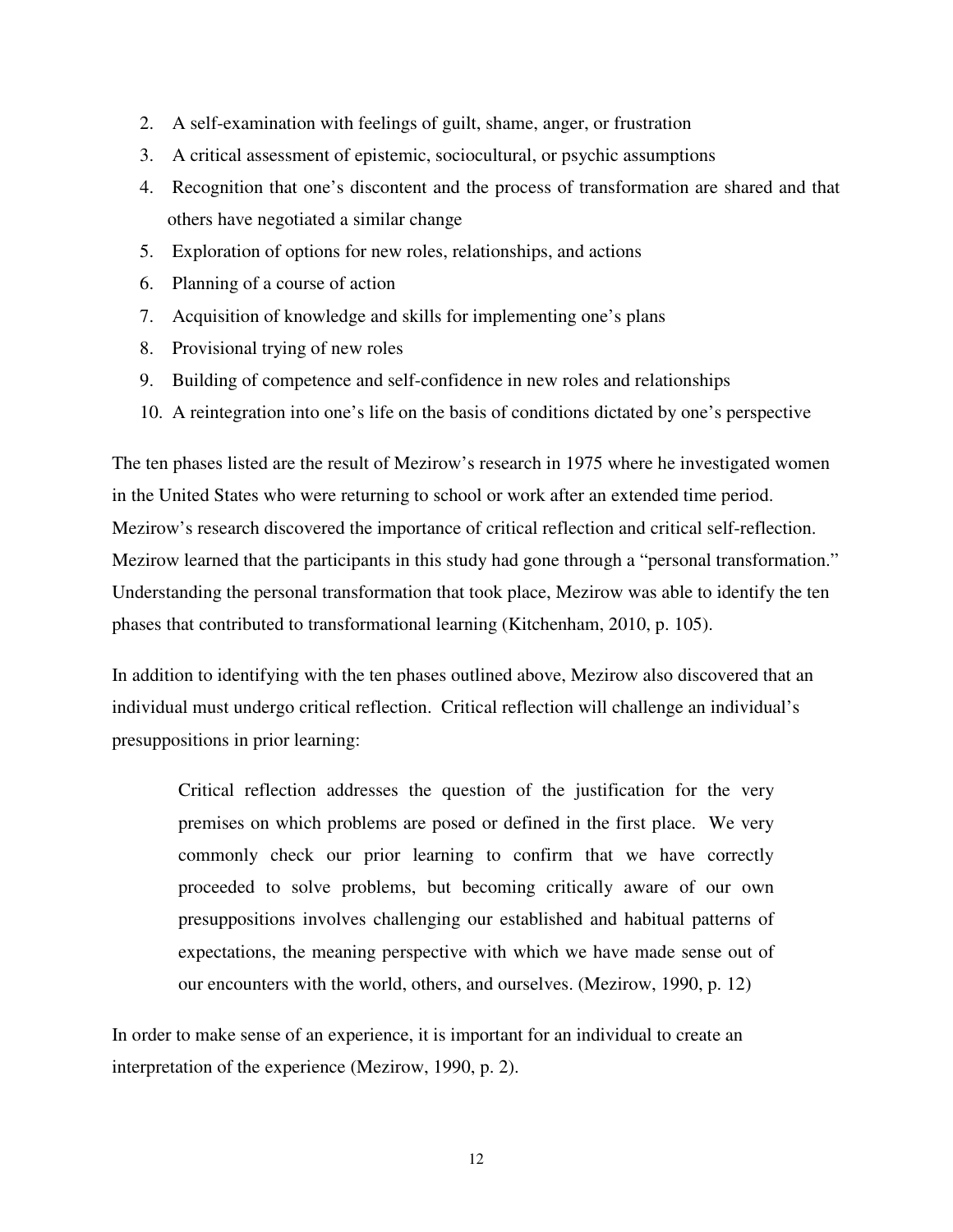Richard Kiely (2005) explains how Mezirow's transformational learning model is a framework that is used in SL. It is a model that focuses on how meaning is constructed from experiences and how learning and behavioural changes can be made through critical incidents (pg. 6). The interpretation an individual has of the experience will direct decisions and actions. Making meaning from an experience is the process of learning (Mezirow, 1990, p. 1). Taylor (1998) also explains that drawing meaning out of an experience is the process of transformative learning (p. 1). Transformational learning is a unique strategy that is abstract and grounded in human communication. The TLT describes learning as a process of using prior interpretations as a tool to construe a revised interpretation. The new interpretation is a result of an experience and will be used in actions taken in the future (Taylor, 1998, p. 5; Mezirow, 1996, p. 162).

Adults acquire experience throughout their lives. The experiences shape their frame of reference. A frame of reference often includes their values, feelings, and conditioned responses. It also restricts the ability to embrace ideas or beliefs that do not fit into our preconceptions. Through transformative learning, learners are able to move towards a more inclusive and selfreflective frame of reference (Mezirow, 1997, p. 5). Reflection is a process that enables an individual to correct distorted beliefs and exercise a problem-solving strategy (Mezirow, 1990, p. 1). Without going through the transformational learning process, adults become victims of habits of their mind. Mezirow (1997) describes habits of the mind as ethnocentric. Ethnocentrism is defined as the predispositions that "others" (outside of one's group) are inferior to the individual and/or the group in which the individual identifies with (i.e. cultural, religious, racial, gender). This can lead to labeling and judging of things that are not understood (pg. 6).

Looking at revising interpretations of meaning through experience is an effective way of fostering transformation. Fostering transformational learning is essential considering experiential learning does not always lead to transformative learning. Hunter (2008) explains how it should not be assumed that bringing students to a foreign country will automatically result in the type of learning intended from study abroad experiences (p. 93). As explained by Mezirow (1997) we transform our frame of reference through critical reflection. This reflection is based on assumptions which have become interpretation and habits of the mind. Critical reflection challenges our frame of references and transforms our belief and point of view (p. 7).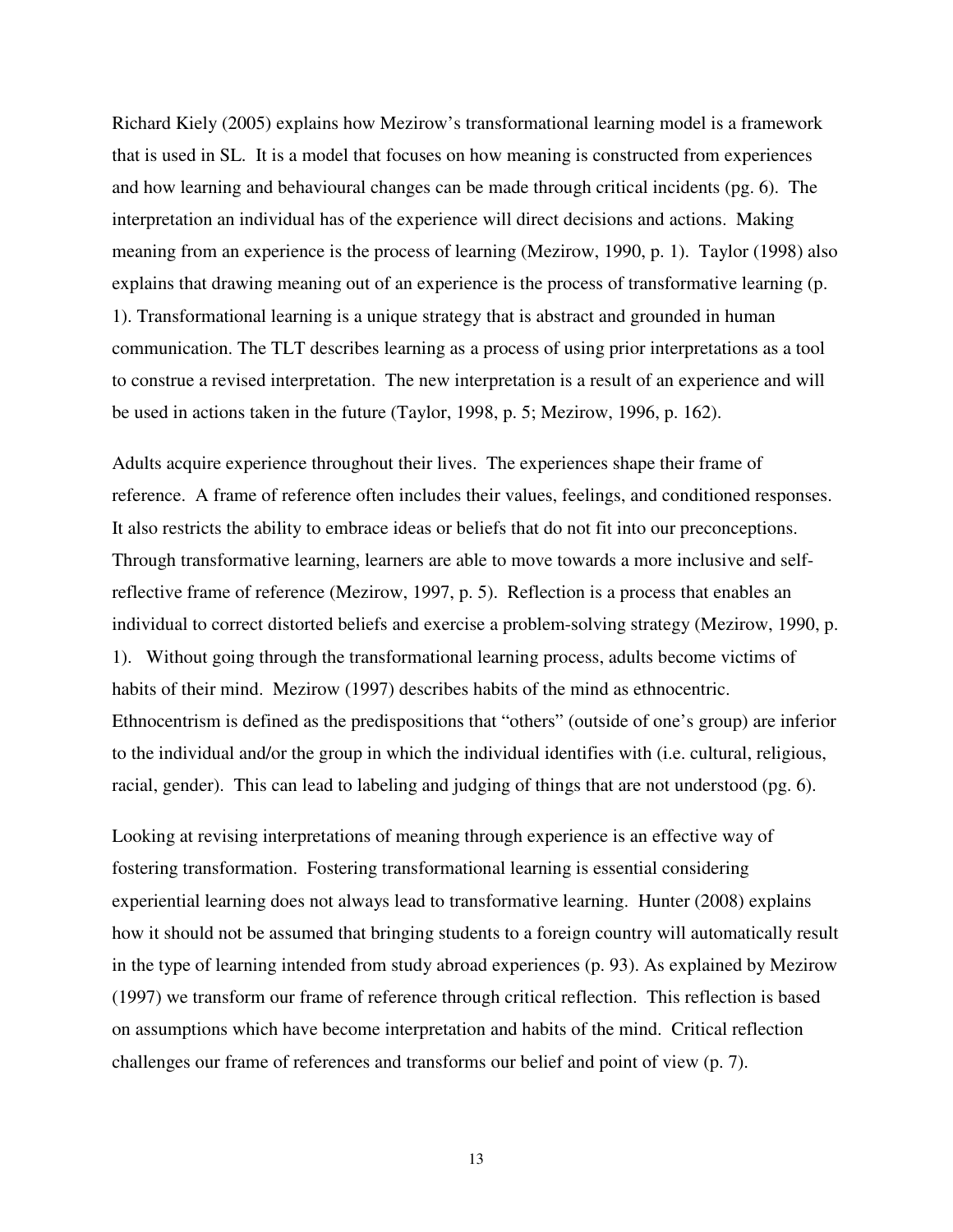Transformational learning is difficult to separate from normative development. It has been stated that learning and servicing abroad creates a transformative opportunity and is more valuable than that of a classroom (Hunter, 2008, p. 94). Promoting opportunities for students abroad to learn and service is effective yet, proving the extent of its impact can be challenging. Researchers have found that it is difficult to measure the degree to which a student is transformed through ISL. Kiely (2004) describes how the long-term impact and transformation of student perspectives, following an ISL experience, is often ambiguous. An individual's ability to change habits, engage is social action, and resist cultural norms is unclear (p. 5). For transformational learning to be considered successful, it should ignite a deep structural change in basic thoughts, feelings, and actions (Hunter, 2008, p. 94).

Jack Mezirow believes that there are two dimensions of making meanin: making meaning schemes, such as attitudes, beliefs, and feelings; and meaning perspective, which is a philosophical world view (Hunter, 2008, p. 94). In ISL a student will demonstrate their transformation through increasing their intercultural competence through new meaning schemes and perspectives. Critically reflecting from an experience enables an individual to reorganize the way they construct meaning and eventually restructure their interpretation or perspective.

#### 1.9 Summary

This chapter outlined the research problem which explained the importance of understanding what is learned during and after a student participates in an ISL program, and how the information learned is carried forward in the communities. This chapter also explained gaps in the literature which describe the current shortage of information regarding ISL and transformational learning. The research question introduced in this chapter intends to investigate (1) how international learning experiences transform the lives of students who participated in an ISL program. In addition, two sub-questions that will be analyzed include (2) what the participants learned from the experience and how they plan on applying what they have learned, and (3) what recommendations can be made to increase the learning potential of an ISL experience for students in the future.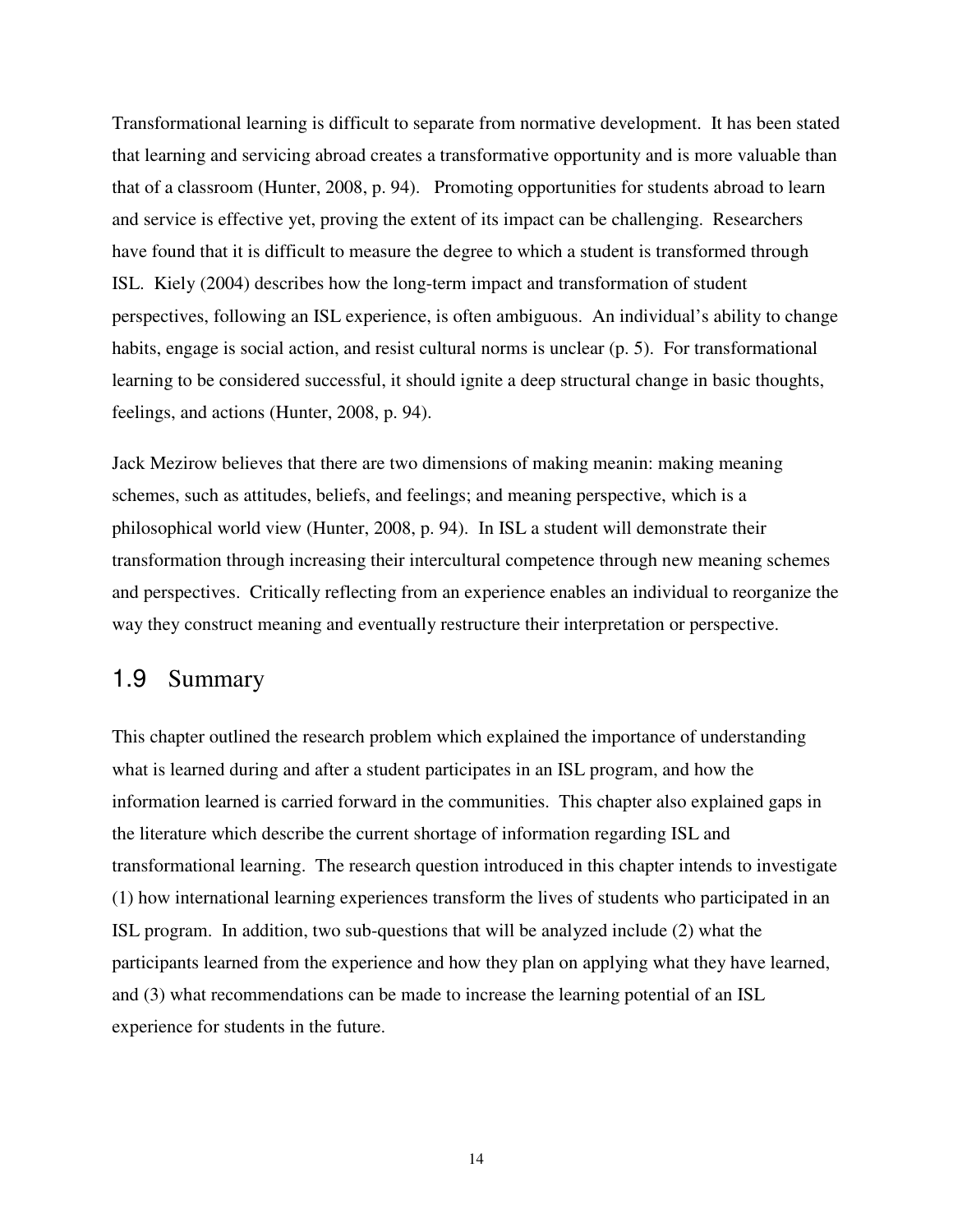This chapter clarified the conceptual frameworks that will be used to investigate and assist in understanding the learning associated with ISL. Looking at ISL through the framework of ELT and TLT should increase an understanding of the learning experienced by the participants in this study. Understanding the relationship between ELT, TLT, and ISL will assist in program strategies that can improve upon learning opportunities for students. It is critical to understand methods that will increase the productive learning gained during ISL and how to ensure a positive outcome is obtained. As the world continues to become a global community it is important that students are able to use ISL experiences to enhance their world view. To make this possible, many questions must be addressed surrounding the purpose and goals of sending students abroad.

The next four chapters will review literature related to ISL, describe the methodology that will be used in this study, illustrate the themes and data, and conclude the research study. The literature review will focus on three main themes: Perceptions of ISL, Transformation Learning through Experience, and how to Foster Transformational Learning. Chapter three will describe the methodology being used by outlining the research design, participant selection, introduction of participants, the method for data collection, data analysis, limitations to research, and ethical considerations. Chapter four will describe the data related to the themes illustrated in the literature review.

## CHAPTER TWO

#### Literature Review

### 2.1 Introduction to Literature Review and Background

This chapter provides a literature review that will discuss the relevant literature in the field as it relates to my topic and is organized around three main themes: Perspective of ISL, Transformational Learning through Experience, and Fostering Transformational Learning. The purpose of the review is to provide knowledge and understanding of the relevant ISL literature and to locate my study within the broader context of the field.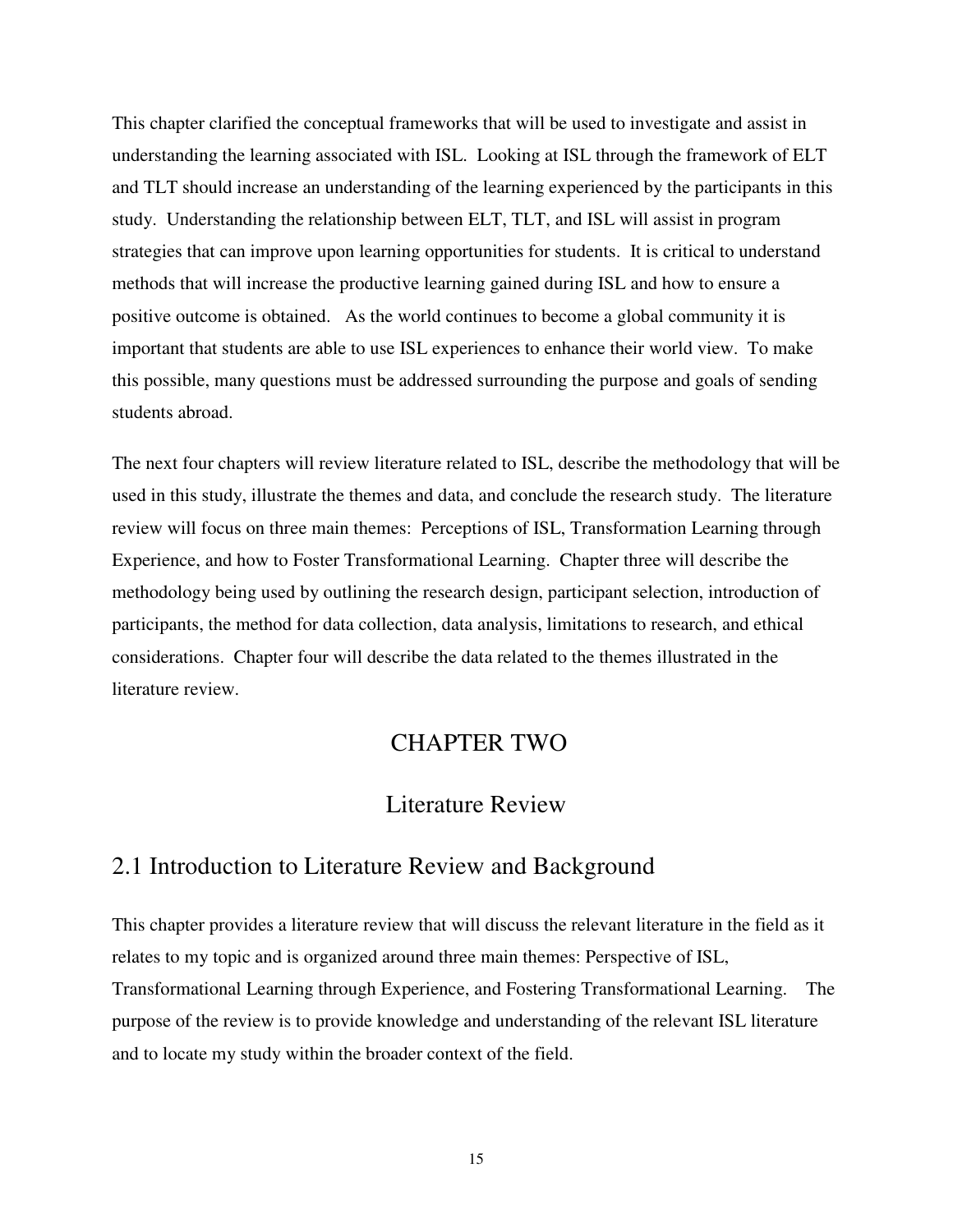Study abroad programs in Canadian Universities have continued intensification. With this "Canada attempted to emulate the European model of exchange — albeit with fewer resources and less governmental oversight — while the US put more resources into group study abroad programs" (Humphries, et al., 2013, p. 41). As interest in studying abroad began to increase and institutions began to notice an absence of policies and risk management procedures associated with international learning. In response to this, each institution established their own policies and procedures that coincided with their institutional philosophy and existing processes. The results illustrated similarities and differences towards exchange programs (Humphries, et al., 2013, p. 41).

The exchange programs offered by American institutions were seen as the ideal model for other parts of the world. Higher education continued to grow and with this so did mobility. There has not been a time in history when higher education has been more international than the 21st century (Altbach & Teichler, 2001, p. 11). Altback & Teichler referred this era as the new "international era." Altbach and Teichler claimed that internationalization of education was inevitable. The 21st century is expected to be titled the century of education and with the increase of mobility students are able to study abroad at a higher rate. UNESCO statistics (as stated in Altback & Teichler, 2001) reported that 1.6 million students were studying abroad during the years 1993 – 1995. In 2000 this increased and it was estimated that two million students were studying abroad (Altbach & Teichler, 2001, p. 5-7).

International mobility has become a normal part of life for many students and staff. Exchange agencies have also played an important role in increasing the rate of international exchange. Exchange agencies assist in making institutions and individuals more aware of the importance of international education and being mobile. The increase of international education has encouraged further research regarding study exchanges and study abroad experiences (Altbach & Teichler, 2001, p. 5-7). Experiences in international education were thought to promote an international understanding and support the ideology of world peace. Initially, international experiences were primarily one year and enjoyed by more affluent students. Currently, international education experiences have proliferated and the duration of the experience is often a semester or less (Crabtree, 2008, p 19).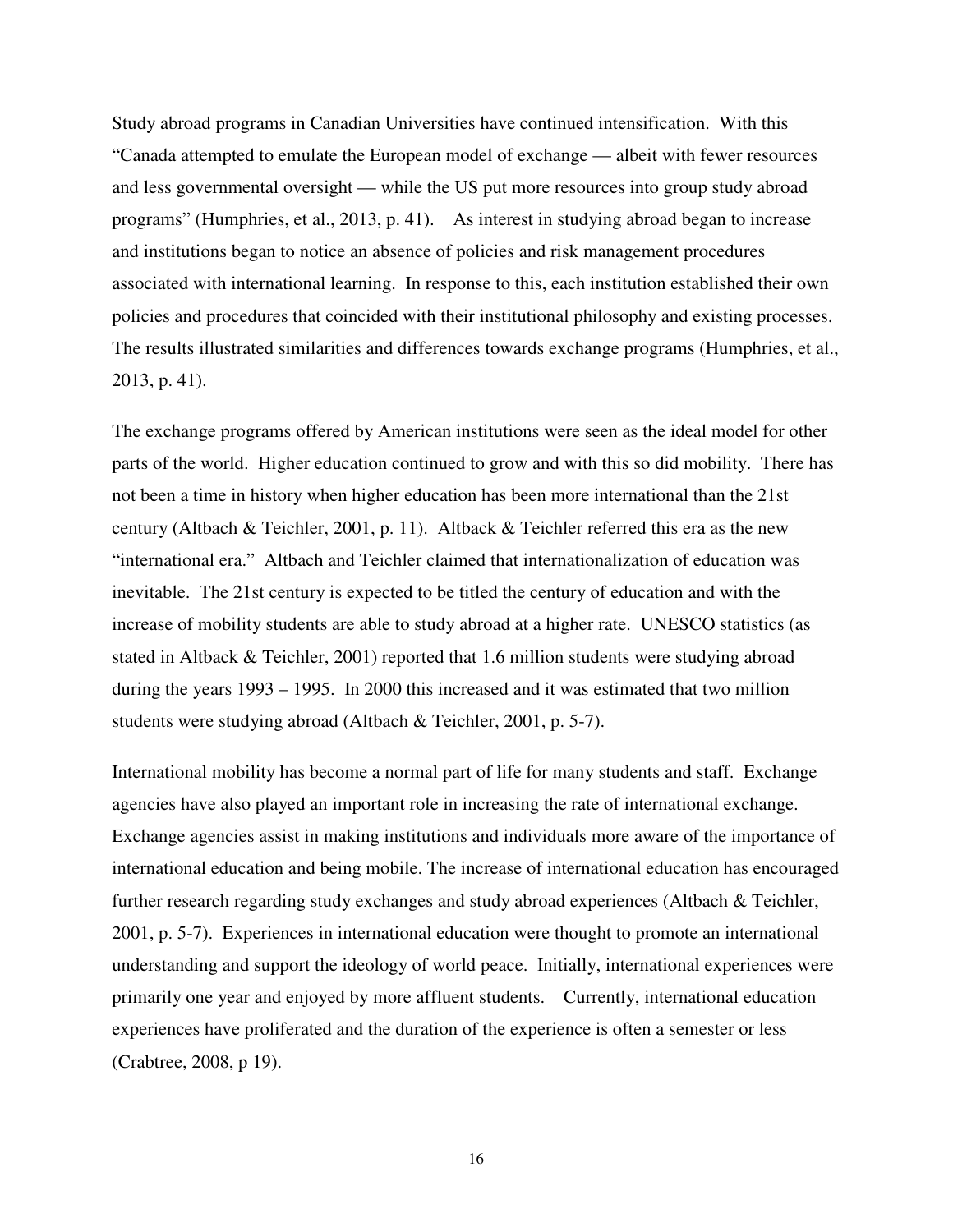# 2.2 Perspective of International Service-Learning

Globalization has transformed the way the world functions in almost every aspect. It has enabled international integration through the interchange of culture, information, products, politics, global networking, and intercommunications. It has introduced the world to a new era of unprecedented potential and possibilities, both publicly and privately. The impact of globalization has forced institutions to restructure the framework in which they were designed (Altbach & Teichler, 2001, p. 5).

To be successful in an ever expanding global community, institutions actively seek out global prospects. Institutions that do not address international demand and global connectedness may not achieve comparable success to their counterparts. More effective methods of teaching and access to equitable education are an international priority. Institutions need to find a way to adapt to the rapid transformation of the world while the needs of all students are met (Sahlberg, 2011).

The arrival of the new millennium globalized academic systems abroad (Altbach & Teichler, 2001, p. 6). Globalization has continued to change the original context of study abroad programs. Multinational businesses have contributed to the reduction of authenticity in various countries. When students are abroad, they are able to meet in familiar food restaurants and stores. As a consequence, globalization has removed some of the authenticity and immersion of an international education experience (Crabtree, 2008, p. 19). Although this will alter the authenticity of the experience, it will also provide the opportunity to standardize expectations within ISL and how to achieve program goals.

The 21st century has provided opportunities for educators to use the global village as their classroom. Higher educational institutes are faced with positioning themselves to meet the demand of international connectedness and growing expectations of prospective students. Increased quality of learning experiences and outcomes have taken precedence in education (Garrison & Kanuka, 2004, p. 95). International interconnectedness has had a large impact on demographics and has brought cultural complexity and diversity (Mbuga, 2010, p. 87). To increase cultural understanding, educational institutions have been taking a service-learning approach internationally.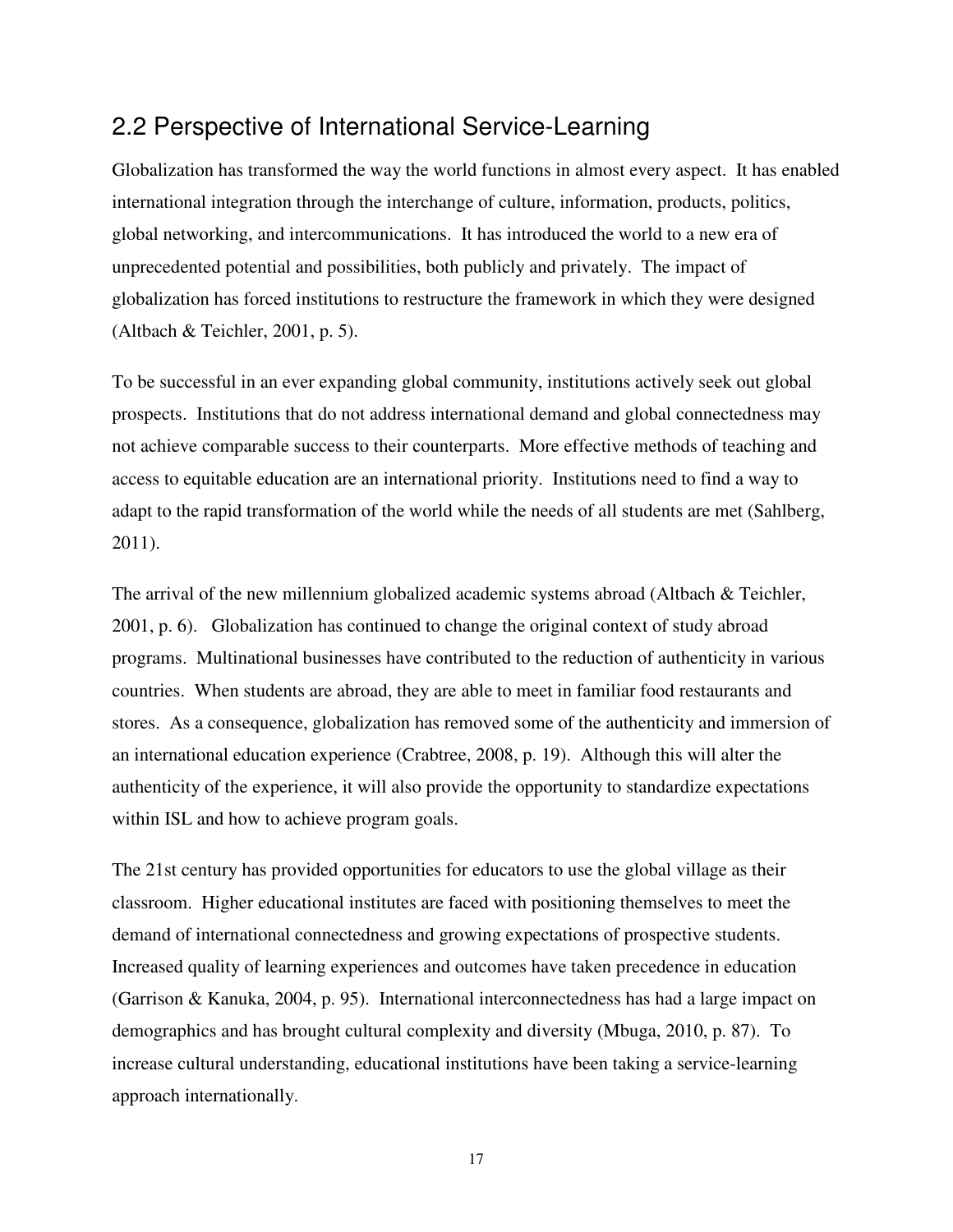Culturally relevant teaching was described by Ladson-Billing (as cited in Mbuga, 2010) as "a pedagogy that empowers students intellectually, socially, emotionally, and politically by using cultural referents to impart knowledge, skills, and attitudes" (p. 88). The internationalization of programs within institutions is driven by the need to cope with international demands. During the past two decades, the international activities of higher educational institutions have increased drastically:

These activities range from traditional study-abroad program, allowing students to learning about other cultures, to providing access to higher education in countries where local institutions cannot meet the demand. Other activities stress upgrading the international perspective and skills of students enhancing foreign language programs, and providing cross-cultural understanding (Altbach &Knight, 2007, p. 290).

Many Universities have implemented internationalized programs which aim to improve and develop a cross-cultural perspective for students. The traditional method of internationalization is not driven by financial gain. International education can increase the prestigious status of the College or University (Altbach &Knight, 2007, p.293). International education has required Universities and Colleges to promote civic engagement, enhance intercultural development, expand global awareness, and increase human value (Crabtree, 2008, p. 18).

SL has been described as pedagogy (Deeley, 2010, p. 43). It has been linked to philosophers such as John Dewey and Jean Piaget who believed that students will learn the best when they are involved and active in learning, when learning seems to serve a direct purpose (Billing, 2000, p. 659). SL generally involves three phases: planning of how to fulfill the needs in the community, the action taken, and the reflection process (Wurdinger & Carlson, 2010, p. 67). Mbugua (2010) states, "the National Service Learning Clearinghouse defines service-learning as a teaching and learning strategy that integrates meaningful community service with instruction and reflection to enrich the learning experience, teach civic responsibility, and strengthen communities" (p. 89). For SL to occur, both the service and learning must mutually be emphasized (Wurdinger  $\&$ Carlson, 2010, p. 67). It is essential that SL be connected to academics. Critical reflection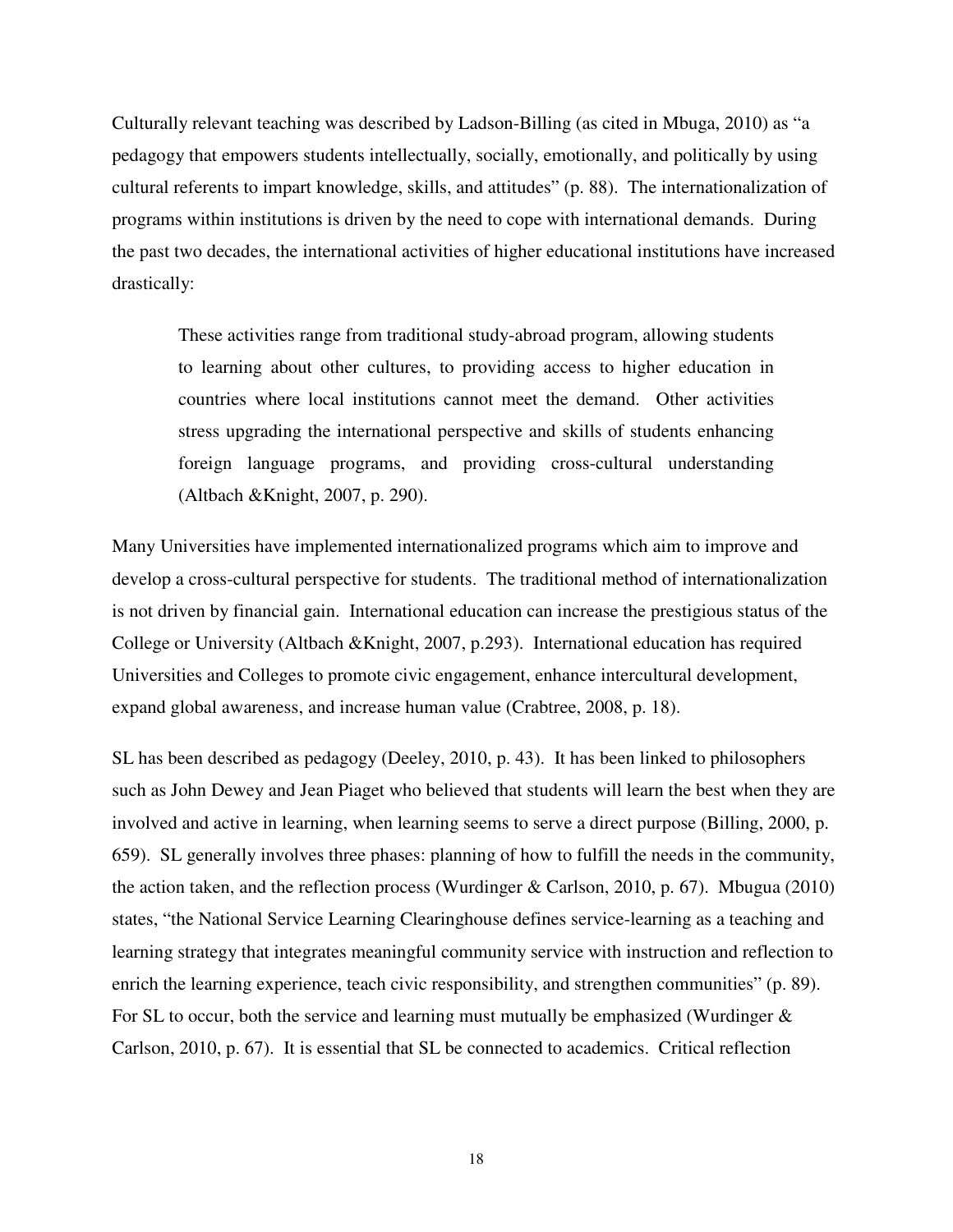assists students in making connections to coursework and experiences they have had in the field (Deeley, 2010 p. 41).

Kiely (2005) explains that SL education has been criticized for its lack of research methods that define the process, agenda, and how to improve upon practices. Once a student has become motivated to participate in the SL experience, many questions are brought forward. The integration of service and learning is more challenging than the concept itself (Howard, 1998, p. 21). Understanding the immersion of service and learning has become a priority for many institutions (Kiely, 2005, p. 5).

SL applies experiential learning by allowing student the opportunity to implement their knowledge and skills within communities:

> Eyler and Giles (1999) [stated], service-learning is a form of experiential education where learning occurs through a cycle of action and reflection as students work with others through a process of applying what they are learning to community problems and, at the same time, reflecting upon their experience as they see to achieve real objective for the community and deeper understanding and skills for themselves. (Mbugua, 2010, p. 89)

There have been many claims that SL enhances a student's intellectual skills by developing their ability to think critically. By developing the ability to think critically, students are furthering their personal growth (Deeley, 2010, p. 44). Wurdinger & Carlson (2010) suggest that the learning that occurs is equally or sometimes more important than the actual service being conducted (p. 67). SL aims at benefiting students, the recipients of the service, and the community (Deeley, 2010, p. 43).

As research in SL expands, it continues to be an effective avenue of learning for students. SL provides the opportunity for students to:

- 1) Actively participate in a service experience and civic engagement
- 2) Provides an opportunity for reflection and discussion
- 3) Provides an environment for students to apply what they have learned in the classroom
- 4) Support an opportunity to learn outside the classroom (Mbugua, 2010, p. 90).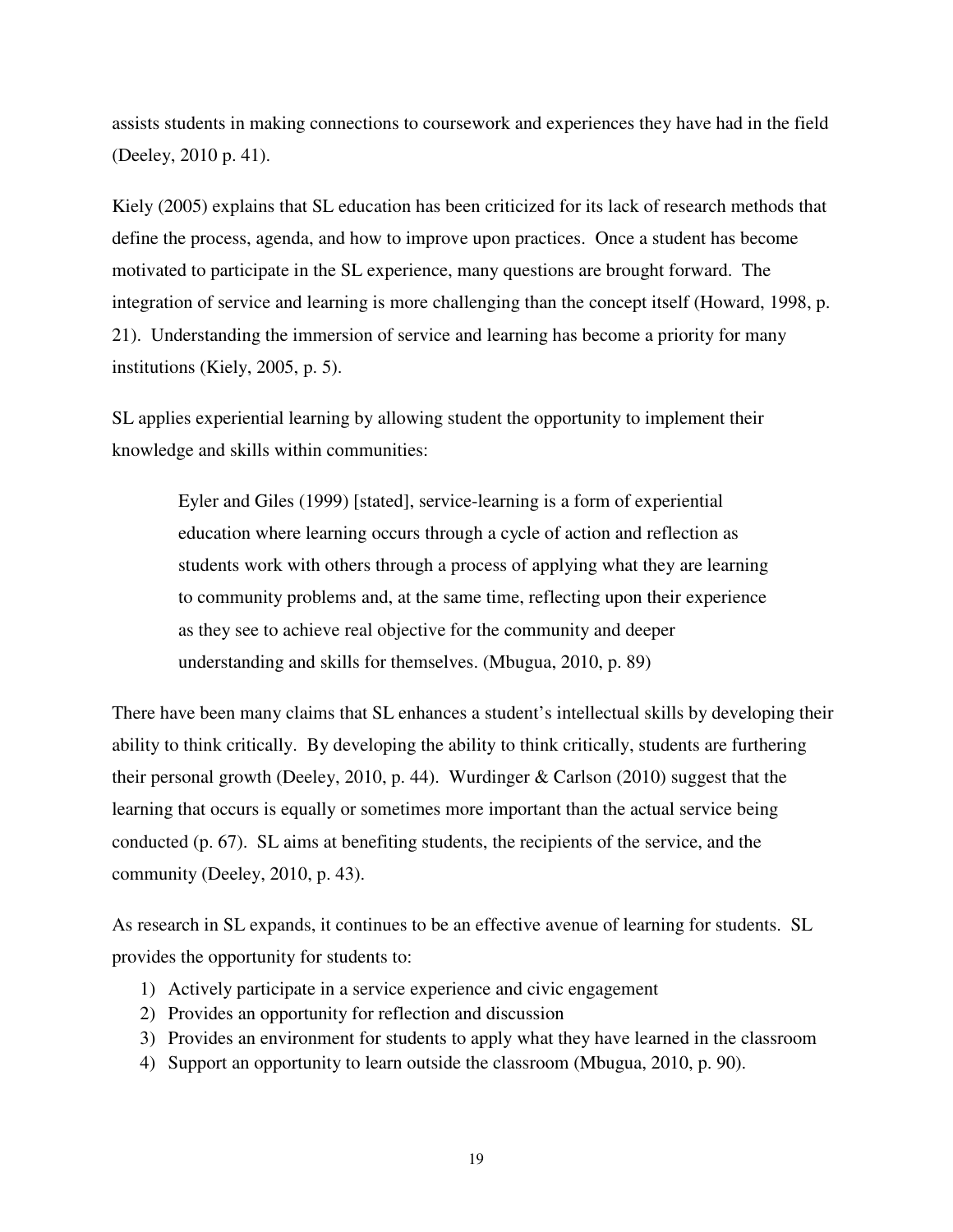Preparing students for a global community is vitally important with the continuous and rapid changes in global demographics. It is imperative that students are responsive to advanced levels of advanced human interaction (Mbugua, 2010, p. 87). By implementing programs, such as ISL, students are given an opportunity to become world citizens. Crabtree (2008) explains how, "international service-learning (ISL) combines academic instruction and community-based service in an international context" (p. 18). It is essential that students are engaged in learning that supports their development of socio-political and critical thinking skills. It is also important that these skills can be used to address social inequalities (Mbugua, 2010, p. 87).

 Kiely (2004) reports that ISL has proven to improve intercultural competence, language ability, increase appreciation for different cultures, and intensify a deeper understanding of global issues that are relevant to their academic studies ( $p 5$ ). Bringle, Hatcher, & Jones (2011) conceptualize ISL as involving 3 main components. They describe ISL as the intersection between SL, studying abroad, and international education. Each domain borrows elements from the other which creates a unique pedagogy (p. 4). Mbugua (2010) supports this idea by stating that service-learning is a "multi-tiered pedagogy" (p. 89).

Another impetus for the increase in ISL programs has been the escalation of institutional support and encouragement of students' civic engagement. The goal of ISL programs is to connect international travel to education and community service. It is hoped that this will raise students' global awareness, their ability to develop an intercultural understanding, and their humane values. ISL should also teach students valuable leadership skills (Crabtree, 2008, p.18).

There are several factors that have influenced the direction of ISL and study abroad programs. The development of institutional programs, such as internships and placements, has attracted undergraduate students from various areas of study (Zachrisson, 2004, p. 29). Internationalization in the academic world has also attracted the interest of community colleges. It is important to understand what motives a student has for participating in ISL.

Students travelling abroad may have unrealistic expectations of what they will experience. Chambers & Chambers (2008) discuss an ethnographic study in a Siena study abroad program. The students were asked about their goals and perspectives of travelling to Siena. The motivation behind the answers to these questions are often complex and changed over time.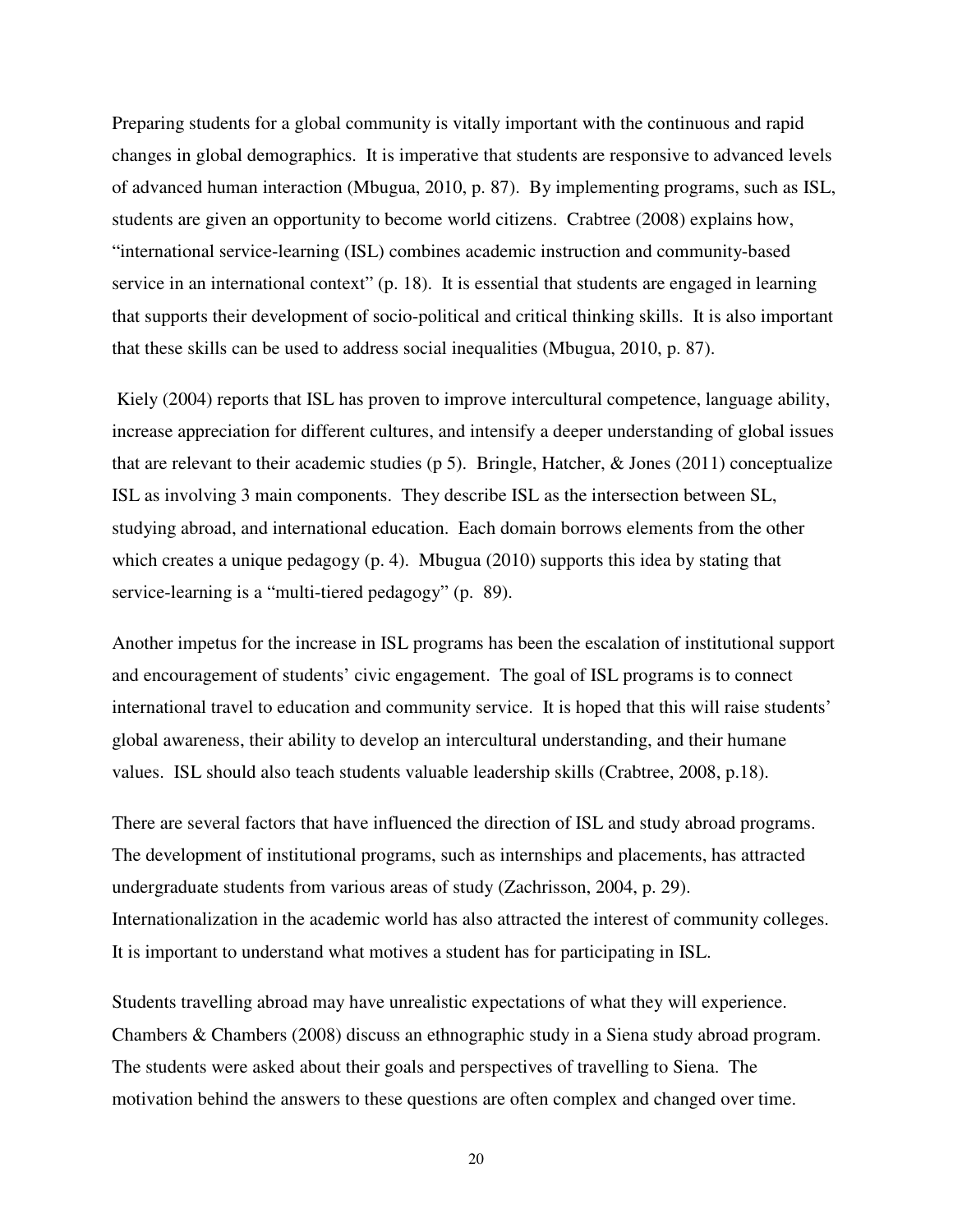Students generally displayed a personal narrative connecting all of their expectation to their needs, desires, fears, and objectives. Chambers & Chambers (2008) explain how students were minimally interested in political or economic issues and were not motivated by understanding sociocultural differences or Italian life (p. 146). The students believed that the study abroad program would give them a cultural experience, meet new people, develop independence and self-confidence, provide them with learning opportunities and personal challenges, and support their self-growth (Chambers & Chambers, 2008, p. 140-150).

Many of the expectations and motivations that the students had about participating in a study abroad program were generally centered on achieving a personal transformation which has been considered to be an aspect of American culture (Chambers & Chambers, 2008, p.140-150). The highly personalized orientation to going abroad and the idea of investing time and energy into personal development seems to coincide with individualism and the American culture. This illustrates a need for further research and development in this area if students are going to have an optimal learning opportunity during an ISL experience that goes beyond self-serving motives.

Students' studying abroad expands to almost all regions of the world. The participants in Chambers and Chambers' (2008) research study resided in East Africa for the duration of their ISL experience. "Africa (3,672) is the fifth most frequented world region, having more than doubled its portion of U.S. study abroad students in the past decade. Its numbers of study abroad students grew by 19.6% over the previous year, and 149% since 1993-94" (Zachrisson, 2004, p. 29). International programs are often driven by the increase of student interest and the international opportunities that are now available to them. Many students have developed a strong interest in understanding their personal roots and have demonstrated an interest towards exploring places like Latin America or Africa over Western European countries. To learn about a country and culture, experience outside of the classroom is irreplaceable. Knowledge gained through experience has the ability to create a perspective transformation.

#### 2.3 Transformational Learning through Experience

Continuing education has promoted transformational learning for the past twenty-five years and has become a widely researched and discussed topic (Taylor, 2007, p. 173). Transformational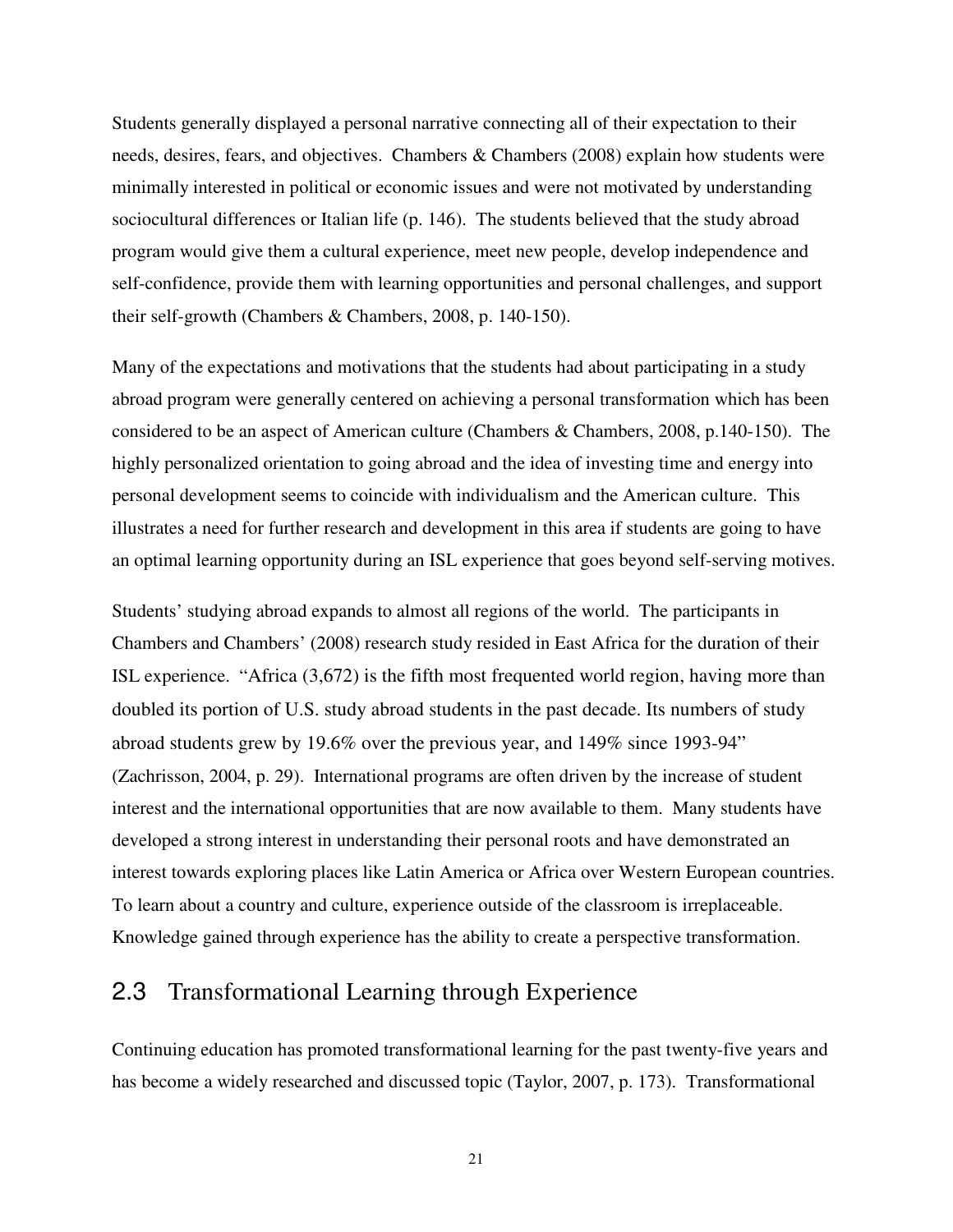learning is a large area of focus for researchers interested in ISL. The challenge that researchers need to address is how to promote students' ability to find purpose and meaning from the experience (Howard, 1998, p. 22).

Crabtree (2008) explains how ISL was designed to promote an international understanding and enhance the possibility of having world peace. After WWII, the interest in international education began to grow and many students participated in a year abroad as a learning experience. Although the average duration of an abroad experience has decreased, international experiences have continued to gain popularity (pg. 19). Educators are still encouraged to support students in ISL, promoting the potential of global citizenship and inspiring individuals to appreciate cultures, differences, ethnicity, and religion (Crabtree, 2008, p. 19). ISL programs promote global citizenship through experiential learning activities in the hope of enhancing international understanding and connectedness (p. 29).

Many qualitative research designs have combined creative elements to understand transformational learning associated with ISL (Taylor, 2007, p. 173). Kiely (2004) conducted a longitudinal investigation to explore how students transform through participating in ISL. Kiely facilitated a ten yearlong ISL program that sent students to Nicaragua. Kiely explained witnessing the transformative impact that it had on the US undergraduate students. Kiely reported that every student was "deeply transformed" by the learning experience and the "findings indicate that each student experienced profound changes in their world-view in at least one of six dimensions: political, moral, intellectual, personal, spiritual, and cultural" (p. 5). Kiely describes SL as a transformational process that is not about obtaining knowledge but about seeing the world in a different way.

Sutton and Rubin (2004) looked at the difference between students who had studied abroad compared to a control group who did not go abroad. They discovered that "in four of the factors, functional knowledge, knowledge of global interdependence, knowledge of cultural relativism, and knowledge of world geography, there was a statistical difference in favour of the study abroad participants" (Hoff, 2008, p.58). The study also showed significant correlations between personal and intellectual growth, career development, language skills, and academic performance and the students who had an abroad experience (p.59).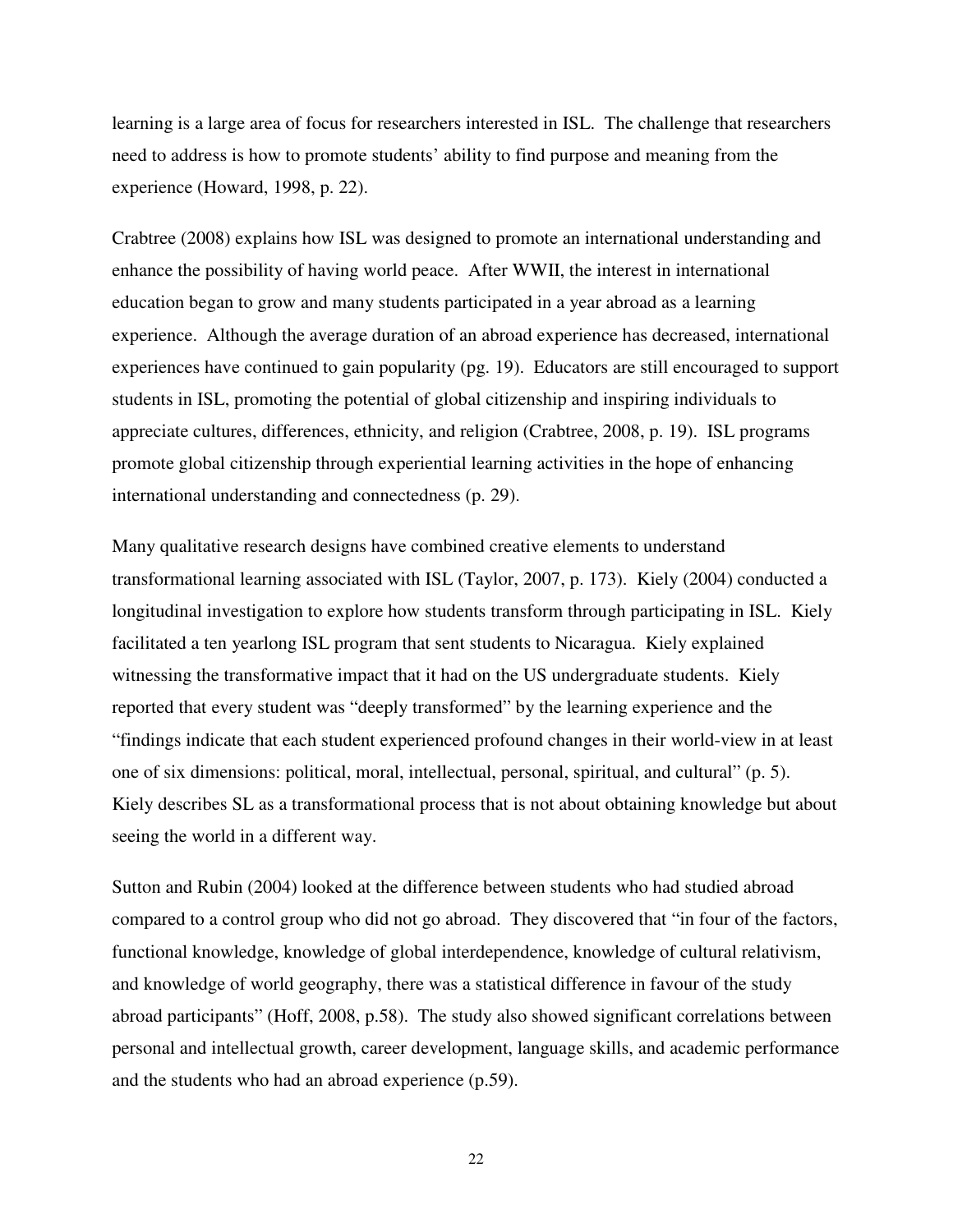Mezirow (1997) explains four processes of learning through experience that lead to transformation. The first process is when an individual is able to elaborate upon their existing point of view. This can often lead to an individual seeking out further information to support their initial biases. Secondly, through transformation from an experience, an individual can establish a new point of view. Consequently, this could create a negative meaning scheme that further supports their pre-existing conceptions. The third way of learning is to transform our point of view. This is explained by an experience in another culture that promotes the individual to critically reflect upon their own misperceptions. This may lead to a changed point of view. An individual may become more accepting and transform the overall habit of the mind. Finally, Mezirow explains the transformation of our ethnocentric habit of the mind. This happens when an individual expands their critical reflection and biases. This has been defined as an "epochal transformation" and seems to be less common because the transformative learning might already fit within our frame of reference (p. 7). For a student to achieve perspective transformation, it is important to understand the role program leaders and organization play in fostering the transformation.

### 2.4 Fostering Transformational Learning

This research study attempts to understand the experience of students who participate in ISL and how they are transformed through their experience. With the knowledge gained from this study, it is important to identify how to foster and facilitate transformational learning. Crabtree (2008) believes that we must fully understand the potential of international education and design methods within ISL that will promote optimal learning.

There are three critical elements that need to be taken into consideration when designing an ISL program to help students succeed. The initial element is the pre-departure preparation that should be applied to all students. As this research will show, providing students with formal information sessions and orientation regarding their program, country, culture, and expectations upon arrival will increase their success. Students need to know exactly what to expect and organizations need to know what the students' expectations are. For this to occur, Crabtree (2008) believes that a proficiency in cross-cultural psychology and communication is needed. To support students it is important that they are equipped with language skills, cross-cultural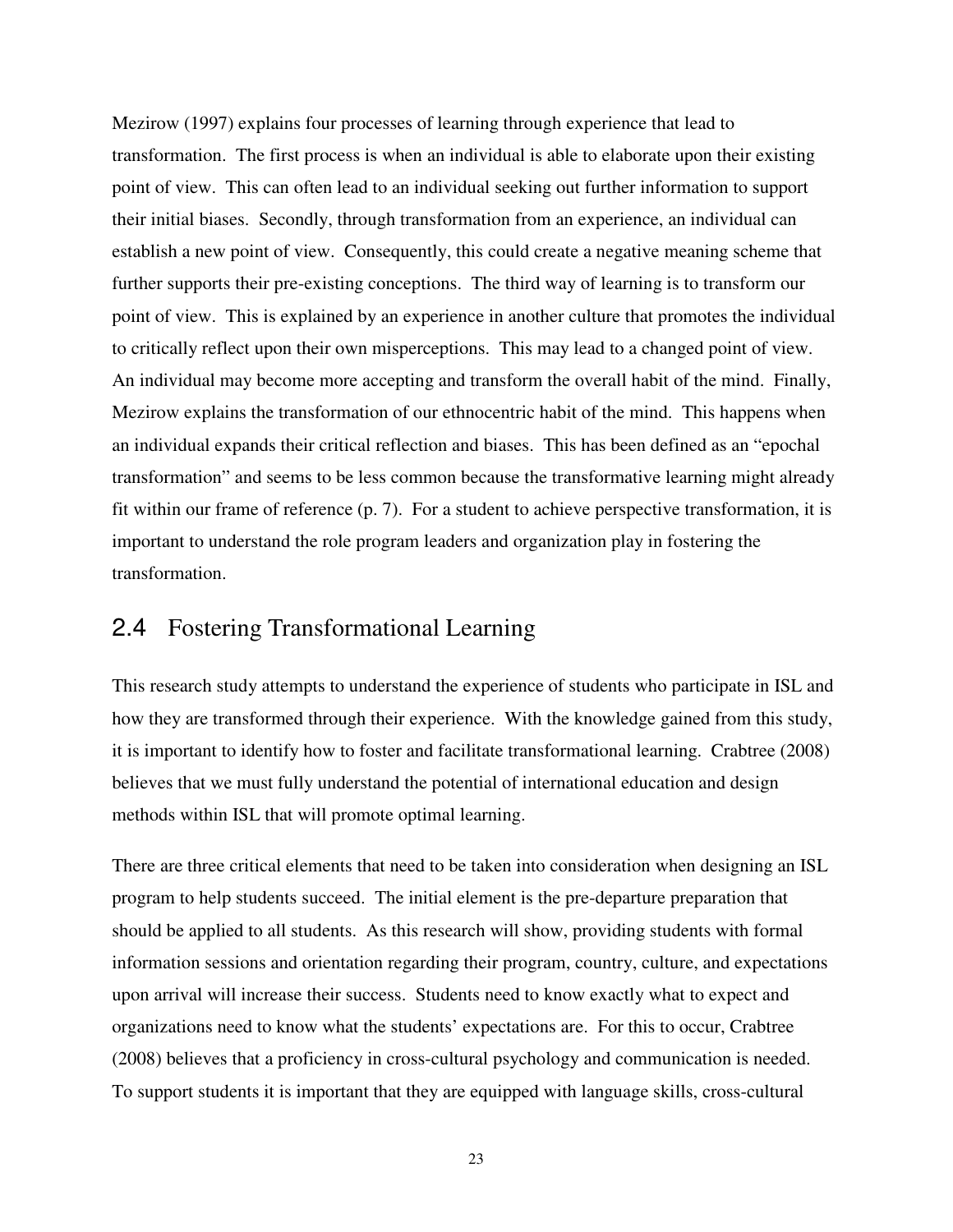awareness, and intercultural communication skills. These are important elements that will enhance the experience of an individual which could foster transformational learning.

Not only is the pre-departure process important, support throughout the entire duration of the program should be practiced. Culture shock, reverse culture shock, and intercultural adjustment were first described by Lysgaard (1955), Oberg (1960), and Gullahorn and Gullahorn (1963) (Gaw, 2000, p.85). Understanding the U- Curve Adjustment Model and the W-Curve Theory of Adjustment related to cross-cultural adaptation is important when sending students on an ISL program. The U-Curve Adjustment Model was originally theorized by Lysgaard in 1955. This model can be used to describe the experience an individual has during ISL. There are four stages in this model that attempt to depict how adjustment to a new environment and culture occurs.

The stages of the U-Curve Adjustment Model are as followed:

- 1. *Honeymoon Stage:* A euphoric state, an individual is excited by the new environment and culture
- 2. *Culture Shock/Crisis*: Unsure of the new cultural environment, they may try various coping skills. This stage usually displays home sickness, frustration, and loneliness
- 3. *Adjustment:* Begin to understand the new culture and environment and attempts to adopt to the values, beliefs, and culture of those in the local community
- 4. *Mastery:* Stable, adjusted, and master of new environment

(Gautam & Vishwakarma, 2012, p. 3-4)

The U-Curve Adjustment Model is a tool that can be used to understand the experience of a student during an ISL experience and to develop strategies for providing support during each stage of the process. The W-Curve Theory Adjustment is similar to the U-Curve Adaptation Model. The W-Curve further developed the U-Curve by adding the re-entry process in which Gullahorn and Gullahorn (as cited in Gaw, 2000) "theoretically accounted for reverse culture shock, the experience of returning to one's home culture. The cognitive dissonance experienced at reentry was perceived as the primary root to the syndrome of reverse culture shock, causing structural imbalance (cognitive schema disequilibrium)" (p. 86).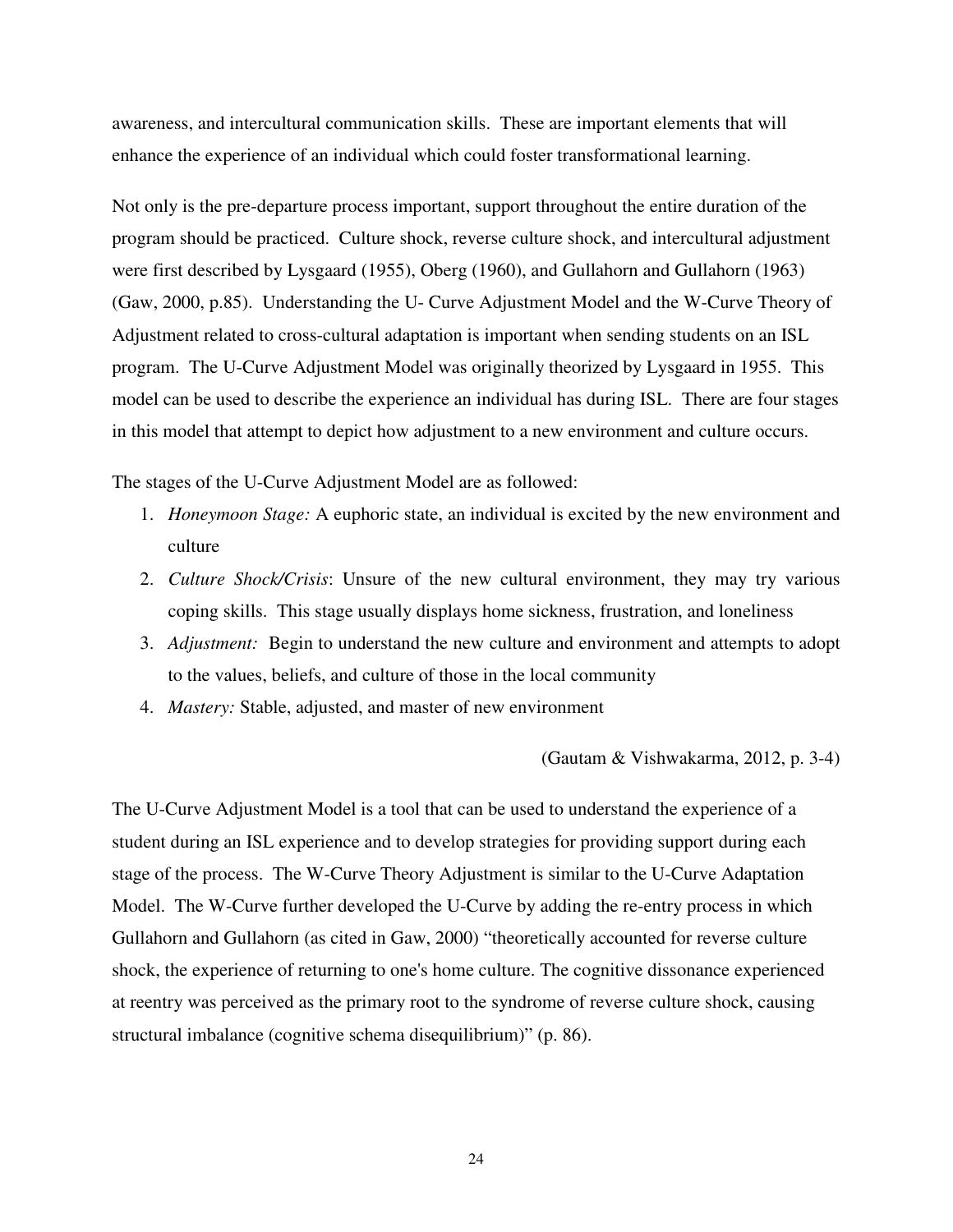Understanding both models and being aware of the stages students may be experiencing when in a new environment is essential for providing support. The models can be used as a tool but cannot be generalized to every ISL experience and person. The two models include stages that illustrate the psychological disruption, gradual adjustment, and adaptation that takes place over a period of time (Gaw, 2000, p. 86). These models explain how an individual can recover from the initial culture shock and become normalized within their new environment.

Supporting a student through every phase they are experiencing during an ISL placement will help them process the experience more effectively. This involves regular communication with the individuals during the entire duration of their stay. Having students critically reflect upon their experience and supporting them through the challenges will assist them in overcoming obstacles more effectively and encourage them to think critically without increasing their stereotypes or biases.

When considering education as it moves forward in an international community, educators should "foster critically reflective thought, imaginative problem posing", and discourse should be "learner-centered, participatory, and interactive, and it involves group deliberation and group problem solving" (Mezirow, 1997, p. 10). Even though the student may be in a foreign environment, the educators or program organizers can continue to encourage critical thought and problem-solving strategies to adapt and accommodate students in their new roles.

The University of Scranton is an example of an institution that issues a "travel" credit-bearing course. In the summer of 2010, pre-service teachers were taught a course in Kenya. The teacher candidates were immersed in the community by interacting with Kenyan teachers and students. Kenya was chosen as a means to necessitate concerns regarding limited knowledge about the African continent (Mbugua, 2010, p. 91). Mbugua (2010) outlines the important course objectives that supported the learning needs of students. One of the first objects was for students to examine how teachers and schools prepare students to participate in a culturally diverse environment. Secondly, students investigate cultural similarities and differences, human needs, and social injustices. Third, they interpret patterns of behaviour by reflecting on attitudes and values that create challenges towards a cross-cultural understanding. Fourth, students apply concepts learned in courses. Fifth, students demonstrate an understanding of intercultural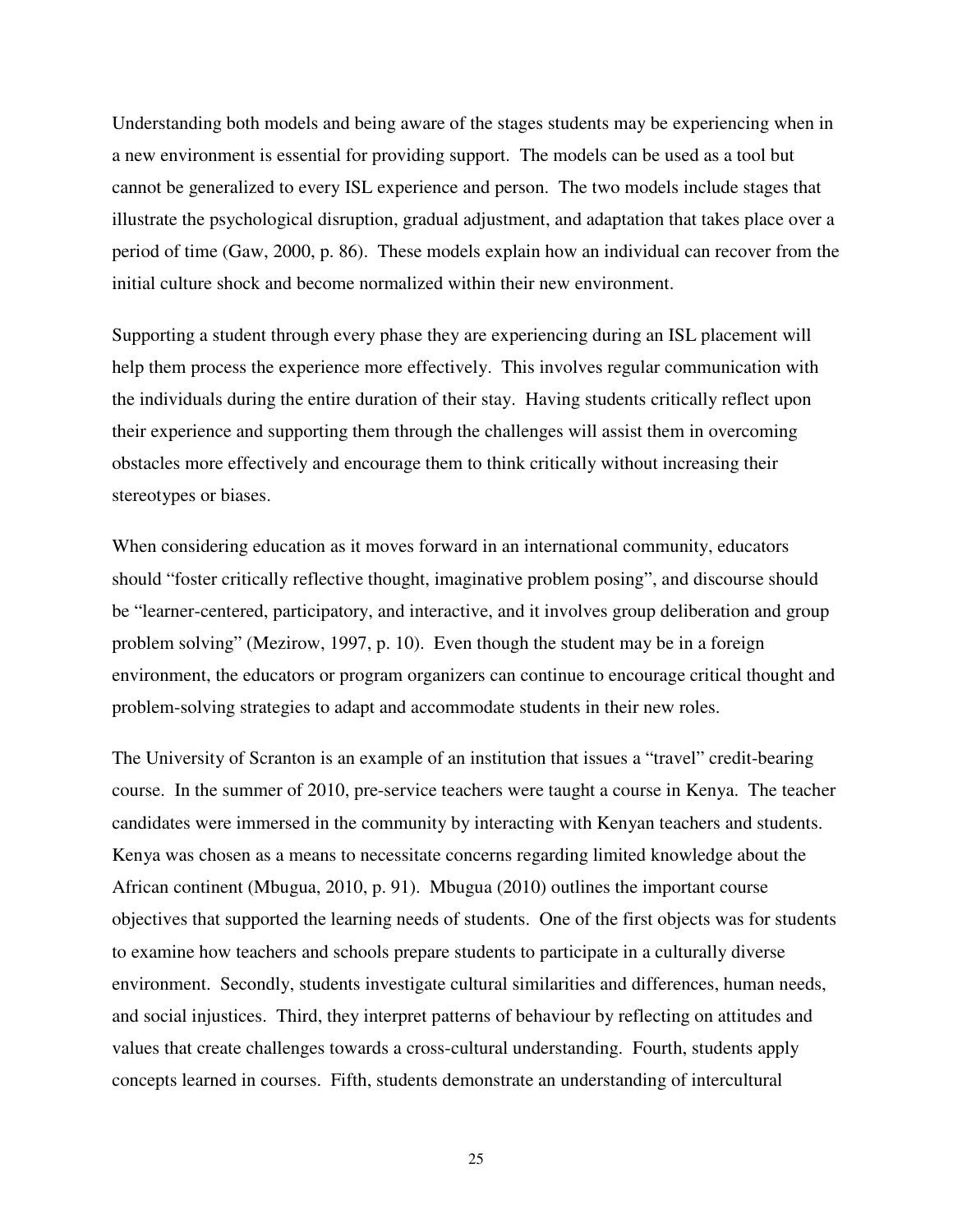communication while interacting with diverse individuals. Finally, students must demonstrate cultural competence in basic Swahili while engaging in services (p. 91).

These objects are an example of important elements that should merge into ISL programs to support learning success. Following clear objectives and relating it to social justice, global awareness, and course content is pivotal for a successful learning experience. The learning experienced in the "travel" credit- bearing course enhanced the world view of the students and they were able to transform their perspectives personally and professionally (Mbugua, 2010, p. 91).

Not only should the support be prevalent for the entire duration, programs also need to implement a re-entry process so students are able to use and apply what they have learned. Effective strategies for this could be: "follow-up research and advocacy projects, identifying alternative study-abroad options or post-graduation service placement." [In addition to this, institutions should be involved in] "creating campus and community speaking opportunities about the ISL experience and context, and assisting students' exploration of complex intellectual and ethical issues that are bound to emerge after an ISL experience" (Kiely, 2004; Crabtree, 2008, pg. 22). Addressing these issues will help students process what they have learned.

All elements of the ISL experience are important for a student to reach the highest potential of learning. Commitment to the program must be ensured from all parties involved. If a student is "integrated into a well-developed program, international service-learning can fulfill its potential as a transformational learning experience for students informing subsequent study and career choices" (Grusky, 2000, abstract; Kiley, 2004, pg. 6). Considering the potential an ISL experience can provide, researchers and educators must design methods that support student success.

#### 2.5 Synthesis of Literature

Creating an international learning experience that enriches the perspective and world view of students can be pivotal to enhancing and transforming a cultural understanding that can be used at home and abroad. Reviewing literature related to ISL demonstrates that there are many areas that should be developed further to understand how effective and sustainable the learning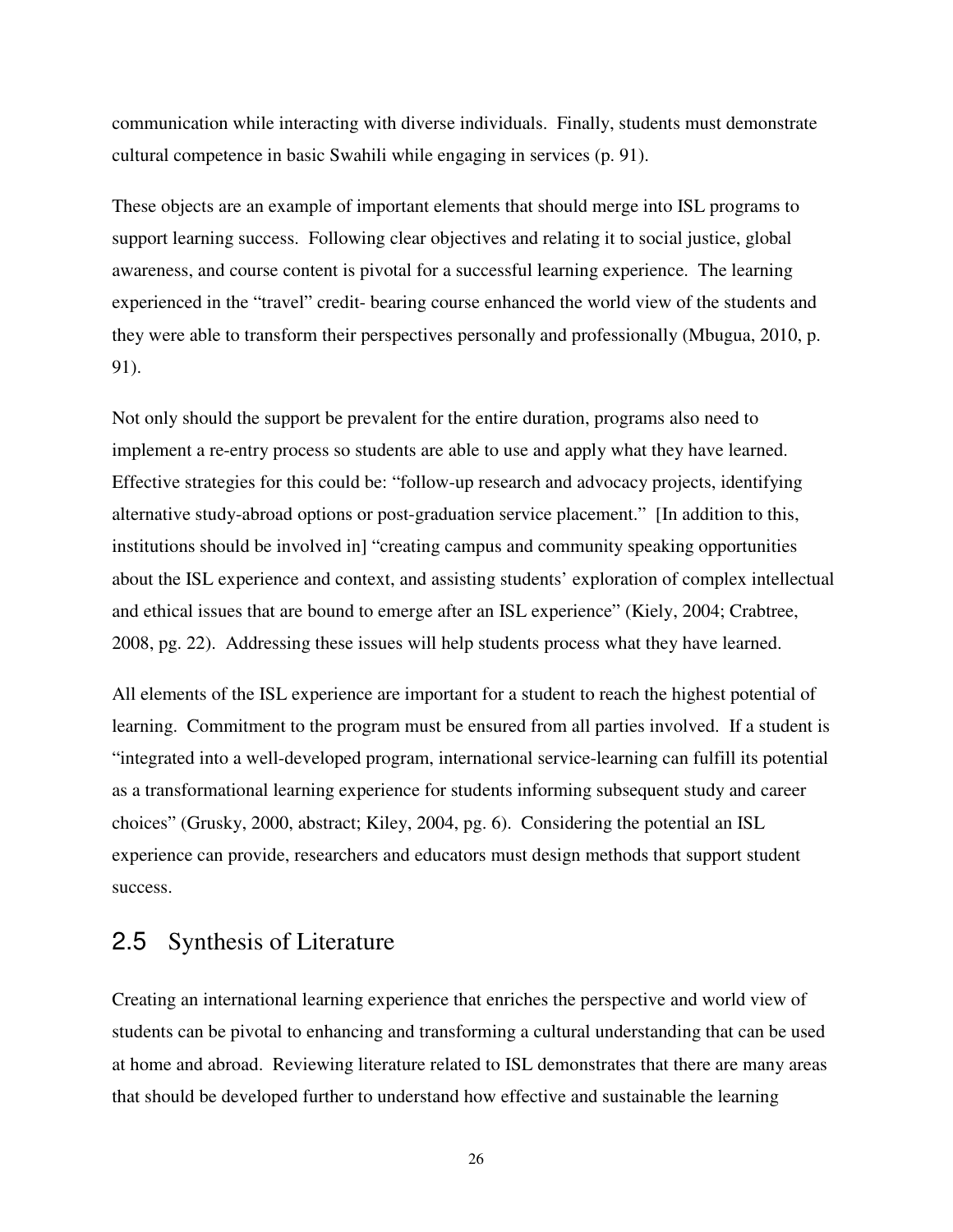associated with ISL is. Researchers believe that the irreplaceable field experience, while participating in ISL, provides an opportunity for learning that is incomparable to a classroom. ISL is experiential, reflective, and multicultural (Brown, 2011, p. 57). It also provides a space and opportunity for students to construct meaning through reflecting upon their experience. Brown (2011) explains how ISL has the ability to expose students to transformative ways of understanding various cultures and nations, and enriches their understanding of how engaged citizenship should be carried out (p. 57).

Educators have found that when students are learning cross-culturally, the confines of the classroom are not always serving as an adequate learning environment. Mbugua (2010) states that regardless of guest speakers, simulations, and course engaged discussion, students still feel confined to the walls of their classroom (p. 90). If researchers learn how to foster the transformational learning process through looking at the experiences and programs in ISL critically, an opportunity for higher quality learning may arise.

### 2.6 Summary

This chapter has provided an overview of the relevant research that relates to my focus on ISL. The review was organized around three major themes: Perspective of ISL, Transformational Learning through Experience, and Fostering Transformational Learning and draws attention to the significance of the need for research that focuses on the perspectives of students who have participated in an ISL experience. Such research is important so that future methods of optimizing the learning potential can be derived from the information gathered and the knowledge generated. This sort of research has the potential to assist students to meet challenges, learn from the experiences of others, and to develop an understanding of reciprocal learning. This research will also assist ISL programs by providing knowledge regarding how to transform ISL so that it can be more a more effective learning opportunity for both students and the communities.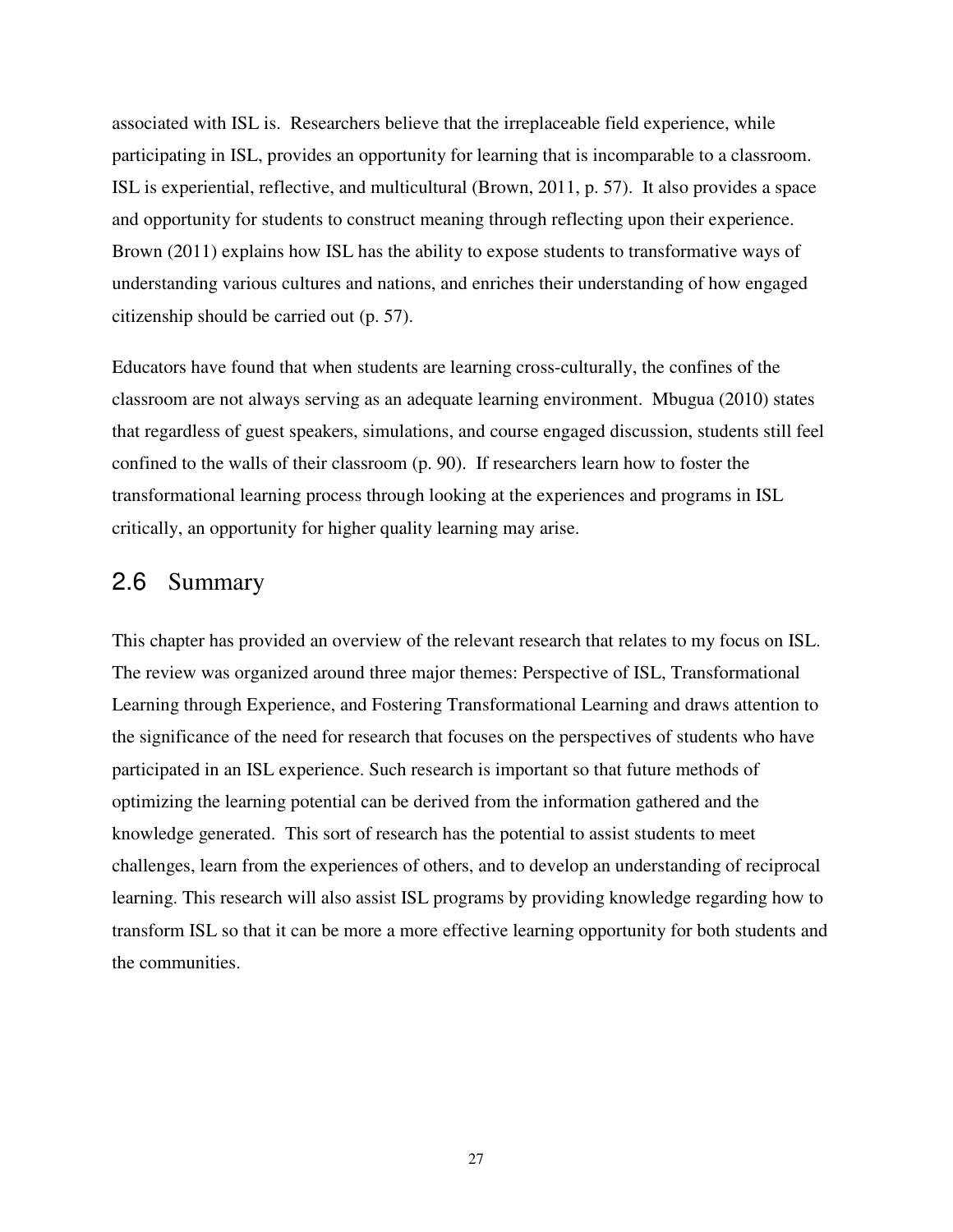### CHAPTER THREE

## Methodology

In this chapter, the methodology used to answer the research questions is explained. It outlines the research design and describes the selection of participants, the method of data collection, data analysis procedures, limitations of the study, and ethical considerations. The purpose of this study was to investigate (1) how international learning experiences transform the lives of students who go abroad and participate in an ISL program, (2) what the participants learned from the experience and how they plan on applying what they have learned, and (3) what recommendations can be made to increase the learning potential of an ISL experience for students in the future.

## 3.1 Research Design

This is a qualitative case study that investigated the perspective of students who went abroad and participated in an ISL experience in East Africa for a duration of seven weeks to two months. The question of the quality of international experiences is becoming more credible. It is no longer appropriate to solely focus on the quantitative dimension of studying abroad (Mitchell, 2013, p. 43). There are three main reasons for using a qualitative approach in this study. First, qualitative research is often used in education because it concentrates on the social life and natural setting of human behaviours (Punch, 2009, p. 170). Secondly, Creswell (1998) explains how a qualitative study focuses on an issue or problem instead of making a hypothesis (p. 20- 22). Finally, qualitative research is used to understand human perspectives and world views which are essential for this research study (Cohen, Manion, & Morrison, 2011, p. 219).

Considering that I am looking at the perspective of people and how they have been transformed through experiential learning, a qualitative approach is the most effective measure for this study. Qualitative research gives an in-depth and detailed understanding of actions, meaning, phenomenon, and behaviour (Gonzales et al., 2008, p. 3). A qualitative method was used in this study to understand the individual experiences of ISL program participants and how meaning was drawn from those experiences. By conducting a qualitative study, an increased understanding of how experiential learning can transform lives of students will be understood.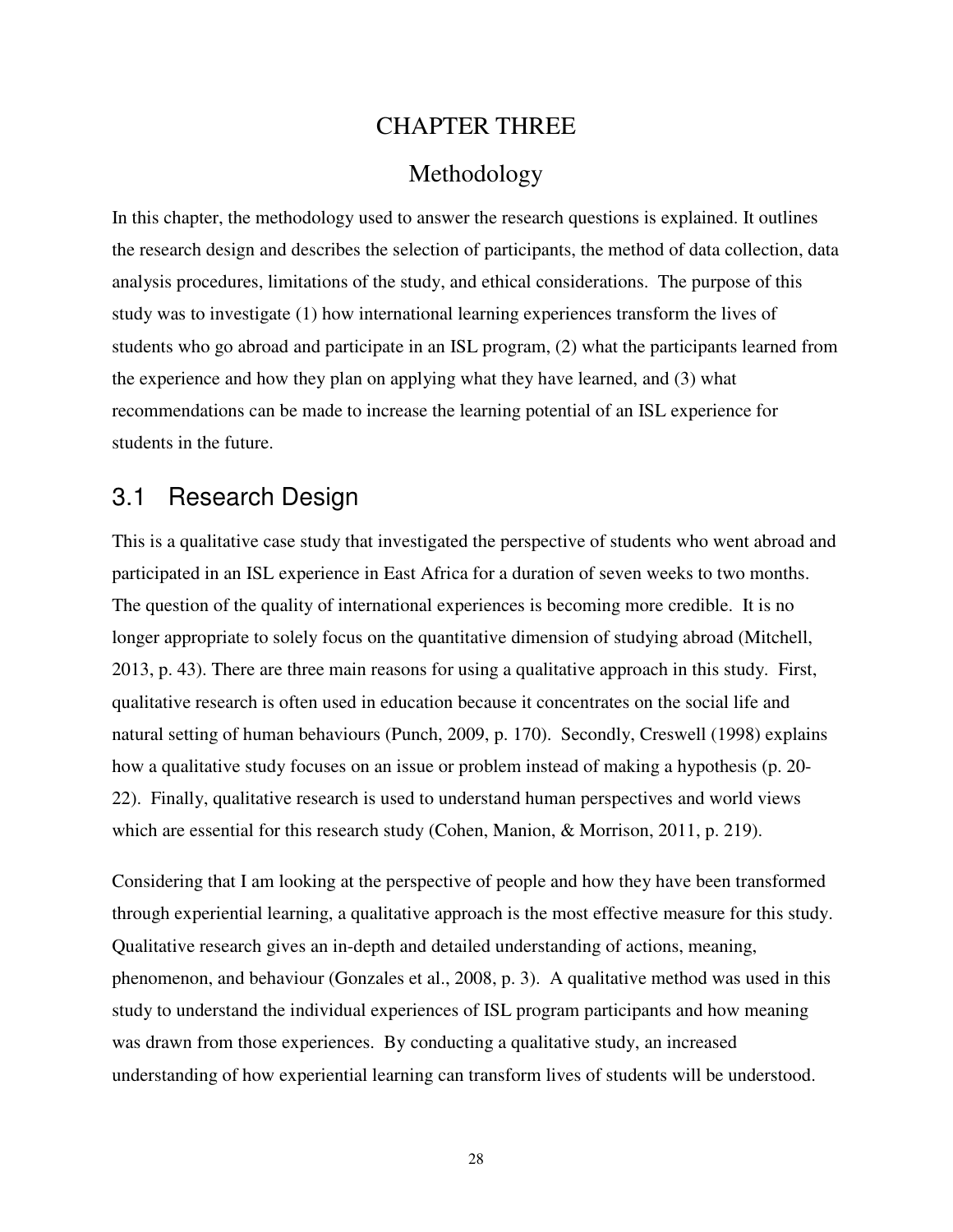A case study method is applied to this research. Five students were selected to participate in this study. The participants were selected based on their experience in an ISL program in East Africa. Punch (2009) explains how a case study aims at gaining an understanding of a natural setting and recognizing complexities of situations in depth (p.119). The intention of case studies is to gain an understanding of a particular situation through the description of what participants have experienced in their thoughts and feelings (Geertz, 1973). A case study looks at the phenomenon of a real-life context (Robson, 2002, p. 178). It is used in this study to understand the thoughts and feelings of the participants by reflecting upon their experience in three phases: before they travelled abroad, during their abroad experience, and their current application of what they learned.

For the purpose of this research, an instrumental case study was utilized to investigate ISL in detail and answer the research question and sub-questions. The instrumental case study tries to gain insight into an issue or theory (Punch, 2009, p. 119). This research attempts to gain insight into the paradigms of transformative and experiential learning within an ISL experience. To achieve this, a sample of participants who completed an ISL program were interviewed.

The interviews utilized both the ELT and TLT because students critically reflected upon their concrete experience, learning gained, and application of what was learned. They were able to make sense of situations by answering semi-structured interview questions which contributed to making personal and social connections. Once students make connections to their experience, the overall learning is more effective (Akella, 2010, p. 101). The interview questions directed the students to discuss and reflect upon the four stages of Kolb's ELT. The questions focused on the Concrete Experience (CE), Reflective Observation (RO), Abstract Conceptualization (AC), and Active Experimentation (AE) (Akella, 2010, p. 101). Through the analysis of data, perceptions of ISL, transformational learning, and program recommendations for transformational learning were identified.

### 3.2 Participant Selection

Participants for this study are all University or College undergraduate students who took part in an ISL program in East Africa for the duration of seven weeks to four months. Five participants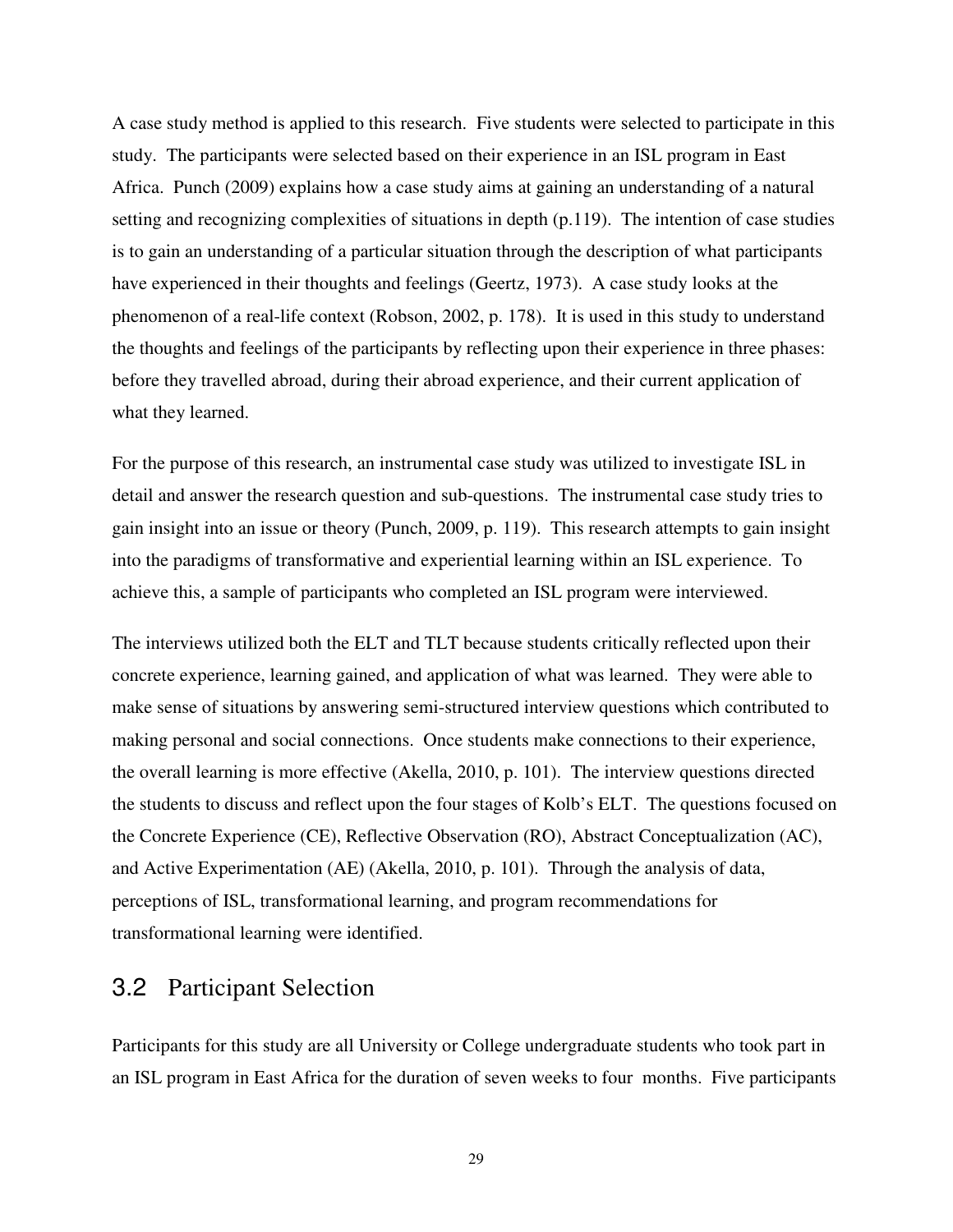were selected. Each participant was asked a series of semi-structured interview questions that engaged them to critically reflect upon the entire experience. This enabled them to reflect upon the ISL before departing, while on the ground, and once they returned to Canada. All of the participants that were chosen to take part in the study were selected because of the experience they had abroad. As mentioned by Punch (2009), qualitative research rarely uses the method of probability sampling. Instead qualitative research samples deliberately with a primary focus (Punch, 2009, p. 162).

The interviewer informed all of the participants that the purpose of the interview was to understand transformational learning experiences through ISL. The interviewer also explained that an analysis of their experience will be conducted to support transformational learning within ISL for students and programs in the future. Information given to the participants was nondirective and would not create biased responses (Cohen, 2011, p. 421). The participants were given a letter of information explaining the details of the research and their participation in it, and a letter of consent which they were requested to sign (See Appendix C-D).

### 3.3 Introduction of Participants

Each participant in this study belonged to a recognized College or University in Ontario, Canada and participated in an ISL program in East Africa. All of the names of the participants have been changed to protect the confidentiality agreement of this research study. The gender, age, program of study, participant ethnicity, country visited, and duration of visit for each participant is listed below.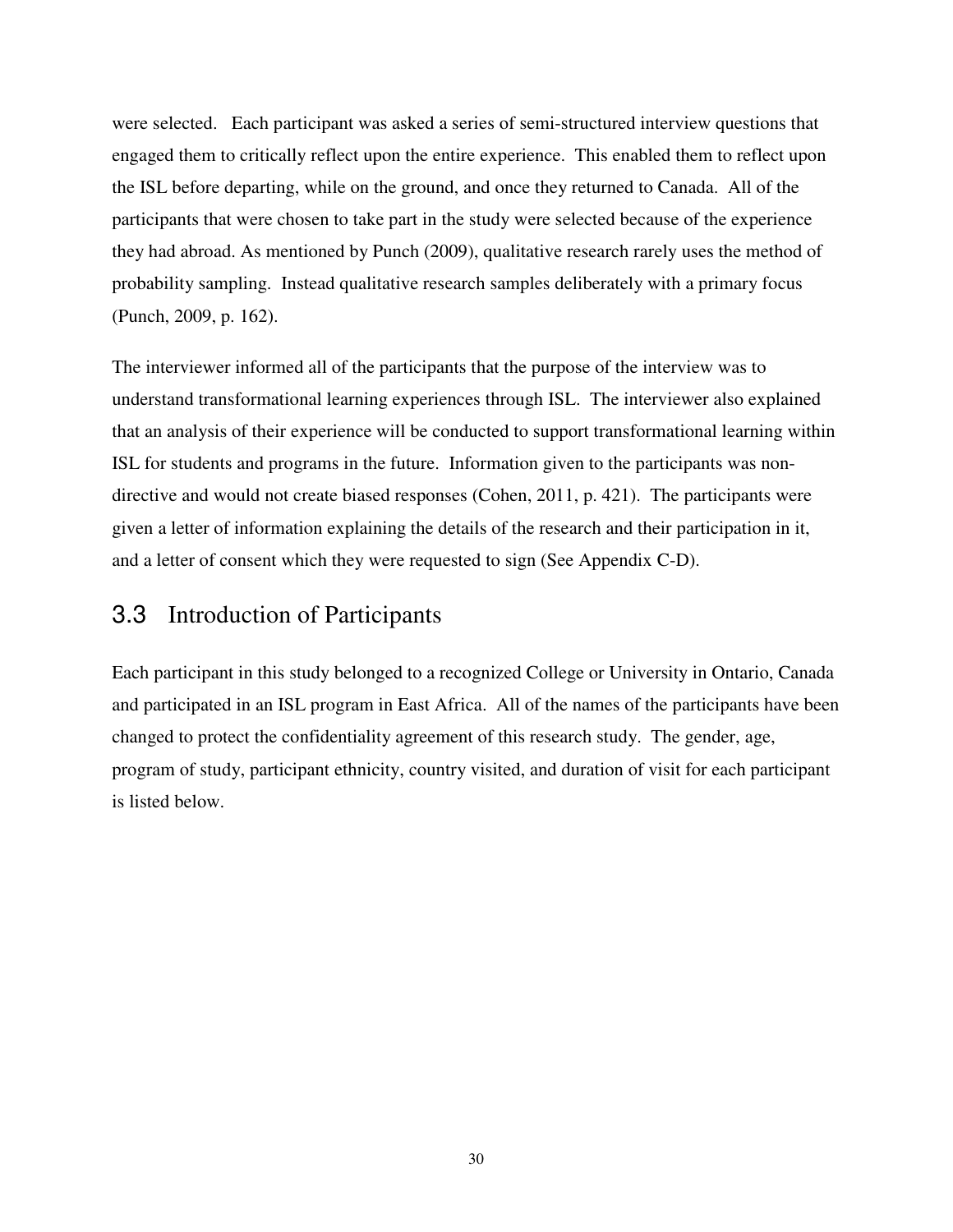#### **Table 3.1**

### Participant Introduction

| <b>Pseudonyms</b> | <b>Gender</b>  | <b>Age</b> | <b>Program of</b><br><b>Study</b>                        | <b>Ethnicity</b>     | <b>Country</b><br><u>visit</u> | <b>Duration</b><br>of visit |
|-------------------|----------------|------------|----------------------------------------------------------|----------------------|--------------------------------|-----------------------------|
| Linda             | $\mathbf{F}$   | 22         | Honours<br>Specialization in<br><b>Political Science</b> | Canadian             | Rwanda                         | 2 months                    |
| Andrea            | $\mathbf{F}$   | 27         | <b>BSC</b><br>Psychology                                 | African-<br>Canadian | Kenya                          | 4 months                    |
| Julie             | F              | 20         | Science                                                  | Korean-<br>Canadian  | Tanzania                       | 2.5 months                  |
| Frank             | M              | 50         | <b>Global Studies</b>                                    | African-<br>Canadian | Kenya                          | 4 months                    |
| Cindy             | $\overline{F}$ | 22         | Media and<br><b>Business</b>                             | Canadian             | Rwanda                         | 7 weeks                     |

Linda is a twenty-two year old female from ON, Canada. Linda participated in an ISL experience through her academic institution for 2 months in Rwanda. During the time of her ISL experience Linda was in her 4th year of study in an Honours specialized program in Political Science. Linda had previously travelled to Lebanon, Saudi Arabia, and Syria. She had visited the middle east several times to visit her family but she had not travelled for any other reason or anywhere else. She had never participated in an ISL program before. Linda also explained that her parents had immigrated to Canada so she had a lot of exposure to other cultures.

Andrea is a twenty-seven year old female from ON, Canada. Andrea was in the final year of her four year program. She was earning her Bachelors of Science in Psychology when she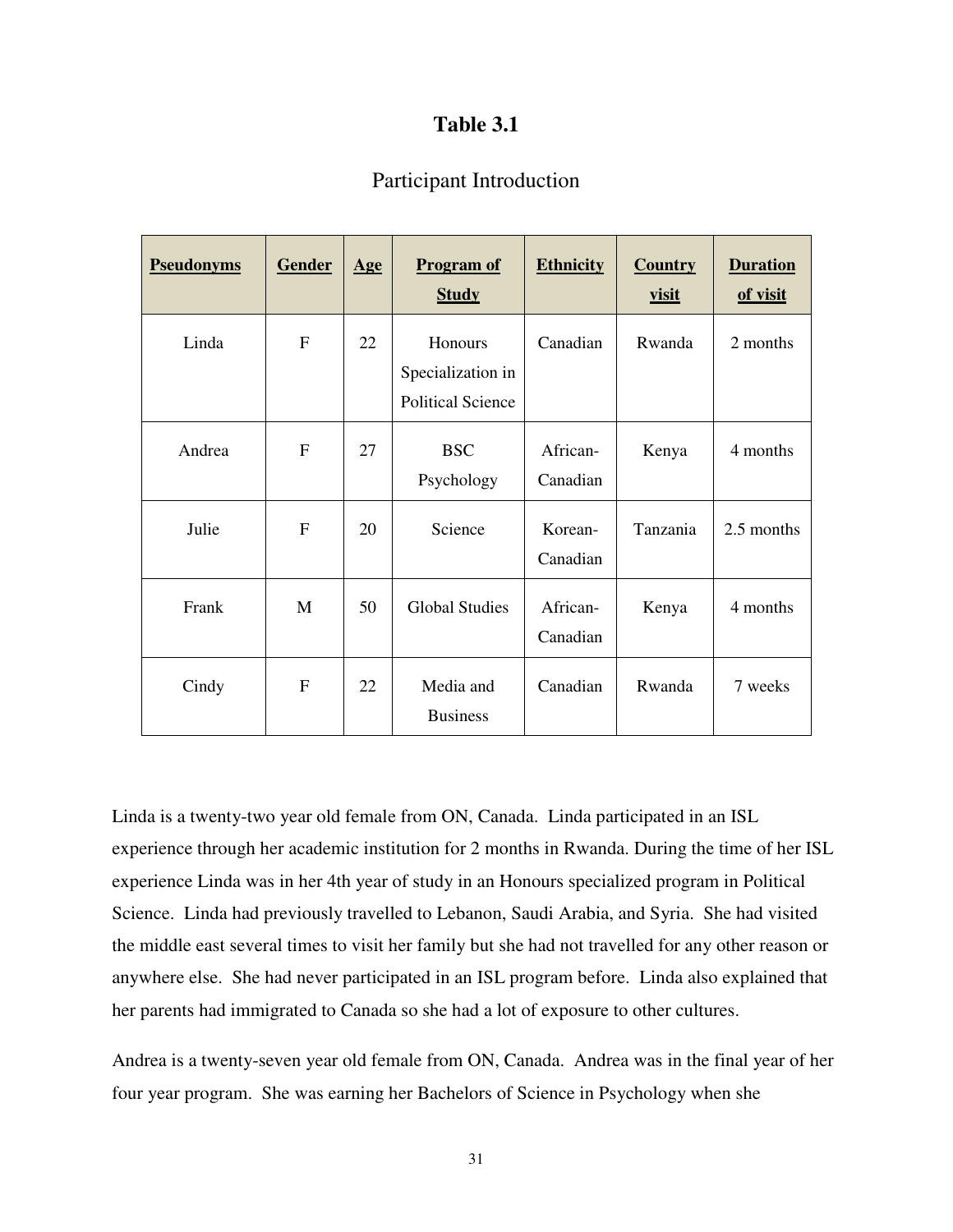participated in the ISL experience at her institution. Andrea visited Kenya for four months during her ISL experience. Andrea explained that she was originally from Ghana and moved to Canada six years ago. Andrea believed that her experience living in a developing country was very different than visiting. Andrea had never participated in an international academic program and stated that this was her first ISL experience.

Julie is a twenty year old Bachelor of Science student from ON, Canada. Julie was in her second year of study when she decided to participate in an ISL program with her institution. Julie travelled to Tanzania for her experience and resided there for 2.5 months. Julie did not have extensive travel experience before participating in ISL. She was originally born in South Korea and moved to Canada at the age of six. She went back to visit Korea when she was ten years old and stayed for one month. She went on vacation to the Dominican Republican when she was eighteen. Julie's experience in Tanzania was her first time visiting Africa and participating in ISL.

Frank is a fifty year old male from ON, Canada. Frank was in a Global Studies program during his ISL experience. Frank visited Kenya for four months during his ISL placement. Frank was born in Ghana and immigrated to Canada. Frank had an ISL experience for six months in Tanzania before travelling to Kenya. The first diploma Frank received after immigrating to Canada was International Business and he described always having an interest in interacting internationally.

Cindy is a 22 year old female Media and Business student from ON, Canada. Cindy was in her fifth year of study when she participated in her ISL program. Cindy visited Rwanda for seven weeks. She had travelled extensively before visiting Rwanda. Cindy taught English in Italy for two months during her second year of post-secondary school, then in her third year she was involved in a program where she taught an entrepreneurship course in Russia and in Ukraine for three weeks each. The year before leaving for Rwanda she was in East Africa conducting research for a professor and taught an entrepreneurship course in Tanzania.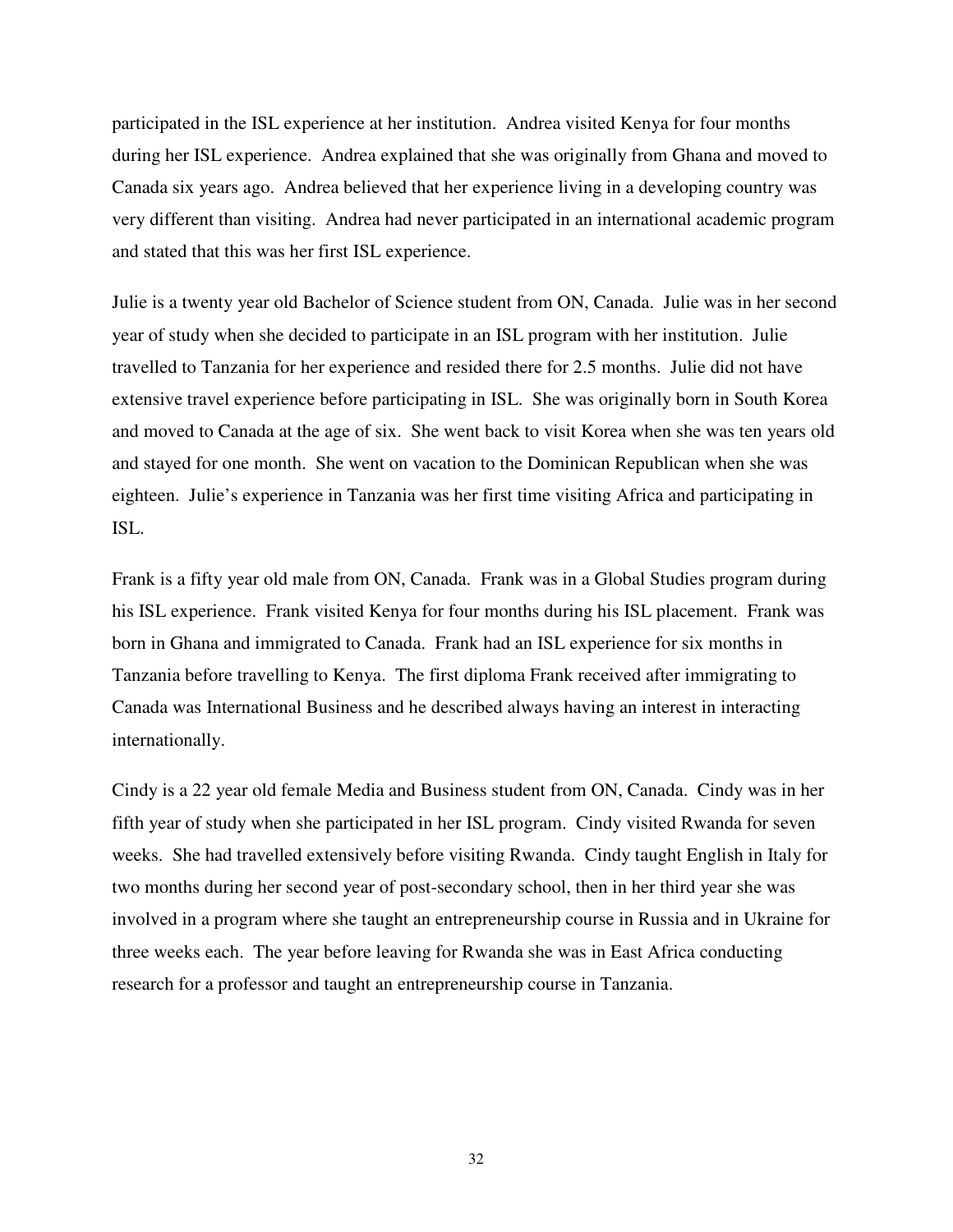### 3.4 Method of Data Collection

The participants had either participated in the same ISL program as the researcher or were affiliated through similar ISL programs. An email was sent requesting their participation in the research study (See Appendix A). Within the email a brief description of the study was given and the participants were asked to schedule a time with the researcher based on their availability. Once participants confirmed their interest in interviewing, a time and place to meet was scheduled.

Each interview was approximately one hour in length. The data was collected in line with Western University's Research Ethics approval notice. Before the interviews began, participants were given a letter of information and a consent form. They were asked to read the letter of information (Appendix C) and sign the consent form (Appendix D) once they had read all of the information. The participants were able to keep a copy of the letter of information for their records. Once the letter of consent was signed it was placed back into a sealed envelope. Consent forms were scanned and saved to my personal USB and original copies were discarded. The USB was kept in a secure location. Before the interviews began the participants were reminded that it was voluntary and they could withdraw at any time. The interviews were recorded on a digital audio recorder and were saved on my personal USB until transcription was complete. Once a transcription was complete the audio file was permanently deleted.

Using semi-structured interviews to collect data was an effective method for this qualitative research approach. It aims to gain perspectives, meaning, and knowledge of how reality has been constructed and is a very effective way of gaining an understanding of other people and their mind-set (Punch, 2009, p. 144). The open-ended questions allowed participants the opportunity to express their perspectives and how participants construct meaning from their experience. Although, there are several ways of constructing the interview, a semi-structured interview was chosen because it involved more openness and emotional involvement. Punch (2009) explains that "sharing some of the same concerns as feminists, postmodern ethnographers have been concerned with moral aspects of the traditional researcher-subject interview, with the controlling role of the interviewer, and with influences of the interviewer on data and reporting"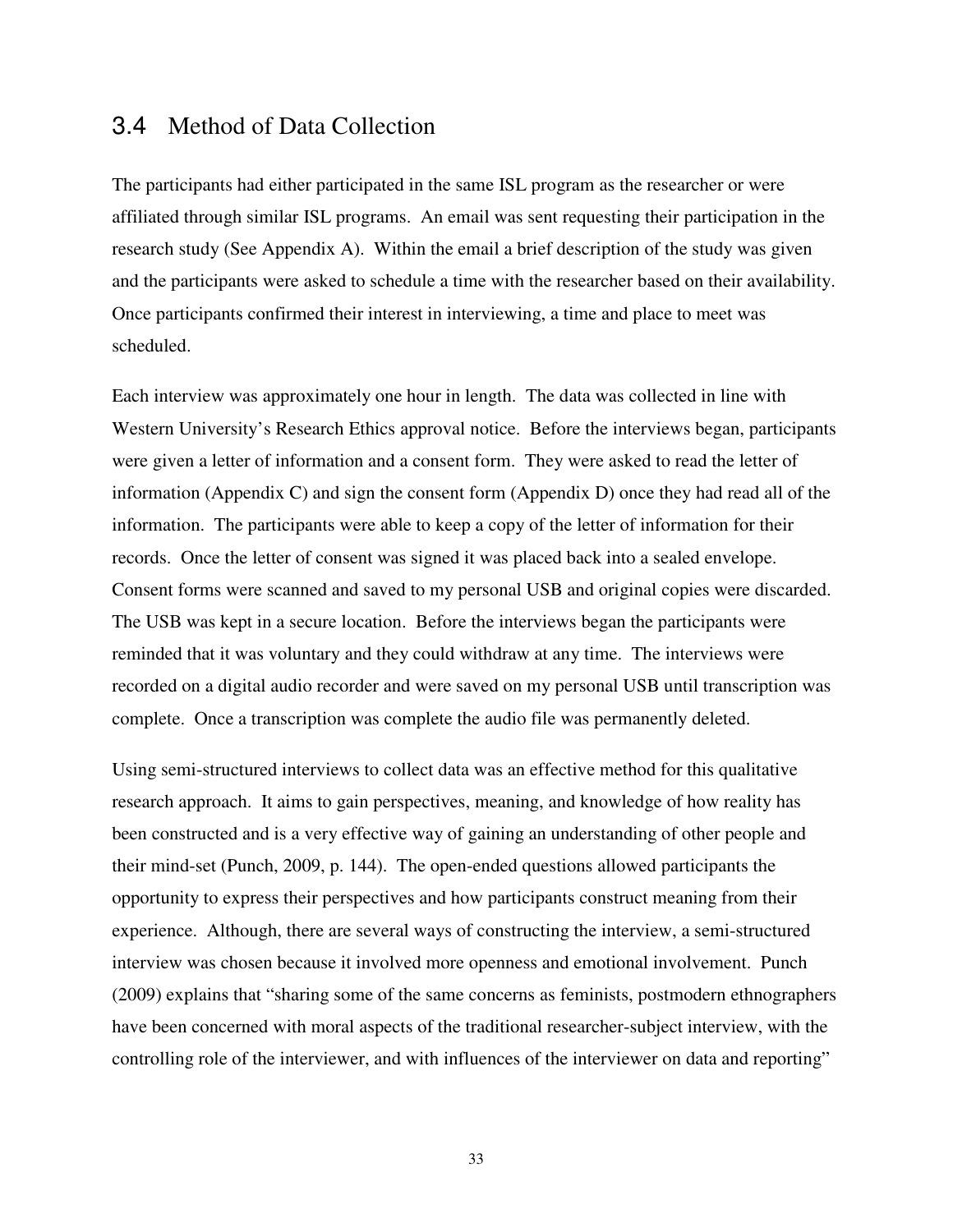(p. 149). For the purpose of this study, the semi-structured interview enabled participants to explore and express their perspectives and emotions.

The semi-structured interview took place in a location which was convenient to each participant. The interview began by asking brief demographic questions and then addressed the research questions. The interview used a non-directive technique which provided minimal direction or control from the interviewer (Cohen, et al. 2011, p. 415). The interview questions were divided into three sections: Pre-departure Reflection, Reflection Abroad, and Current Application. The three sections equaled a total of ten questions during the interview (See Appendix B).

### 3.5 Data Analysis

As discussed by Yin (2011), qualitative research involves several features. Yin categorized these features into five sections. Yin (2011) describes the first feature of qualitative research as the study of the lives of individuals in the real world. Secondly, Yin (2011) explains how qualitative research should use the views and perspectives of the participants in the study. Thirdly, Yin (2011) outlines how qualitative research should cover and consider the contextual situation of each individual. In addition, Yin (2011) suggests findings also contribute to existing concepts that will aid in the understanding of social behaviour. Finally, Yin (2011) describes how good qualitative research should use multiple sources to strengthen the findings (p. 7-8). Considering the various perspective and real-life situations that qualitative research involves, analyzing data can be complex.

In qualitative research there are many ways of analyzing data because of the various perspectives that it involves. Cohen et. al. (2011) explains that qualitative data is distinguished by the interpretation of the data and must have extensive organization (p. 537). Punch describes coding as the activity done during the qualitative analysis and is the foundation of what will be found (p. 175). Coding is the activity that labels the data and begins the analysis. After the interviews had been conducted and recorded, they were transcribed and coded. The coding that was used was related to the purpose of addressing the research question. In the beginning, coding creates low-inferences whereas coding later on in the analysis creates higher-inference patterns and concepts (Punch, 2009, p. 179).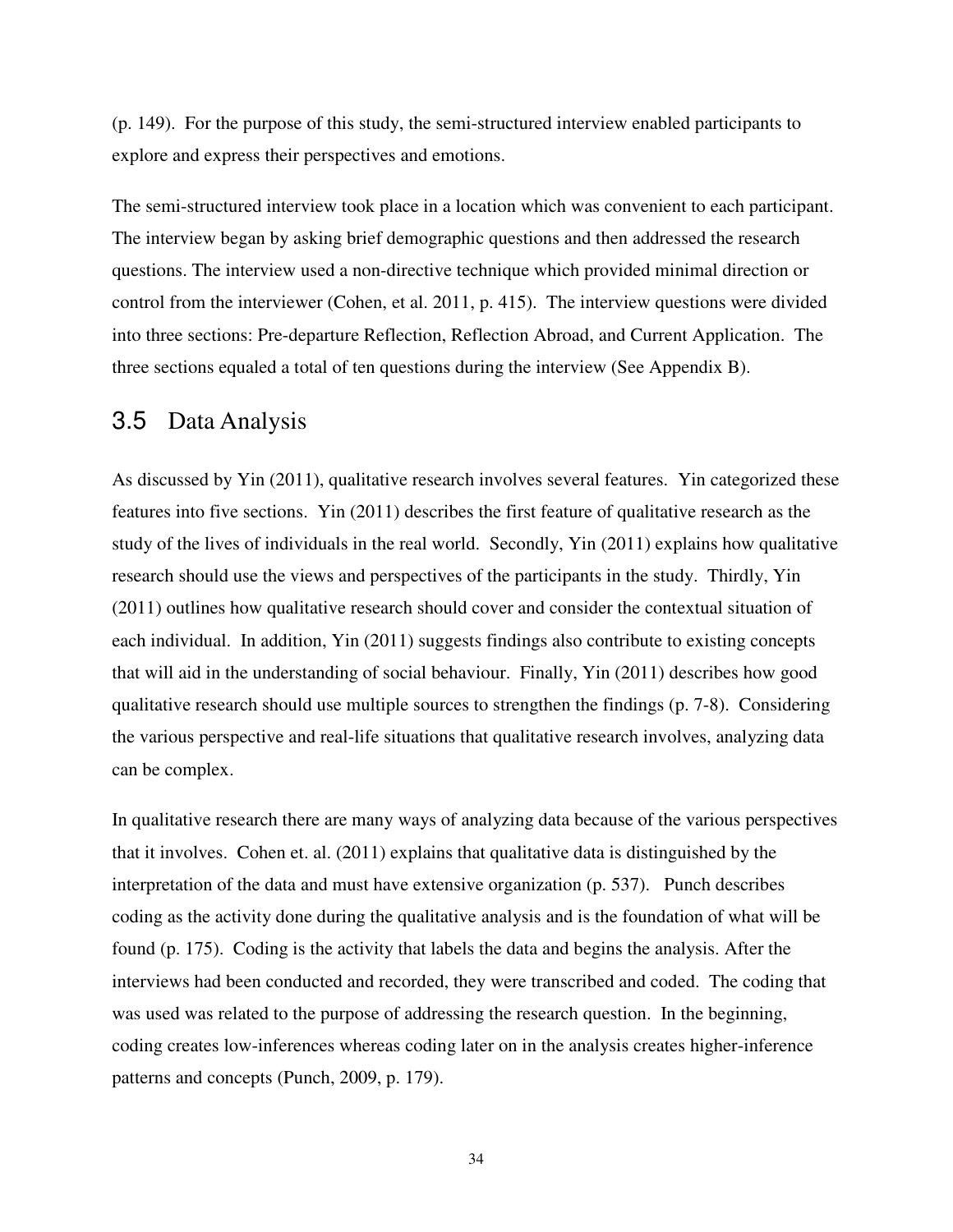Coding in this study looked for common themes expressed throughout the interviews and important details that might not have been expected. Colour coding was used to organize and display the data. Each participant was given a colour and the information was collected based on similarities drawn from the interview responses. The colour coded answers were placed in groups that would form three themes. Once the data was coded, predominate themes arose that provided support in answering the research questions.

The themes emerging through the data analysis were used to understand the transformative learning that took place during and after the ISL experience. In order for this to occur an inductive analysis was applied. Punch (2009) describes inductive analysis as a way to systematically compare and contrast between cases in an attempt to develop ideas and concepts (p. 173). Hammersley and Atkinson (1995) describe inductive analysis as the attempt at defining and investigating a phenomenon and constructing a hypothetical explanation based on the common factors found in the data (p. 234-5). Both of these approaches were applied between the five individuals in this study. Using an analytic induction approach was important to the qualitative data analysis, as it allowed concepts to be drawn from the data and raised to larger abstractions and themes (Punch, 2009 pg. 172).

Punch (2009) outlines three main stages to data analysis that were useful for this study; data reduction, data display, and drawing and verifying conclusions. Data reduction is doing the summarization and editing of data. Themes and patterns were looked for which assisted in developing concepts and abstract thoughts (p. 174). Data displays were used to organize the information gained during data collection (p. 175). Finally, "conclusion drawing and verifying is the third part of this analysis. It involves developing propositions, and is conceptually distinct from the other stages, but again is likely to happen concurrently with them" (p. 175). All of these stages were done through the data analysis process. The coding associated with the data analysis assisted in drawing out abstract concepts and themes from specific concrete examples. The themes that were uncovered were: Perception of ISL, Transformational Learning through Experience, and Fostering Transformational Learning.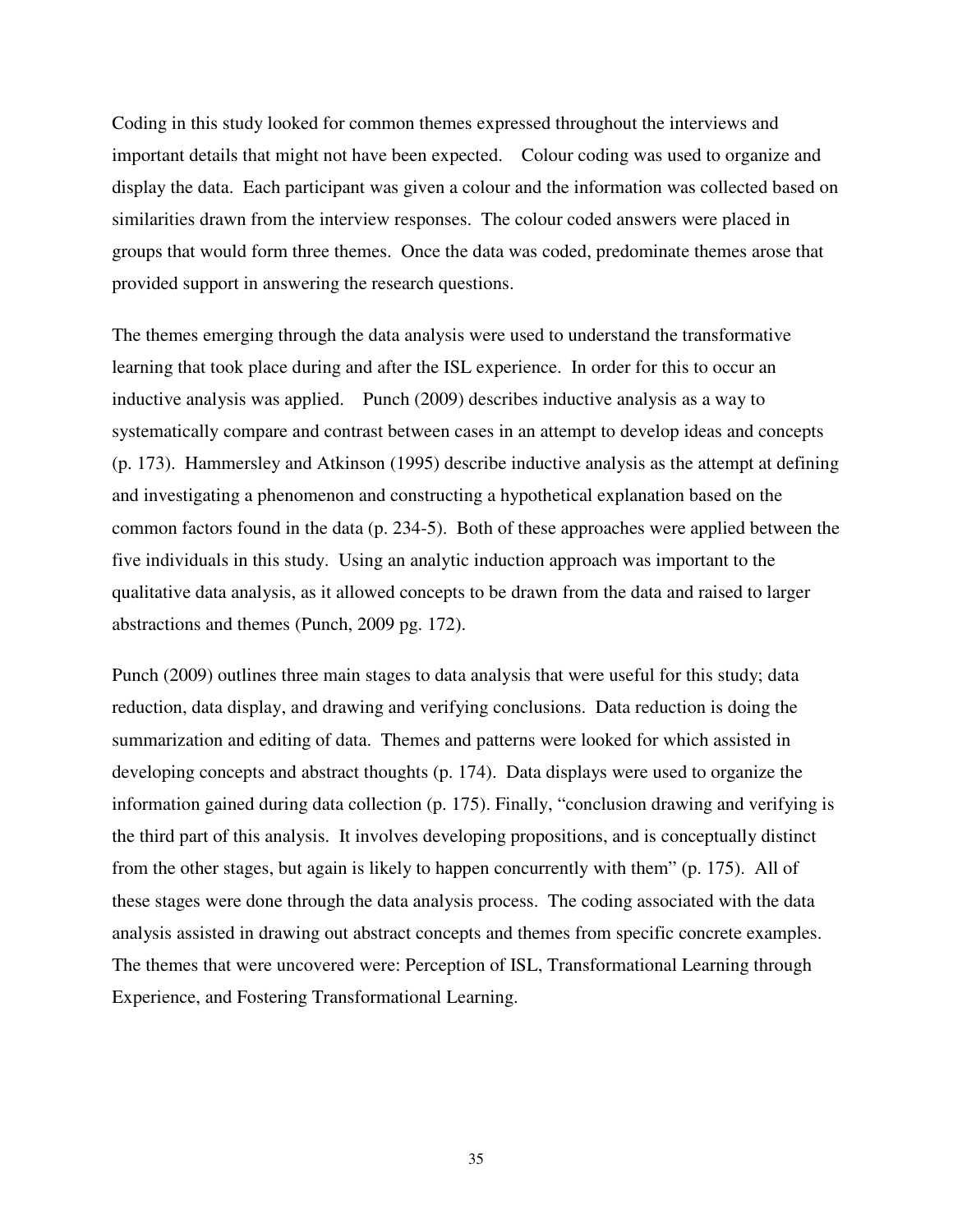### 3.6 Limitations of Study

The limitations to the study involved the duration of the ISL experience, the sequential time of data collection, and the success of the experience. Considering the participants in this study stayed in East Africa for various durations, this could have made an impact on their perception of the experience. An extended duration of the experience enables students to work through the initial adaptation phase. This could have been a factor in the perspectives that were constructed. The duration of the time spent in an ISL has the ability to influence individuals in various ways.

In addition, the data was collected once the participants had returned from their experience. Collecting data after the participants had their international experience gave them time to critically reflect and construct meaning from a different perspective. Although critical reflection was an important element in this study, gathering information from the participants during their time in East Africa could have added another element to the data. The participants had time to reflect before interviewing and this could have had an impact on some of the responses that were given.

The data collected from the five participants cannot be generalized to represent the opinions and experiences of all students who participate in and ISL experience, nor does it represent the structure of the organizations that the students worked with or other institutions that operate ISL programs. The information gathered from the participants was their perspective of the experience that they had and cannot be generalized to any other ISL programs or students. The information gained can be helpful to assist and support students and programs that are looking to further their understanding of ISL. The information only gives recommendations from individual perspectives related to their experience.

### 3.7 Ethical Considerations

Considering that the qualitative data that was collected was generated from individual responses, it is important to consider the confidentially and privacy of each participant (Cohen, 2011, p. 542). Cohen suggests that, "a major ethical dilemma is that which requires researchers to strike a balance between the demands placed on them as a professional scientist in pursuit of truth, and their subjects' rights and values potentially threatened by the research" (p. 75). In the interest of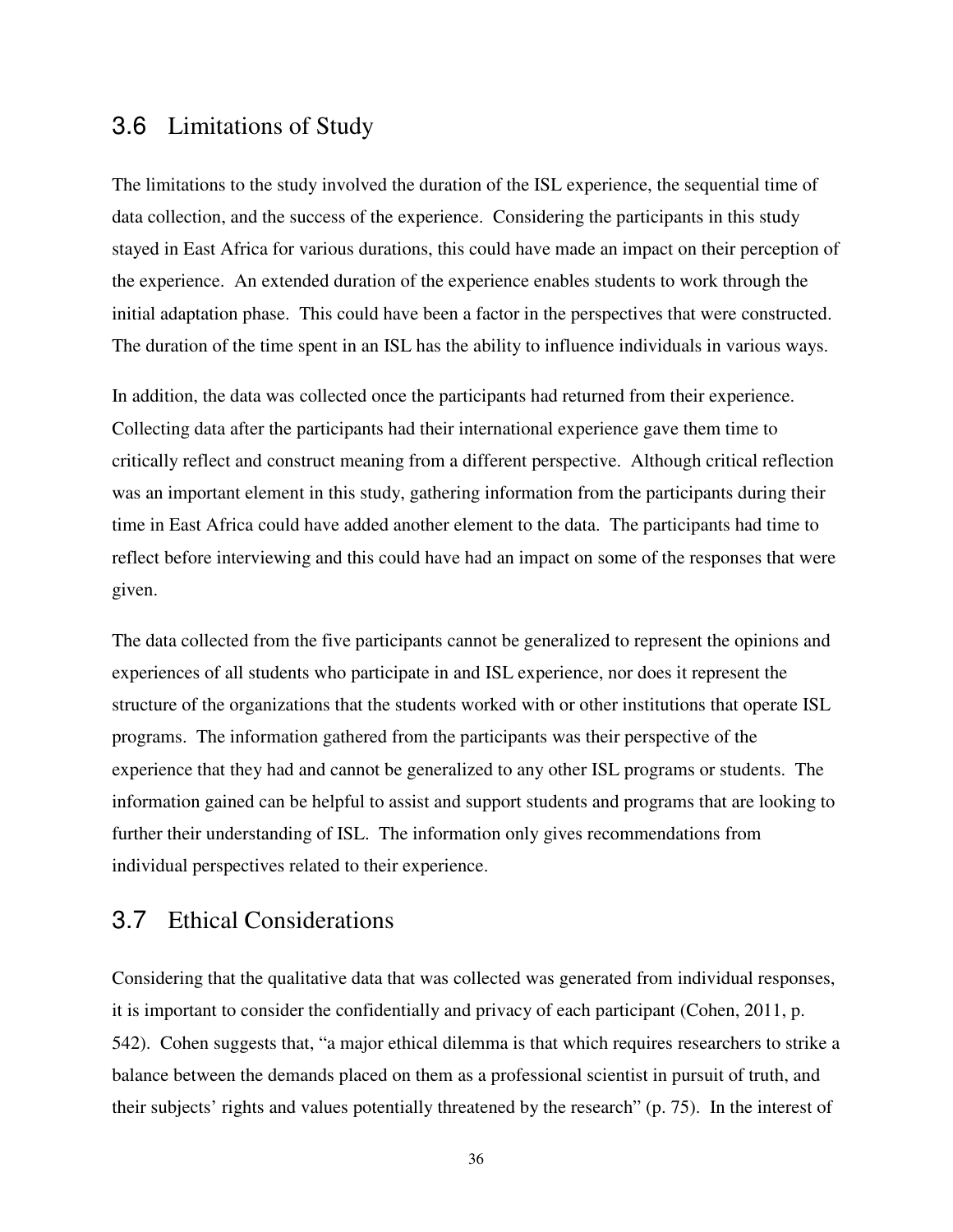ensuring the confidentiality of each participant, pseudonyms have been used, ISL program names have not been revealed, and the names of the Colleges and/or Universities attended have been withheld.

Participants were not coerced into participating in the research and were able to withdraw from the study at any time. Consent was given because "much social research necessitates obtaining the consent and cooperation of subjects who are to assist in investigation and of significant others in the institutions or organizations providing the research facilities" (Cohen, 2011, p. 77). The informed consent outlined the procedures, description of benefits and risks, an offer to answer questions regarding the procedures of the study, and written instructions that participants are welcome to withdraw at any time (Cohen, 2011, p. 78). Each participant was informed that every attempt would be made to ensure confidentiality.

### 3.8 Summary

In this chapter I explained the reason for choosing a qualitative research methodology to answer the research question, and discussed using a case study as the research design. The chapter described how the data from five semi-structured interviews was collected and analyzed by comparing and contrasting in order to recognize important themes and concepts. I introduced the participants, discussed the participant selection, and limitations to the research. In addition, I outlined the ethical considerations including requesting informed consent.

#### CHAPTER FOUR

### Introduction to Research Findings

This chapter provides an analysis of the semi-structured interviews. The interview data was generated from the five participants who took part in this research study. Three themes emerged from the analysis and each theme aims to provide information that will answer the research question: (1) how international learning experiences transform the lives of students who participated in an ISL program, (2) what the participants learned from the experience and how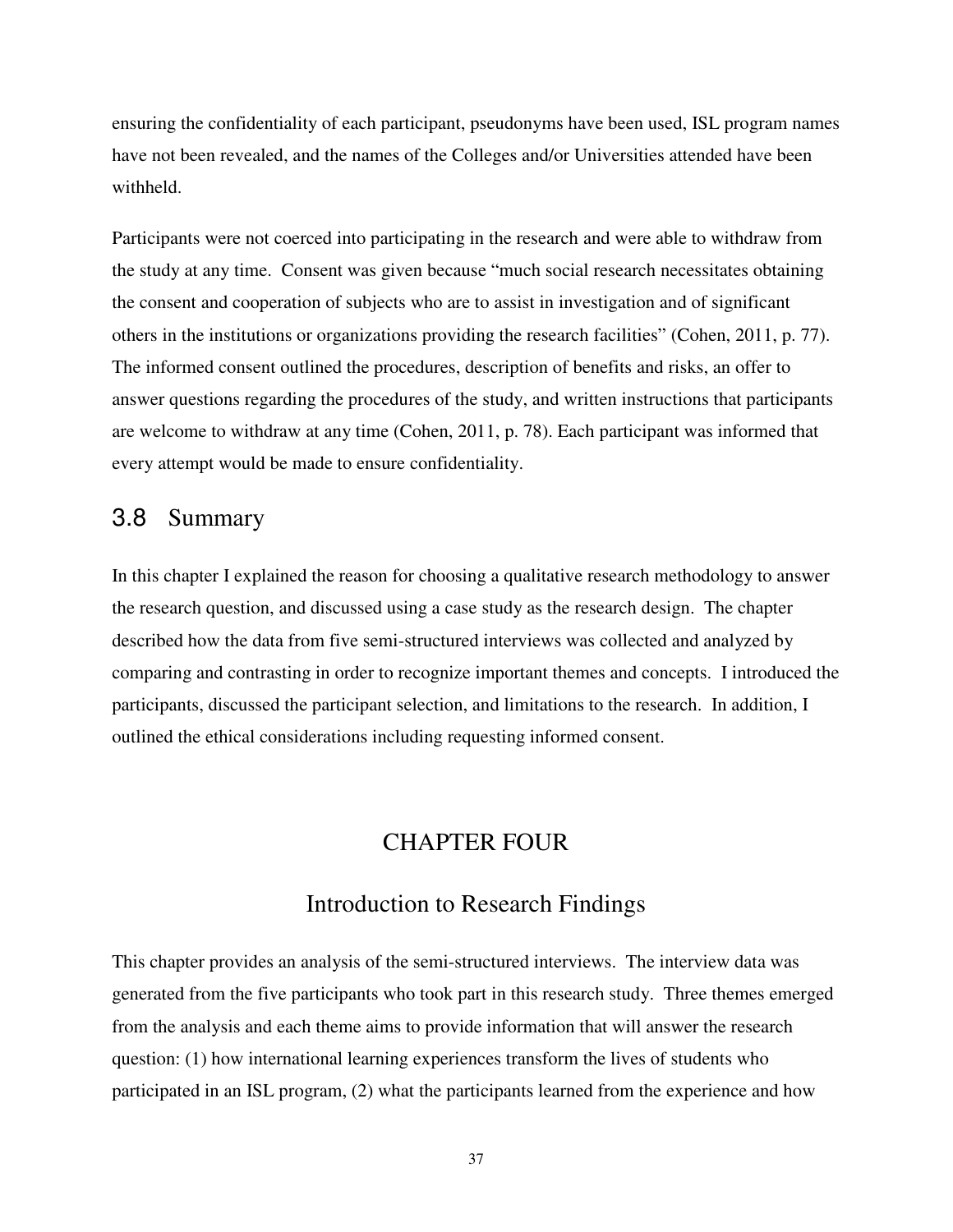they plan on applying what they have learned, and (3) what recommendations can be made to increase the learning potential of an ISL experience for students in the future. The themes are as follows:

- 1) Perspective of International Service-Learning
- 2) Transformational Learning through Experience
- 3) Fostering Transformational Learning

The purpose of addressing these three themes is to understand the participants' perspective of ISL, evaluate how or if they have transformed their perspective through the learning experience, and to address the recommendations that they believe will assists student and ISL programs to induce learning. Each theme is chosen for the specific purpose of gaining a better understanding of ISL experiences. The knowledge gained from this study can be used by programs and institutions to provide a more effective transformational learning experience.

# 4.1 Theme 1: Perspective of ISL

Within adult education, reflection has been defined as the analytical process in which knowledge is extracted from experience. In the experimental learning discourse, reflection is an important element of perspective transformation (Hopkins, 1993, p. 46). As mentioned earlier, SL is a form of experiential education. It creates the ability to learn through a cycle of action and reflection. As students engage with others, they are able to apply what they have learned in the classroom and in the community. While reflecting upon the experience, students gain a deeper understanding of what they experienced and the skills they developed (Mbugua, 2010, p. 89). Since participants were interviewed after their ISL experience, they were able to critically reflect upon the entire experience in a way that illustrated the transformational learning that took place.

### 4.1.1 Motivations and Expectations

Understanding how a student views ISL and what their motives and expectations are before participating in ISL is imperative for success in the field. Analyzing the motives of why a student would choose to participate in such programs will better support the goals and purpose of the organizations, institutions, and the student. Motives for participating in an ISL are variable and the experience students have on the ground can contribute to the expectations and purpose behind their involvement. For this research, most of the participants had experience in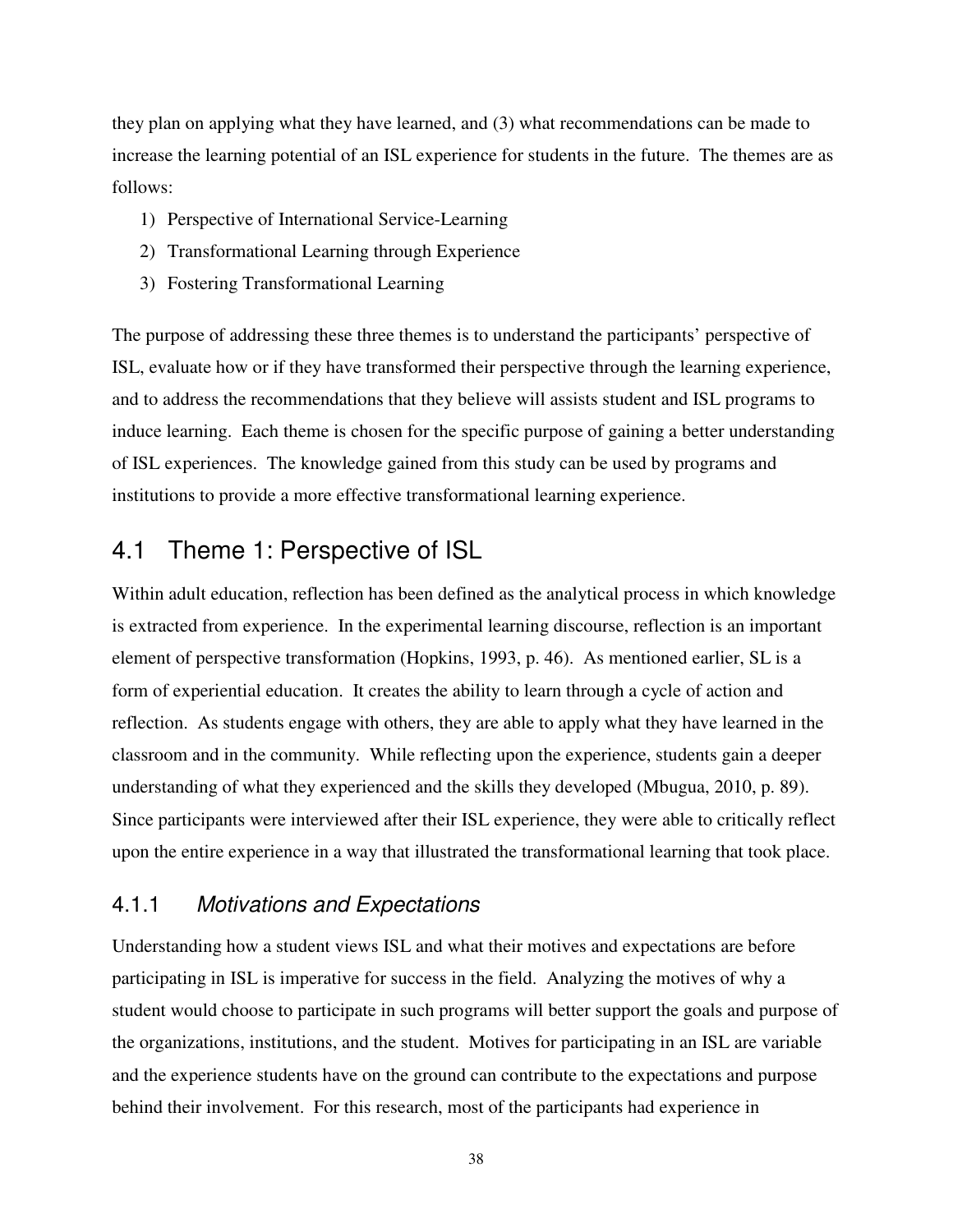international communities. Three out of the five participants interviewed were born in a country other than Canada:

I wasn't born in Canada, I was born in Ghana so I have an understanding of how it is to live in a developing country but I was living there as opposed to being there to experience how people live there and their way of life, so it's probably not the same I would say. I've lived in another country before Canada, before living in Canada. But for learning experience, no, Kenya was my first time. (Andrea)

Frank and Andrea had a different perspective than several of the other participants in terms of their desires and expectations because they were originally from Africa. Although there was a difference in some of their motives for participating in an ISL experience, there were also common intentions:

I've always wanted to give back to the continent of birth, to Africa and I thought that this is the first opportunity for me to start something. I was excited because it was not my country of birth so I thought apart from me going to give something I could also learn something from them as for a new culture a new environment, so I think the main reason was that I wanted to give back and go do volunteer, do research, learn something and to help in any way that I can with development so that was the motivation. (Andrea)

Both Andrea and Frank expressed a desire to give back to African communities as well as furthering their understanding of various African cultures. As Frank expresses below, using the previous experience of being born in an African country only furthered his desire to learn more using a different lens:

My motive for wanting to go was to see, get a chance to experience Africa in a different way. Like I mentioned earlier on, visiting Africa on personal business is a little different than going on an educational experience where you actually go, you meet people in the area, and learn a little bit about the culture. East Africa is different from West Africa, where I am from originally. So East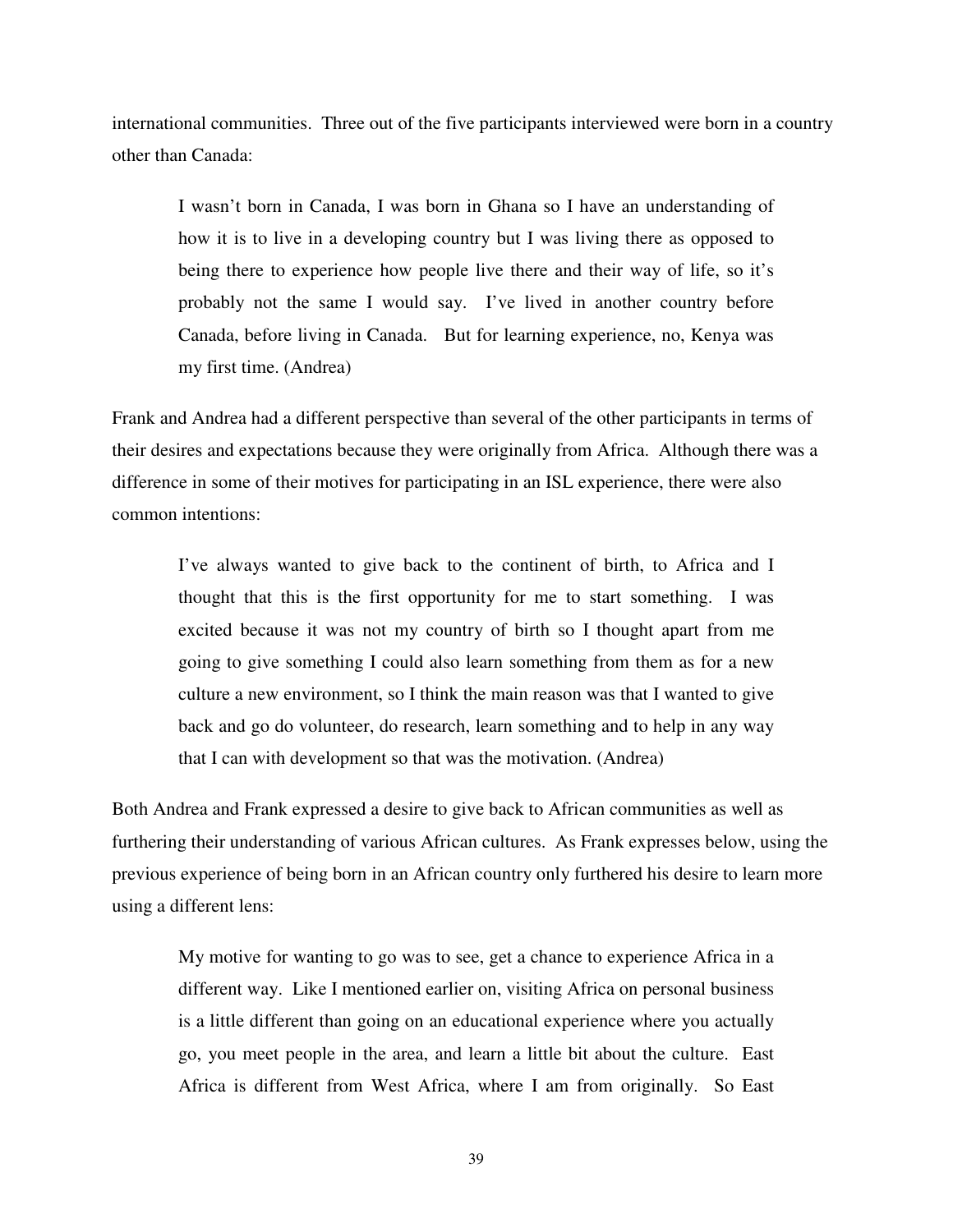African culture or even African culture is not one culture. It's a myriad of all cultures. The chance for me to go and learn cultures in East Africa and even the language was a big part of it because I wanted to learn Swahili that bad.

While each student who participates in an ISL may have different motives, developing a further understanding of various cultures and environments seemed to be a factor that contributed to the initial interest in participating. For example, Linda "wanted to go somewhere that [she had] not been to before. Somewhere that is completely foreign to [her]." Linda expressed her interest in exploring a culture and country different from what she had previously been exposed to.

Students who participate in ISL are attracted to the opportunity for many reasons. These reasons may include "yearnings for travel, adventure and romance, or perhaps altruistic sentiments, cultural curiosity, desires to improve language skills, broaden their world perspective, prepare for a career in foreign service or international development organizations, or any combination of these reasons" (Grusky, n.d., para. 7). These motives are important but students need to understand the reciprocal aspect of ISL and examine their ethnocentric motives before engaging in a program.

Students should recognize the reciprocal aspect of ISL. ISL and SL "programs are distinguished from other approaches to experiential education by their intention to equally benefit the provider and the recipient of the service as well as to ensure equal focus on both the service being provided and the learning that is occurring" (Furco, 1996, p. 75). Participants in ISL programs must be educated about the concept of the reciprocal learning process related to these experiences.

Linda was raised by parents who were immigrants to Canada and she understood the importance of a cross-cultural experience. Julie explained her passion for experiencing a new culture. Julie originally believed her "good intentions" would be enough. Julie explained that she "really just wanted to go to a third world country and see what it was like to see how they live and how [her] presence could benefit them." Julie's motivation, however, may not be suitable for participating in an ISL experience. This type of motivation should be recognized by program leaders to either educate the student about ISL or to disqualify students who do not seem to possess the appropriate motives for participating.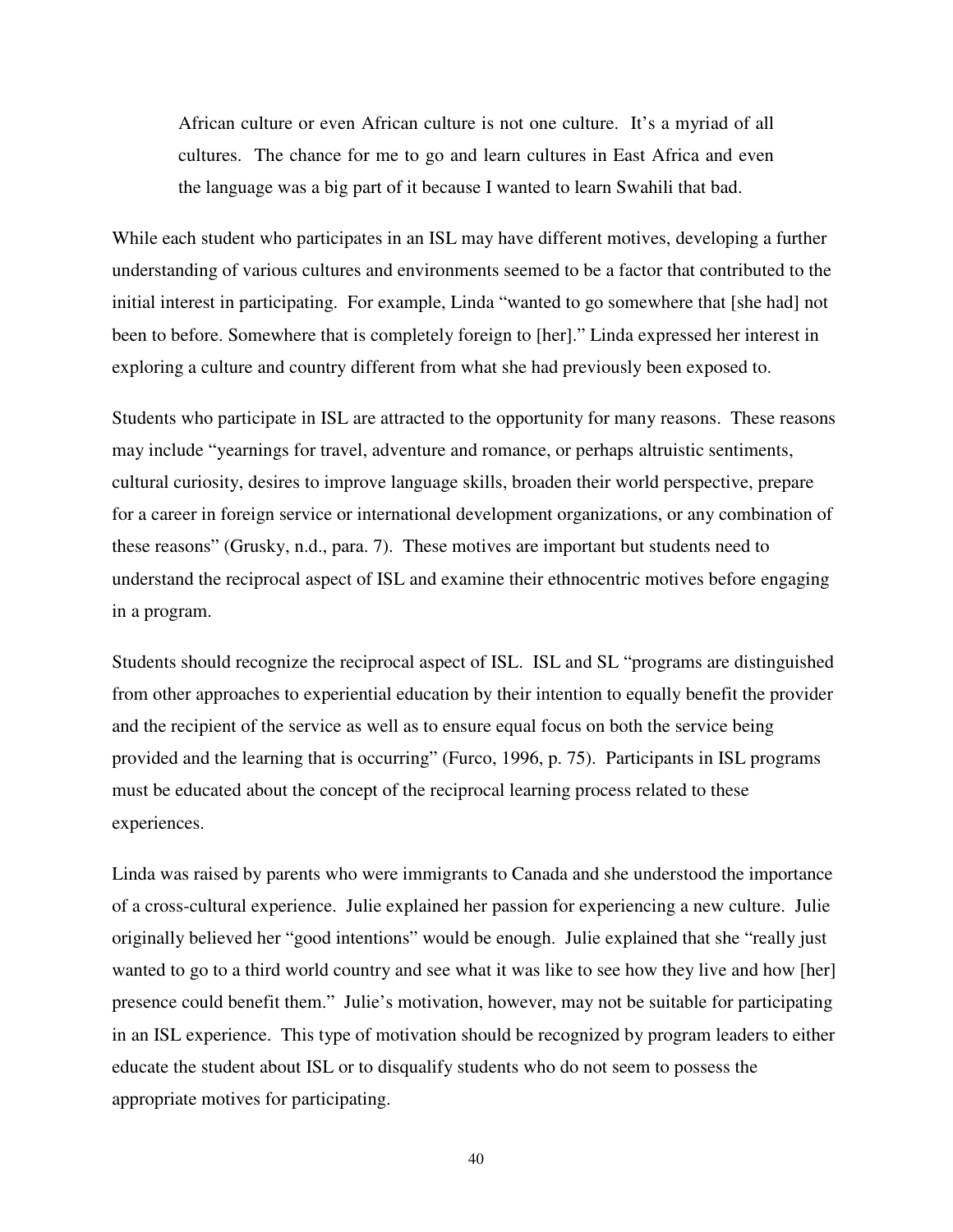Motivations for participating in an ISL experience can often be self-serving and students often consider what the program can do to meet their personal needs. Linda understood that exploring a new culture and environment could provide her with the tools she needed to transform her perspective:

I think because my parents are immigrants so I already have that exposure to different cultures, like cross-cultural experiences. I think it was exploring the different culture, like Africa is completely different to me and it was mostly about the position that was for this experience. I didn't know about the country firsthand.

Linda's motivation also seems to represent a self-serving motive and should be examined before departing for an ISL experience. Although she believes she will be able to immerse herself in a cross-cultural experience she does not seem to understand the purpose of ISL and the reciprocal aspect of the experience.

Julie was born in a country other than Canada. Her parents immigrated when she was young. Julie understood the importance of gaining a new cultural perspective and was interested is the opportunities that the ISL program could provide. She believed that "it seemed like a very good opportunity to go abroad and meet new people. I think that was one of my original incentives and to maybe gain a new cultural perspective." Once again, Julie is illustrating her self-serving motives which place limitations on the learning opportunity. We see with both participants, Julie and Linda, that their motives illustrated a desire to meet self-serving needs. Increased preparation before departing could have exposed them to other possibilities of the learning opportunities available.

Students who choose to participate in ISL bring different motives and perspectives. Handy Handy, Hustinx, & Cnaan, (2009) conducted an investigation that examined the motivations to volunteer (MTV) for student participating in cross-cultural volunteer programs. The hypothesis for this study claimed that students were participating as a tool for building their social network, personal portfolio, and résumé. The study questioned students in numerous countries who had participated in ISL. The findings proved that résumé building and social networking were not the primary motive for many students.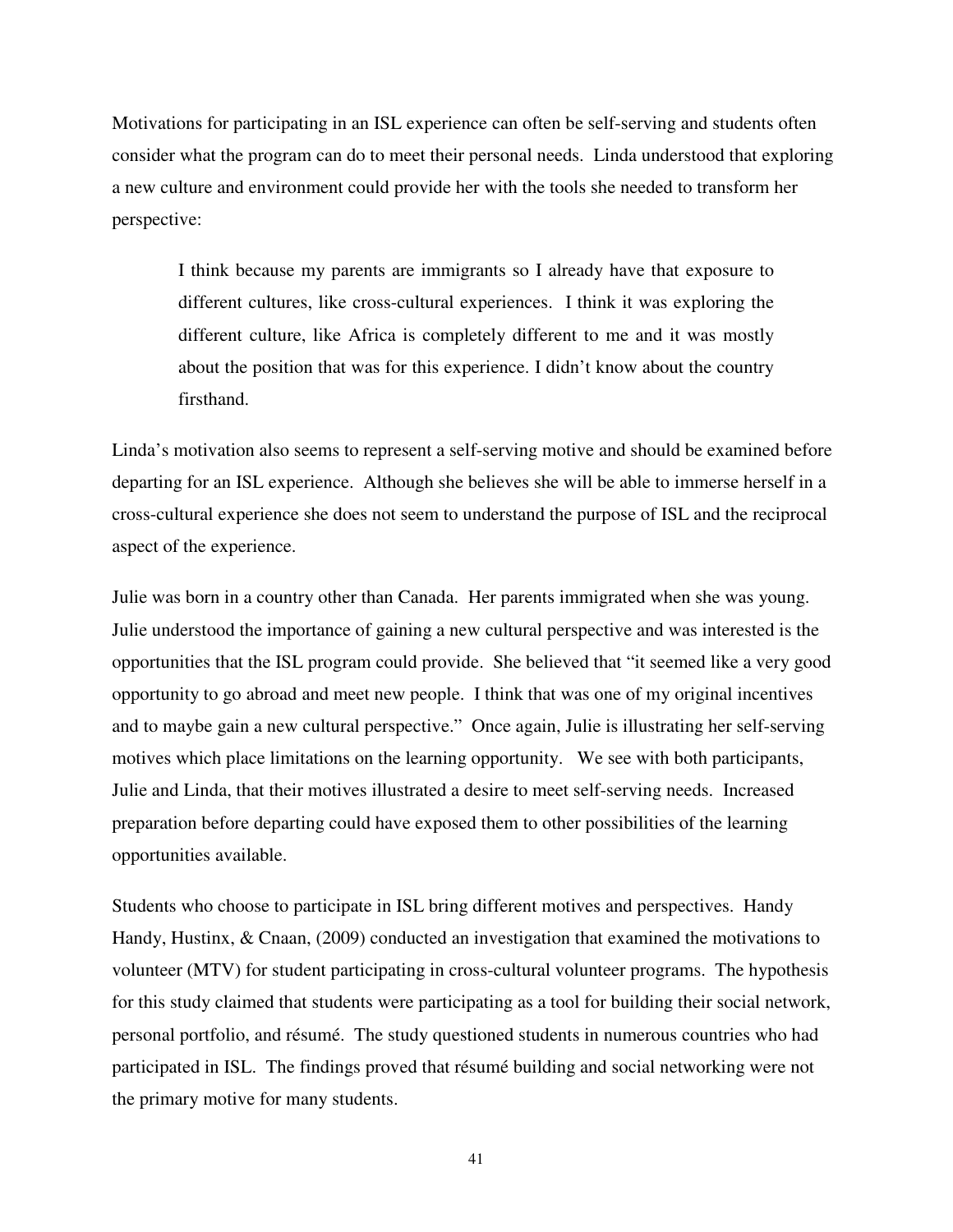Most students were participating for altruistic reasons and commonly believed that they should be helping others. Although altruistic motives seemed to prevail, the findings did not eliminate the personal investment and self-servicing motives. Handy et. al., (2009) stated, "it is socially accepted that volunteering is an altruistic behavior, and that private benefits to the volunteer are inappropriate. It is possible that many students, who may have strong self-serving motives (résumé building or social), over-emphasize their altruistic MTV along with downgrading their résumé building and social MTV" (p. 517). In addition to developing an understanding of a different culture and environment, some of the participants in this study did express education as being their primary motive.

Cindy felt that having a funded program provided her with an experience that she may not have otherwise considered. She stated, "what attracted me was that it was funded so I wouldn't have to worry about that." An ISL experience does have the ability to promote a unique learning experience that potentially could transform an individual's frame of reference as well as expand their educational knowledge that goes beyond the classroom. Once again, the motives for participating must be justified and represent the purpose of ISL. Considering funding was one of Cindy's motives, this could potentially limit the learning she could gain from the experience.

Cindy believed that this experience would enhance her entrepreneurial desire, her academics, and her personal self-driven tendency. Cindy claimed, " I knew it would be very self-driven so I knew I would get an experience, like to try and start something up I guess, something a little more entrepreneurial, something more self-driven and I also wanted, I thought I would want more experience working in developing countries so that fit the bill." Cindy illustrates here that her desire to implement her academic knowledge was also a motive associated with participating in ISL. Applying academic knowledge through an ISL program is essential but there must be a balance between a self-serving need and a reciprocal experience with the local communities.

In the past decade, higher education has transformed due to the increase of adult learners. Adult learners are able to bring unique experiences and prior knowledge into institutions. Drawing from past academic and professional experiences and using that knowledge to enhance the current academic application adult learners have changed the traditional environment of learning (Lewis & William, 1994, p. 5). While developing and expanding cultural perceptions seemed to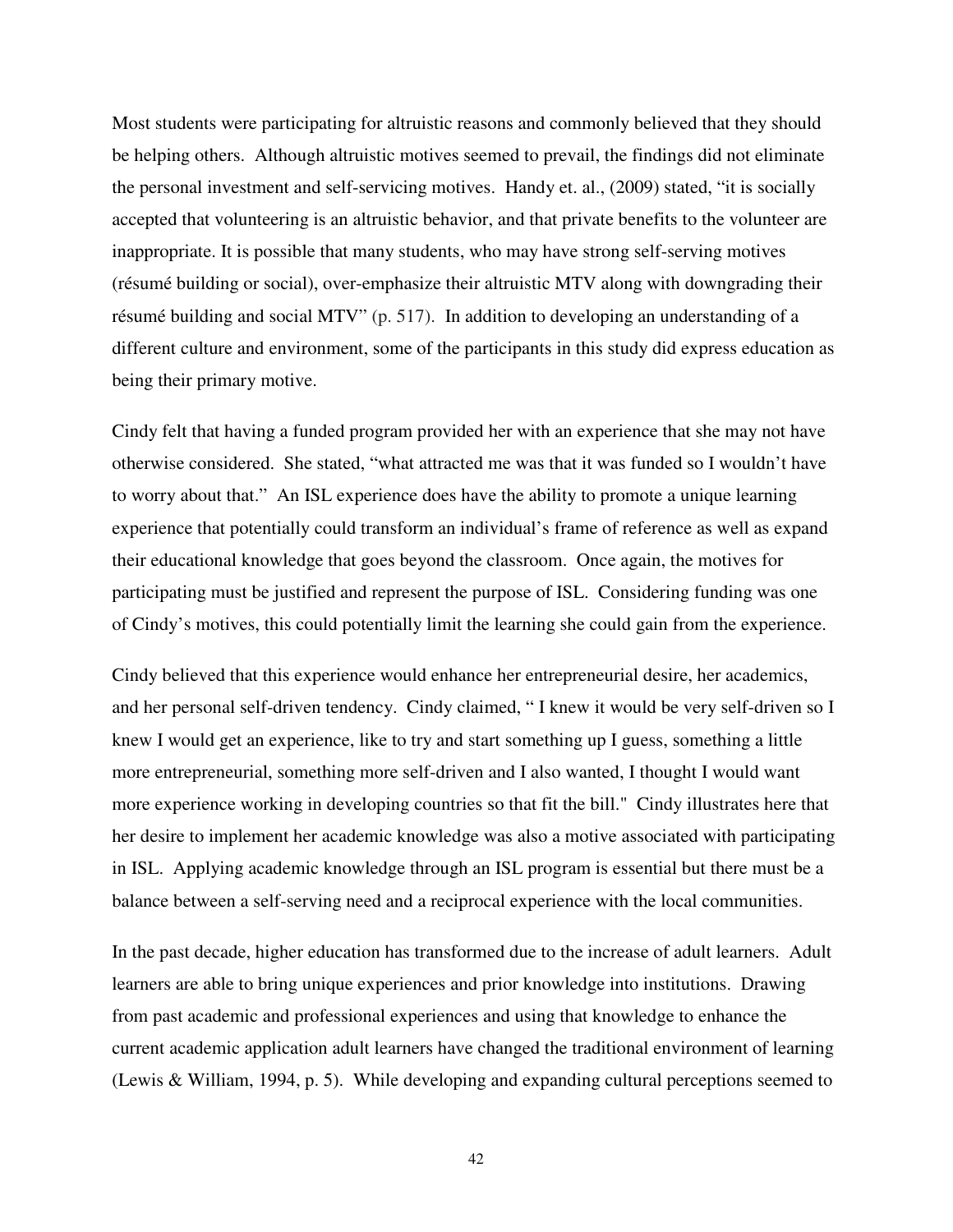be a common motive for many of the participants, like Cindy, Frank also described the desire to apply his academic skills gained in the classroom. Frank explained that "the first diploma [he] got in Canada was International Business. [He] always had an interest in travelling overseas and interacting internationally and the school offers a unique program known as Global Studies so [he] thought it was only fitting to immerse [himself] in the academic program." Having a desire to build upon academic knowledge is an important motive for participating in an ISL program.

Linda believed that learning in the field would help her apply what she had learned academically and enable her to contribute in the classroom upon returning. Being able to share the knowledge gained during an ISL experience is imperative for both the students who participate and the community:

I applied very quickly, I didn't see the countries that were specific, I thought and then when I read more I was like this is in Africa this is super cool. It was more intriguing and more exciting for me to explore something that was completely different or go somewhere that I've learned about, especially in my degree in terms of history and politics, just different human rights related issues in the regions I visited. It was cool to visit the place because it is different when you read about it.

Julie intended to use academic knowledge she gained and apply it to the field. Being able to apply skills that have been taught in the classroom provides the learner with a new perspective on the material that they have studied. Julie explained that "there was a position for a science student to go and help in the laboratory and I think it was a good way to use my skills that I used in class in the real world." ISL experiences generate questions from students and irreplaceable teaching moments for educators. Educators must be prepared to use student inquiries and teachable moments to enhance the potential learning opportunity gained from the experience (Grusky, n.d., para. 4). In addition to understanding the motives and expectations of students who participate in ISL, how they prepare and how the preparation for the experience is supported is critical.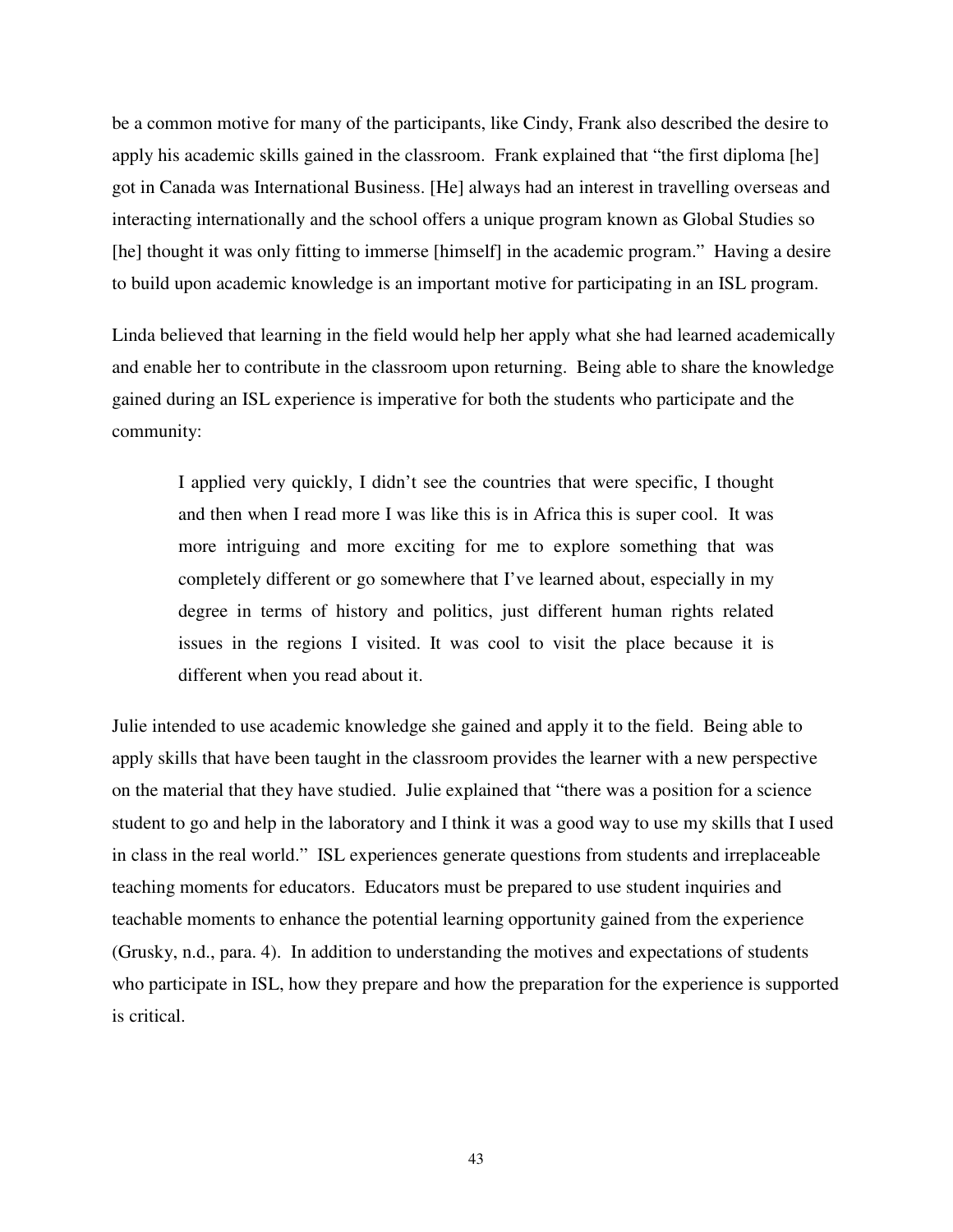#### 4.1.2 Preparation for International Service-Learning

Preparing for an ISL experience is one of the key elements to enhancing the learning experience. The participants in the research study were asked to explain how they prepared before departing for their international destination socially, culturally, professionally, and personally. Understanding how students prepare can assist in program development by aiding the transition into the field. Socially, most of the participants networked within their communities and institutions.

The expectations that students may have prior to the experience may not always be realistic. Having expectations that closely relate to what will be experienced can eliminate culture shock and disappointment. This can be accomplished through extensive preparation before departure. Andrea was proactive in seeking out colleagues that were able to assist in providing information regarding expectations:

I had one other lady who was also coming to Kenya and I knew she had been to East Africa before so we got into talking about what I should expect. I also had the… chance to visit the International Development Center and I had an orientation of the do's and don'ts in a different country. I was reading on the internet and all the stuff so not too much, but I had some expectation.

The little that Andrea did to prepare herself for the experience was beneficial but it could have been enhanced by the support of program leaders.

Frank was also able to use the networks within the community and institution to prepare for the experience. He stated, "I met a lot of people on campus that were from East Africa so that socially, that wasn't a problem at all. I belonged to the African Students Association." Seeking information from community resources can provide the information a student might need to develop a realistic perspective of what they should expect:

We met with a previous intern; he shared all of the books. Another thing was language, the language that they spoke. He shared with us a language thing to train. I mostly just talked to people that I knew that had visited the country. One of my friends did so he gave me a lot of books, I tried to read everything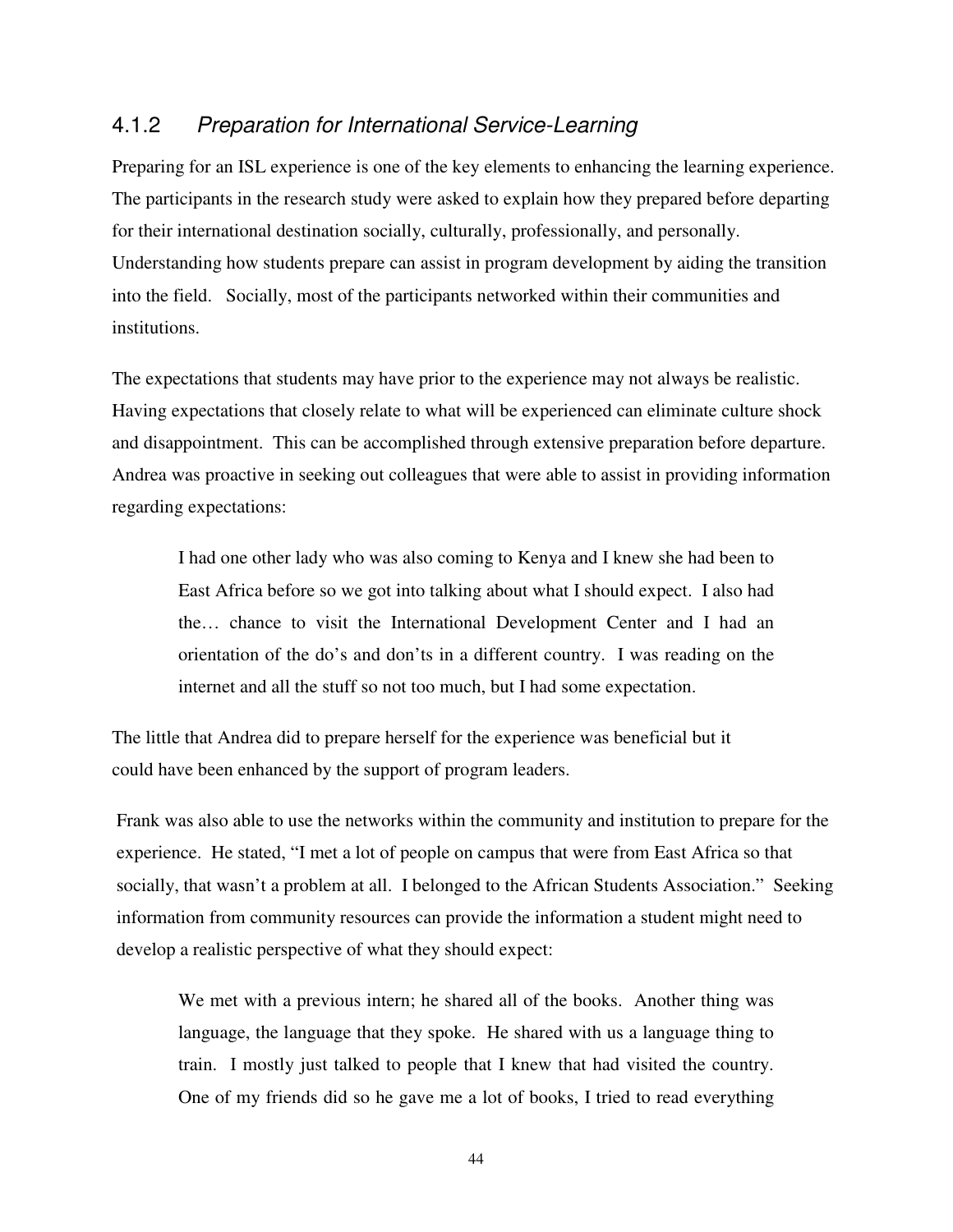as much before I left then I ended bringing some of the things over. So I think books and talking to people was the biggest thing (Linda).

Using the resources within the institution and community is an effective method for preparing for an ISL experience. These resources can also provide an opportunity for networking. Cindy networked around her campus and community to feel more prepared about what to expect when she reached Rwanda:

I guess I probably didn't do too much this time because I knew I would be familiar with the area. I guess you could say I talked to a person who went to the same place last year to get his take on what happened with the project, maybe met up with him once or twice so I guess that was an attempt at feeling more prepared.

Although the rest of the participants expressed their effort to prepare their preparation strategies were not as adequate as they could have been. The assistance of program leaders would have been beneficial to direct the students on how to prepare before departing.

For some of the participants preparing for their ISL, it did not require seeking out information but getting the support they needed from family and friends. When students participate in an ISL experience it is important that families and friends are comfortable with the idea so they are able to provide the proper support to the students. The students must also provide friends and family with information, "it's notifying all of my friends I'm going to be gone and trying to put the intention there that I would stay in touch, I would see them again when I come back" (Cindy). Explaining the program and purpose of participating in an ISL program may be necessary to clarify to families especially for students who have limited international experiences:

I prepared for this by talking about my pre-departure plans with my family and friends. First I had to convince my parents to let me go to Africa and once they got their mind around it I booked my flight ticket and my friends encouraged me to go because they felt that it would be a good experience for me and to get out of my comfort zone and to be somewhere that I wasn't used to. (Julie)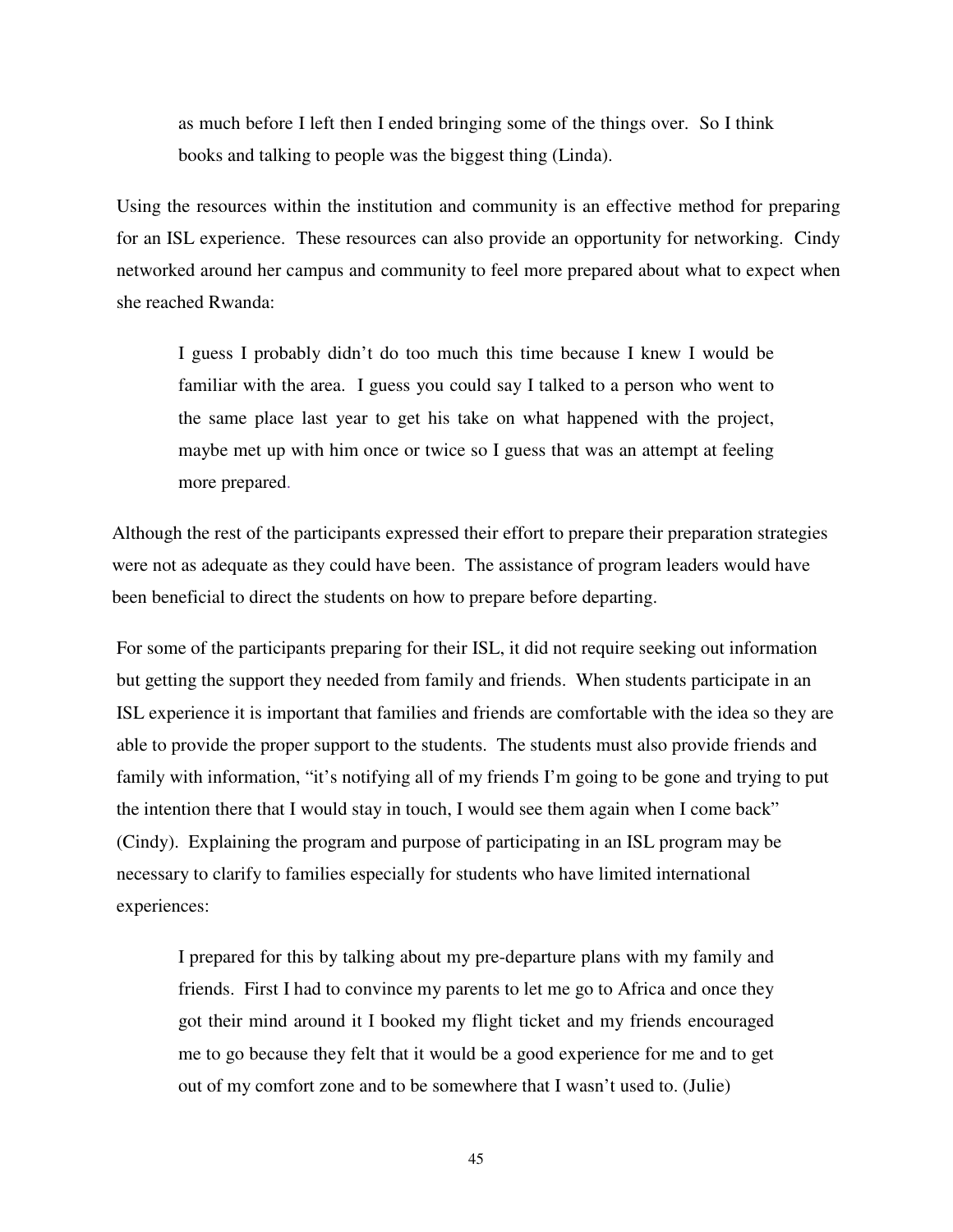Families of students who participate in ISL should be given information from the organization, program, and institution that describe, in detail, what the goals of the program are, all of the contact information, and what to expect regarding cross-cultural adjustment.

The participants also discussed how they prepared for the experience culturally. Understanding the culture in which the student will be immersed will assist in adapting and transitioning to the new environment. Seeking out information regarding the new culture that will be introduced will prepare a student and enhance the potential of having a successful learning experience:

Culturally, I would say that it was reading about the culture of the country, the kind of clothing, the town I was going to live in, the basic food and, culturally, I read a lot because I couldn't get much here in Canada. It was more about reading, listening to a bit of news about them, and researching I would say. (Andrea)

Seeking out resources can prepare a student by putting perceptions of the new environment and culture they will be entering into context. It also enables them to make connections to what they have learned and what they will experience when in the field:

I know when I first found out I was going to be going to Rwanda the first thing that I did was get books because I knew that I needed books before visiting the country. I knew that it would be really invaluable to go visit Rwanda knowing nothing about its previous history or things that have happened in the past because it puts things in context when you're visiting…it is if you know a little bit about the history in the past it you can make connections and understand things rather than just be completely like, just don't know what's happening. So I think I got books. (Linda)

Although participants seek out the information before departing for ISL, it is difficult to eliminate culture shock or ethnocentrism. Culture shock "is precipitated by the anxiety that results from losing all our familiar signs and symbols of social intercourse. The signs or cues include the thousand and one ways in which we orientate ourselves to the situations in daily life" (Oberg, 2006 p. 142). Frank discusses the ethnocentric frame of reference and cultural biases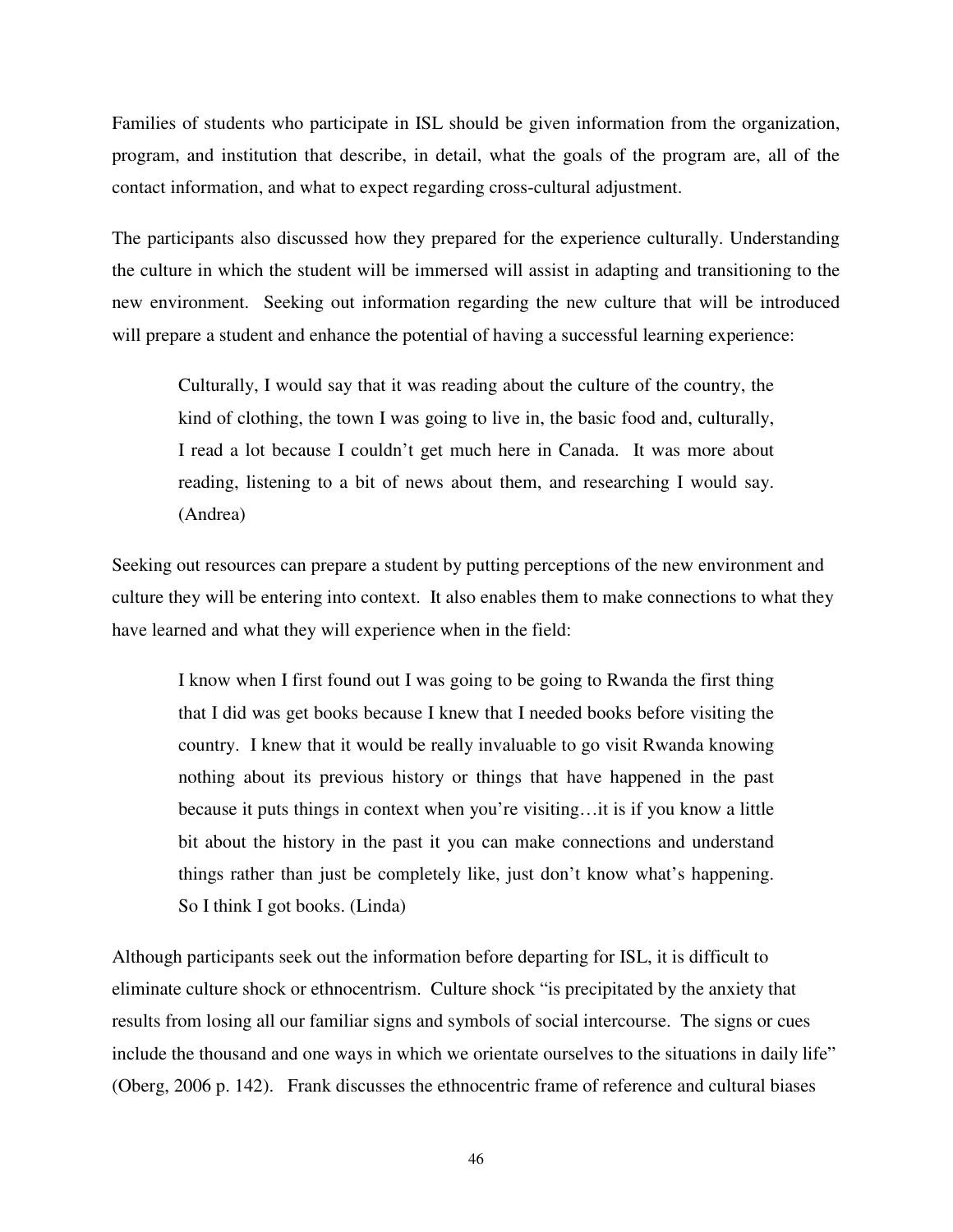that can occur from the students who visit a new place during an ISL program. He believes "of course I come from a different culture background then the other guys but one thing I've noticed about culture, it doesn't matter if you live in one different of somebody, everybody has a culture bias." Having a cultural bias before departing for an ISL could limit the learning potential of the program.

Cindy felt that because she had been to East Africa before she knew what to expect and did not need to prepare excessively for her experience. Cindy stated that "this was [her] second time going there. [She] didn't really do any prep because [she] thought it would be pretty similar to going to Tanzania, which it was, and then [she] thought [she] would learn more about Rwanda when [she] got there so [she] didn't really do anything." Although, the students may not feel they need to prepare for the experience, it should be the responsibility of the program organizer/director and the student to design an effective method of preparation. Not preparing for the experience is detrimental to the learning success of the student and the outcome of the experience.

In addition to students seeking out information to prepare for the experience, it is also key that orientation sessions are held to inform students of what to expect. Students should be provided with cultural information and resources to assist them in acquiring an accurate perception of what to assume. Significant information that will support the success of the student when they are in the field is necessary:

To prepare culturally for a different country, I think I did some orientation sessions before I left…I think that the most important thing I got out of it was just to make sure you don't leave your apartment at night or if you do plan to do that make sure you are leaving or coming back with a group of people or taking cabs everywhere and also to make sure you dress conservatively…But it wasn't too helpful because we were trying to figure out finances and they weren't being very clear and we had a lot of discussion topics that we wanted to discuss but our questions weren't getting answered and I felt that a lot of things were very repetitive, really the only thing I got out of it was just make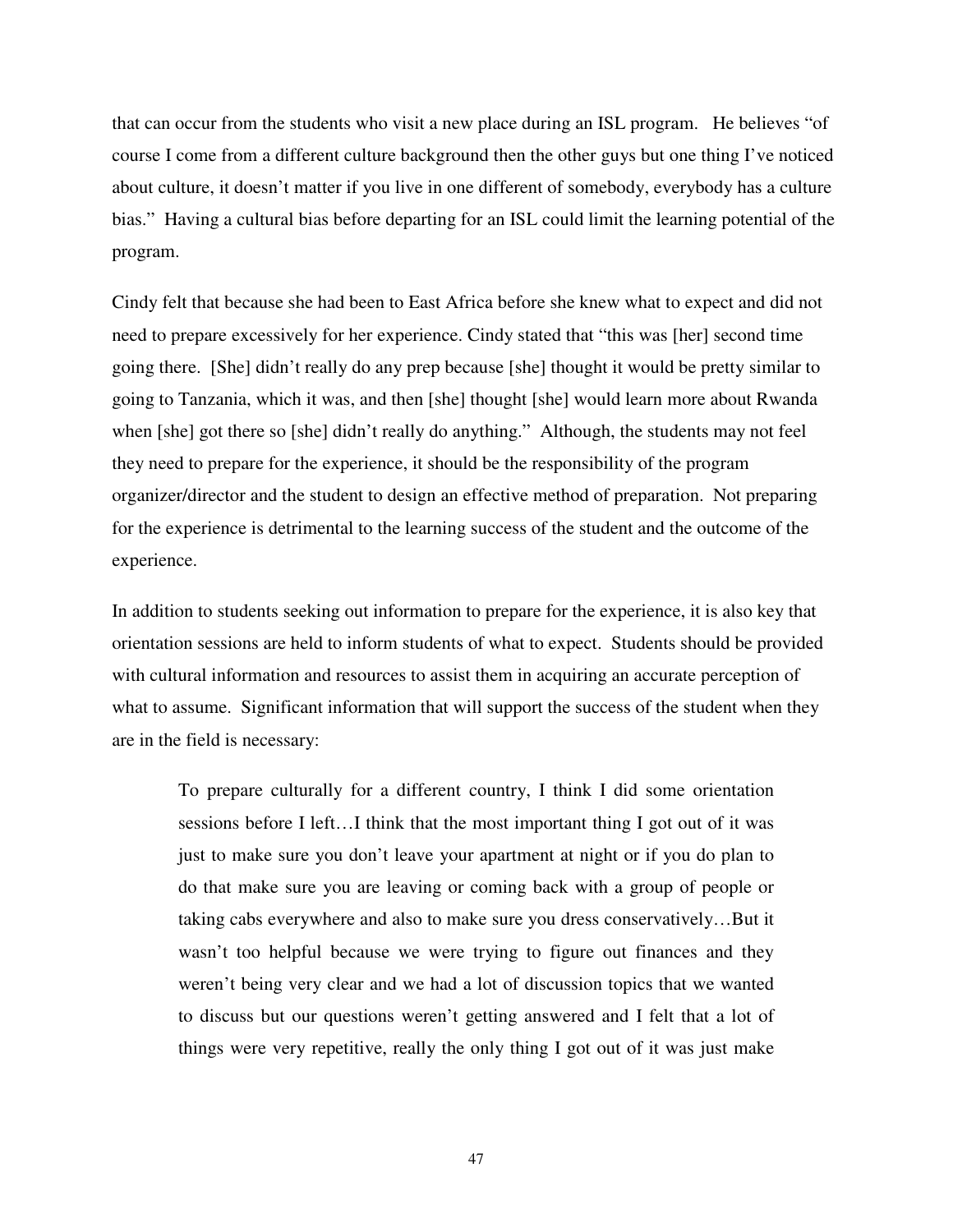sure you dress conservatively and that you were respectful of other people and the other thing that I mentioned, don't go out at night. (Julie)

Preparing for an ISL program occurs in many different ways for various reasons. To understand how students prepare can help in evaluating the learning experience when they reach their destination. Nickols, Rothenberg, Moshi, & Tetloff (2013) discussed a research study that observed the coping process and development of competency acquired for nine students who participated in a four week ISL program in Tanzania. To prepare, "the students and faculty members met monthly during the academic year to discuss goals, activities, logistics, and local culture" (p. 103). In addition, "the students and faculty members shared a mutual commitment to the program goals and objectives that included working with local community groups on their priorities for improving the quality of their living conditions" (p. 98). The preparation that the students partake in with the institution and program leaders is important for a successful learning experience.

Julie explained that she did not do very much preparation before leaving for Tanzania due to the time constraints she had before the leaving. Julie stated, "I probably just went on Google and typed in Tanzania to see what it was like. I was just so busy I didn't really have time to prepare so I just booked my ticket and went which is probably the most preparation that I did." Once again, this illustrates insufficient preparation and can have an impact on learning outcomes.

Although participants prepared for the experiences differently, understanding what they value to be important before departing can support programs in organizing an orientation that meets their personal needs. Frank's response to personal preparation was similar to Julie's. He did not feel that he needed to prepare extensively. His reason for this was because he had been to East Africa before and thought that he knew what to expect:

I knew where I was going, so personally I was prepared in a way because I was going [to] quote-on-quote if I can use it this way 'my people' so I knew I was going to fit in. So I didn't go to the extra length of trying to adjust myself in a way that I was going to go and try differently. When I go to East Africa, Tanzania, these kinds of things, I become like them, I was like them, I just fit in right there. So personally it wasn't a challenge for me to adjust.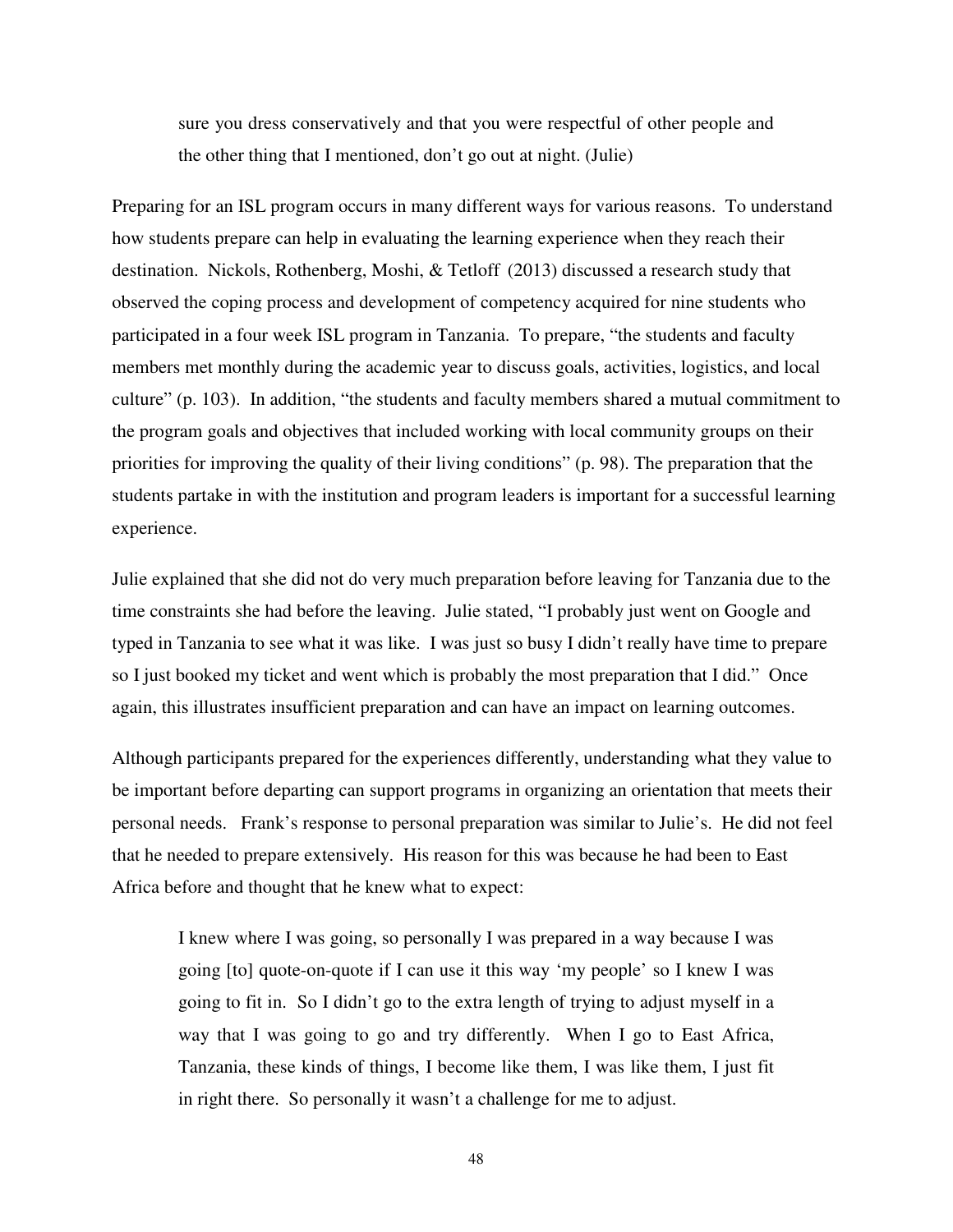Even if a student does not feel the need to prepare for the experience they are about to embark on, it is critical that they realize how important preparation is regardless of past travelling experiences. Andrea took a different approach in how she prioritized her preparation. For a student to be involved in a program such as ISL they need to consider all essential elements that will depict how they experience ISL. Andrea explained some important considerations that should not be overlooked:

I made sure that I knew where I'll be living, the guest house, I phoned them, I talked to them on the phone a couple times. So it was the basic things, making sure that the basic things have been established before, you know, even sitting on the plane, you are sure that you are going to this place, you will be sleeping in this room, you know that stuff, apart from getting prepared and packing your things and saying bye to family.

Andrea's efforts represented her understanding of how important preparation is. The students must be responsible for developing an effective system that will support their overall success during the ISL experience.

Linda decided to use a reflective practice before departing for her ISL experience. Reflecting before leaving enables a student to consider their own frame of reference and position before departing. Reflecting is an essential part of preparing for an ISL if the student is able to articulate their position and be accepting of a new experience. This could also initiate critical reflective journaling throughout the duration of the experience and once the student returns to their home country:

I'm trying to think about personal alone time because I like was going to get a lot of alone time so things that were on my mind that I wanted to reflect more on I kind of thought about them before I went, because I knew I would have the opportunity there to reflect, either if we went for a weekend away or things to think about in my life in terms of my faith, the ways that I view fitness, the way that I see everything around me and my family dynamics.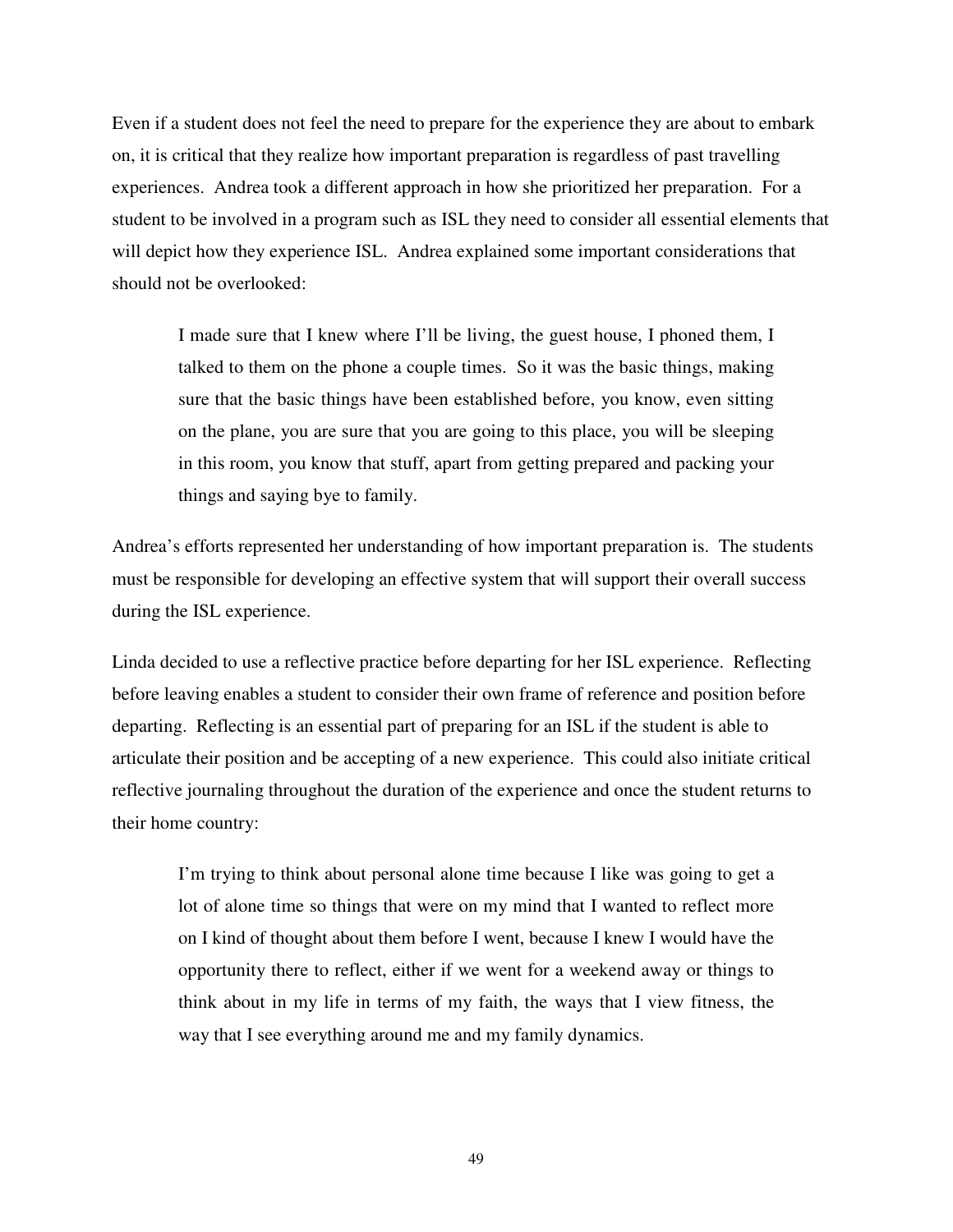Kiely (2004) noticed during his research regarding perspective transformation and ISL that effective journaling was as a tool to observe the perspective transformation of students (Kiely, 2004, p. 5). This method supports the transformative process by confronting an individual's personal perspective and viewing it objectively.

Although participants were asked how they prepared for ISL, it became evident that much of the preparation that occurred was limited. Students need to take more initiative and prove that they are ready for the experience. Andrea gives another example of effective preparation. She recalled how she strategically prepared by ensuring that personally and professionally she was equipped for her experience:

It was just making sure that I contact people, I think it still falls into the professional factor too, making sure that I had people picking me up from the airport, the person that would take me into the town, Nairobi to Nakuru, they were all on the same page as me, that we all know what we are doing it's not like I'm at the airport and three hours I've not seen anyone. I had a mind-set that I'm doing this, I'm going to a country that I don't know anyone there, I haven't been there before, but I knew that some people had been there before and they survived, they came back so I had to stick to recommendations that had been given to me from students, I have to be careful, I have to learn how to protect myself there. So I think professionally it was just about a mind-set, changing of mind-set, just trying to accommodate some things and being prepared mentally more than anything else.

Since the participants would be working on the ground for organizations and foundations where they could apply their academic knowledge, they had to consider how they would prepare for the professional environment that they would be entering. Working in East Africa can be a very different experience for many students. It is vital that students understand the professional culture and how to adapt to the culture. Andrea stated, "I know a professor, the person in charge of our program had sent documents about power relations and things that we needed to keep in mind as we were working with business and the dynamics of the people there." This information is critical for success.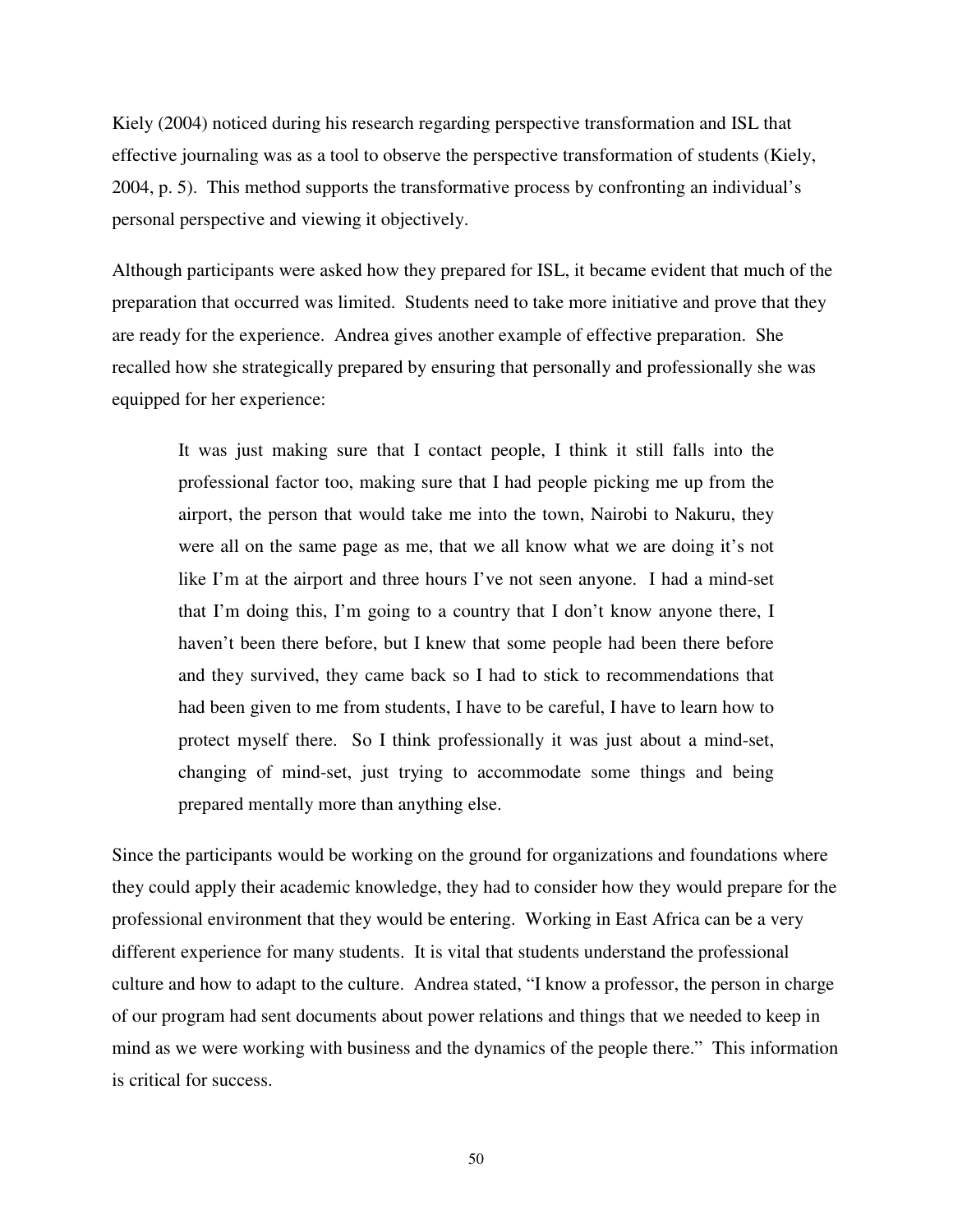Julie was able to prepare professionally before leaving for her ISL experience. She prepared by spending time learning from other students who had already had the ISL experience and applying her academic knowledge and skills to gain a better insight as to how she would be able to accomplish the work that she intended to do when on the ground:

Professionally, I did several lab sessions with one of the Masters students, she went a couple months before I did. So I went into the lab about three times. Each time was about three hours. Basically she told me how to cultivate bacteria and make sure that if you were using an aseptic technique and basically everything I would be doing in Tanzania she showed me how to do step-by-step. She showed me how to do a protocol that I should follow so I think that I practiced a lot professionally and it helped when I went to Tanzania to kind of know what to expect but at the same time the lab equipment in Canada is very different then the lab equipment in Tanzania.

Learning from students who have already had an ISL experience is extremely beneficial. This will help students develop realistic expectations and build upon the knowledge they are seeking to find.

Several of the participants did actively prepare for their experience yet, they still felt underprepared and were not sure what to expect in the field. Julie explained that she wished she knew more before going abroad and that she had a more realistic perspective of expectations. She explained that her ISL program did not provide her with the information she felt would have helped her while in Tanzania:

They didn't really help us prepare, we didn't do any language sessions together. They didn't even talk about what languages where we were going. I think that if the orientation session was there I would have known what I was getting myself into. One thing I do remember is just, they were telling us make sure your expectations aren't too high because things are a different pace there and things that you thought you would get done in a three month period probably won't happen. They said that the other interns had such high expectations for themselves but I thought that I would be the exception that I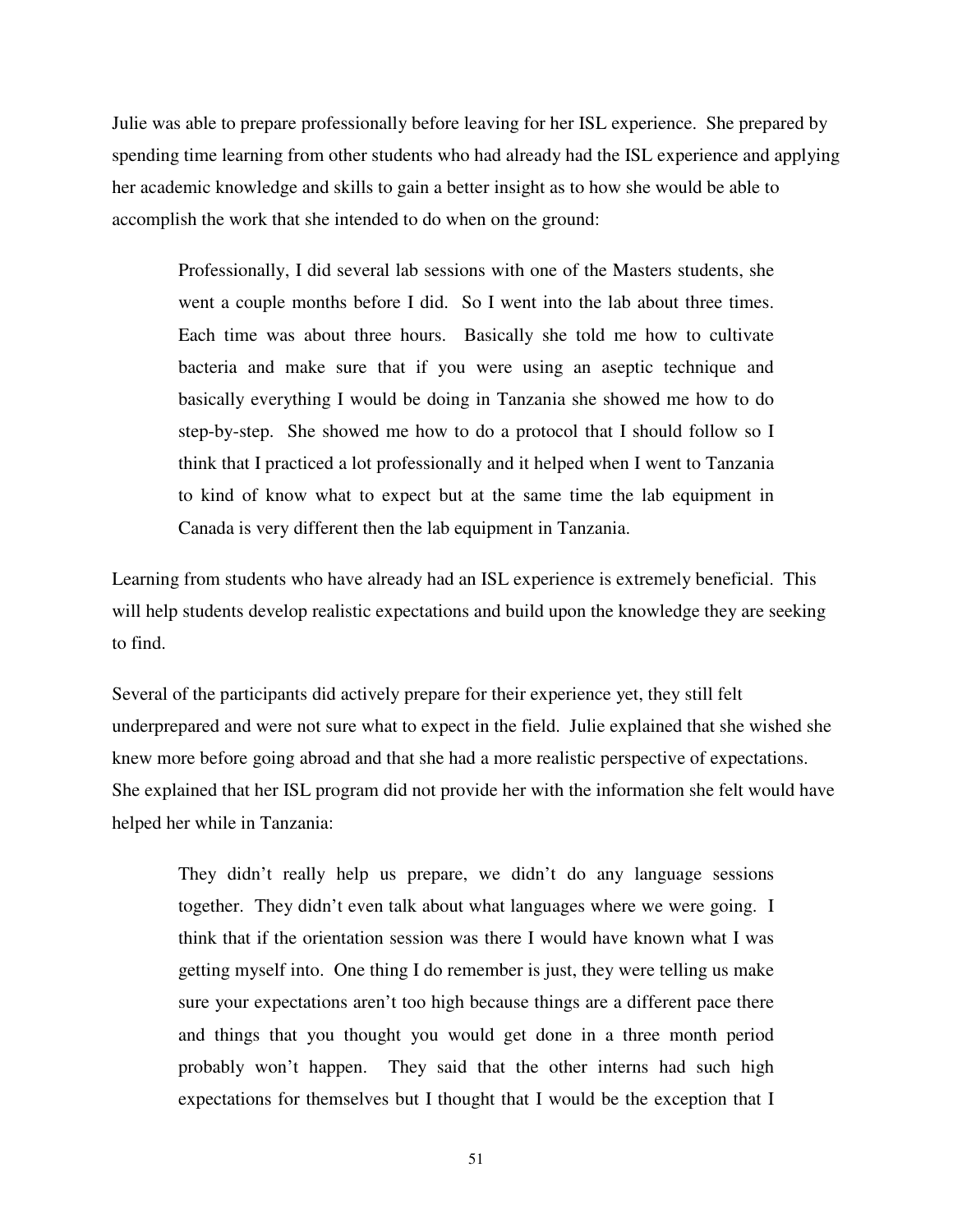would want to make sure that I would get all of my goals done by the time the three months was up, so I think I went in with a very high expectation, and I didn't expect for there to be a lot of obstacles, which wasn't very realistic.

Once Cindy was on the ground she realized that the she would have to be in control of her situation and design her own agenda for reaching her desired goals. This delayed her learning progress. This realization could have been prevented if proper preparation and an understanding of expectations were developed before departing. Cindy explains when she realized her experience was not going to be as planned and started to take an alternative plan of action:

I guess you can say, I might have done a little bit of research on other NGO's and social enterprises that were working in Rwanda that I might want to get in touch with before I got there. Once I got there it was really ad hoc. I just started googling stuff; I found the film festival I think and yeah, just seeing if there would be other things that I could get involved with before I left. Just so I could find somewhere else to volunteer with. (Cindy)

The participants all explained having expectations that were challenged when on the ground. Many of the participants did mention that they wished they had acquired more information from the organization in which they decided to have the experience with. Several participants mentioned that the lack of education and orientations before departing for the ISL experience was critical and without it they did not understand what to expect.

Motivation, expectations, and preparation for an ISL experience are imperative for a student's success. It is important that a student is honest about their intentions. It is also important that a student expresses their expectations. The proper information should be given by the organization or program leaders to introduce realistic expectations. This will help the student prepare more effectively. In addition, as mentioned by Julie, addressing motives, expectations, and providing sufficient resources and information to support a positive experience will assist the student and enable them to be more confident and assured once on the ground.

The participants in this study did not exhibit an understanding of the experience they would encounter. For the most part, the participants seemed underprepared and unaware of what the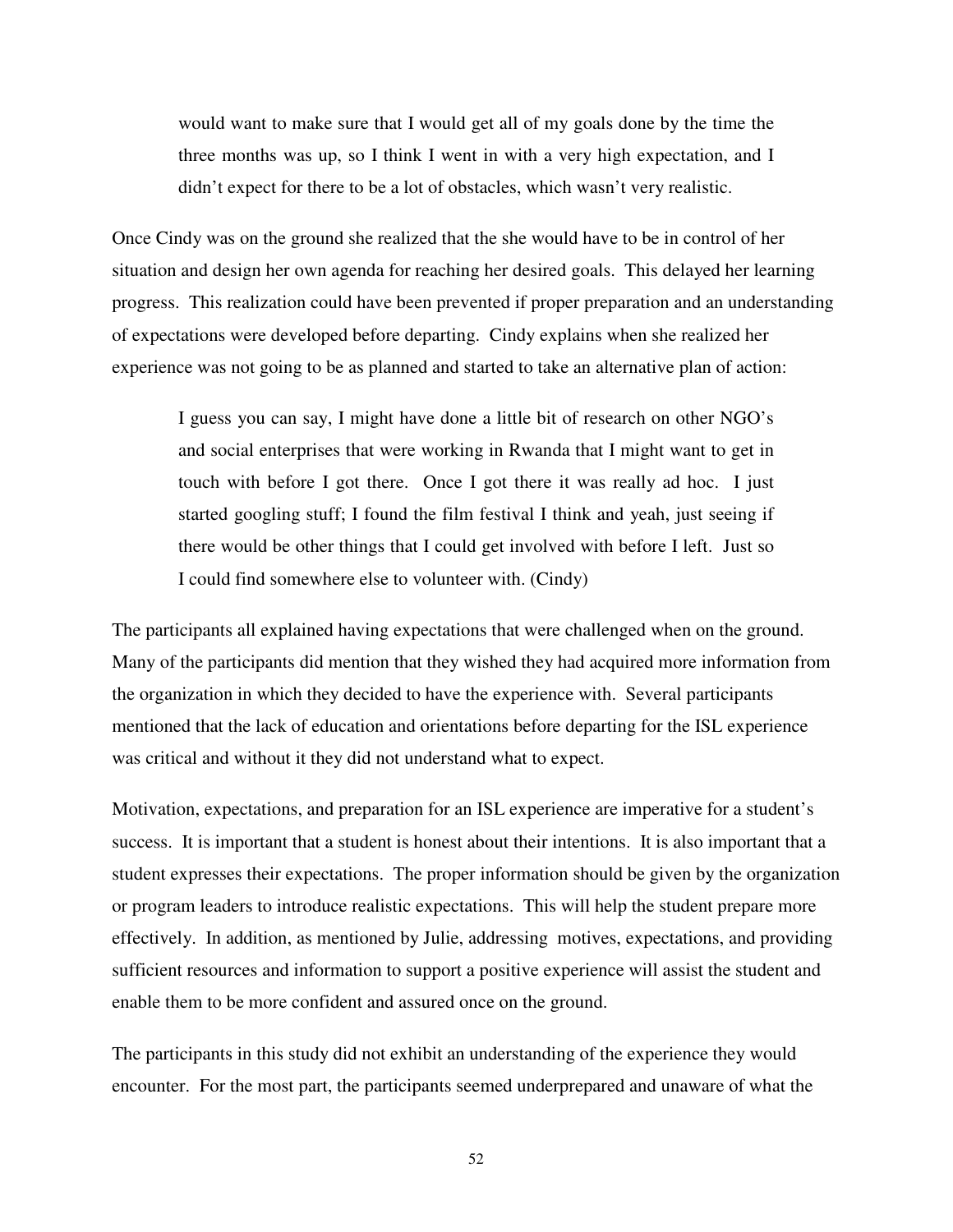expectations were. Several of the motivations for participating illustrated that the participants did not understand the reciprocal learning process with the local community and instead seemed to demonstrate a self-serving ideology that could potentially limit the learning outcome.

### 4.2 Transformational Learning through Experience

Transformational learning does not always occur through experience. Kiely (2005) explains how important all steps within the transformative learning model are in creating a transformative learning experience. Mezirow (2000) believes that transformative learning is acquired by experiencing one or more of his ten phases of transformation (p. 22). Transformational learning theory uses constructivism. Each learner constructs his or her own meaning through engagement in an experience followed by critical reflection (Mezirow, 1990, p.1).

This research study looks at student perceptions of their transformation and how they were able to make sense of what they learned from the experience psychological, convictional, and behavioral dimensions. To understand the process and how a student is or is not transformed from the experience will assist in future program development that aims to support transformational learning from students who participate in ISL programs.

It is important that educators learn how to foster transformational learning so students are able to become critical thinkers and remove themselves from an ethnocentric frame of reference. In doing so, students are able to limit misconception and expand their world view. This is significant as the global community continues to expand. Educators play a pivotal role in how a student understands the world around them. Educators must explicitly promote autonomous thinking and recognize that experiences that support critical reflection support transformational learning as well:

To become meaningful, learning requires that new information be incorporated by the learner into an already well-developed symbolic frame of reference, and active process involving thought, feeling, and disposition. The learner may also have to be helped to transform his or her frame of reference to fully understand the experience. (Mezirow, 1997, p. 10)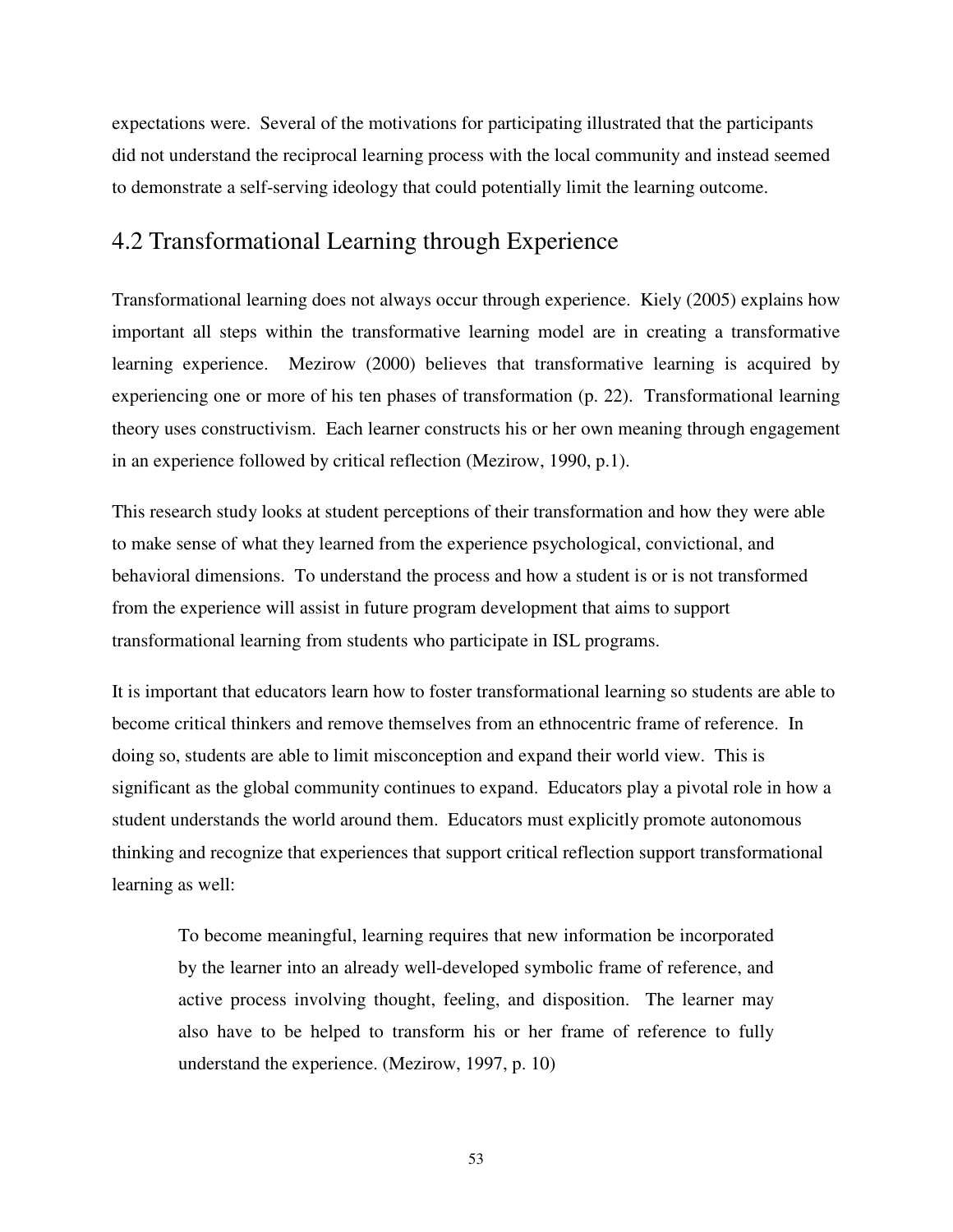The participants in the research study exhibited that personal transformational learning can occur in ISL. Each student identified feeling a change in self, beliefs, and lifestyle. Although the participants spoke of personal transformation, they also felt that further development could have occurred with extended support of the programs and institutions they were involved with. By expanding an understanding of how to support transformational learning the ISL experience will be optimized.

### 4.2.1 *Psychological Transformation*

For the purpose of this study, three out of the ten phases associated with Mezirow's (1978a, 1978b) TLT were applied to understand how the participants in this study expressed psychological transformation . The 3 phases chosen to represent the psychological transformation expressed by the participants during critical reflection are listed below:

- 1) Disorienting Dilemma
- 2) Self-examination with feeling of fear, anger, guilt, or shame
- 3) A critical assessment of assumptions (Mezirow, 2000, p. 22)

Through the analysis of the data that was provided from the semi-structured interviews, many of the participants' described incidents where they were challenged with one of the above phases.

All of the participants were asked to describe an incident where they felt confused about their position. The participants were able to critically reflect on their experience socially, culturally, personally, and professionally. Each participant had a different frame of reference and level of ethnocentric mind-set before departing for East Africa which may have had an impact on how they addressed challenges. The challenging situations will be illustrated as they forced many participants' to self-examine and critically assess assumptions. The responses regarding positions varied depending on these factors. Andrea, who was born in Africa before immigrating to Canada, believed that she would be socially accepted once she arrived in Kenya. She assumed that her ethnicity would enable her to transition effectively. Andrea was challenged a situation that made her question her assumptions: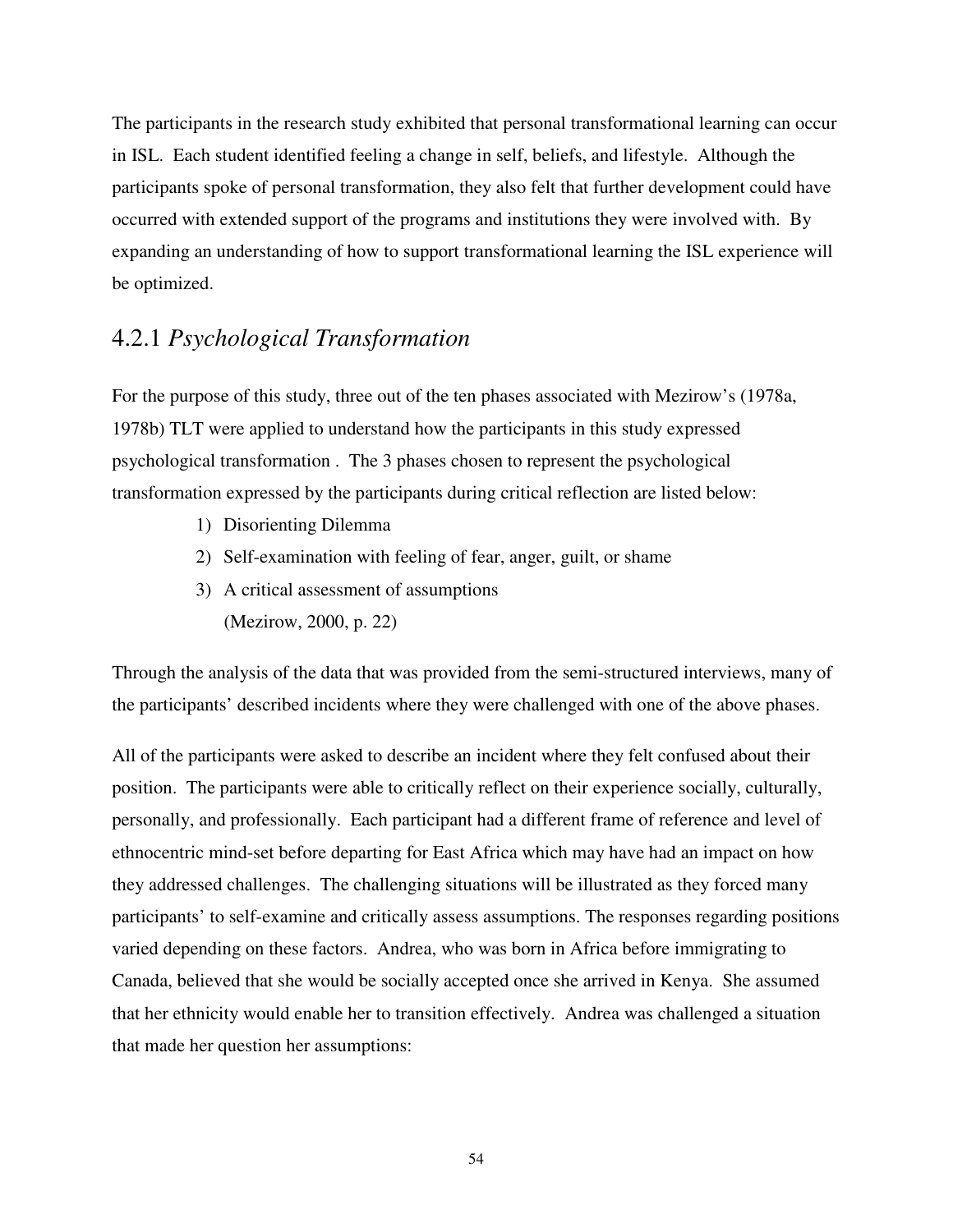I thought that I would fit in because I'm like everybody there, physical appearance wise, but that wasn't the case. When I visited my Canadian friends in Nairobi…local people talk to me in Swahili…because they think that I'm like them and I'm like, no I'm not a Kenyan. I think I thought that this is me going to Africa and I will be like everybody and it's going to be great but maybe, physical appearance wise, I, couldn't and I didn't' really know the culture, it was different lifestyle, not knowing the language. I would say it was probably me saying it 'I'm not a Kenyan I don't understand Swahili' all the four months. People are probably looking at you and thinking you are pretending not to understand it and I was like why would I pretend not to understand the language if I'm Kenyan? So it was a little bit annoying.

This describes a culture shock experience. The dilemma she faced challenged her assumptions of being socially accepted in a new culture. Even when she felt confident in the assumed position she would be in, she realized that her assumptions were inaccurate. The culture shock and confusion initiated a shift in Andrea's original convictions.

Linda described feeling confused related to the expectations as a foreigner in the local community. Linda's disordering dilemma was connected to social customs, expectations, and how to proceed in the new social environment:

I guess because I was viewed, obviously as a Westerner and I had money. I think there was this expectation that I had to pay for things, but even though for them there they had this thing like if you were out with someone, like the man always pays regardless, kind of thing. It was just this thing that I was expected to pay when I would go out with the translator, like when we would go grab lunch or something, I remember that was during the first week. So I was pretty confused like, I was like is he not going to pay?

Linda's confusion inspired her to start reflecting on her cultural assumptions, world view, and expectations. Julie also described a moment when she felt her social values had been compromised. She would have liked to take a pro-active approach to the incident described below, yet she realized that her position in East Africa was different from Canada. Julie was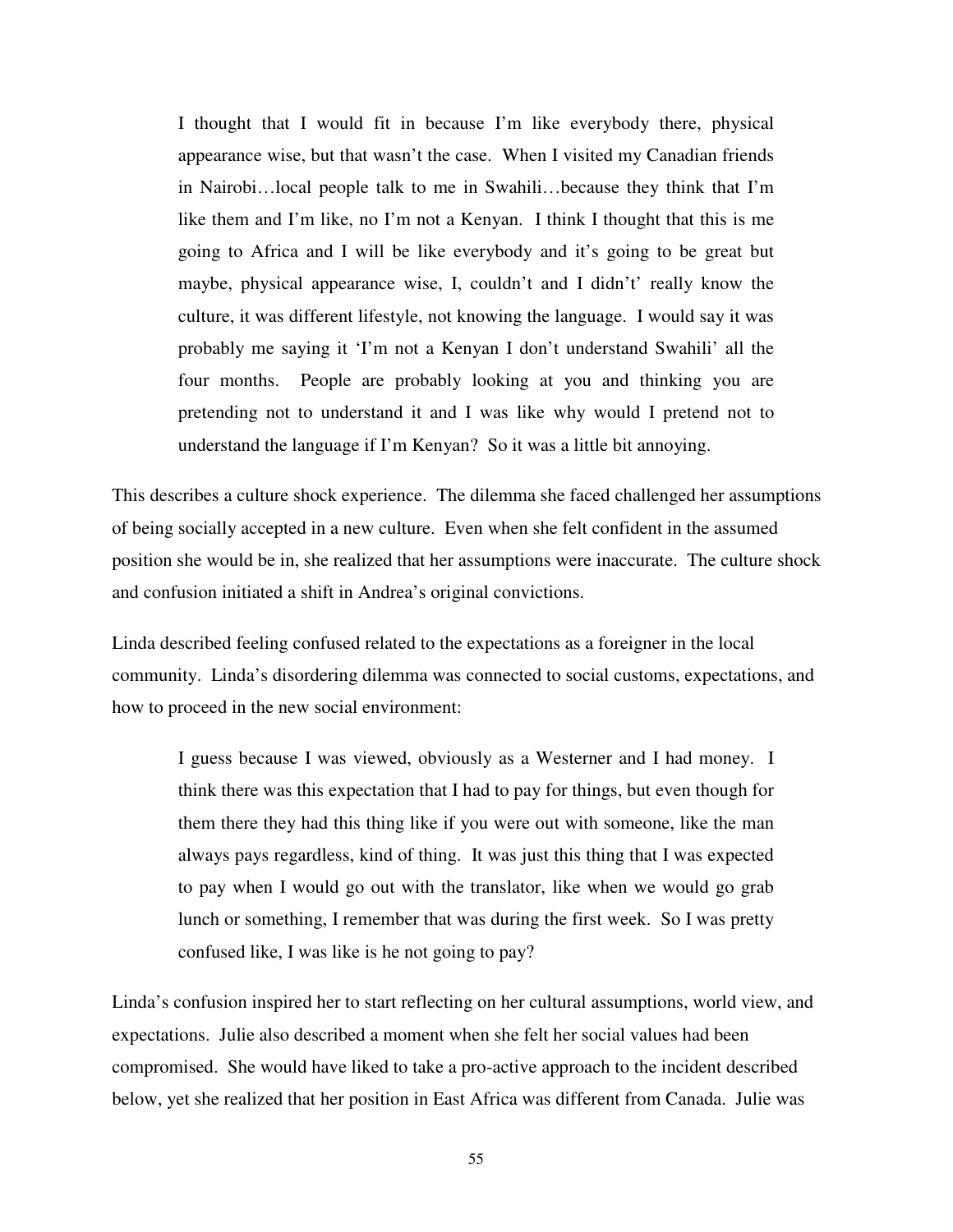challenged with a disorienting dilemma that forced her to self-exam her feeling of guilt, anger, and shame. She started to question her understanding of self, beliefs, and social values:

One night we were sitting in the apartment and we heard a women yell outside of the apartment, it was just like a shriek it was very loud, she obviously needed help, we didn't know what to do, the three girls in our apartment, we didn't know what to do so we all looked at each other. The women outside sounded like she was almost dying, I wanted to go out and help her. Obviously that wasn't feasible because it was really dark outside. We didn't want to put ourselves in a position of danger…I think socially; I just didn't know what to do in that situation. We were kind of like sitting ducks in our apartment. I felt so guilty because we weren't doing anything to help this lady but I really just think that there was no other way to go about it…That was a situation where my social values were compromised because I was conflicted between helping this lady and helping ourselves. In the end, you have to justify your actions and I think it was justified. We did the only thing that we could.

Julie's feeling of guilt is common when faced with a challenging situation that forces an individual to confront issues that they may not have had to experience before.

Linda also described feeling confused about her position and was challenged with a disorienting dilemma regarding cultural expectations and gender dynamics. She recalls a moment where she examined her own frame of reference related to her cultural customs and the customs in the community in which she resided for her experience:

I think I met a lot of males when we would visit or they would visit, I thought it was very innocent at the beginning, but there were these expectations from their parents or the people around them would be like "oh is she your girlfriend?" They would automatically assume that it was a date or some type of, you know? I remember washing hands, they would pass around this bucket of water and I was about to wash my hands and she was like "no, no, he has to wash your hands for you" and I was like "but he's my friend" but they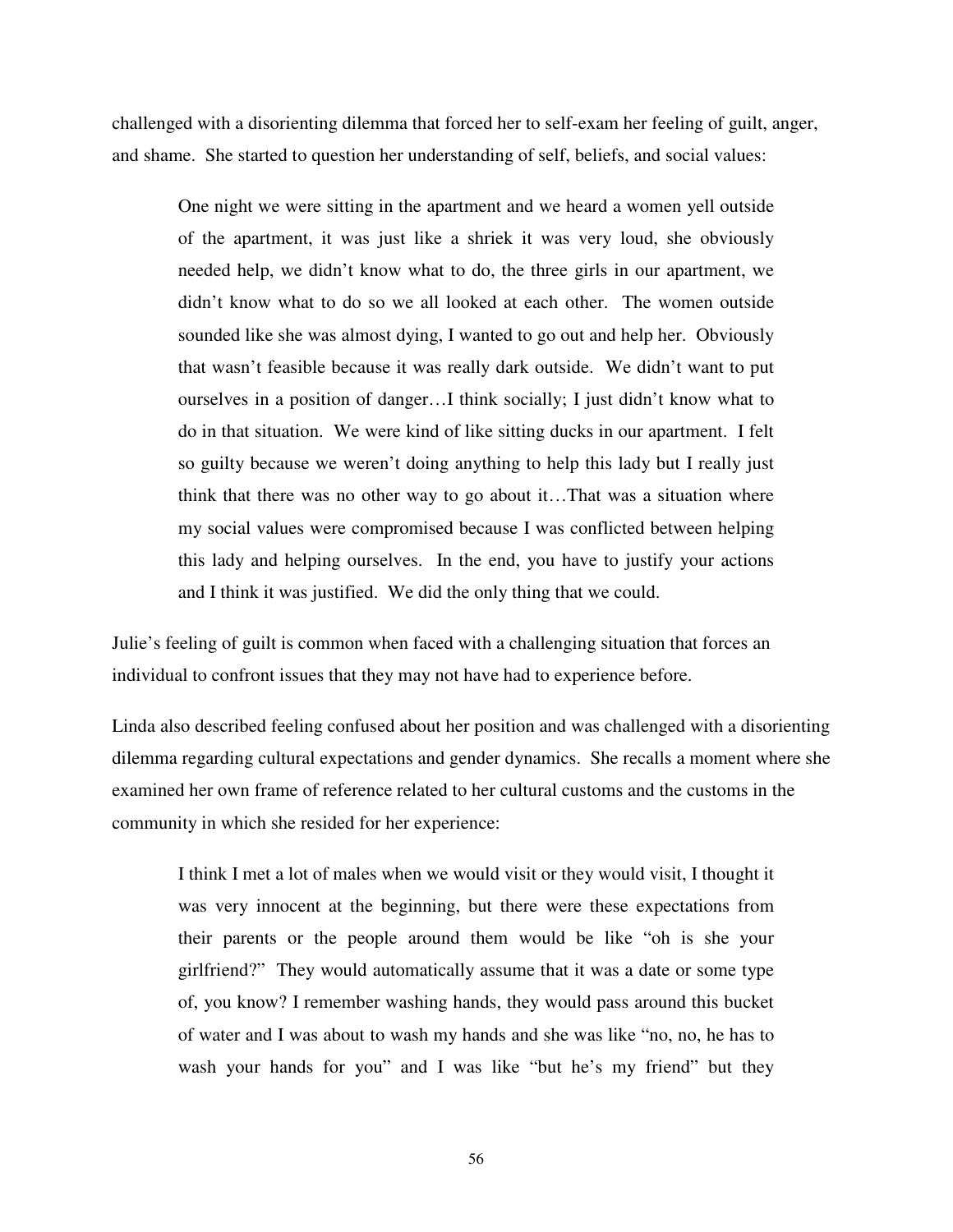understood the dynamic differently between us. I guess maybe they don't understand that boys and girls can be friends. ..I was really confused.

This describes Linda's dilemma in regards to understanding cultural variances and her personal convictions. Cindy explained that her experience also challenged her to self-examine her feelings of guilt and anger. Being challenged with a racial "social hierarchy" left her critical of her own position and presence as a foreigner in East Africa:

Like once you're there you start talking a bit to people you realize how...there were certain things that we could do because we were foreigners. You realize that the colour of your skin makes such a difference in terms of social hierarchy and whether or not people will listen to you. Like regardless of them knowing anything about you, just the fact that we're foreigners but we're also not black foreigners, that makes a huge difference.

Students often experience "…the real educational service being offered is by the community or program that exposes the student to social realities and organizational challenges that may be invisible in his/her daily life" (Grusky, n.d., para. 9). Cindy questioned her position and the social hierarchy that penetrated many of her experiences. She began to recognize the different ways that foreigners were treated compared to the locals in the community.

Julie discussed confusion around her position as a female, her understanding of self, and her challenged beliefs. She explained an incident that steered her to question gender equity and her cultural frame of reference.

One day our power box was broken so we weren't getting power in the apartment so my friend went down to look at the power box. I offered to go down with her because it was dark and it wasn't safe for us to just be outside. I went outside in shorts thinking that the fuse box was inside, but we ended up being outside and people just stopped to look at me and they were pointing at me. I knew they were talking about my shorts and I honestly would have covered myself up if I knew I was going outside but I just thought the power box was inside. I felt so uncomfortable in that situation because people noticed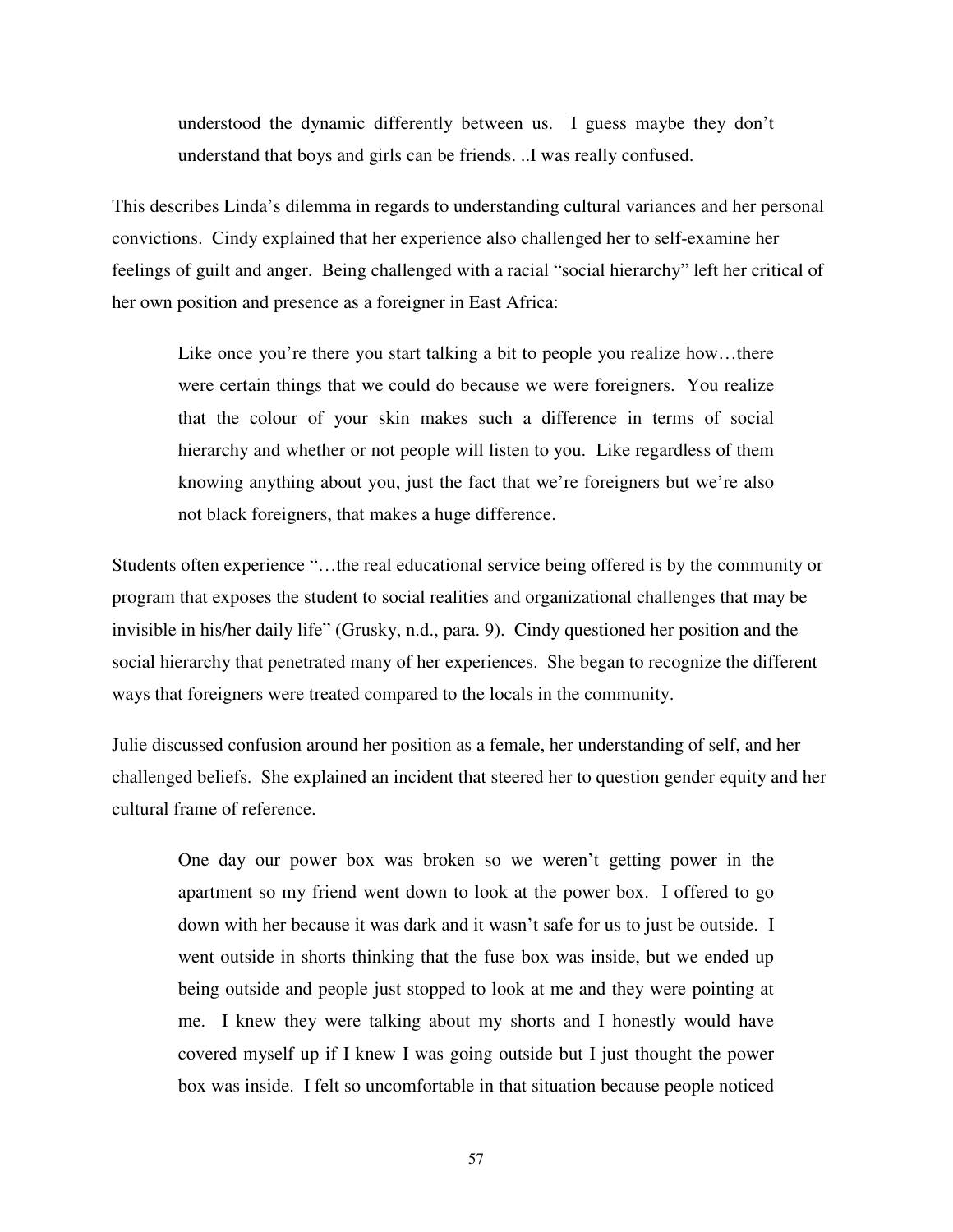it immediately. I didn't think it would be such a severe and immediate reaction, if I wore those kinds of clothes in Ontario nobody would have said anything. So I guess, I lost or I didn't know my position culturally or I didn't know that it would instigate such a negative behaviour in such a community and I wouldn't have done such a thing to upset the people around me if I had known that the power box was outside.

Julie's understanding of herself, her convictions, and behaviours were questioned as she reflected upon her experience. Julie also described feeling unsure about the cultural differences related to being a foreigner in a new environment. She felt a sense a fear and anger which challenged her understanding of self:

I was also very frustrated because people on the street they give you a lot of attention for not being dark skinned. I think that was very concerning because in Canada nobody ever discriminates against you or people don't usually point out whether you're Asian you're white or you're black. Here in Tanzania I was always being told I was "muzungu" which means I was white skin or foreigner. I didn't like the attention I was getting, people were, men mostly, were whistling at me, people would laugh at me when I would tried and speak Swahili, that I wasn't very good at.

In addition to fear and anger, Mezriow (1978a, 1978b) integrates guilt and shame within the selfexamination phases (Kitchenham, 2010, p. 105). Linda described an event where she was able to self-examine her feelings of guilt and shame. Linda's guilt stemmed from experiencing a situation that she felt went against her world view and her own personal morals. This experience left Linda questioning herself and her convictions.

I remember once we were at this buffet and it was time to eat and it was the huge festival and it was like a buffet and there was a line and there wasn't a line because everyone was trying to squish in to go get this food. I remember there were these black people and they like literally just pushed them back and they got all of white skinned people. We all got first dibs in line and I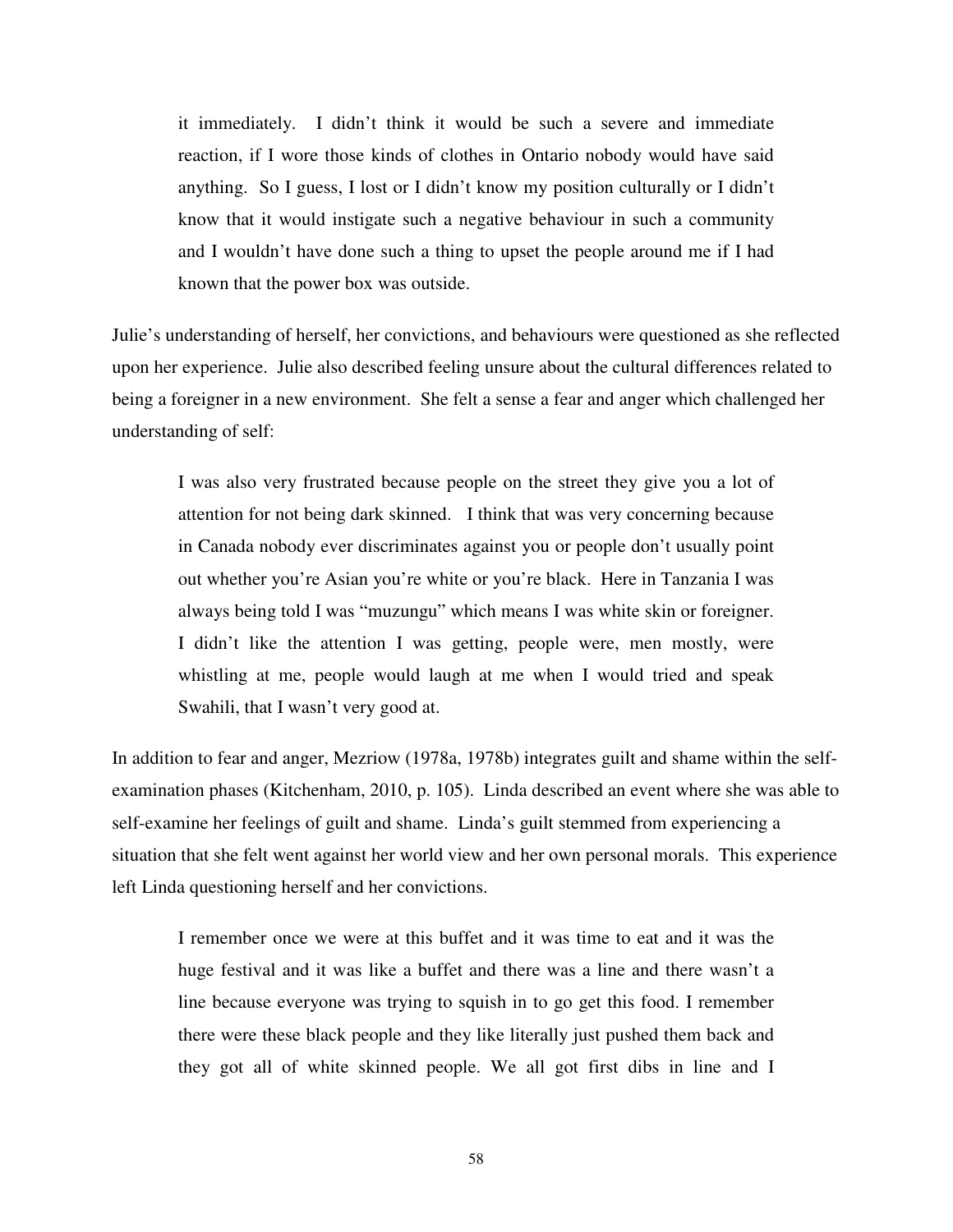remember this guy pushing us he's like 'here go up there'…I remember, I still feel guilt…

Linda also started to question her role in her new environment and the impact that it might be having on local citizens. She describes an incident where she felt uncomfortable with her position and began to question her moral values and how she could apply them within her new environment.

I remember our bus we were going on this tour and kids that were literally being hit with a stick because they were getting close to our bus…I remember being like, why were they being hit, why was this happening? I don't know why, it was like respect for people visiting…I don't know, maybe because they were school children, and they weren't dressed very well, I don't know what they were trying to do or just keep us contained… I think at this moment I was just sad, I wish I could do things. I think I felt more helpless there because I always have this desire to change things and wanting to do good but when you see things you actually can't do much. Maybe I could have gone out and talked to them but at the same time I didn't want to break any cultural constructs they had because who am to break into that?

Linda described feeling confused about her position. She also described frustration, anger, guilt, and shame for not being able react as she would have liked to at that moment. She believed her morals were being jeopardized. This experience that Linda illustrated emphasized the phase of self-examination.

Julie began to enquire about her assumptions and expectations of how the experience would be as a foreigner. Julie became more critical of her assumptions through self-examination and disorienting dilemmas. The social and cultural dynamics that the participants experienced in East Africa directed them to examine their own cultural customs and their ability to adapt to the new environment. Julie pondered her purpose of being in East Africa and her sense of frustration with her professional position. She wondered why she had travelled so far if she was not able to accomplish what she had desired.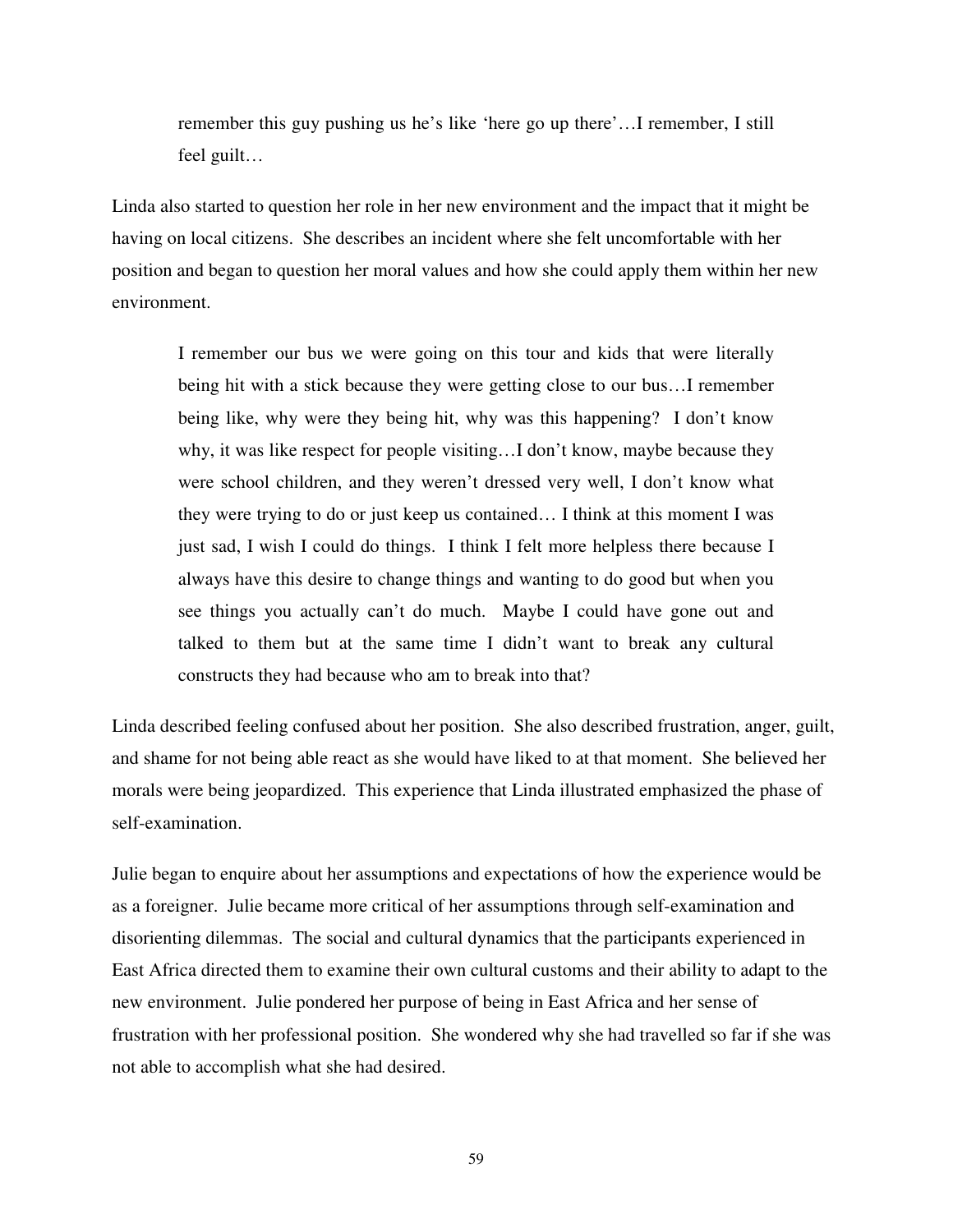The participants were expressing transformational learning. They had disorientating dilemmas which led them to self-examine their understanding of self and their convictions. For some of the participants, their purpose of being in East Africa became unclear.

When I was working at the lab I didn't have tools for three weeks, like I mentioned, so I had no idea what my purpose of being there was for a long time… it was frustrating because that wasn't my goal of being there and they just kept throwing menial jobs that I wasn't meant to do because they also didn't know what they were doing because the whole program was so…that was such a demotion of my abilities and capabilities and the reason why I was going there so I was confused about my purpose in general. (Julie)

Even though Julie did not seem to fully understand the reciprocal learning aspect of ISL, she explained how she was beginning to adjust her convictions and explore new roles and actions. She did not feel that she was able to fully exercise her academic knowledge and skills so she tried to find an alternative method for accomplishing her goals even though this brought her a sense of disempowerment:

I knew that I had power coming as a foreigner to help them and I didn't want to abuse that power just by telling them what to do because I knew that as soon as I left they would just go back to the way that they were doing things, the way that they were doing things before, so it was a really delicate process to try and get them to like me.

In the description above, Julie continues to misunderstand the reciprocal learning aspect of ISL. Instead of gaining more knowledge of how to work together equally, Julie decided to adjust her behaviour and explore a new role to improve the relationships in the work environment. If Julie had the proper support during the challenges she was exposed to she could have moved forward from her ethnocentric view. Instead, Julie's ethnocentric ideologies seemed to be reinforced by her interpretation of the experience.

Cindy described feeling a sense of the "white saviour complex." Although Cindy intended to work with the local community, she felt that the reciprocal process of working and learning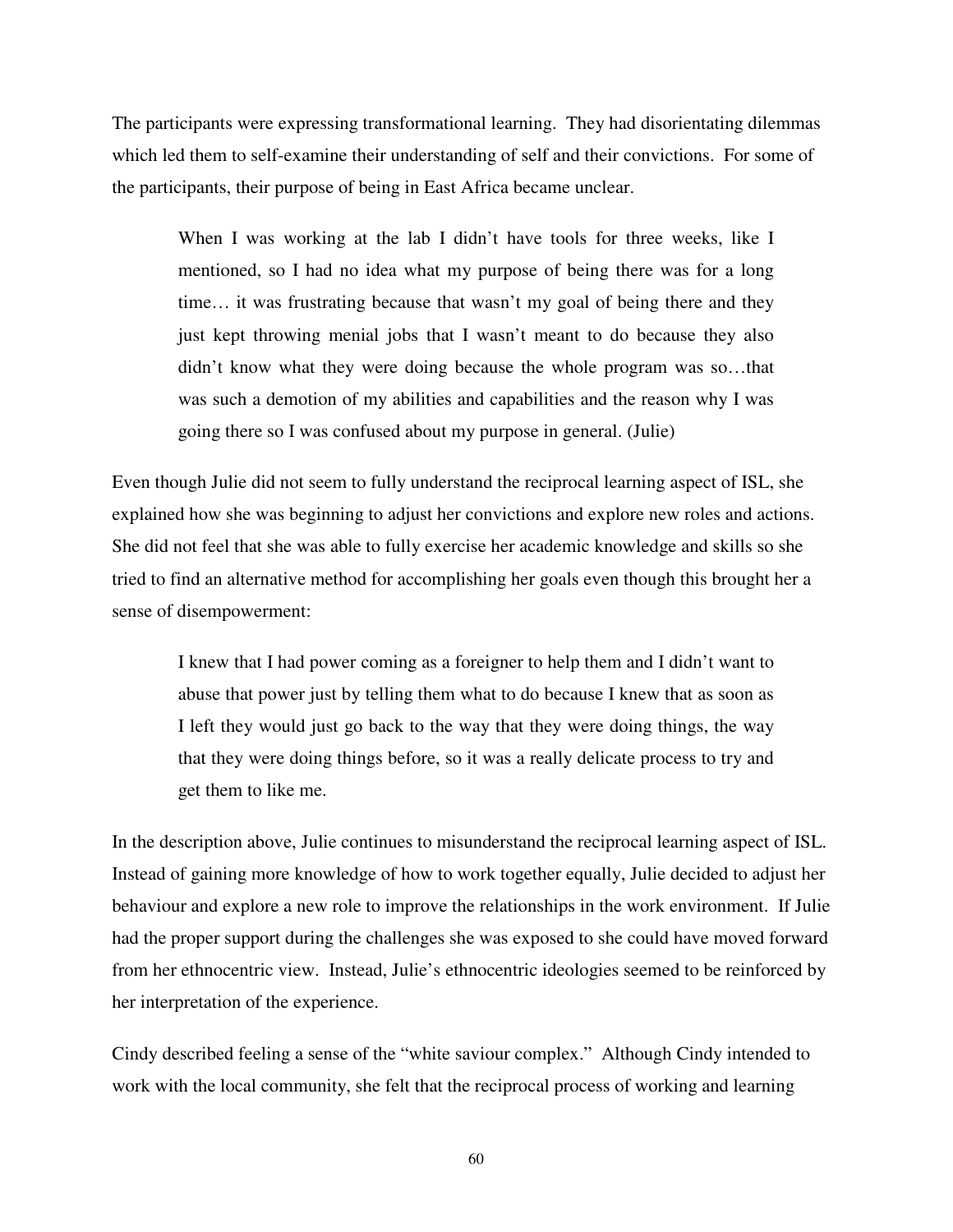together was not occurring. She began to question her position professionally and how to create an environment that was equally inclusive to all.

Yes, there was one, it was actually a lot because we were training a group about business, just about life, basic business skills how to write a proposal, how to start up a business co-operative, a lot of the things, we were working with them not working for them, you could say. So we weren't going to do all the work but they felt like they were so dependent on us so that's where I saw this bigger aid dependency big circle, maybe this is not it but from what I know about aid and giving aid it was just this dependency, white saviour complex, all these really complex theories that I had known. I could kind of see the way that was working with them. If we were to say we would give two minutes to brainstorm about this, they would just look at you and say 'okay, what can you give us' it was almost like give me, give me, and we were like, okay we are working with you.

Cindy's frustration and assessment of assumptions did not help her learn; instead it seemed to reinforce stereotypes and misunderstanding. Mezirow (1997) explains that "we become critically reflective by challenging the established definition of a problem being addressed, perhaps by finding a new metaphor that reorients problem-solving efforts in a more effective way" (p. 12). If Cindy had the support to address her concerns she could have critically assessed her perspective and elaborated on her existing point of view.

The analysis of the participant's view illustrated that these situations directed the participants to critically reflect upon their position, cultural values, and their understanding of self. They began to realize that their frame of reference was not applicable in their new environment and that they would have to adapt in order to immerse themselves in East Africa.

By looking at the perceptions of the students expectations before departing, during their experience, and departure, it becomes evident that many of the expectations that the students had were not what they experienced upon arrival in East Africa. The experience challenged their world view and ideologies regarding ISL and international development. Many of the participants were able to describe consistent feelings that they experienced throughout the entire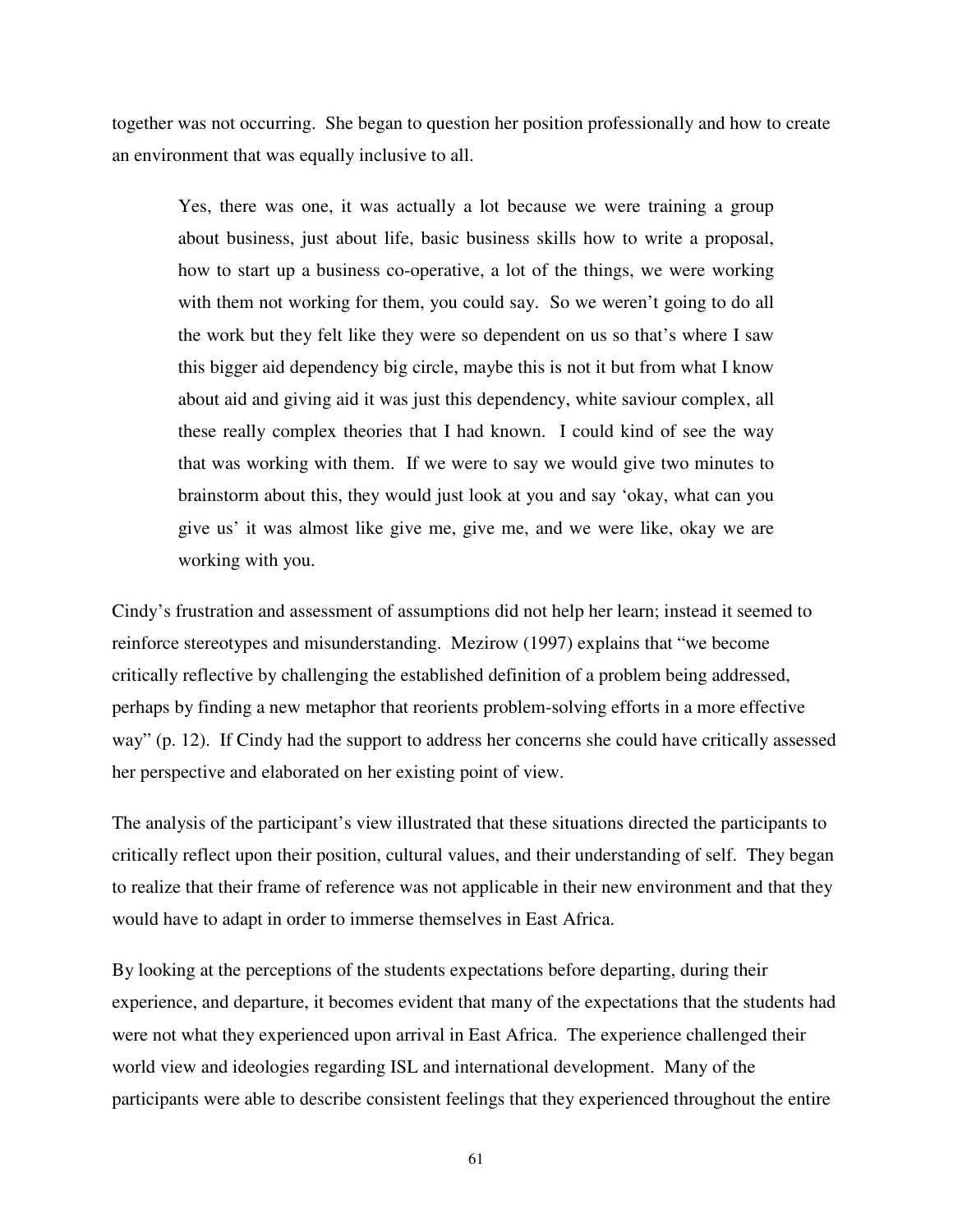duration of the program. Andrea described how she felt once she arrived in Kenya and how it challenged her to critically assess her assumptions:

I would say that it was different; I wasn't expecting that much of a culture shock because again I lived in a country that is similar to Kenya. I was surprised at myself how much I've changed as a person now living in Canada. I was surprised to see, like getting out of the airport and sitting in those people who picked me up like the kind of driving. I was a little bit scared to begin with but also surprised that I cannot relate to it anymore. It was a nice experience. I had a very welcoming start I would say…I was excited to start my work; I wanted to get into the work right away. I was looking forward to seeing my supervisor the day before and getting into the reason why I was there, so it was excitement, it was me looking forward to getting this done and feeling that I was here to do something.

Although Andrea's experience initially seemed positive, she expressed that she also experienced mixed emotions as her time in Kenya progressed. The change Andrea experienced was related to the "culture shock/crisis" phase in the U-Curve Adjustment Model and brought her to the selfexamination phase:

Two months into the experience it was a little frustrating I would say, that's all I remember because a lot, from I think the time that I, from the first you know first week, I was asked to relax and see the town, you know do this do that, that's what my local supervisor told me but you know it was dragging on because I couldn't get the necessary, what is it called, the proposal. (Andrea)

During Andrea's stay in Kenya she had been waiting for ethics approval to conduct field work for her research before coming back to Canada. As Andrea was leaving Kenya she described feeling stressed. With only a month left in her placement she felt as if she had wasted a lot of time. Andrea stated, "I think I spent so much time doing nothing. So I was rushing things, I was working too much, I was not resting, again it was not frustrating but it was stressful." This can occur if a student has not planned and organized before departing. The stress associated with being in a new environment can make focusing on academics difficult. Andrea had become so

<sup>62</sup>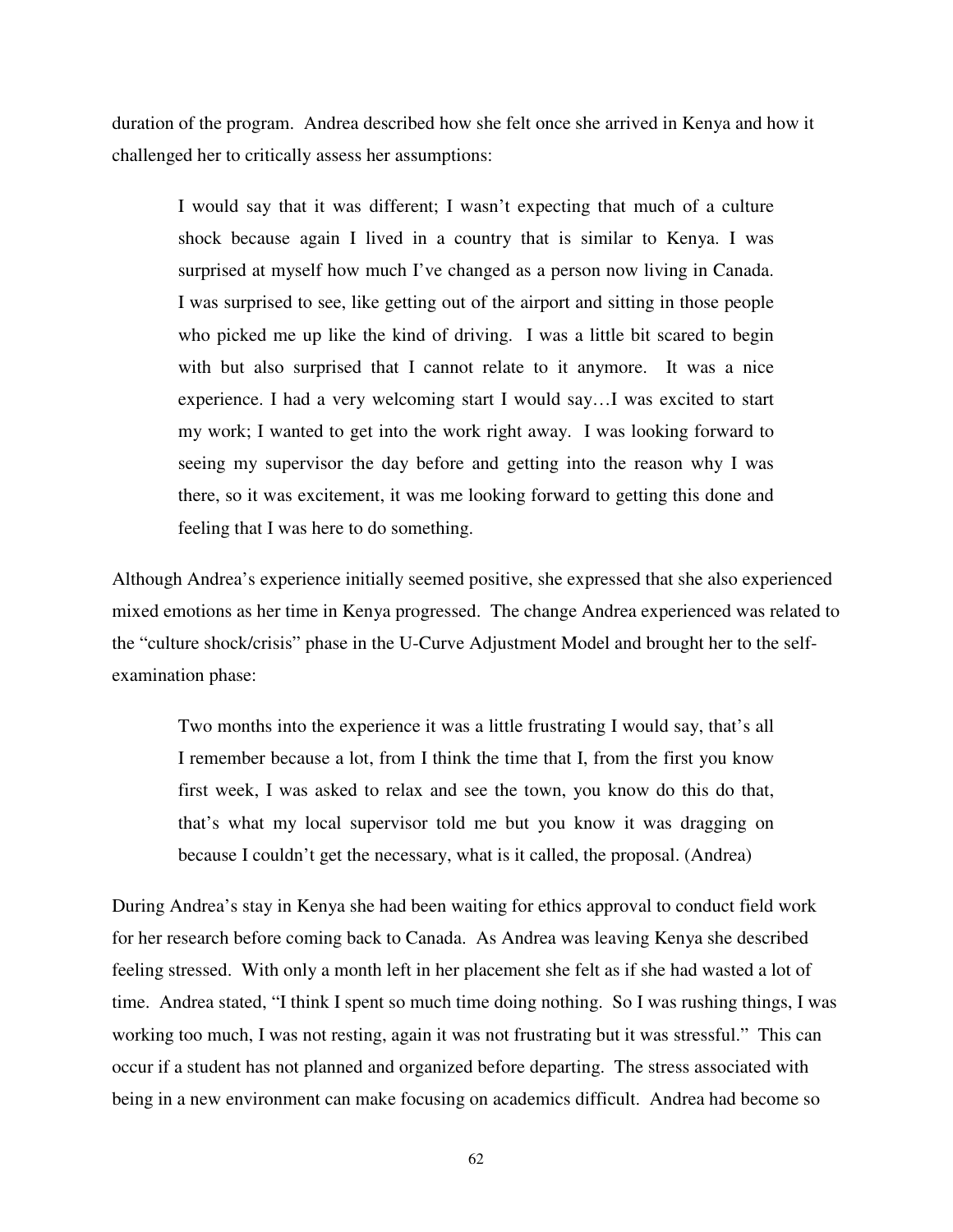frustrated with the process of waiting for her ethics approval from Canada that her original excitement about the opportunity of experiencing ISL began to decrease over time. Nickols et. al., (2013) explain how personal issues and stressors in an ISL environment can have the potential to decrease the importance of academic learning (p. 100). Andrea's intentions and the work she had planned on completing was jeopardized and she found it difficult not completing the tasks that she had set out to accomplish. The stress she was experiencing limited her learning potential in ISL and she began to feel home sickness. This is an example of how Andrea experienced the "crisis" or "culture shock" phase of the U-Curve Adjustment Model.

I think the only consistent feeling was that I was missing home. I thought that it was going to be smooth, everything was going to get going, I come in I get my ethics approval, I come into the work, I'm excited, I get my data, I have enough time to enter them all and enough time to rest before coming back to Canada but no. It was a nice few days but then it got into me waiting, me in a waiting mood. I got very frustrated in the middle then at the end it was me rushing. I was stressed out…I wanted to come home, you miss home.

Andrea had to wait for the majority of her time in Kenya for ethics approval from Canada. Her consistent feelings when on the ground were described as stressful and frustrating.

Julie described feeling overwhelmed from the very beginning of her experience. Her expectations were very different than what she experienced. Julie should have been more prepared and aware of what she would be experiencing when she arrived in East Africa. Her limited knowledge of her new environment and culture made the adjustment period even more difficult to achieve. Julie explained:

I think one of the things that confused me is that they drive on the opposite side of the road so instead of driving in the left they are driving in the right. I think when I was going there it was very rural, I thought there would be more, it would be more populated but it was almost like a desert area from the ride from the airplane station to the apartment [where] we were staying. I think I was overwhelmed…and then when I got into the city, it was just really overwhelming, it was hot, there was just so many people just walking around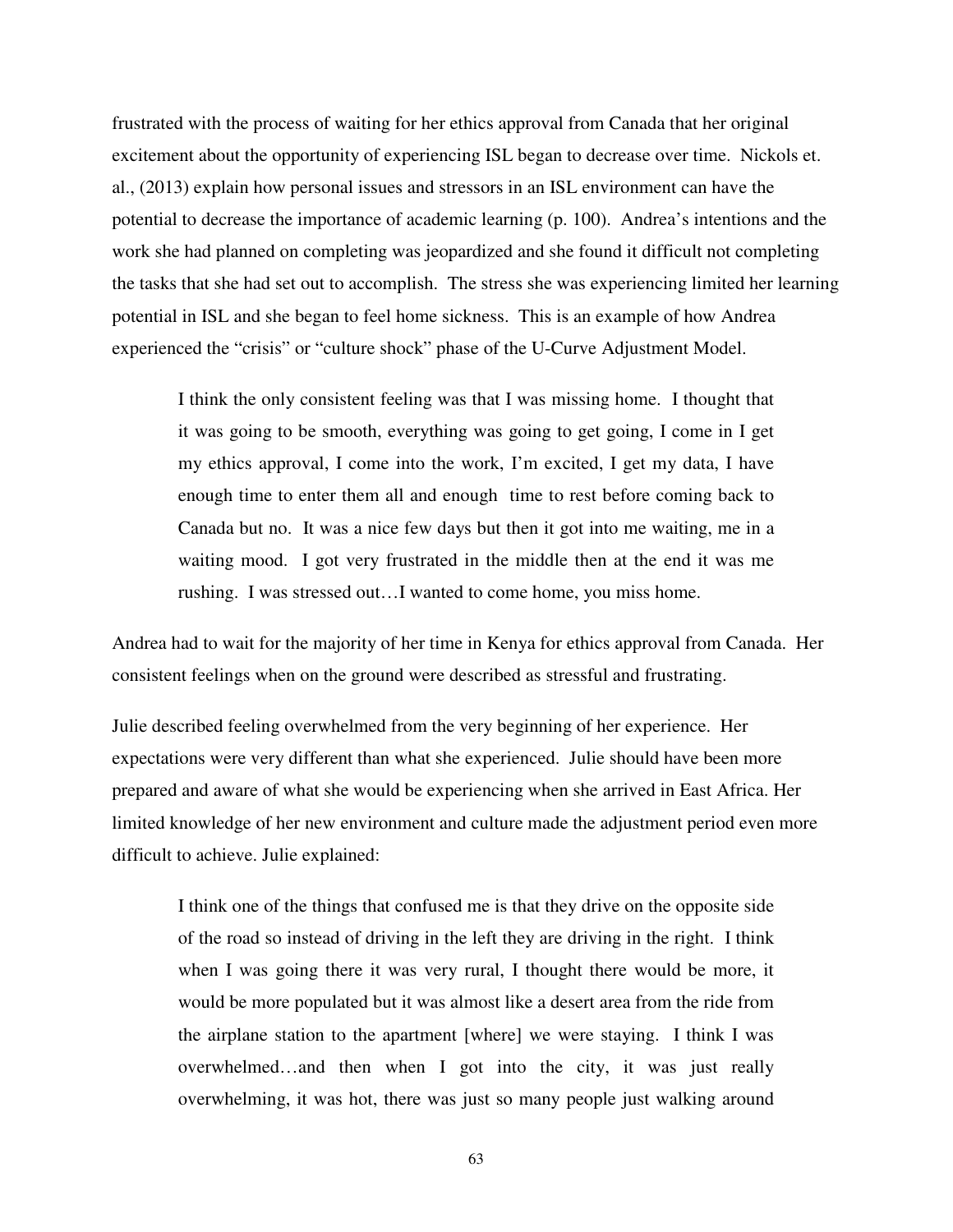just sitting on the sidewalk. A lot of poverty…there was a lot of houses that were built with metal sheets for roofs and the houses were just like mud and brick kind of thrown together. So, I don't know what I was expecting but I guess I wasn't expecting that.

Julie's initial culture shock and limited knowledge of the environment and culture potentially decreased her ability to recover and adjust. At this point, it seemed that Julie may not have elevated to the "recovery" and "adjustment" phase in the U-Curve Model.

The participants were asked to explain a moment or moments where they felt that their world view had been challenged. Andrea explained, in detail, a disorienting dilemma that she was faced with during the time she spent in Kenya. During ISL experiences, students "…may feel harassed and irritated by the beggars and street peddlers constantly asking for money or showing their wares, or they may feel saddened and overwhelmed, particularly by the children in these situations" (Grusky, n.d., para. 12). For Andrea, a woman had confronted her regarding a permit to conduct work in a certain area. Andrea claimed that she had the permit and that the woman was interrogating her to receive a bribe. Andrea felt very conflicted with her inner feeling about what she trying to do and how she was being treated. Andrea believed that she was treated this way because she is African-Canadian. Andrea explained the incident when she felt that she was being harassed by a local woman.

Eventually she told me you know 'don't be that hard, you are an African, you understand?' So I was like 'excuse me?' I am a Canadian but I am a black person so you think that I should understand what you are saying, what do you want? And she said, well in this country, bribe is whatever, and I was like excuse me, I don't have anything to give you, I don't have anything to give you…So, again, it was, it just reinforced my idea about do these people want help in anyway or do they want to take advantage of people coming in? So yeah, I don't think it would ever happen to any person whose colour is not mine because she probably thought that I could understand her because it is the norm in Africa to harass people and just to get money.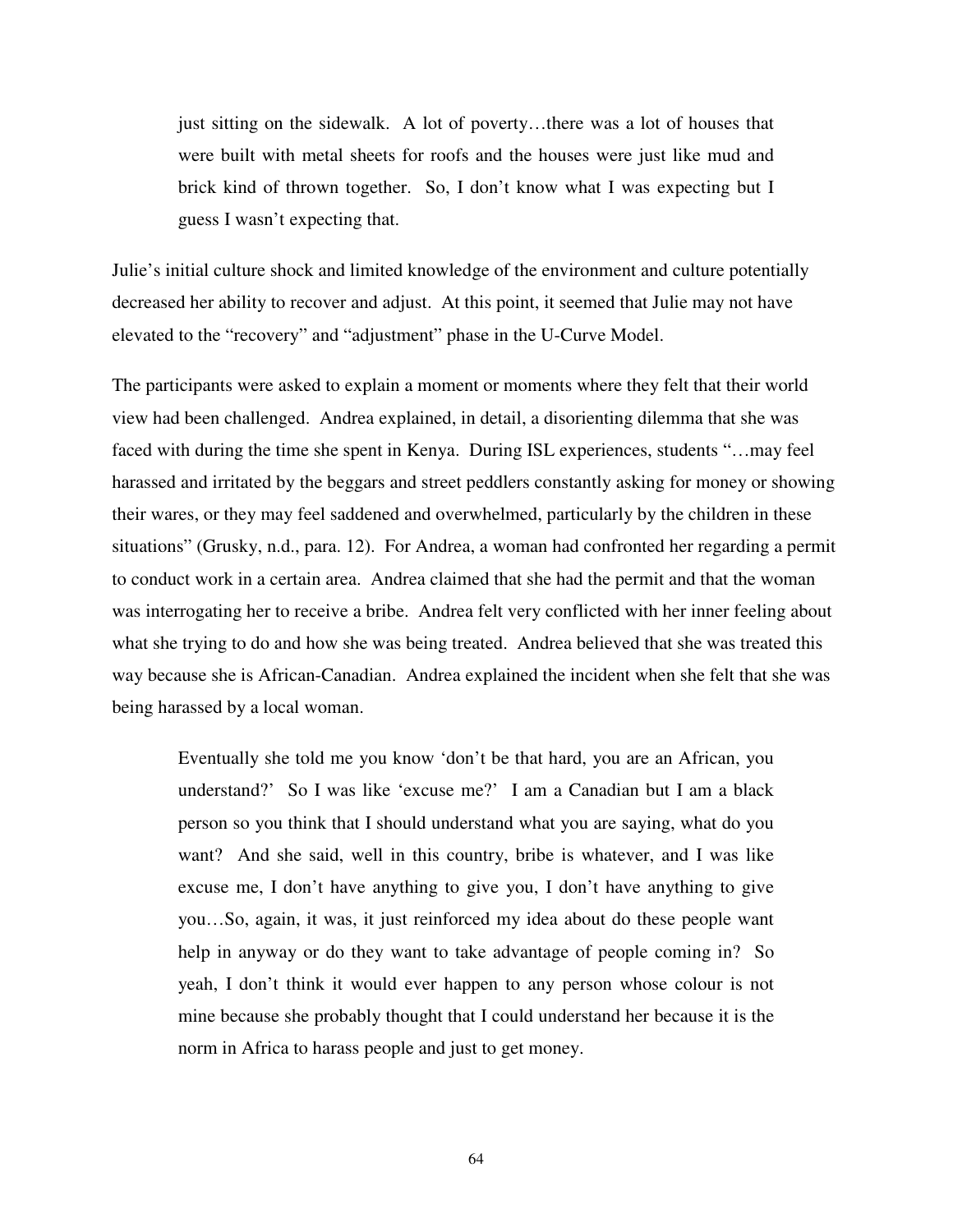Andrea originally believed that her good intentions would be appreciated from local community members. Over time her beliefs and convictions began to change and her experiences began to reinforce her biases and stereotypes. Grusky writes (n.d.), "thoughtful preparation, orientation, program development and the encouragement of study, critical analysis and reflection, the programs can easily become small theaters that recreate historic cultural misunderstandings and simplistic stereotypes and replay on a more intimate scale the huge disparities in income and opportunity that characterize North-South relations today" (Grusky, n.d., para. 10). Considering many of the participants described experiencing minimal support from the Canadian organizations, some of the programs became an avenue for misunderstandings and misperceptions.

Julie described feeling home sick. She explained that she was not used to being away from home and felt isolated in her new environment. This was an example of how Julie was experiencing the effect of the U-Cure Adaptation Model and was experiencing the phase of "culture shock" and "crisis". Julie explained her frustration when her expectations were not met regarding the experience and the program:

Mid-way, I think I was getting stressed a lot because I missed my family, there was so much home sickness, I just wasn't used to being so far away cause even if I had some problems I couldn't just take a cab home, I couldn't just take a train home, they were really far so I was really homesick….not having a purpose and feelings of being overwhelmed all the time… I was overwhelmed and just a feeling of a lack of purpose because I really didn't know my role. Nothing was organized, so I was just trying to put projects together but they always kept falling through, so just frustration and not knowing why I was there.

In addition to Julie feeling a sense of home sickness, she also describes having an existential crisis that led her to question her frame of reference and ethnocentrism. Julie's critical reflection illustrated her experiencing transformational learning. Julie critically assessed her assumptions and world view: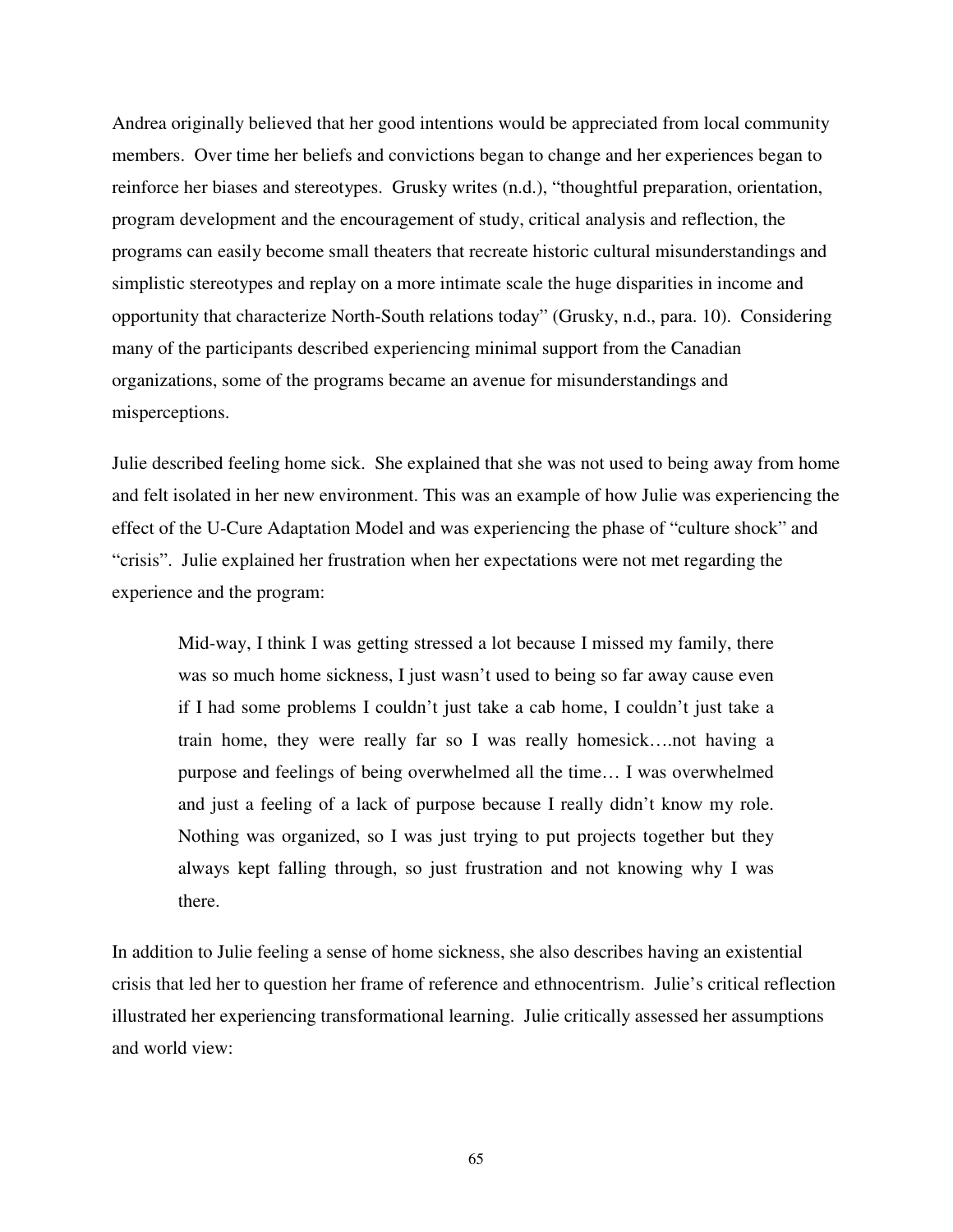I also had a huge existential crisis, I didn't know what life was about anymore because people there they move so slowly, they value family a lot and in Canada I'm always like running, running to get somewhere but I don't know where so I think that was a huge cultural shock for me. People here seem to be happy with where they are but I feel like everyone in Canada strives to be the best person that they can be and strives, and like they want so much. Whereas people in Tanzania were minimalist and I felt like I had so much like I was living in so much excess. Like I was bringing so many clothes that I didn't need, I brought my laptop, my iPhone because I want to take pictures. People here, they barely have any clothes, so I just like didn't know what the whole point of life was anymore. What's the whole point of getting a job if some people are just sitting out on the street and just as happy if not happier than I was?

The experience that Julie describes is common for students who participate in ISL. As she reflected upon her experience, she realized that she had the wrong mind-set when she initially began considering ISL. She admits that what she initially thought the experience would be like before was not what she was learning when in East Africa. Julie described how her experiential learning began to change her frame of reference and her ethnocentric ideologies. Originally Julie entered the experience with a very stereotypical world view but was able to identify her "wrong mind-set" and critically assess her assumptions:

I thought, I really believed in the project because I said to myself, I'm going for three months, I'm going to make a difference, I'm not just, I'm going to make a permanent difference because I'm not just there to hold children, or whatever, I'm there to better people's health. I thought my project was so much different than theirs. I also had the mind-set, it was the wrong mind-set, I thought I was better than these people because I had better education because I came from a better economic background than they were and I think that when I was ready to leave all of these values, all of the beliefs that I had, they were so wrong. The people in Tanzania, they might get a lower level of education but it doesn't depreciate their self-value and I really don't think I saw that until the end. I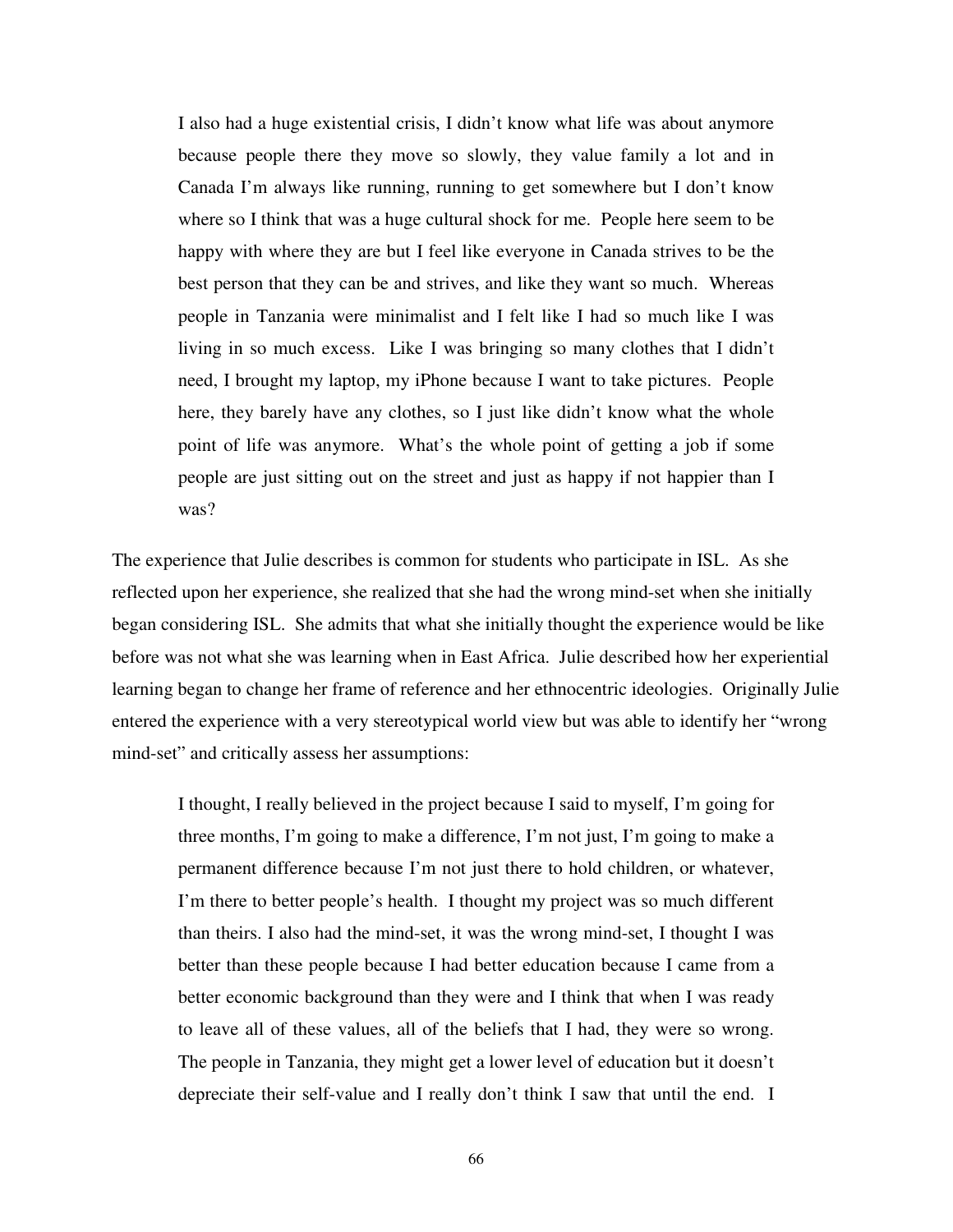thought that I was so much better because I was going to help the poor people in Africa….I want them to know that we're equal people and that Westerner's don't have free money to give away. I'm a poor student, so I think those views changed for me.

The participants described having some consistent feeling through the entire experience. Frequently they would describe feelings of not having a purpose or not knowing their role. Like several other participants, Julie changed her frame of reference because her lack of knowledge and preparation before departing to East Africa placed her in a challenging position.

# 4.2.2 *Convictional Transformation*

Convictional transformation is an important element of transformational learning. Convictional transformation occurs when a student revises their belief system through an experience that they encounter. The following data will illustrate how the participants in this study revised their belief system when confronted with two of Mezirow's (2000) ten phases associated with transformational learning. The two phases that will be illustrated in this section are:

- 1) Exploration of options for new roles, relationships and actions
- 2) Planning a course of action (Mezirow, 2000, p. 22)

Even though the experience for most of the participants' did not meet their expectations, they still had an opportunity to explore new roles and plan a course of action. Frank's experience with the program was very different than what he expected once he was in East Africa. He still committed to having a positive impact on the local community throughout his time in Kenya. Once Frank's original disappointment subsided he realized he could still be productive in the new environment; "I only felt good with the people I met on the ground who understood that there was a problem and I was able to make a difference…by getting those people motivated. I would do the best I could." Even though Frank made the best out of his experience, he did mention his disappointment with the program. Frank admits that "the people who sent me, the messenger, the guys, the people who sent me to come, I can say I was very disappointed in them." Frank described consistently feeling "up and down," yet he remained optimistic and stayed dedicated to the purpose of why he was there: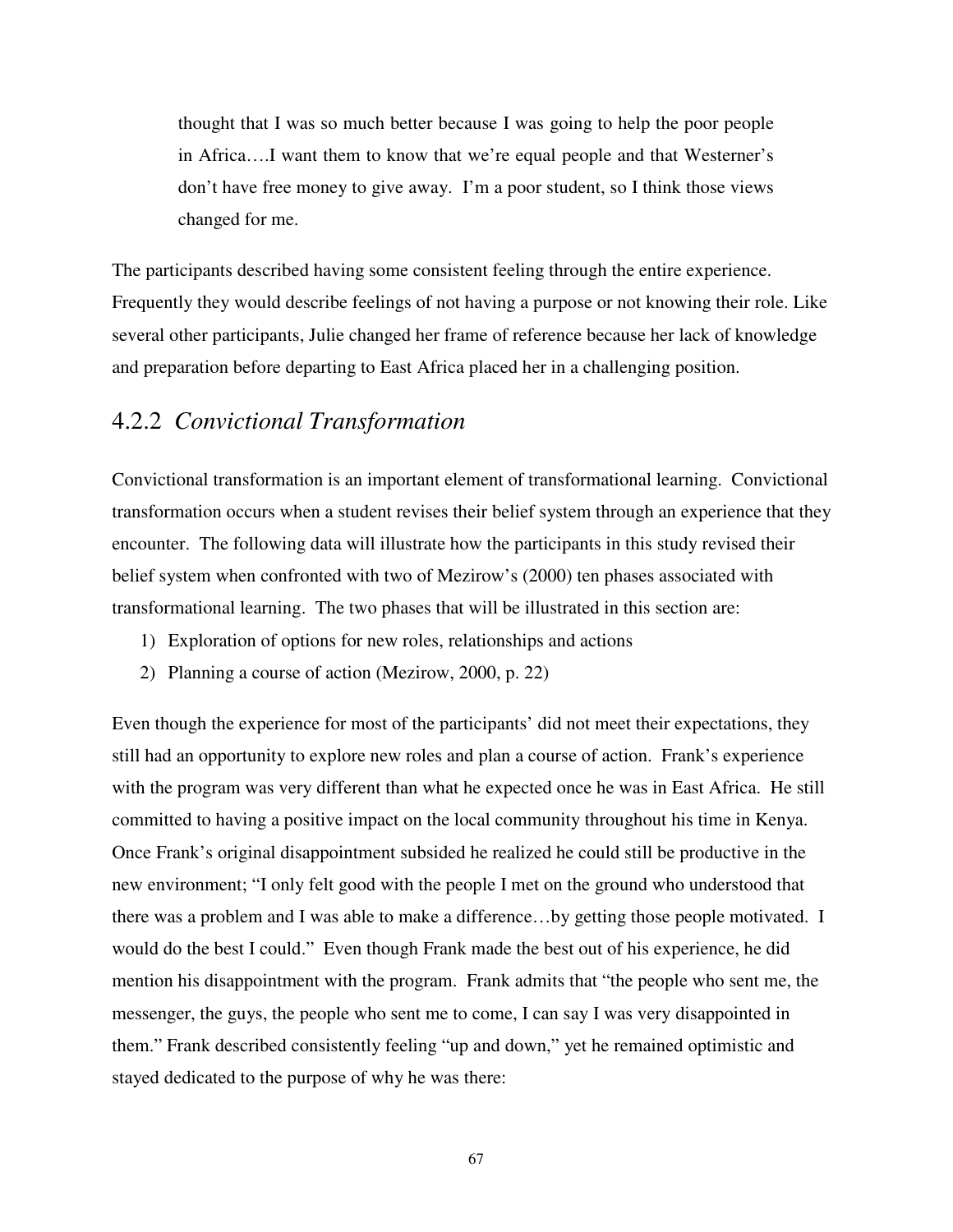The feeling was up and down, like I said I set the mood that the mood was I'm going to make sure I end on a good note, like I mentioned earlier on. The people, the people at the foundation, the teachers, the kids, special needs kids. Those kids with autism, epilepsy, those are the people who kept me going because when I saw in their eyes, and I saw the people that were willing to help, the teachers, the community people who were all willing to help, I felt good from that point.

Frank was able to work in the new environment and culture even though he was challenged with many obstacles. The reason for this is attributed to Frank's ability to explore a new role and plan a course of action.

In addition to the disorienting dilemma and self-examination of feelings of anger and frustration that Andrea expressed earlier, she began to reflect upon her experience and question her world view:

I guess I question myself everyday how the developing world can one day be called developed because the fundamental issues seem unlikely that they can be solved... You know, we send people to developing countries to learn and help; we learn I think but the most important thing besides learning is that we do something positive to that place that we are visiting. I just wonder whether it is good enough, or if it's effective?

Andrea's belief system had been challenged. Without the proper support to learn from the experience, she began to feel hopelessness.

Cindy experienced a moment when she began to question her convictions regarding ISL and international development. Her experiences led her to inquire about the integration of institutions into international development and the mixed messages that get relayed across continents. Cindy described herself as becoming disillusioned from the experience. She shared her discontent and her process of transformation by describing her exploration of options for new action.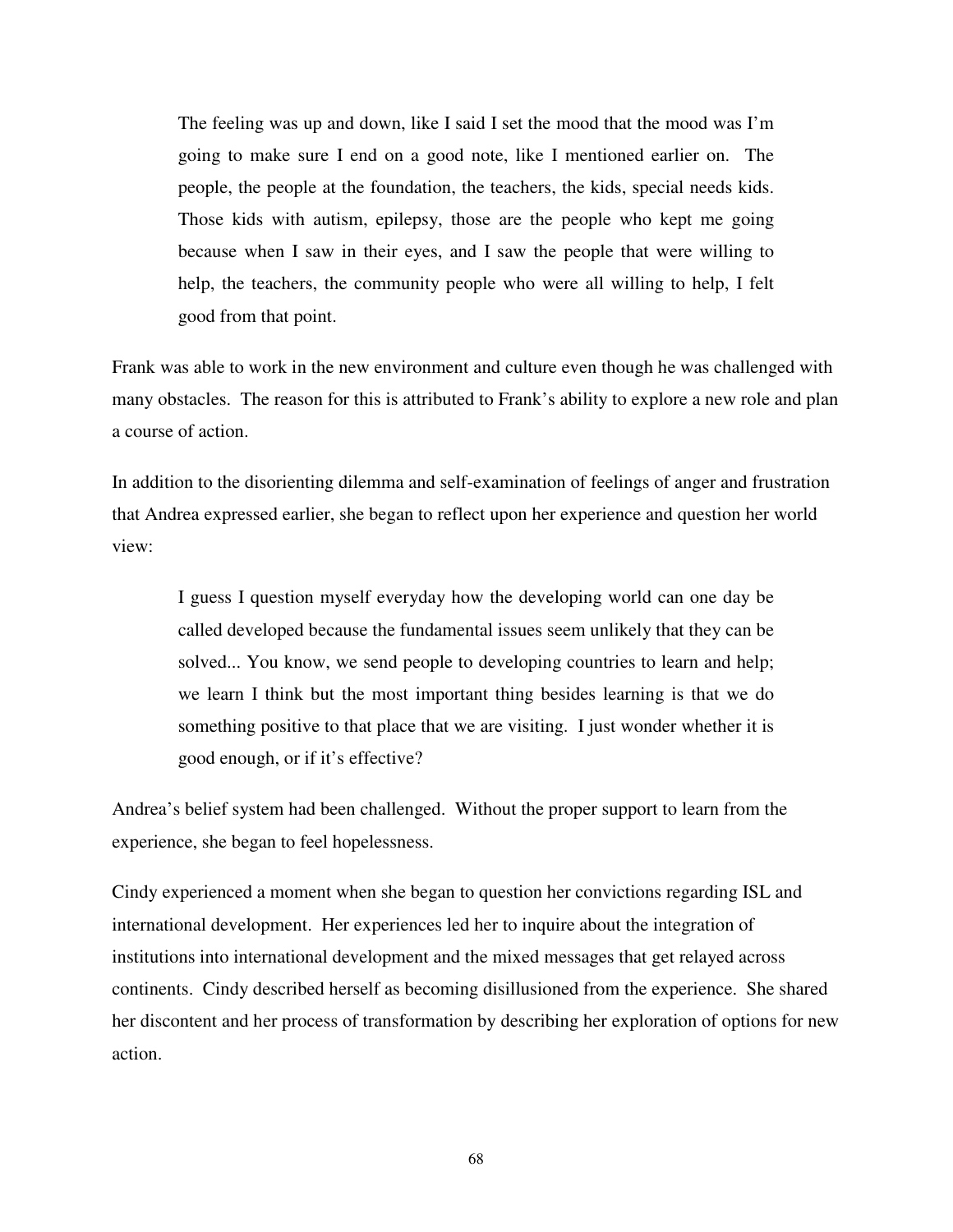The first time we met up with the youth group and we saw just how ad hoc this whole thing was and the youth couldn't speak any English, so we were working through a volunteer translator, who was the project coordinator, but she was doing the translating so she wasn't doing very much project coordinating,. That was sort of the beginning of 'oh my god' how can anything be accomplished if these people don't even speak the language and there's no way for the [University] to communicate with them. We could see sort of that this was one of the roots of a lot of the problems. So then that sort of revealed how easy it is to fake doing good work in Africa. Because it was an example of how easy it is to disguise when things go wrong or when things have been mismanaged because if you read about the organization it sounds like it's doing really good and it's doing all this work. So I guess that maybe, it made me disillusioned because I feel that you can't really trust any of those projects unless you do your homework unless they have a big enough presence and you can tell it's there or you have to do a lot of homework to figure out how they actually operate. It's pretty easy to disguise what is actually going on when people speak a different language and [have] a completely different culture.

Cindy described becoming disillusioned once she was on the ground. She started to infer that international development could be misleading from how it is represented at home. This disillusionment led Cindy to explore new options for roles and relationships. She also began to question the reliability of aid programs and international service organizations, and consider a plan of new action. Although Cindy had some very positive international experiences in her past, the current experience forced her to examine feelings of anger and question her role and actions within the international environment.

Julie started to self-exam her approach to how she had been living in her home country. She began to question her role in how she should be treating the environment. She also started to understand how she may have taken her home country for granted before leaving from the experience. Julie felt, "it's just like going back to my beliefs as a whole. I felt like I was living in so much excess. In Canada I didn't really believe in recycling and trying to reduce waste but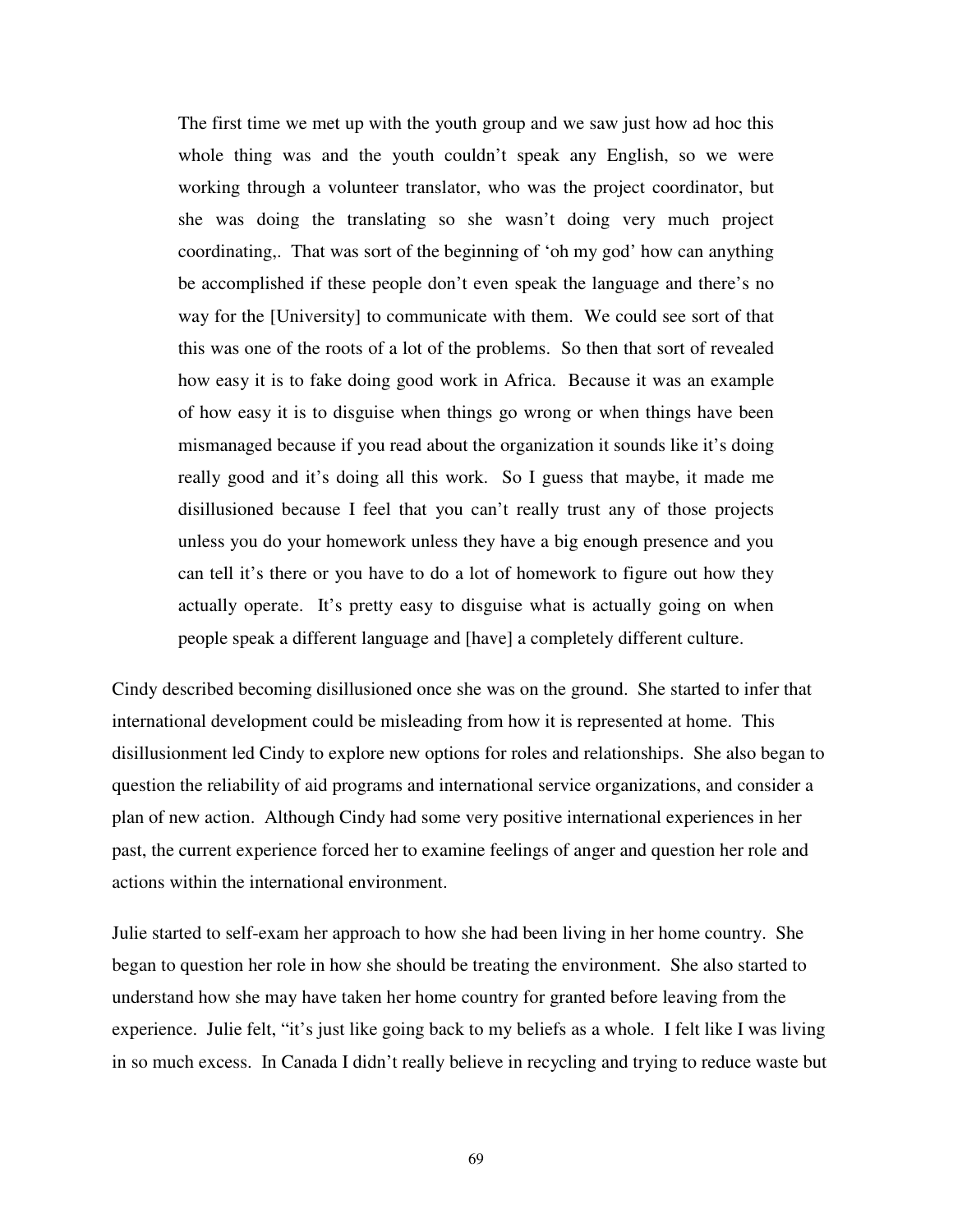after I saw people living with so little in Tanzania." This illustrated that Julie was able to learn from her experience and began to consider a new course of action in her lifestyle.

The participants were faced with situations that challenged their world views. It enabled them to question their own actions and feelings toward issues that they had never addressed before. As Linda mentioned, applying her Canadian values of social justice were not as easily applicable when she faced a situation that did not match her values. Andrea and Cindy questioned their intentions and the intentions of programs and institutions in their home country. Linda began to appreciate the things that she regularly took for granted when in Canada. All of the challenges enabled the participants to critically reflect and consider lifestyle changes.

### 4.2.3 *Behavioural Transformation*

When participants engage in an ISL experience, learning can be accomplished through critical reflection. This section of Chapter 4 looks at how the students transformed their behaviour from acquiring the new skills and knowledge they gained in East Africa. In this study behvioural transformation and changes in lifestyle were looked at through four of Mezirow's ten phases (Mezirow, 2000, p.22). There are four phases associated with the behavioural aspect of transformational learning for this study:

- 1) Acquiring skills and knowledge that will be implemented in an individual's plan
- 2) Trying new roles
- 3) Reintegration into one's life using new perspective gained from the experience
- 4) Increasing confidence and competence in a new role

Both Linda and Julie described similar transformations related to how they view living in excess, the environment, and their family. Linda felt "it forced [her] to be a better person; it's forced [her] to not take for granted what [she] has here." Julie described developing an appreciation for things in her life that she might have taken for granted before embarking on her ISL experience:

I think something that I'm trying to do is cut down on electronics, clothes; I'm not doing a very good job. Just minimize everything because we are not here forever and in the end materialistic things just don't matter as much. I think I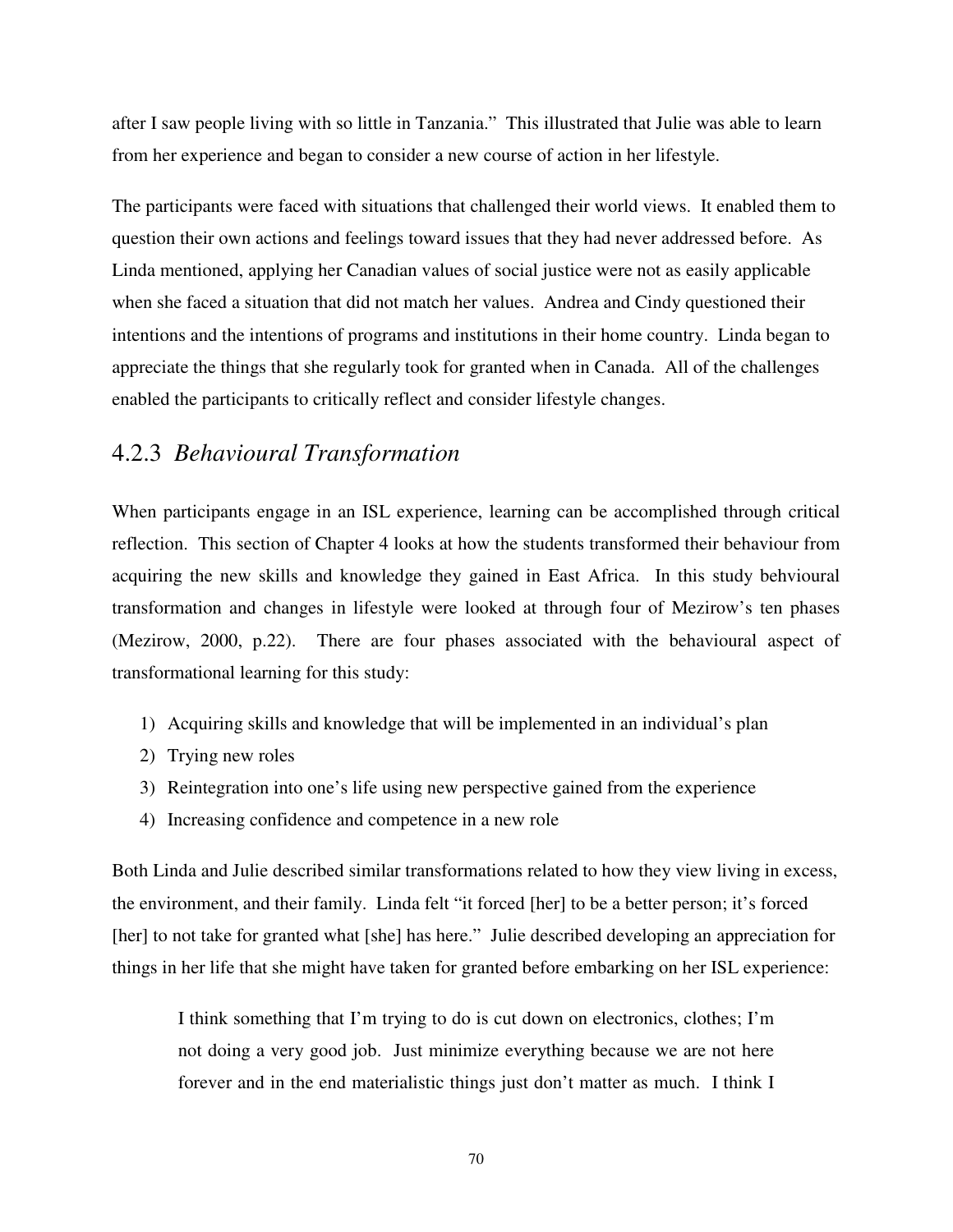learned, I valued my family but I value them so much more now. I value some personal struggles that I went with, with like, I didn't value living in Canada. I took so many things for granted and when I was there I had a lot of these things taken away from me, things that I had taken for granted and I had to reevaluate how lucky I was to live in a country like Canada, just my personal struggles.

Linda also describes becoming more aware and active about taking care of the environment and valuing family and friends. She felt that she lived in a society that constantly strives to meet goals and that this minimizes the appreciation for other things in her life. She decided to actively change her lifestyle based on what she learned in East Africa.

Julie also decided to adjust her lifestyle and reintegrated into her life on the basis of implementing her new perspective:

> Daily life, like I said just recycling more and making sure I'm, I don't know, leaving less of a carbon footprint. For the future, I really just want to slow down my pace of life and enjoy the moment. It sounds really cliché but I think it's so important. We lose the value of family and friends because we're trying to reach all these goals for what? Make more money is that going to make you happier? I don't think so because I've seen in Tanzania even if you have more money it doesn't necessarily make you happier. Just to really value the time that we have on this earth, it's really deep but yeah.

This theme highlights how the participants experienced behavioural changes from their involvement. They were asked to reflect upon their feeling before, during, and after their ISL program. They were also asked how they believe the transformation has had an impact on their daily life, community, and foreseeable future. Most of the participants were able to explain, in detail, how they have transformed to some extent from the experience.

Julie described how the experience increased her awareness of her own country and how she learned to value it more than before she left for her ISL experience. Julie stated, "a deeper meaning that I gained is Canada is probably the best country in the world. I love living here, I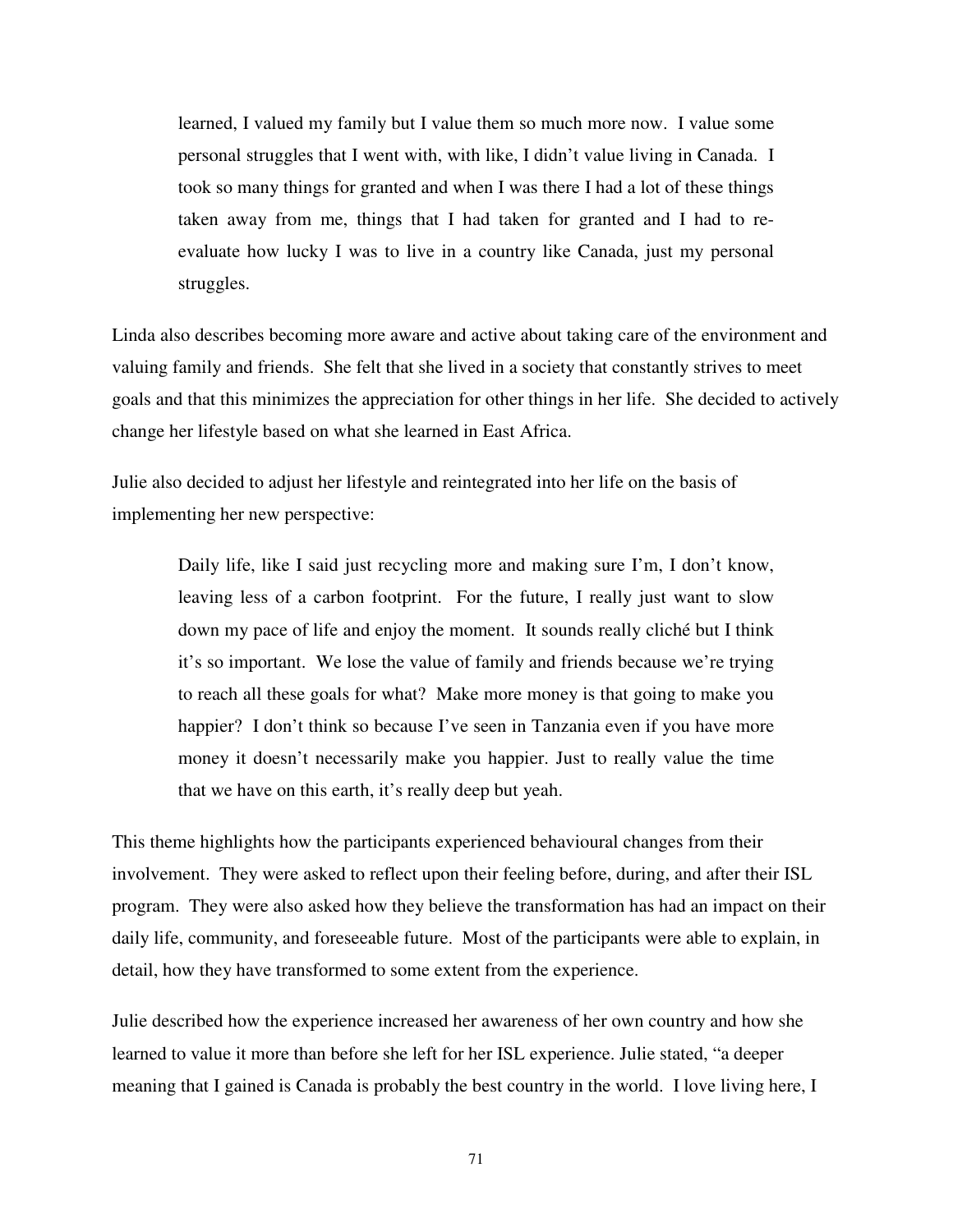value it so much." She also discussed how she learned more about empathy and understanding: "I think I learned to value human life so much more. I think I learned how to empathize more with people." Julie illustrates through her responses that she did learn to be more altruistic yet it increased her patriotism towards her own country.

Linda explained how the experience enabled her to expand her frame of reference and improve academically. Linda believed that her lens had changed when looking at political science issues and how she was able to use what she learned in the classroom once she returned to Canada. This demonstrates her competence and self-confidence with the knowledge she gained and her new role in the classroom:

With having this experience it was one more extra lens almost, so before it was my Arab Muslim lens and now it's this African lens because it's very dominant in political science, Africa is rarely talked about. Even jokes that they make in class, they're like, one of my class professors was like 'who cares about Africa anyway?' We don't even talk about it. It's just this constant, we're feeding it, and because I went there I don't feel like I'm entitled to speak but sometimes I do. I feel like if we are talking about something I have to offer the view. …I think it gave me a big lens to look at things through, especially with aid and poverty and the way we lead our lives, like giving back, charities was a big one…I had so much of a different lens that I could give to this discussion where before it wouldn't have been valuable so it really enriched, I think my ability to use examples when I talk in classes, and things like that which is really useful because all my classes are seminars.

Applying the knowledge and skills gained from the experience is a significant way of sharing with the community and institution. It also helps the student process their experience and reflect through discussion.

Since returning from their ISL experience the participants were asked to describe how they have used what they learned in their community and how they will use their new knowledge in the foreseeable future. Julie and Linda described having a desire to give back locally. This is an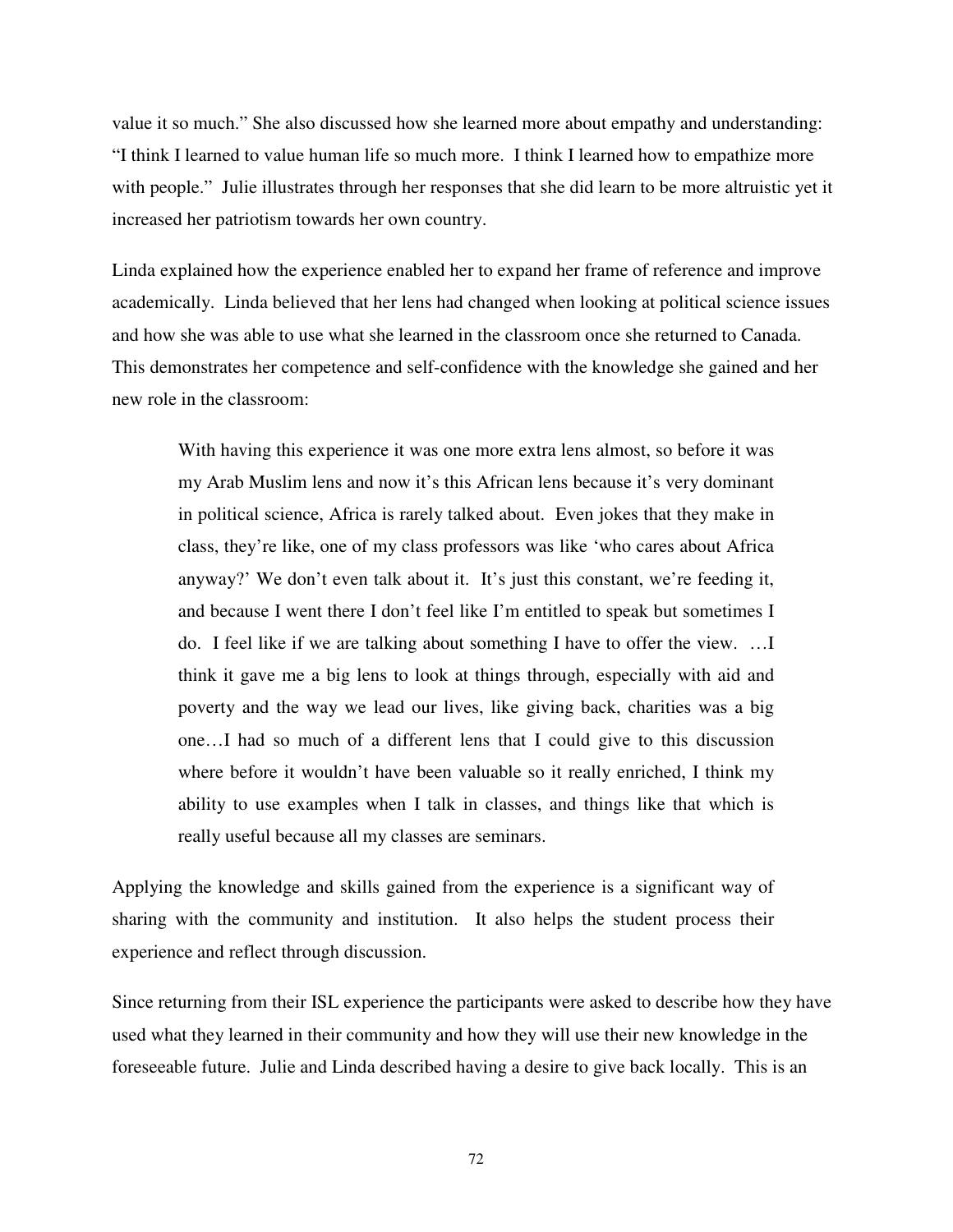important aspect of transformational learning because it demonstrates that the learning and new perspective can be integrated into their daily life:

I joined this charity committee recently so when I came back my friend was raising money for the children's museum by running, he wanted to run eighty km's so when I came in I just wanted to give back locally…It was just this understanding of giving. I definitely wanted to get involved in my community.

Giving back to the community is a significant aspect of the reciprocal learning associated with ISL. Becoming involved and sharing though experience will provide the student with confidence in what they learned. Personally, Linda began to re-evaluate what she valued in her life, reflected on what she had learned from her experience, and began making adjustments that represented her new frame of reference. This demonstrates her desire to try a new role by integrating what she learned after the ISL experience:

…when I came back I went on this thing where I wanted to be a minimalist. So I wanted to lead this lifestyle, where I still kind of do, where I would spend less on things that I didn't' need. Like, for example like lattes from Starbucks I will limit that to once a week, cause there's people, like I used to do that a lot. Like separation between needs and wants. I survived for two months without a cheese cake or a cookie or anything… I felt like we feed things into our head that we need all these things that we don't need. Seeing people live with less makes me realize I can live with just as less. I honestly see myself living a more ethically or friendly lifestyle and I see myself going into this more social entrepreneurship lifestyle, where before I wanted to go more into law, more into the legal world. I could see myself working for a big corporation but that completely changed. I can't see myself doing something huge that would just neglect so many of my principles…

Linda demonstrated how accruing the knowledge she gained in Rwanda encouraged her to reorganize her priorities and implement her new knowledge into her life plan. Cindy also demonstrated the desire to implement her knowledge gained during the experience into her new plan of action.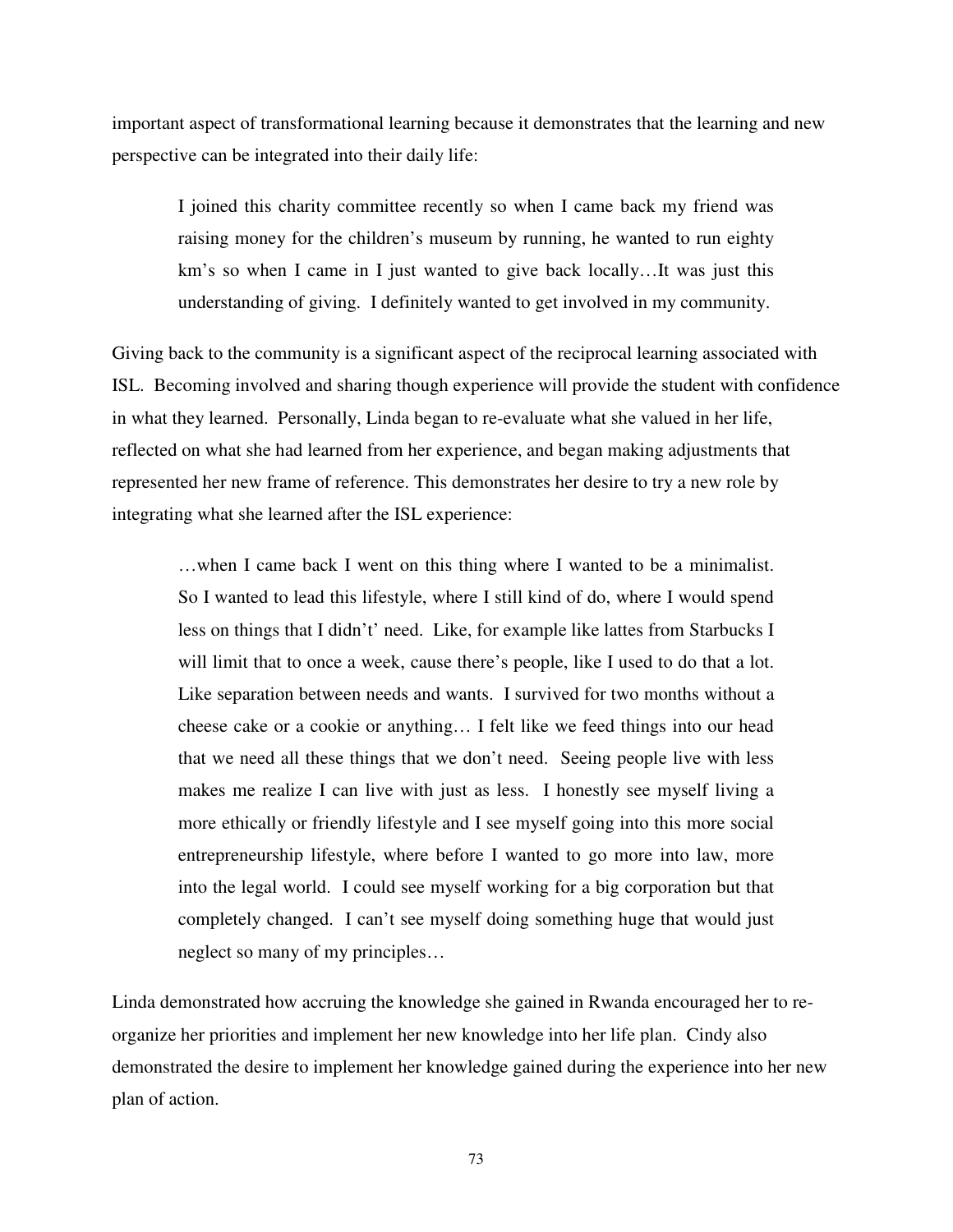Cindy learned something different from her experience and has changed her frame of reference in a different way. Cindy had a lot of international experience before her current ISL involvement and she learned a valuable lesson that will also potentially shape her future choices differently from what she might have thought before going to Rwanda:

I don't want to work in International development. I think after my first summer I thought it was pretty cool, I met people that worked in the UN and I also learned about sustainable travel and people that worked in that so I liked that whole idea so I was like, oh, maybe I'll work in the UN or like maybe I'll work in sustainable tourism but after this summer I was like no. Like no I feel like I want to work somewhere where I feel like I can function. As a young person trying to establish yourself and establish a career. The second thing that I think I got out if the most, because I was very self-driven, we were given the opportunity to basically create our jobs on a day-to- day basis, we decided what we did and we could see, like even after a couple days of trying to push things along, that as long as you actually have meetings and you sit down and write stuff and try to move things forward, stuff can actually happen. So for me personally, that was sort of the most entrepreneurial experience I had gotten…I really enjoyed the experience of trying to create my job myself. So then, that's something that I really took away and I realized that if you really put your head to something and you put in a couple hours a day for a consistent period of time you could actually make something happen.

Cindy also confessed that the most learning she gained from the experience was related to her desire to further her entrepreneurship drive. She stated, "the biggest learning I gained was sort of having that entrepreneurship drive and seeing that is actually materializes into something if you actually keep at it." Cindy explained how she was able to learn valuable tools that she can use towards her academic and professional pursuits. She affirmed, "what I've learned, it's time management and project management, these are all skills that I'm continually improving on. I probably want to start my own business in the future. I know that these are the things; this is sort of the ground work for how you operate as a human being in the world." The experience for Cindy did not seem to increase her altruistic attitude as it did for Julie and Linda. Instead Cindy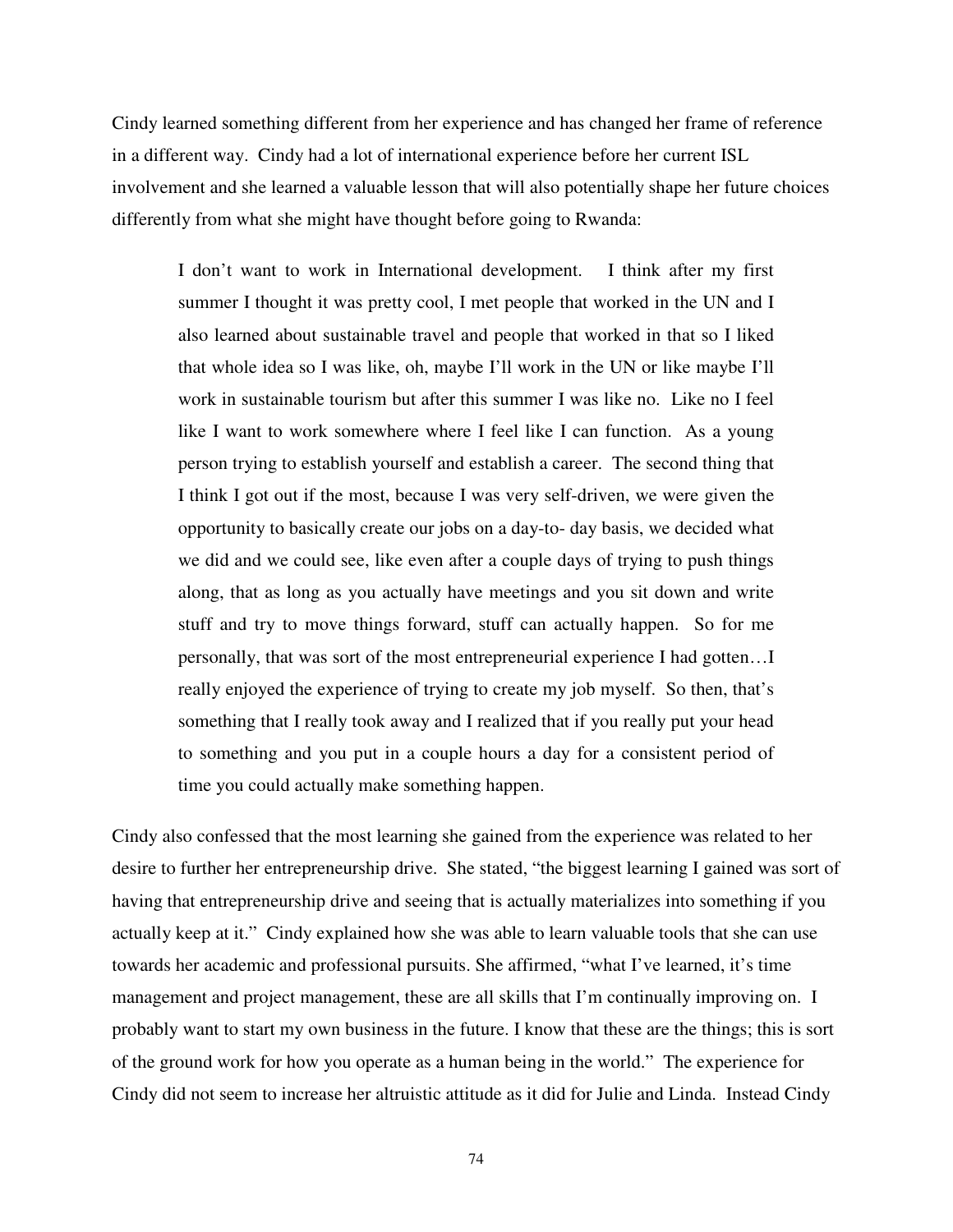took a very critical look and decided to use the knowledge gained to change the direction of her life plan.

Frank discussed how he continues to be in constant contact with the local community in Kenya. His experience provided him with the mind-set to acquire additional knowledge, skills and expand upon what he has learned to accomplish his plan. This experience has led him to increase his involvement and desire to increase his work in Africa:

I am in the process of organizing a shipment load of goods to Africa and this is a fact this is going to be a life changing career for me. I am going to organizing a container load of educational materials, books, computers, printers, you name it once a year at least to Africa and these will be mostly donated items from the University and then I'm going to set up, like I mentioned earlier on, a vocational school, an IT center. So this is my job, this is my career, this is my future. And this it is something that I'm looking forward to…I'm actually going to be travelling, not as an intern but as somebody who has got a lot of knowledge on an internship, via the school sending me down.

Frank demonstrates a commitment and motivation that should be shared with students who decide to take part in an ISL experience.

Although Andrea faced many challenges during ISL, she concluded with a positive outlook as well, and illustrated how her mind-set had changed from her original motives and expectations. Andrea explained that she learned a lot about herself and how ISL should be approached. She believes that connecting with the people in the local community was very rewarding for her:

I think I learned a lot about myself, about how to professionally deal with unexpected issues. I realized that I might not be able to do a lot at any given time to help a situation but I think that although sometimes, I've told you already, it feels like it's hard, it's extremely difficult to go in and help, sometimes it also feels like the little things that we do help individuals. Like you might not be able to change the entire society, it might never happen, but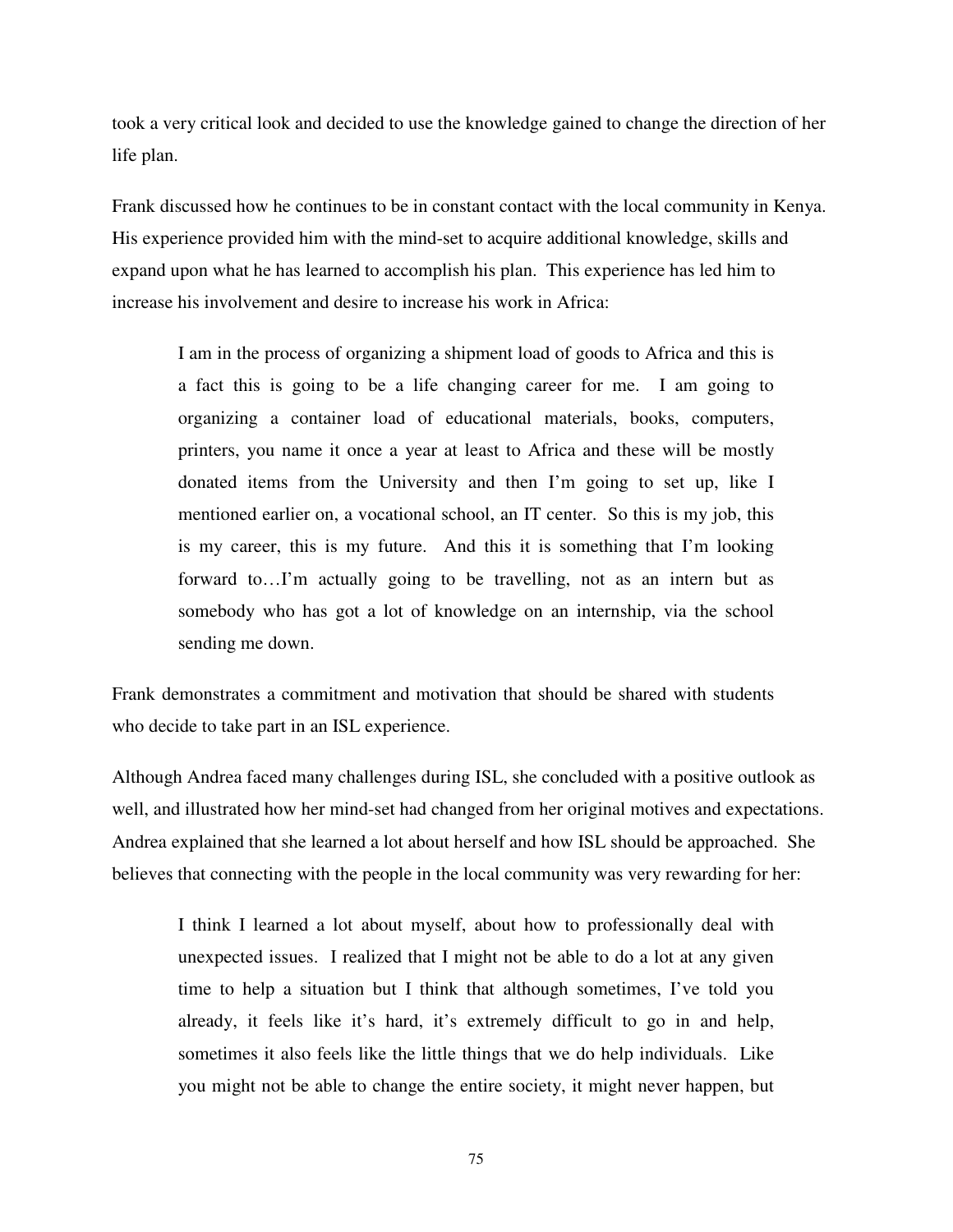you change the life of individuals, and maybe one day it will be a collective something, but you know you touch lives. You make, you meet new people, you talk to them…looking back when I think about my Kenyan experience I don't think about the data that I brought to my supervisor, I don't think about the big people that I met. I think about those women that I visited in the slums, the communication that went on, the reassurance about doing something for themselves that might help them in the future, those little things you know, one-to-one, heart-to-heart talk, I think for me, it's fulfilling.

Andrea also explained how her knowledge gained during her ISL experience and shared it with communities in Canada. Sharing the experience can be a very important element of ISL. It enables the student to reflect. Andrea stated, "we had a conference in Ottawa that we talked about our experience in Kenya, our international experience, and how we impacted the community and all that, so I've shared my story." Andrea also described her future plans and her desire to do more in African countries and focus on supporting education:

So living in Kenya, I had this desire in me to one day go back, to any developing country, should [it] be my country of origin or should it be Kenya, and help kids with their basic education because…It has been a burning desire in me that I really want to do in the future…I think that education is the key to a lot of changes, mind-set, everything. So the little that we can do for kids, get them to think in the right way…give them the things that they need will probably go a long way to help build a stronger society and a better future for everyone.

All of the participants in this research study described ways that they experienced transformational learning through the ISL experience. Although the learning was different for many of the participants, each gained information through a critical reflective practice. Some of the knowledge gained from the experience was not always positive, yet the participants still learned valuable lessons that they will apply to their daily life, the community, and in their future. Table 4.1 illustrates how the participant experience related to Mezirow's TLT.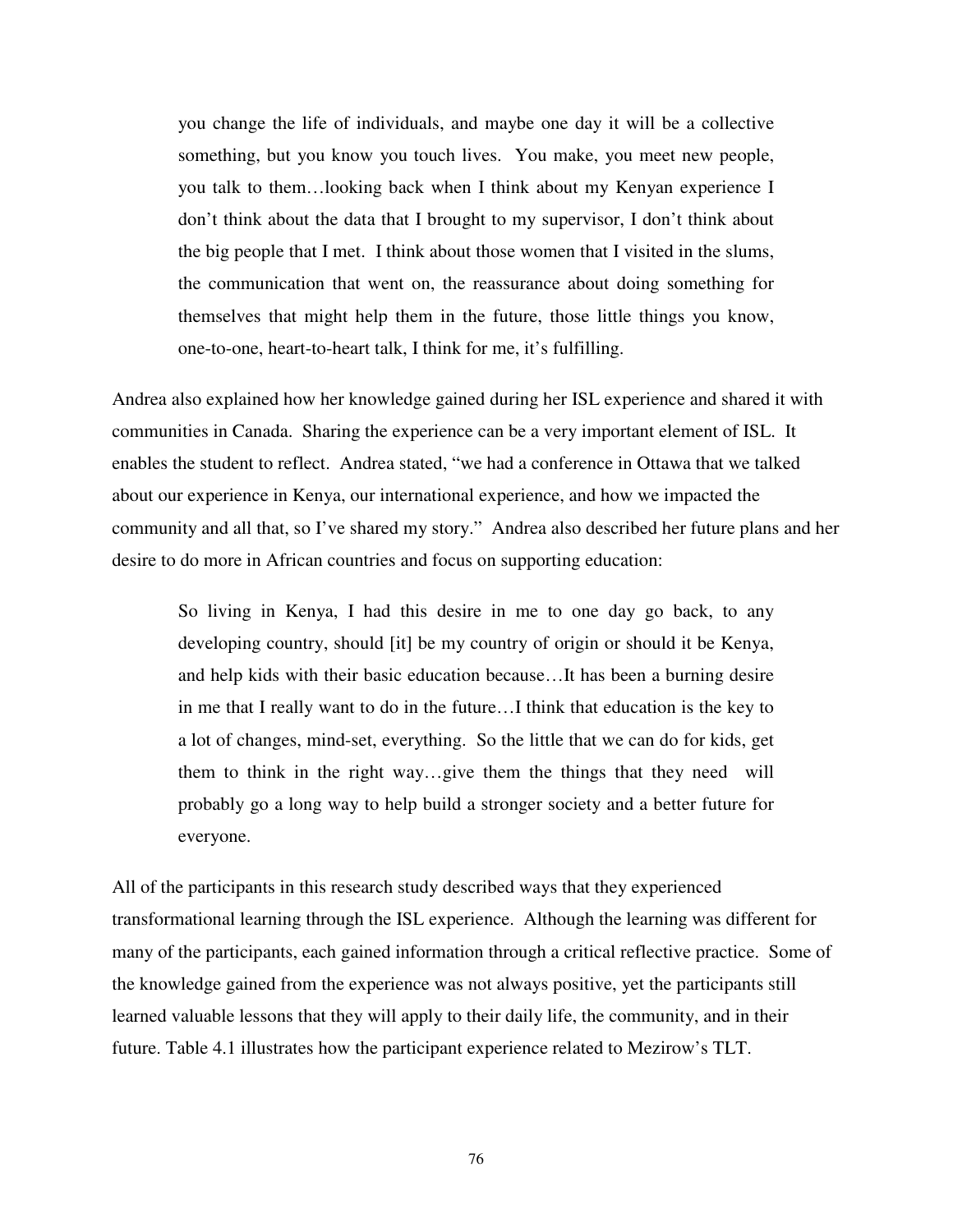If the program leaders and organizations had initiated more involvement and educational practices it is possible that the experience could have been different for the participants and may have increased the learning potential for all of the experiences. As the data was analyzed, it became evident that the limited support from programs the students were involved in played a role in misunderstandings, simplistic stereotypes, and reinforced biases (Grusky, n.d., para. 10).

# 4.3 Fostering Transformational Learning

When students participate in an ISL program it is very important that the expectations and purpose of travel is very clear before leaving their home country. Although things may be different once on the ground, at least they will be able to remind themselves of the purpose of the experience, in addition to having the proper support from the ISL organization during all stages of the experience; before, during, and after. Andrea explains that organization and communication with the program leaders and institution is an important element for student success during and ISL experience:

One person told me that she heard that when we are outside Canada we are over sensitive about issues. Well you have to be because you are in a different country and you don't know what is coming. So a lot of checking on those people to really know what is going on, responding to them in a timely fashion, and not taking for granted their concerns would be very helpful.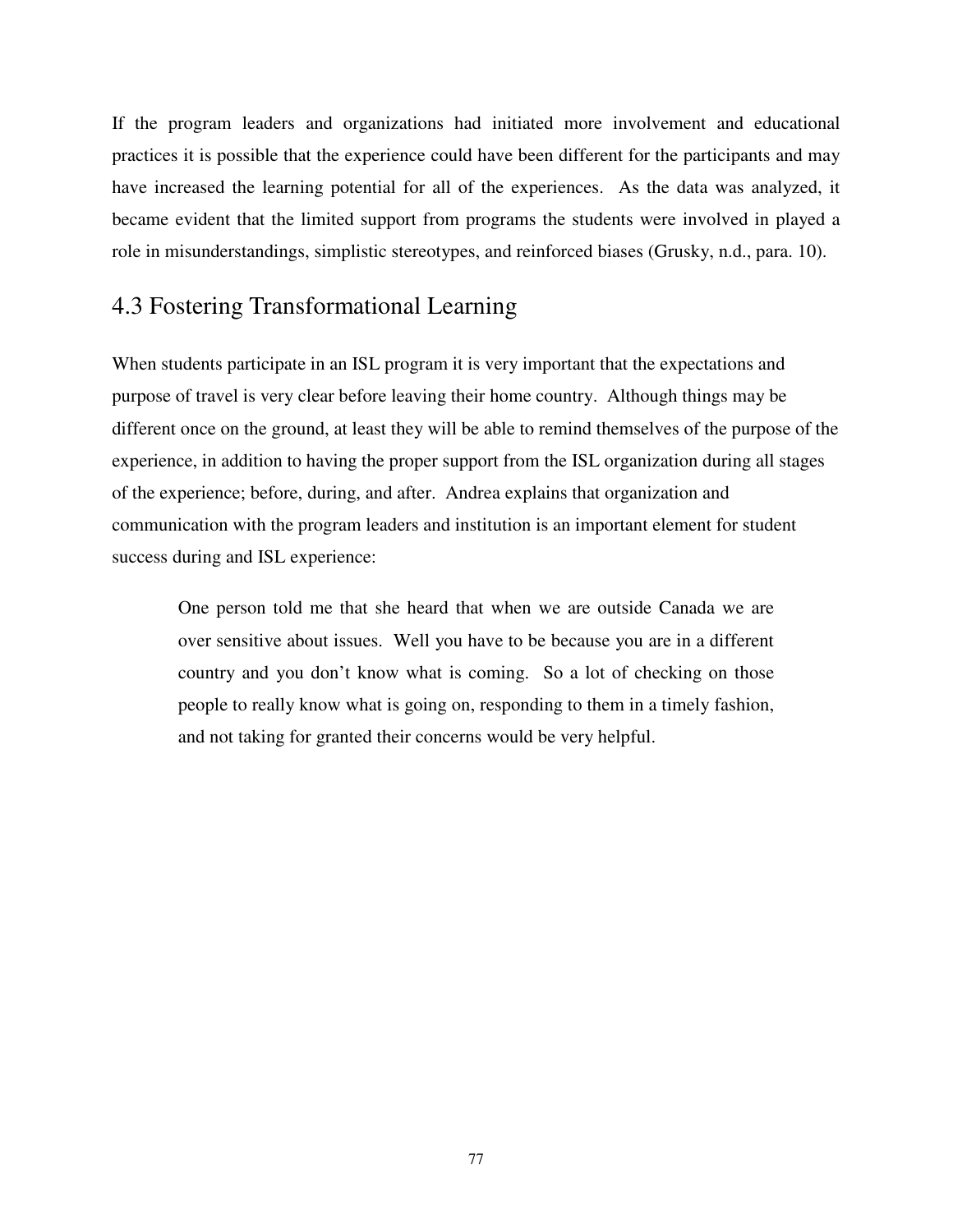# **Table 4.1**

# **Transformational Learning Model Applied Applied**

| 1. Disorienting dilemma                                                                                                                                                                                                                                                                                                                                                                                                           | 5. Exploration of                                                                                                                                                                                                                                                | 7. Acquiring knowledge                                                                                                                                                                                                                                                                                                                                                                                                                                                                       |
|-----------------------------------------------------------------------------------------------------------------------------------------------------------------------------------------------------------------------------------------------------------------------------------------------------------------------------------------------------------------------------------------------------------------------------------|------------------------------------------------------------------------------------------------------------------------------------------------------------------------------------------------------------------------------------------------------------------|----------------------------------------------------------------------------------------------------------------------------------------------------------------------------------------------------------------------------------------------------------------------------------------------------------------------------------------------------------------------------------------------------------------------------------------------------------------------------------------------|
| 2. Self-examination with                                                                                                                                                                                                                                                                                                                                                                                                          | options for new                                                                                                                                                                                                                                                  | and skills for                                                                                                                                                                                                                                                                                                                                                                                                                                                                               |
| feelings of fear, anger,                                                                                                                                                                                                                                                                                                                                                                                                          | roles, relationships                                                                                                                                                                                                                                             | implementing one's                                                                                                                                                                                                                                                                                                                                                                                                                                                                           |
| guilt, or shame                                                                                                                                                                                                                                                                                                                                                                                                                   | and actions                                                                                                                                                                                                                                                      | plans                                                                                                                                                                                                                                                                                                                                                                                                                                                                                        |
| 3. A critical assessment                                                                                                                                                                                                                                                                                                                                                                                                          | 6. Planning a course                                                                                                                                                                                                                                             | 8. Provisional trying of                                                                                                                                                                                                                                                                                                                                                                                                                                                                     |
| of assumptions                                                                                                                                                                                                                                                                                                                                                                                                                    | of action                                                                                                                                                                                                                                                        | new roles                                                                                                                                                                                                                                                                                                                                                                                                                                                                                    |
| 4. Recognition that<br>one's discontent and<br>the process of<br>transformation are<br>shared<br>Several of the<br>participants felt feelings<br>of guilt and shame<br>when faced with racial<br>differences and feeling<br>foreign superiority<br>privilege<br>Reflected upon their<br>assumptions of<br>"developing countries"<br>and "good intentions"<br>Frustration with gender<br>and cultural differences<br>home sickness | Understanding<br>expectations were<br>different on the<br>ground<br>Explored new ways to<br>achieve goals (i.e.<br>working with<br>community members,<br>adjusting work ethics)<br>Adjusted and<br>reorganize goals and<br>plan of action taken<br>on the ground | 9. A reintegration into<br>one's life on the basis<br>of conditions dictated<br>by one's new<br>perspective<br>10. Building<br>competence and self-<br>confidence in new<br>roles and relationships<br>Accessing new resources<br>and re-positioning of role<br>Apply knowledge gained by<br>sharing experience in the<br>communities<br>Sharing new perspectives<br>in classroom environments<br>at home<br>Building confidence in<br>professional and academic<br>decisions moving-forward |

(Mezirow, 2000, p.22)

Knowing that a student is supported from the beginning until the end of the program will assist them during the challenging situations that might arise.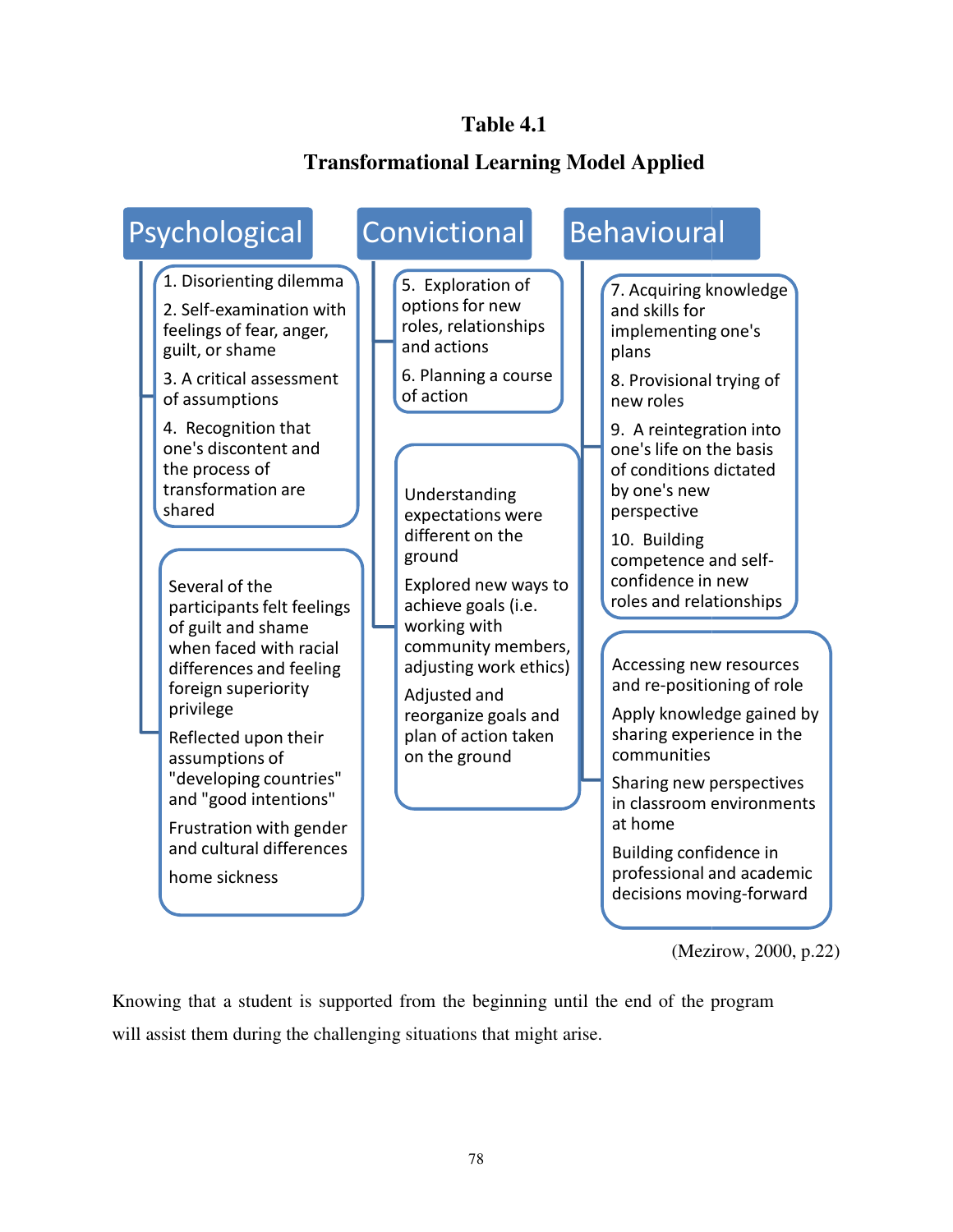While both negative and positive experiences have the possibility to create transformational learning, organizations should attempt to provide a positive learning experience for students to eliminate misunderstanding and simplest stereotypes. If a student does not have a positive experience, it could skew their view on ISL in the future. Julie describes her experience as not being as positive as she planned and is currently trying to encourage students not to take part in an ISL program:

Basically I'm trying to promote students to not go on these trips because I don't believe in them anymore so that's how I'm trying to help the community. I'm trying to raise awareness that these trips, they're not really benefitting anyone…They didn't really care, or they weren't very concerned for the welfare of their students. I think that there are so many organizations that are similar. I don't think volunteering abroad should be stopped as a whole but I think that it should be minimized and there should be better programs to implement it.

Julie`s recommendation highlights the importance of educators and researchers to further understand the experience that students encounter. Developing an increased awareness of the challenges that students face on the ground, the adaptation process, and how to support transformational learning can improve upon the experience that students have.

Julie discussed how important it is to have frequent communication with the program leaders back in Canada. She also explained that the expectations from the organization should be clear for students to feel a sense of purpose during the duration of their ISL experience. Julie believes that "if they had high expectations, students do whatever you tell them to do. You know, if you are really serious about this, a student will take it serious." Andrea also discusses the importance of communication with the institution in Canada when a student is in a foreign country.

Especially when you are leaving with a University that is supplementing this program they need to have way more contact with you because it is ultimately their responsibility for whatever happens. So I think communication that is facilitated or initiated by them not, I was communicating a lot because there were so many issues…I think just having a system of how they organize what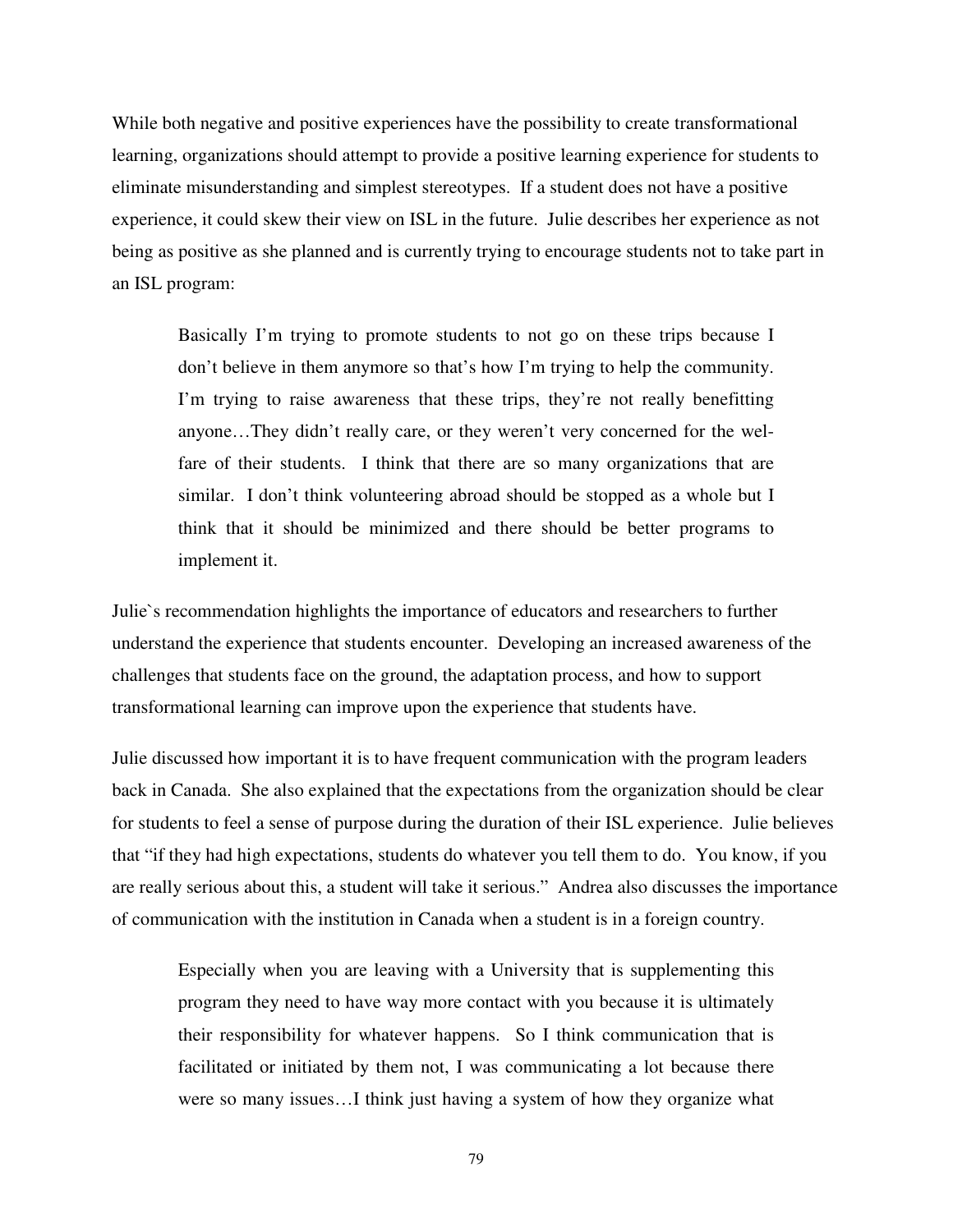they do. Archiving everything and making it accessible to people who are going on ISL experiences so they can see what these people went through and keep these things in mind because they are people that have done it. You can learn so much from them.

In addition to ISL programs being held accountable students must take an active role in how they contribute to their experience.

Frank discussed the importance of being equipped with the proper tools before participating in an ISL experience. Frank believes that education is one of the most important tools a student can have. If a program educates the student before departing a student will be better prepared and will be able to service the communities and learn more effectively and efficiently.

Going abroad meant a lot to me…looking back, there's a few little things that I've noticed that if I had a chance to go back again I know what I would do. Our approach right now is that when we go into Africa or any developing country we are limited by what we can do or what we can tell them or what we are supposed to tell them. I'm of the conviction that it is imperative that any intern that goes to Africa must be prepared or must be fashioned with tools.

Several of the participants in this research study illustrated that they were not prepared for the experience before going and did not take an active role in preparing themselves with the knowledge they would need once on the ground. Misconceptions and expectations will alter the experience. It should be paramount that all students who engage in ISL have realistic expectations and motivations that go beyond self-serving tendencies.

To foster a positive ISL and provide students with accurate expectations, program leaders should introduce students to participants who have had ISL experiences. Andrea expressed how she believes that inviting students that have already been though the ISL experience would be helpful to provide the new students with the knowledge that they gained during their program. Obtaining this information from fellow students will assist in providing information that will explain what should be expected and what has been accomplished previously: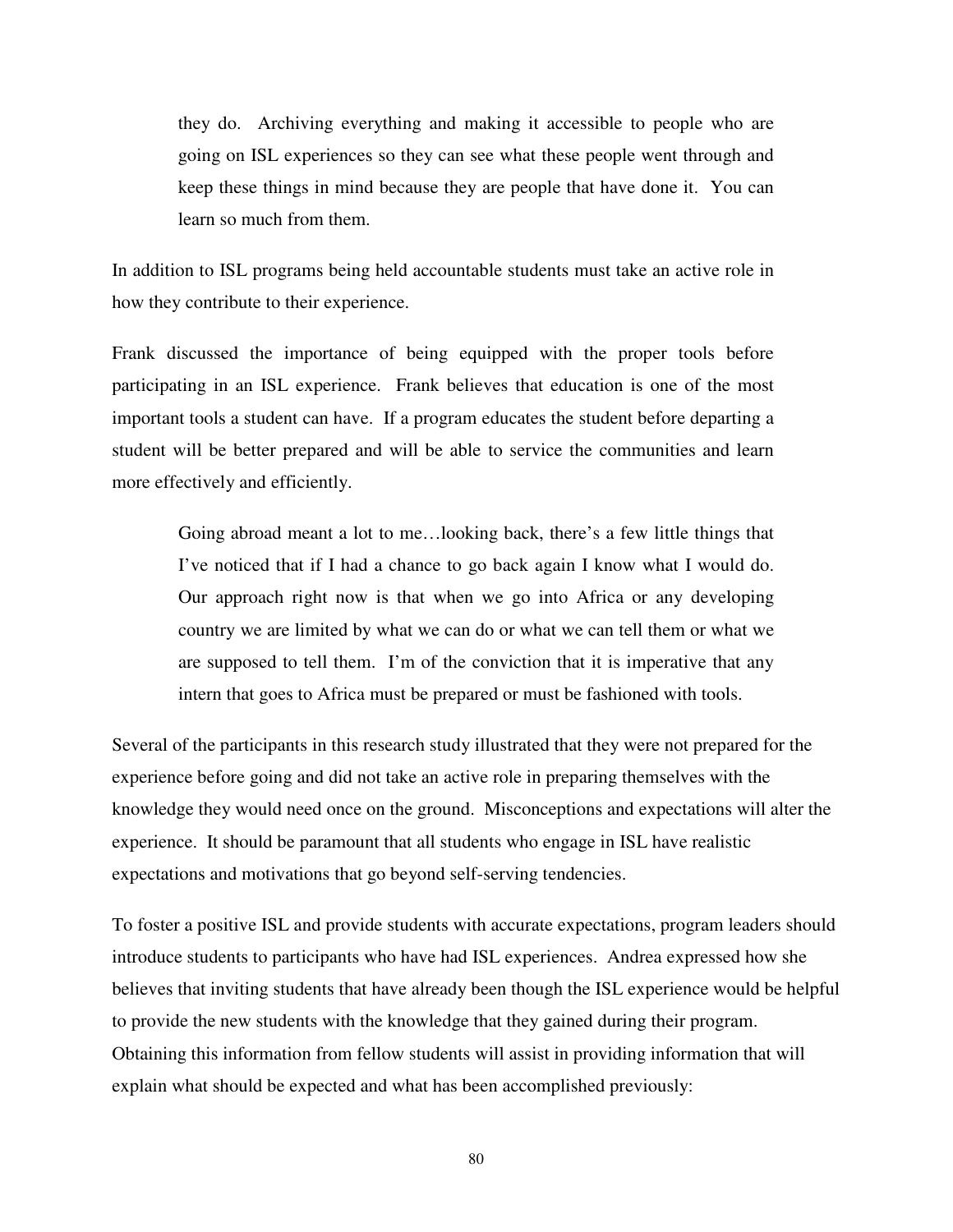I think even bringing in past interns, bringing in past people that have gone and done our work need to come telling us, I don't know, just way more intensive, I think it should have been. For example, I thought that they were responsible for our housing and things like that but apparently they weren't…they need to work on their, their responsibilities and our responsibilities so you don't have these areas of vagueness that we don't know who's doing what, it just fails.

Cindy suggested areas that could be developed to improve the success of the experience for students and that sharing information from previous work that has been done by other students would provide direction and insight for future work. It is also imperative so students are able to expand upon what has been accomplished previously. Cindy suggests that "having some kind of system that blogs everyone's things. If these interns did reports this summer the next summer these people have access to the system. Even like a Google document. It's not that hard to create one, just having everything there so people can have access to it." Having information documented and shared between students will support them in achieving their purpose and goals.

Julie believes that it is important for all students participating in and ISL program to establish smaller goals to assist them when they are situated locally. This way the students will feel better about their purpose and satisfaction with what they accomplish even if the larger goals are not met due to uncontrollable circumstances:

The first thing I would do is establish goals, like very clear goals. For the first week and I am going to do this, for the second week I am going to do this because I had a goal for the whole project but I didn't have small goals. So when I didn't accomplish any of those goals I felt like I didn't have a purpose there and I think that by having step-by-step initiatives or goals it will really help you feel that sense of accomplishment and it will help you make more of a difference then accomplishing a whole goal. Making sure you have an understanding with your host organization, making sure there is clear communication, there was a lot of lost communication between me and my host organization, like I mentioned, I didn't have any of the tools that I needed and that was because nobody told me that I needed to bring these things, or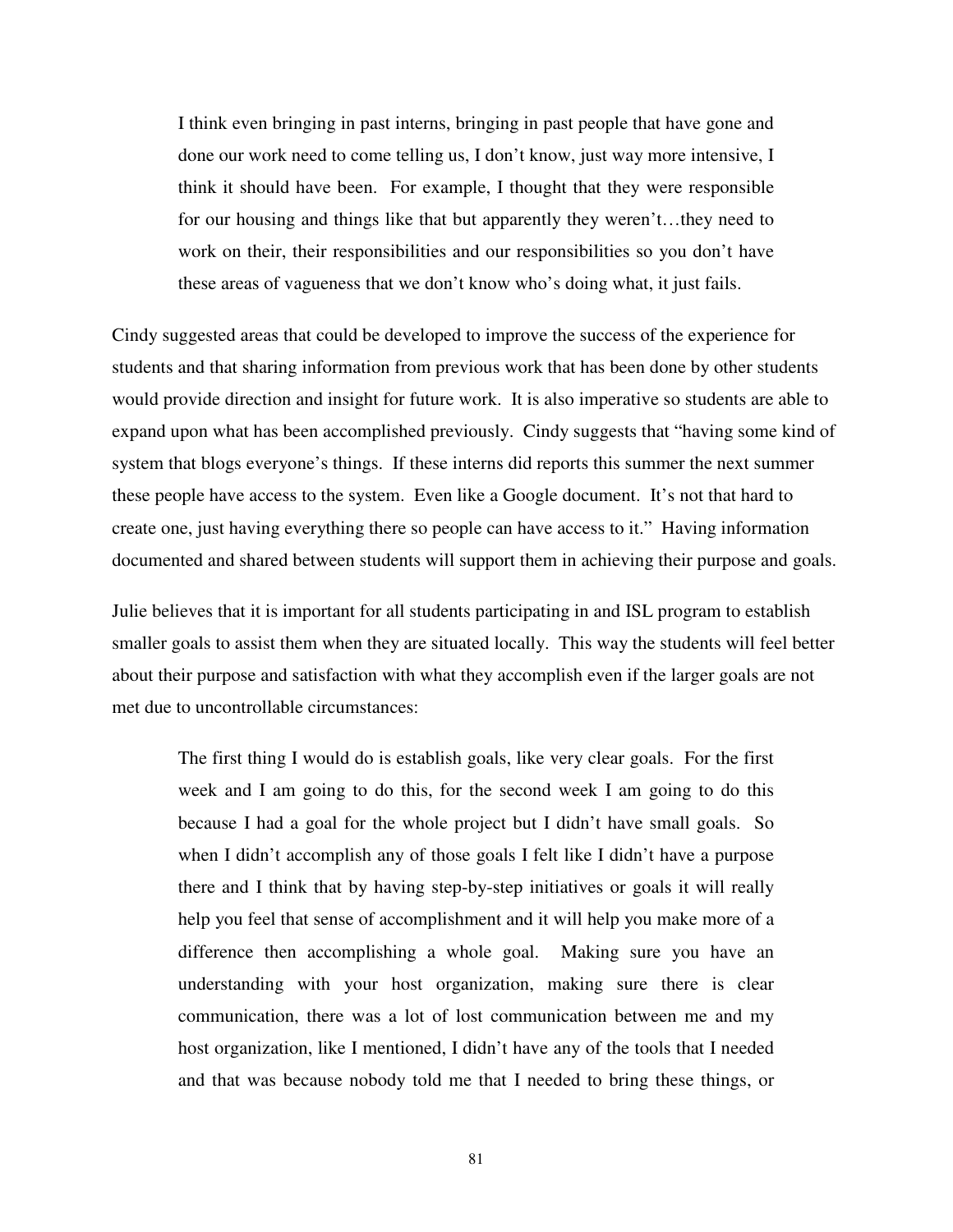nobody told me that I had to email the people in Tanzania to get these tools for me, so communication between the host organization, you, and the host organization in the international community that you are going to.

Sharing information, experiences, and goals is a significant way for students' to expand their learning and build upon what has been accomplished in the past.

Andrea also believes that orientation sessions before students leave should be detailed and address realistic expectations for when carrying out the ISL. Although many programs do offer orientation sessions, it is imperative that all the needs of the students are met and clear expectations are identified.

I think that the organizers need to have a very informed and detailed informational session about expectations. My orientation was like ten minutes going, how to get your Visa and immunization, all that is great but I think that people do that regardless, when people travel for vacation they get their immunizations and vaccinations and all that. They should probably tell people the experiences of other people. That should be in the pre-departure information session.

Andrea also felt that during the orientation session, expectation and information should be very clear before a student departs for their experience. Once a student has left it is difficult to communicate as effectively. Clear objectives to the program need to be addressed before a student leaves for ISL:

They should probably explicitly spell everything out. How many funds you are getting, who is supposed to give it to you and when because it is very, very difficult living in a different part of the world and trying to get other people living in a different parts of the world to get things going. The second area that I would probably say that, it looks like when, especially students, when students go out there, it feels like that the people that send us there don't really care. They tell you to contact the nearest embassy when you have any problems or whatever but it's not that easy…Some personal experiences I can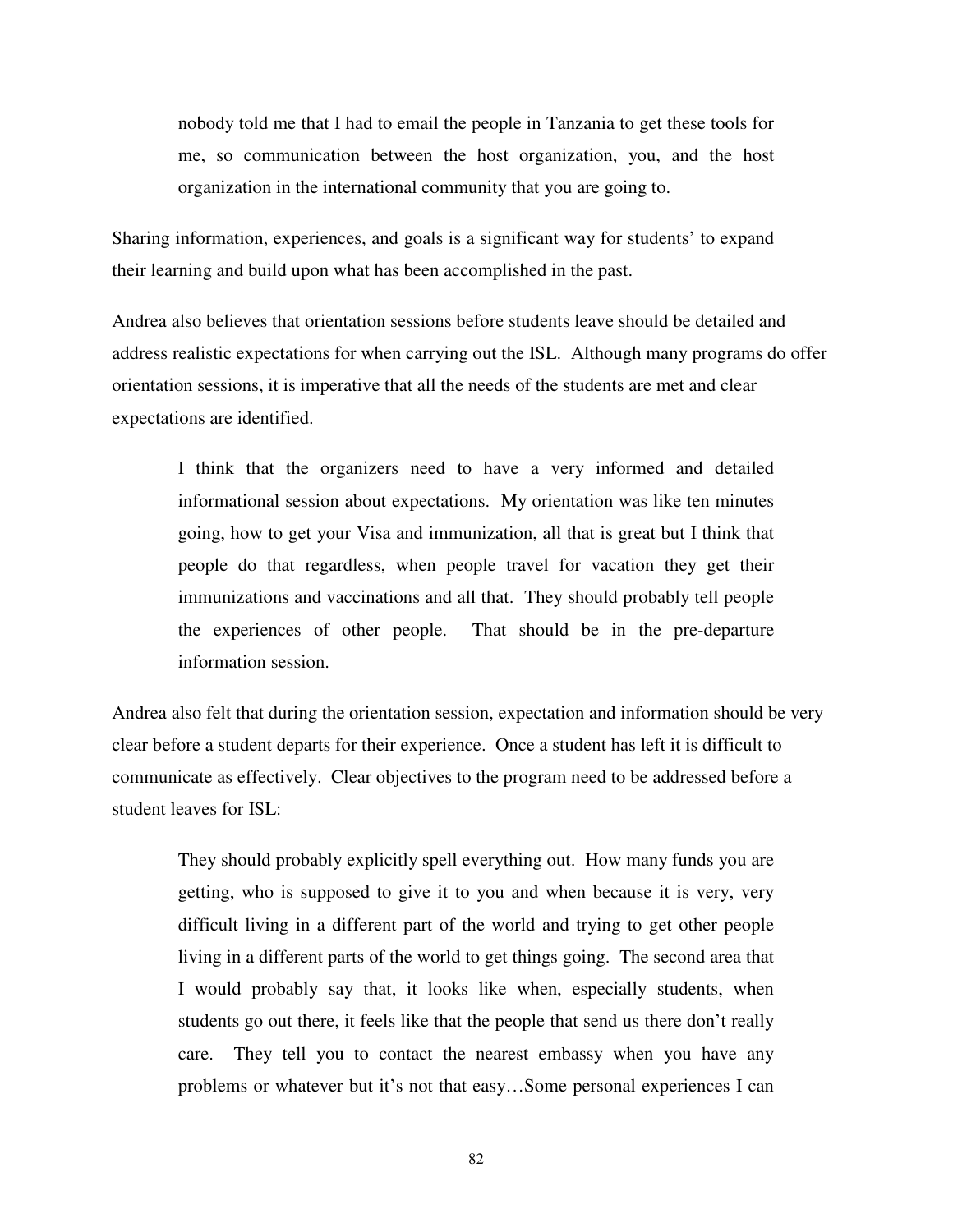control it by moving from here to here or maybe not going here or not going there but when there is issues with the project itself you cannot control it, it is frustrating. So, I will definitely want to do something like that again if I know it is well organized and resources are at the right place and can be reached when you need it.

Orientation sessions have the potential to provide the information that students need to be successful. A successful orientation will eliminate stress that could prevent them from experiencing positive transformational learning.

Cindy felt that preparing students for an ISL experience before they depart is imperative for student success. She also believes that it is important for an organization to have a mediator, someone on the ground who can assist students and orientate them once they arrive. Having someone on the ground who is familiar with the environment, culture, and program needs will provide students with a secure position when arriving. The support during the transition stage will also foster transformational learning as the students will be able to reflect and discuss their transition with a mediator:

I would say sufficiently preparing, sufficiently preparing your interns or students whoever it is for what they're going to experience. I think you can't really over prepare them because when they go there they'll be shocked…a big one, this could be my two and three, managing the project, sort of like managing each group of interns and managing the project when interns aren't there…especially having younger people's first time going to, going to a developing country, it's almost better to have more of that type of stuff…an organization should have someone on the ground, I would say more legitimate organizations do but sort of someone who's going to mediate the foreigners entry or transition into the project…I would say, that's crucial to the students having a good experience, especially the first couple days and getting settled in. So having some sort of link between student's arrival and whatever it is they are going to work on. That's why a lot of other things will have trip leaders or something like that.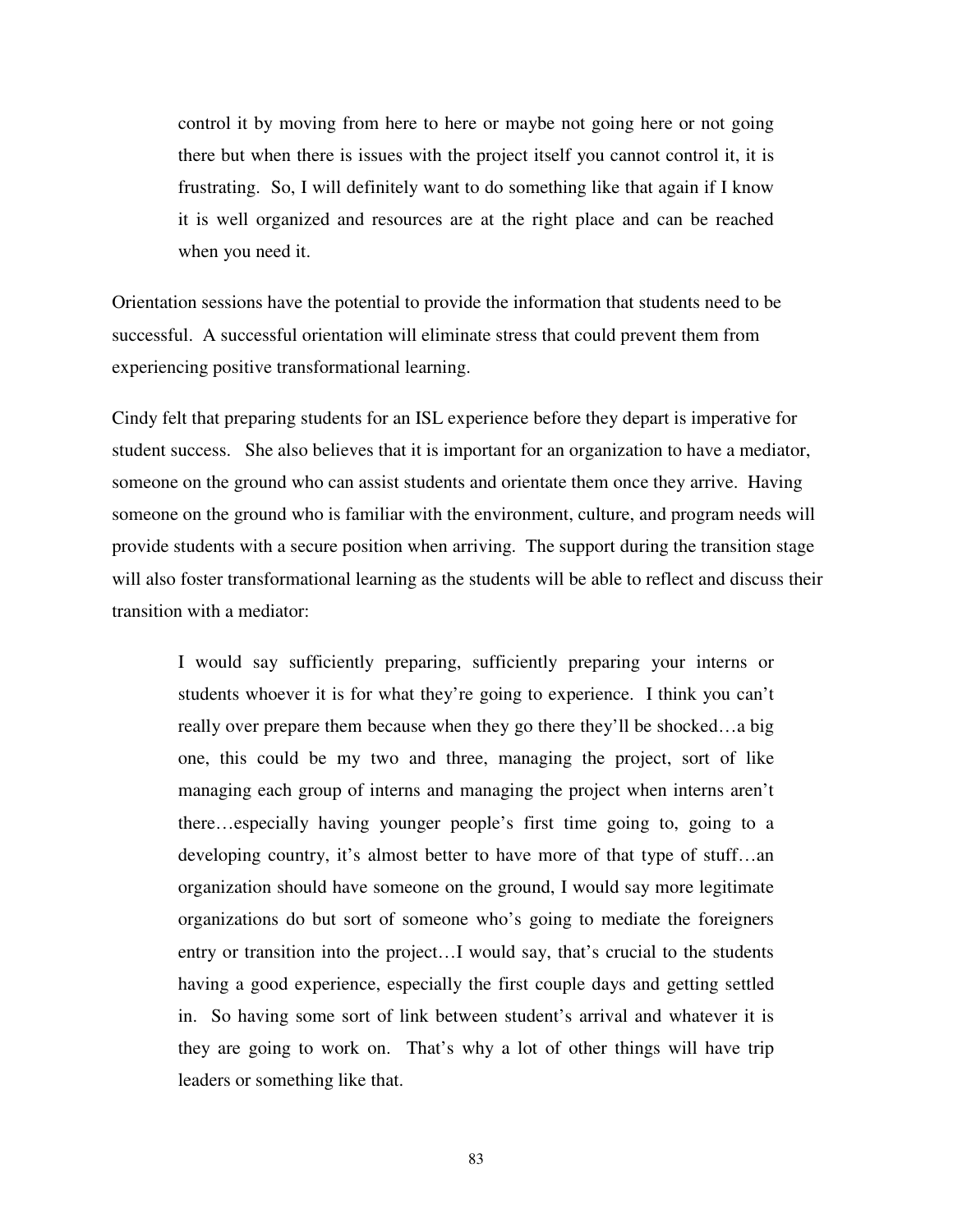Trip leaders and mediators who understand the goals and purpose of the experience can support students when they become overwhelmed from the culture shock they may experience.

Not only is the preparation and expectation important, the duration of the experience is also an important element to consider. As illustrated in the data provided, several of the participants' did not reach the "recovery" and "adaptation" stage of the U-Curve Adjustment Model. A longer experience may have provided them with an opportunity to overcome their dilemmas, but without the support students become stuck in the "culture shock" and "crisis" phases. Julie felt that the duration of the ISL program is essential, as well as an understanding that in order for goals to be accomplished and sustainable progress to be made, it is imperative that there is a commitment over an extended period of time:

I guess one of the reasons why I'm doing this interview is so that I can explain these feelings because so many people go on with the idea that they are going to go for one week and make a difference, being there for two months, two and a half months, wasn't enough to make a difference. Change doesn't happen over a short period of time. It is something that you have to stick with and see through for a long period of time and you can't do it internationally, you can't just be puppeteers from Canada and pull the strings and be involved only whenever you want to, you have to commit to it, so I think that's something that I would want to tell to the community.

In addition to this, Julie believes that future students that become involved in ISL programs should become more educated about the country and culture that they will be visiting. As mentioned above, limited preparation and education regarding the new environment and culture they will be experience is detrimental to the learning process. Julie describes the importance of students reflecting upon their frame of reference and understanding the imperatives of being open to a new environment and being open to learning without using an ethnocentric lens in every situation:

I think another thing is, just to like, maybe find out, maybe just learn how to really immerse yourself in other peoples culture, I wish that someone had told me the respectful greetings when addressing an elder in Tanzania because that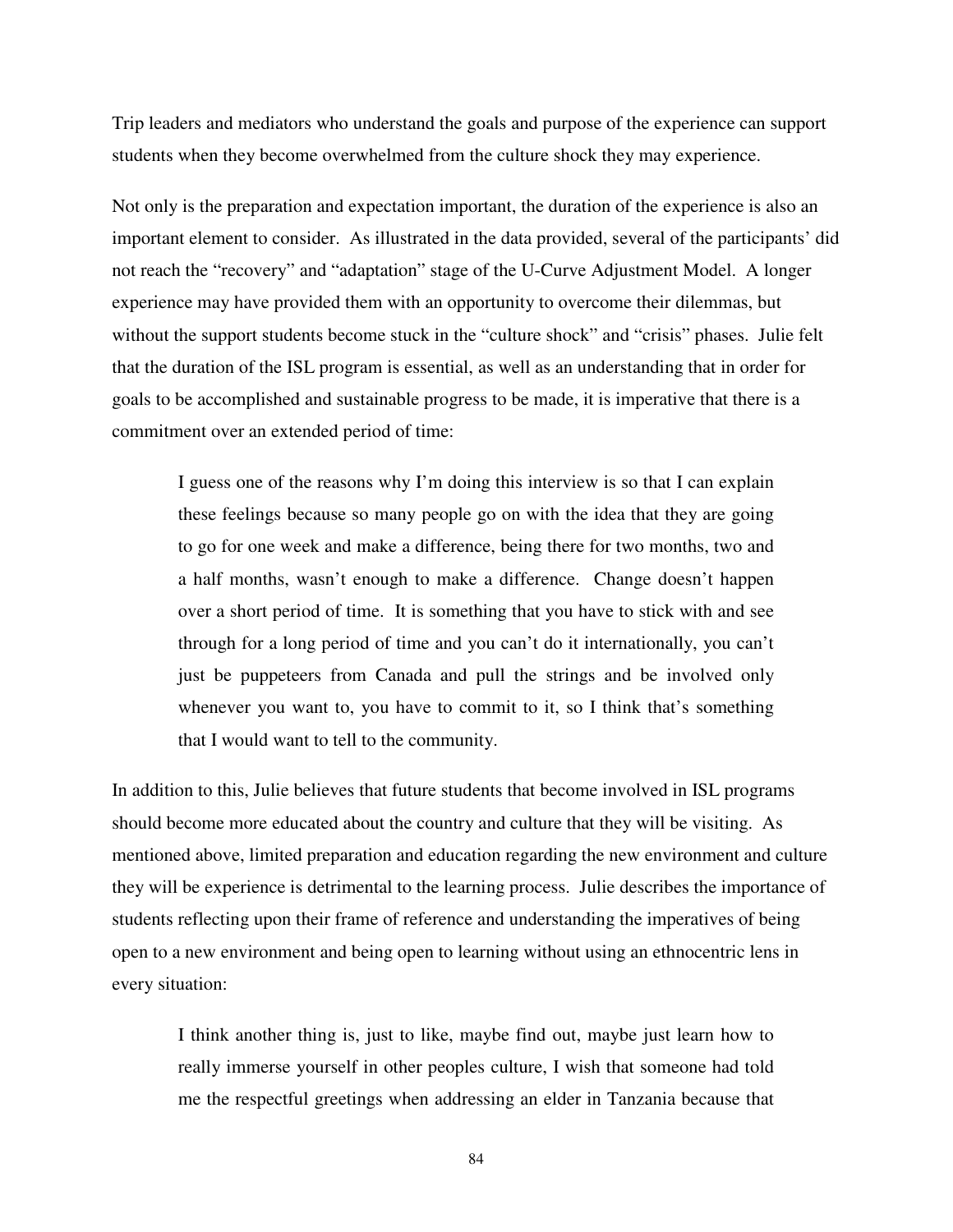way I think I would have integrated into the community more faster and this is something really difficult to do but get rid of all your preconceived notions, just really know that you're not better than anybody, you are all equal, you are all humans. Just because you have more money or more education it doesn't' mean anything. Never try to impose any of your beliefs because how do you know that your Western beliefs are more right than their beliefs that they have in a foreign country. I think we all do it naturally and it's really hard to stop that but it's something we need to improve on, just getting rid of everything you believe and trying to immerse yourself into their culture instead of trying to impose your culture on them. Those are the recommendations that I would have.

Julie further explains that good intentions are not enough when a student embarks on an ISL experience. It is important that connections are made and reciprocal learning is taking place between the student and the host organization. Frank discusses that importance of knowledge. Learning and applying knowledge is a sustainable resource that will accomplish long term progress. Frank emphasized that before students are sent to a foreign country, they need to have all the knowledge that they can acquire to enhance the experience and the learning opportunities that are available to them once they arrive:

Well, for me the first one, one area that would be of benefit for these kinds of programs would be to synthesize the population with knowledge. Knowledge is a key. I don't care what you go into an African environment and start doing what you have to do, knowledge is the key. Overall, internship is something good. Any Canadian that has a chance to do an internship should go. Everybody has their worldview, the way they see things but before they set out to send students overseas they should tell them the truth, let them know.

Knowledge seems to be a common factor to a successful experience. Although each participant had a different background of knowledge before their ISL encounter, they treated every experience as a new experience.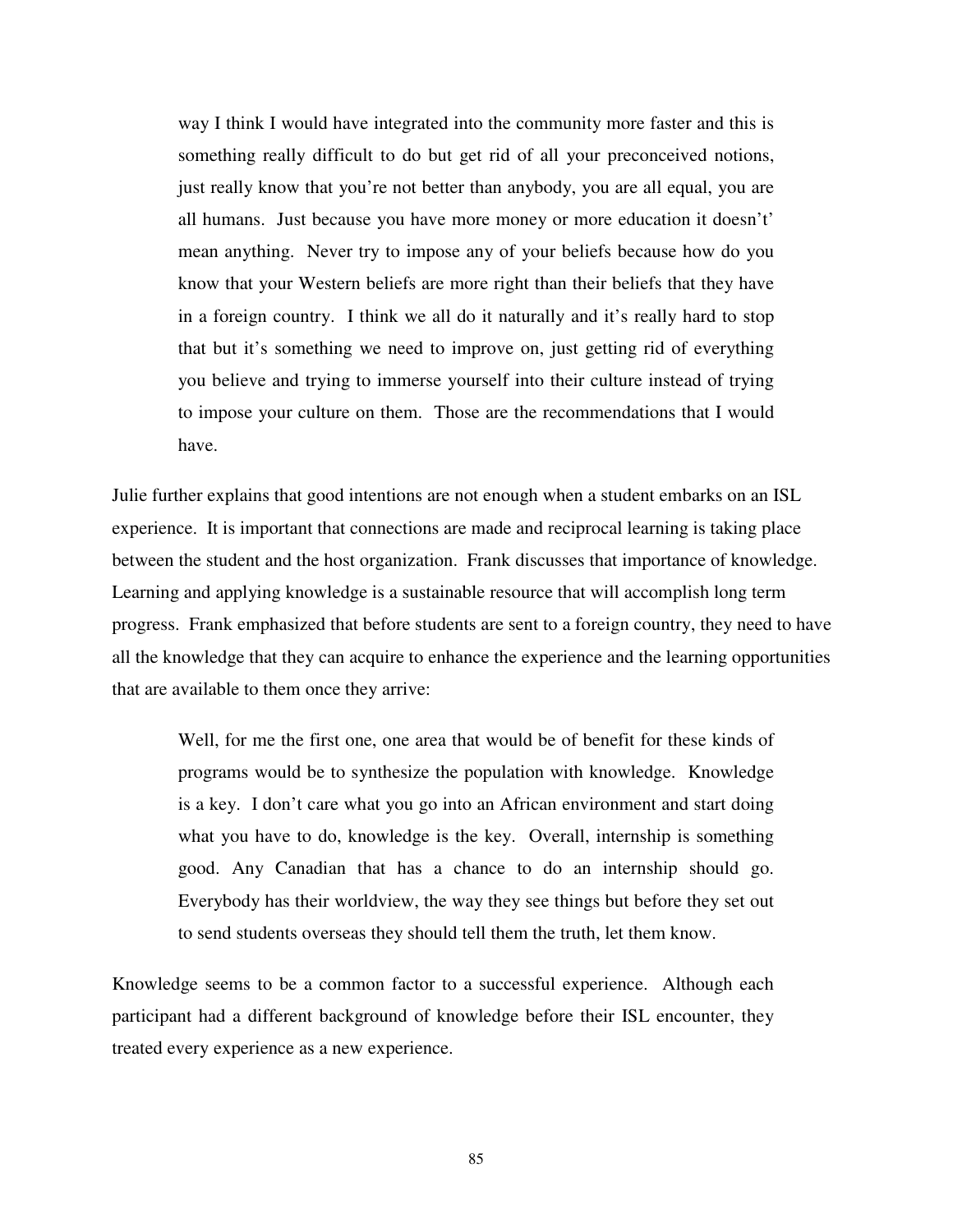#### 4.3.1 *Recommendations*

The recommendations for ISL programs are an important area to explore. Considering institutions continue to increase the amount of students that will engage in ISL and international exchanges, it is imperative the programs are prepared to provide a student with the best opportunity that they can. In addition to developing a regimented strategy to increase the learning opportunities for students, it is also important that they are able to foster perspective transformation for students.

As the expansion of globalization continues it is critical that a cultural understanding is gained. For this to be achieved it is ISL programs that continue to send students abroad to increase their understanding of cultural similarities and differences, examine multiple perspectives, and to further their understanding of intercultural communication (Mbugua, 2010, pg. 91). It is very important that the objectives of an ISL program are clearly outlined. It is imperative that SL challenges administrator and faculty to "…reflect on educational pedagogy and broaden, in concrete practice, the educational mission of the institution" (Grusky, n.d., para. 5). Although the student ultimately defines their success, the platform in which they begin their experience on should support to all student needs.

Below are the recommendations that the participants of this research study believe are important for success when involved with an ISL experience. If ISL programs continue to advance it is imperative to listen to the comments and concerns of students. The information gathered from students who have had an ISL will increase the construction of a strategic model for ISL learning experiences. The following are recommendations for ISL programs and students:

#### **1) Preparation:**

- Students should be provided: intercultural education, information about the country they will be visiting such as medical systems, political situations, geography, housing and other facilities, cultural and social norms and customs
- Language sessions
- Clear objectives of the goals and purposes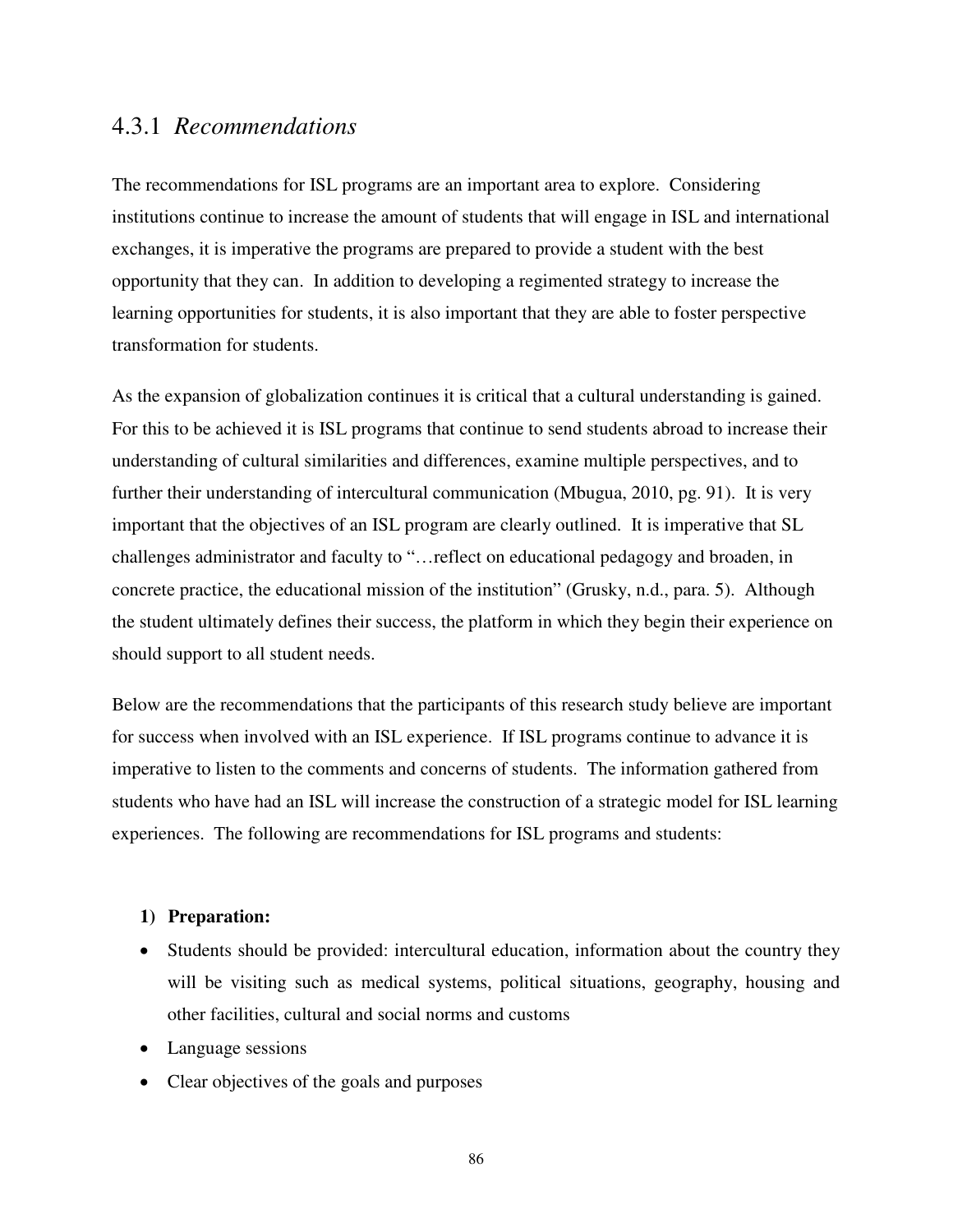- Understanding of the project and projection of future intentions of project
- Developed short and long term goals
- Contact information regarding the organization they will be working with and where they will be staying
- Expectations and motivations should be addressed
- Defining responsibilities
- Emergency procedures
- **2) Communication:**
- Constant communication via telephone, email, Skype, etc. with program leaders and institution
- Program leaders need to answer student inquires in a timely fashion
- Daily feedback and check-ins from program leaders
- Weekly goals of program and students should be outlined
- **3) Organization**:
- Organized goals and motives for both the student and the program should be clearly defined
- Person on the ground to mediate the student's entry and transition into the project
- Transparent operations to increase accountability
- Tools and resources prepared and explained clearly before student departs (i.e. housing, transportation from airport, funds thoroughly explained, contact information and addresses on the ground)
- Information acquired by previous ISL students should be shared in advance of departing.
- Transparency of information
- Blogs, Google documents, etc. of all past work and experiences from students
- Archiving all information gained during ISL related to the program and making it accessible

These recommendations were collected from the data obtained from the five participants in this study. Improving upon ISL programs is imperative as more students will continue to participate in international education. Pre-departure preparation must be strategically arranged to set a student up for success. Educators and program leaders must understand "participation in certain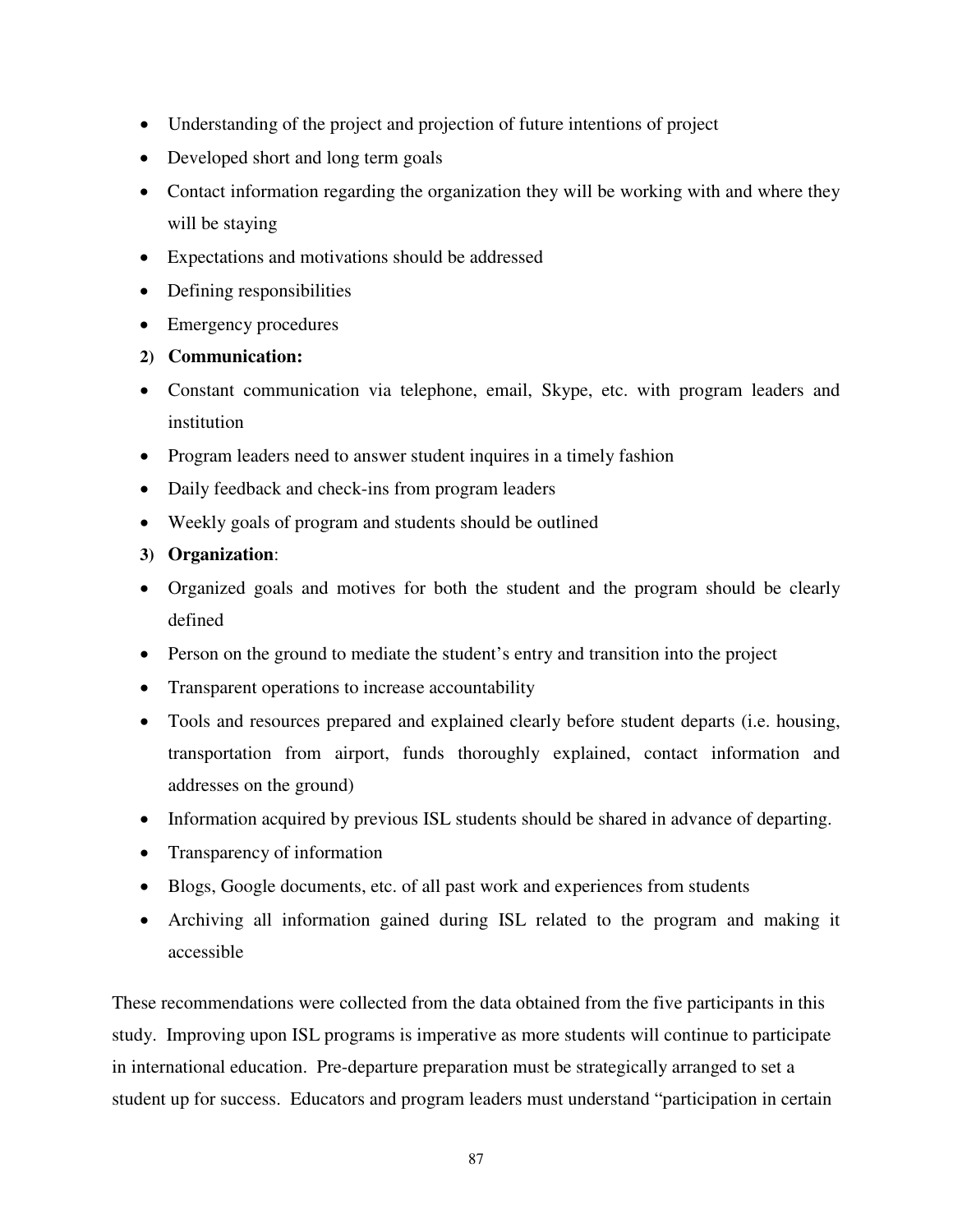service-learning programs can sometimes have a transformative impact on students' moral, political, intellectual, personal, cultural, and spiritual perspective; but how or why doesn't it happen more often" (Kiely, 2004, 2005; Eyler & Giles, 1999; Feinstein, 2004; Rhoads, 1997). Understanding how perspective transformation occurs will assist in program development and ISL experiences.

# 4.4 Chapter Summary

The data that was acquired for the purpose of addressing the research question was illustrated throughout this chapter. The data took an in-depth look at three major categories: Perspective of ISL, Transformational Learning through Experience, and Fostering Transformational Learning. By researching the perspectives of students who have participated in an ISL experience, future methods can be derived from the information gathered that will aid in preparing upcoming students on how to meet challenges, learn from the experience of others, and assist ISL programs. This information will promote transformational learning through effective program structuring. By examining these three themes, a greater understanding of how experiential learning can lead to transformational learning has been gained.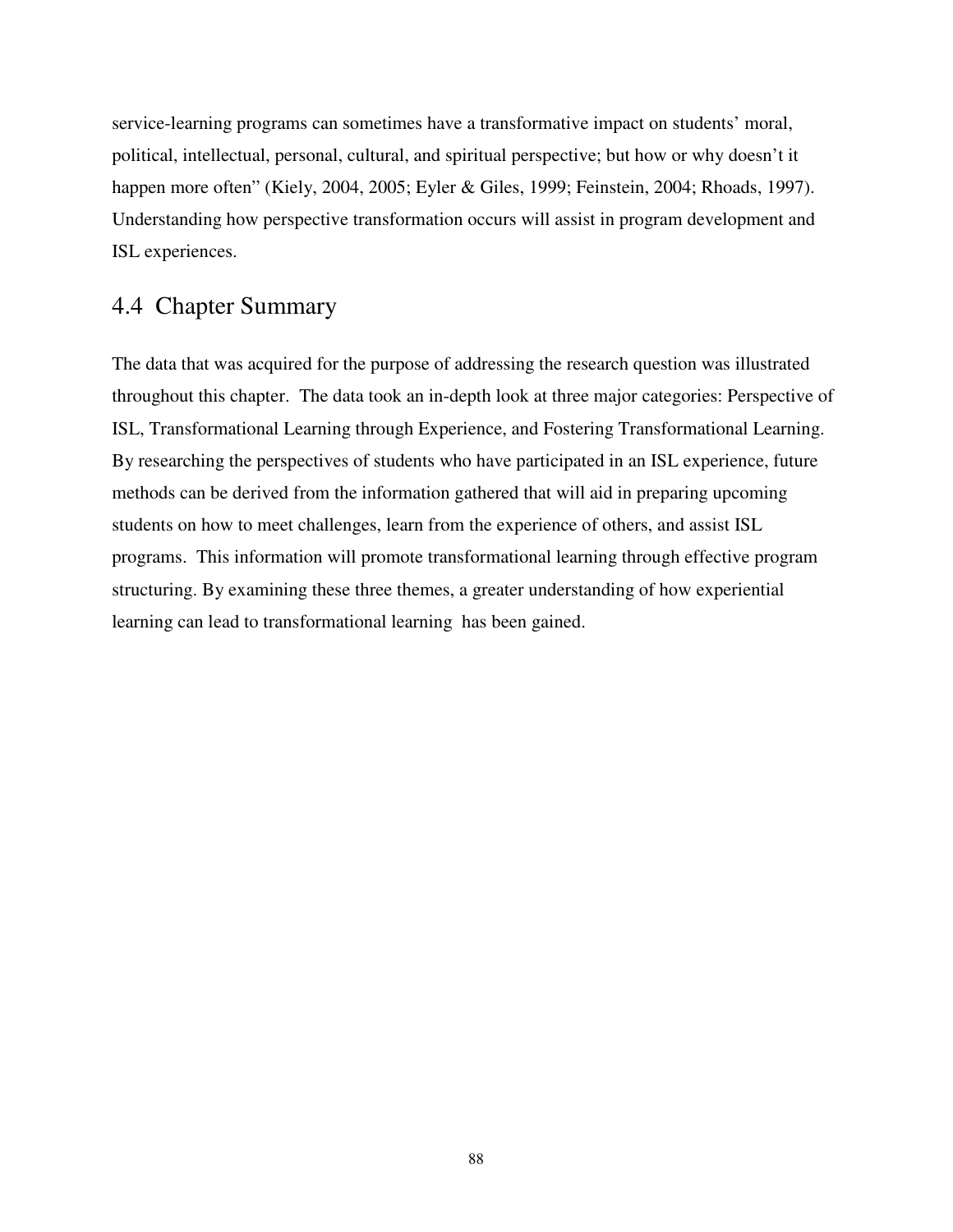# CHAPTER FIVE

#### Conclusion

This Chapter will discuss the implications and recommendations that were found through the data that was collected and reviewed. The first part of this chapter will describe how the findings addressed the research question. The second section will identify how the findings connected to the conceptual frameworks of experiential learning and transformational learning. The third section will summarize the themes from the findings. The fourth will conclude the research study.

#### 5.1 The Research Question

The purpose of this research was to understand the benefits of ISL and how students learn through the experience. The research question for this study was (1) How do international learning experiences transform the lives of students who participated in an ISL program. In addition, the research will address two sub-questions, (2) What have participants learned from the experience and how do they plan on applying what they have learned, and (3) What recommendations can be made to increase the learning potential of an ISL experience for students in the future?

The importance of understanding how ISL experiences transform the lives of students is an important question to address. As mentioned earlier, research in this area has been limited. Since the increase of international mobility and global education, the importance of these experiences has increased to meet the demands of the global community. Understanding how students can learn the most from their experience is essential to increasing the potential of ISL programs. International mobility in higher education has ranged from three to five million staff and students who travel internationally annually for academic related reasons (Altbach & Teichler, 2001, p. 8-10). Understanding international experiences and how they are able to transform the way that students view the world, themselves, and their position is imperative to developing methods which support the experiences and the transformational learning that takes place.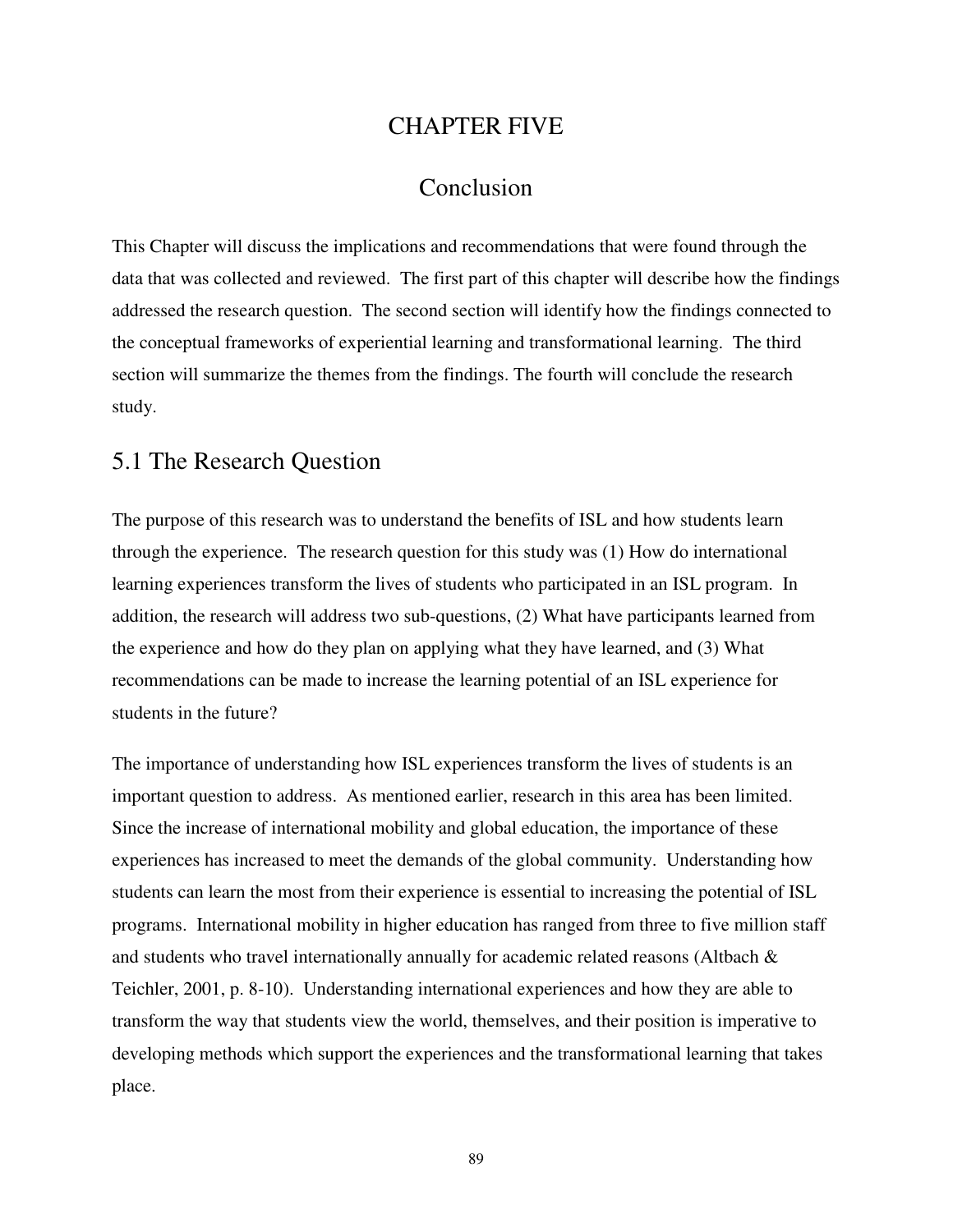As Kiely (2005) mentioned, transformational learning does not always occur for all students when they participate in ISL programs, but it is an essential aspect of these experiences that cannot be overlooked. Critical Reflection is a cognitive process that enables the individual to reflect upon their own beliefs and assumptions that impact how they make sense of an experience. The questions the participants were asked during the interview enabled them to reflect upon their beliefs and frame of reference.

It was evident through the data gained from the interviews of the five participants that the experiences they had in East Africa did lead to critical reflection and transformational learning, yet with increased support from the institutions and programs they were involved in the learning gained could have eliminated stereotypes, misunderstandings, and increased transformational learning. The students explained situations and moments when they felt their world view had been challenged, their expectations were not met, and their motives were questionable. This forced many of the participants to re-evaluate their understanding of self, their convictions, and their behaviours.

The research question also looked at what the participants learned from the experience and how they plan on applying what they have learned. The students explained in detail how they believed they had been transformed from the experience and how they plan to use what they have learned. Many of the participants related their personal transformation to how they choose to live their lives currently and in the foreseeable future. Other participants described changing the way they view their professional future and how they plan on applying what they learned to their academic and professional agenda. Understanding how participants in an ISL plan on applying what they have learned will address the sustainability aspect of ISL. Transforming an individual's frame of reference based on critical reflection will enable students to implement a new lens on their understanding of self, beliefs, and behaviours through the development of a transformative mind-set.

The final element of the research question addressed recommendations which can be made to increase the learning potential of an ISL experience for students in the future. All of the participants in this research study were able to provide recommendations that they believe will benefit both students and ISL programs based on their experiences in East Africa. Acquiring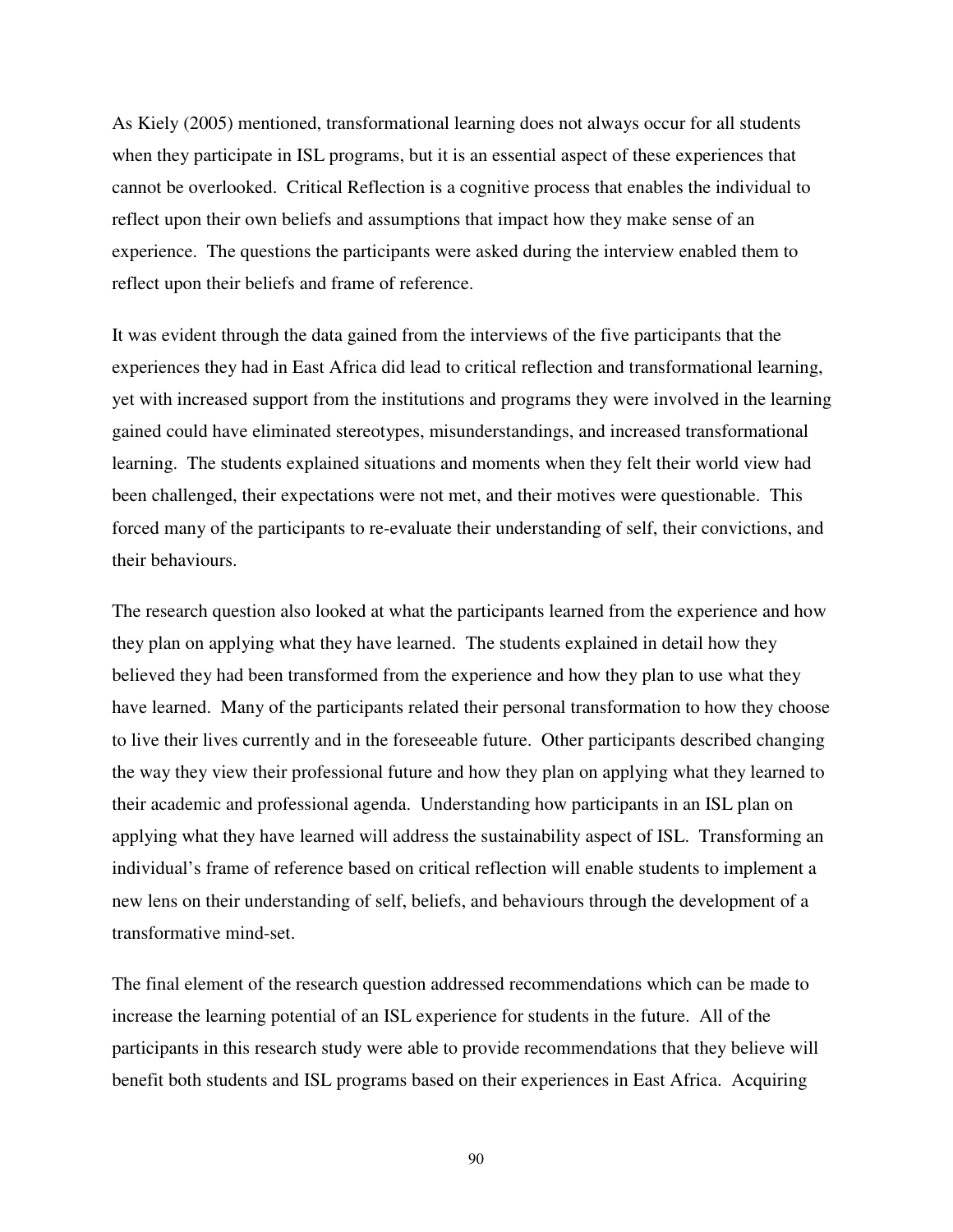recommendations from students who participate in ISL programs is necessary to improving and building upon ISL programs that currently exist. Learning more about the programs and how they can be improved is an area of research that should be addressed during all of the experiences students have. Ultimately, obtaining the highest potential of learning during these experiences should be something that all institutions and organizations strive towards and this can only be achieved through extensive support from program leaders.

### 5.2 Connecting Data to the Conceptual Frameworks

As discussed earlier, the conceptual frameworks used for this research study were David Kolb's Experiential Learning Theory (ELT) and Jack Mezirow's Transformational Learning Theory (TLT). First the data will be connected to the ELT. Each participant went through the four stages of the Experiential Learning cycle: Concrete Experience, Reflective Observational, Abstract Conceptualization, and Active Experimentation. Each participant had a concrete experience in East Africa for a duration of seven weeks to four months. This concrete experience enabled them to reflect upon their experience in the new environment once they returned to their home country.

The reflection associated with the ELT was linked to Mezirow's TLT because the participants began to critically reflect upon their experience. This involved changing their mind-set regarding ISL work, international development, and having good intentions. They began to transform their world view and personal ideologies and began to re-evaluate their motives and the motives for programs that engage in international endeavors. Some of the participants described learning very quickly upon their arrival that the goals they had before departing for East Africa were very different once they arrived. They learned that they would have to adapt their work methods and socio-cultural beliefs in order to achieve success. Many of the participants described being able to use what was learned in the classroom and apply a different lens to the position held by classmates regarding East African and international development. In addition, some students also spoke about sharing what they learned with their communities in Canada. One participant even described that sharing with communities was her responsibility.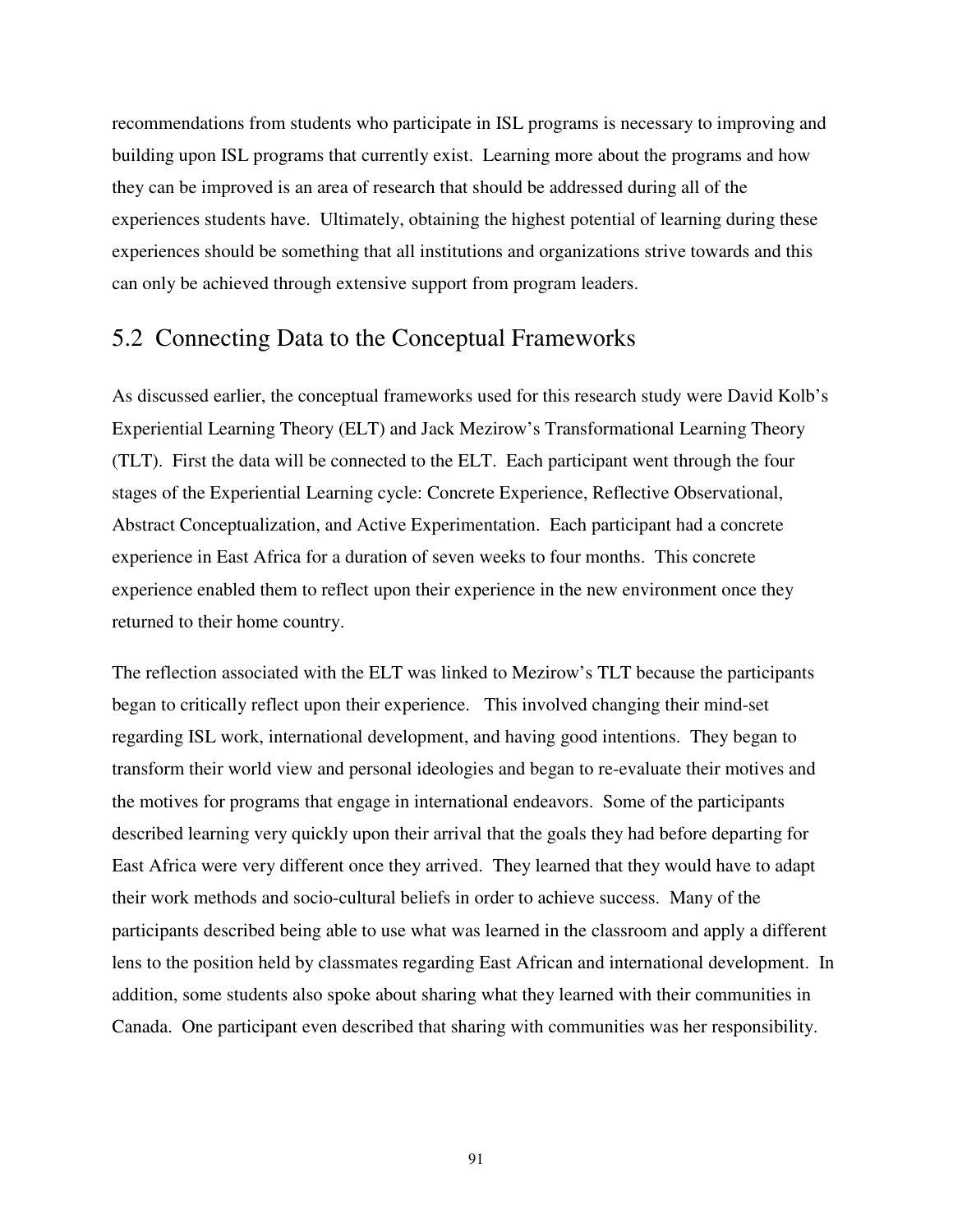Several participants explained how they were able to apply what they learned in their daily life by placing less value on material objects and caring more for the environment. Other participants described feeling more appreciative towards their country, family, and friends. The experience also caused two participants to conclude that they were no longer interested in doing ISL work and began to re-evaluate their future academic and professional direction.

In this study, ISL proved to follow Kolb's ELT accurately. The concrete experience the students had in East Africa brought awareness and reflection that provided them with a learning opportunity that they would not have had otherwise. They were able to actively apply what they learned and explain how they would like to continue to use what they learned in East Africa. Table 5.1 illustrates how David Kolb's ELT was applied to this research study.

# **Table 5.1**

# **Experiential Learning Theory Applied**

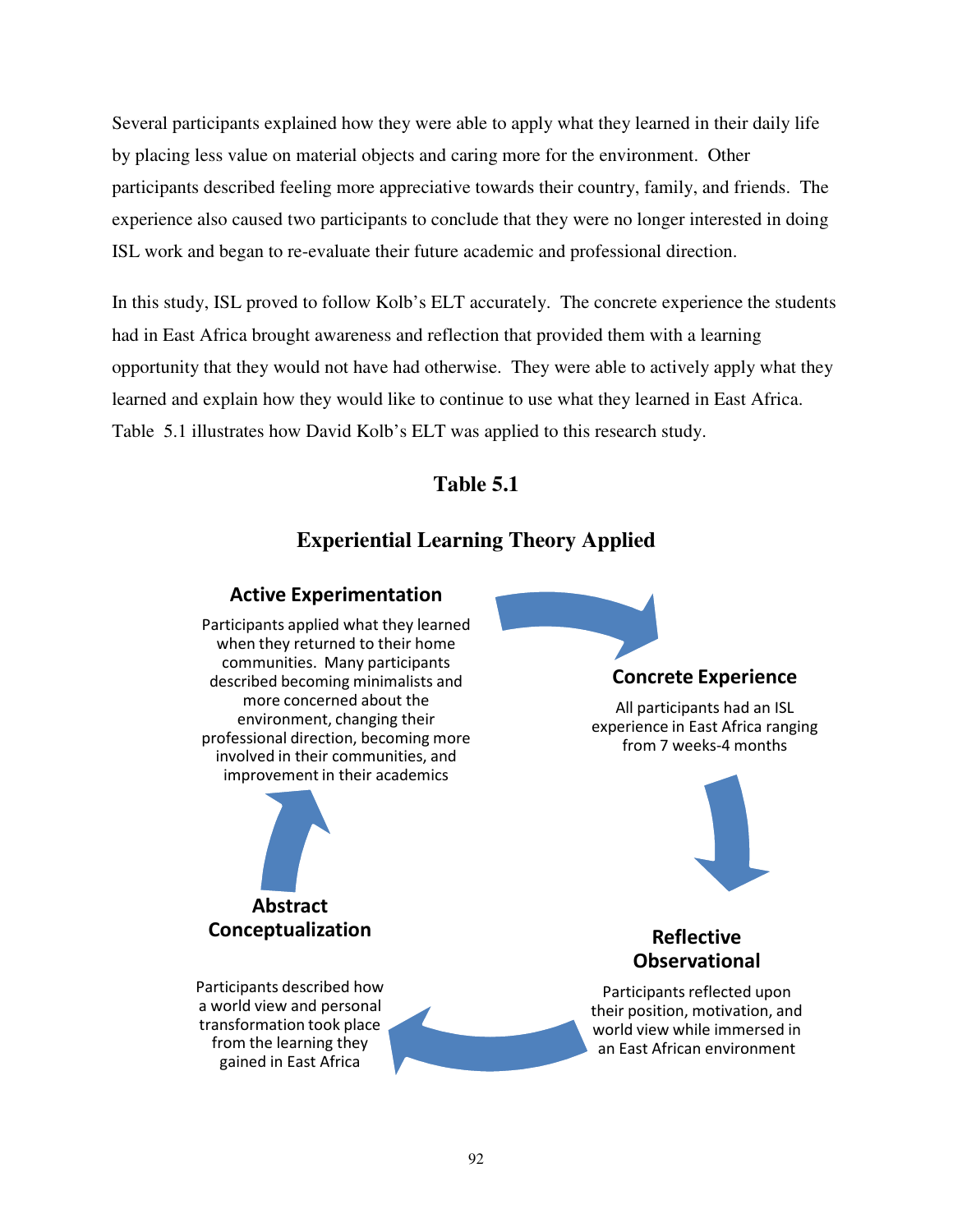In addition to Kolb's ETL, this research used Jack Mezirow's TLT. This theory was used to understand the experience of the participants on a more critical level that looks at cognitive and behaviour transformation. Mezirow's TLT is also known as "Perspective Transformation". It attempts to understand how learning though experience transforms the mind-set of individuals. This often occurs through critical reflection of an experience, such as ISL and SL. The reason this conceptual framework was chosen was because it explores how learning is linked to experience.

Table 4.1 illustrates how the findings from this study were applied to Mezirow's Transformational Learning Theory. It outlines three important categories and ten critical phases that are associated with perspective transformation. The participants for this research described many moments throughout their experience when they were faced with many of the learning elements mentioned in Mezirow's model.

 By reflecting upon the experience, students were able to describe how their prior frame of reference transformed through the experiences they had in East Africa. They were able to explain how their prior understanding of the experience was different than what occurred. Several of the participants mentioned how their political, cultural, and social views were transformed through the experience.

# 5.3 Summary of the Themes

Through the analysis of the data collected from the five participants for this qualitative study, three themes arose. These themes were helpful in identifying how the findings answered the research question. The primary question was to identify how the ISL experience transformed the lives of students who participated in this type of program. The three themes identified were: Perspective of International Service-Learning, Transformational Learning through Experience, and Fostering Transformational Learning.

The first theme illustrated what motivated the student to participate in the experience and what they did to prepare for the experience. When analyzing the data collected regarding these two areas, it was evident that many of the students had unrealistic expectations and some of the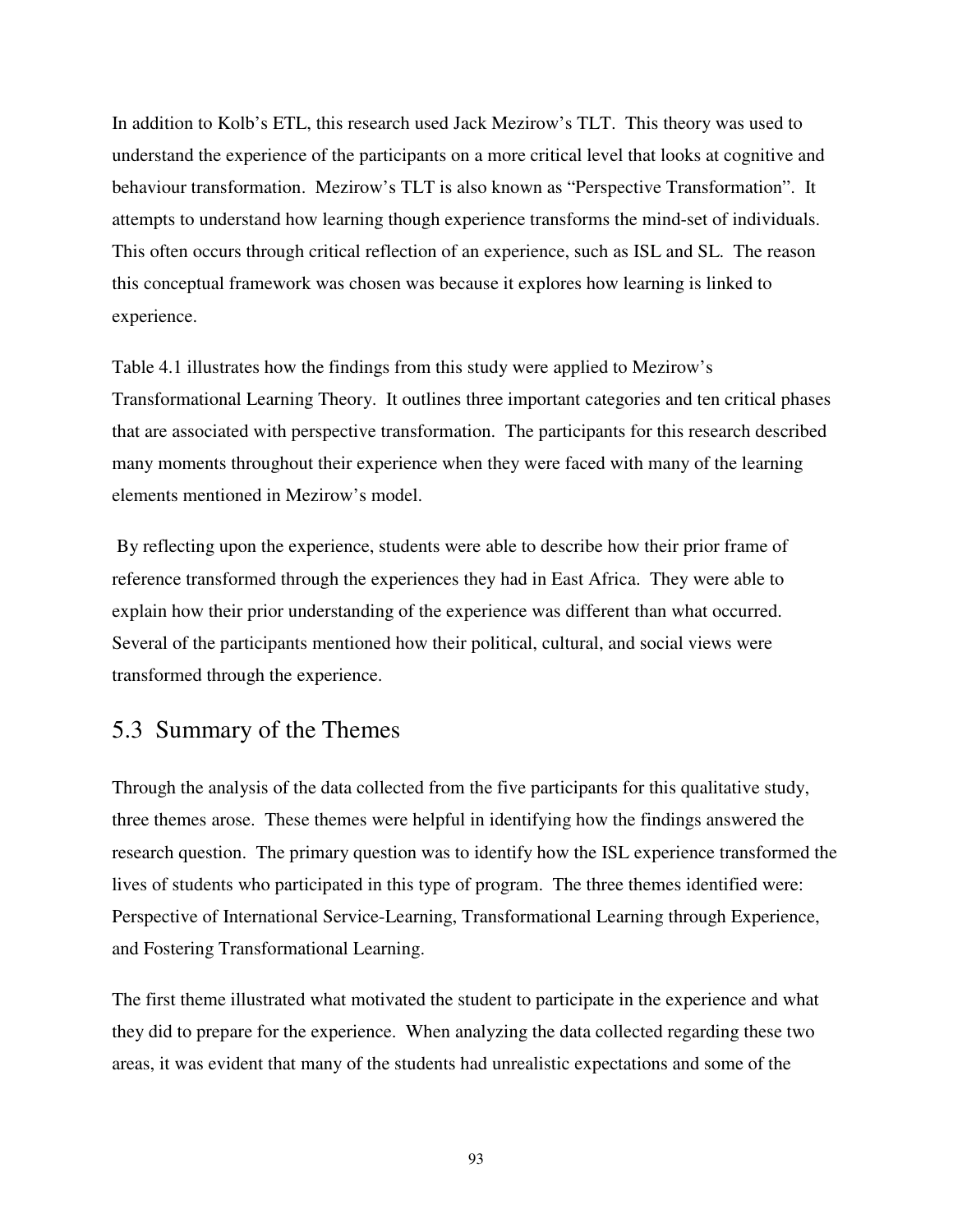participants did not prepare for the experience. The lack of preparation was often attributed to the program or institution.

Several participants believed that it is the responsibility of the institution and the program to prepare them for what to expect upon arrival. Some students felt very confused about their position and underprepared about the purpose of the organization. A few of the participants' expressed that they had travelled to East Africa before and did not feel the need to have to prepare for the experience. The lack of preparation created issues for the participants once in East Africa. The participants wished that they were more prepared before leaving Canada.

The participants for this research study discussed their motives for participating in the ISL program. Understanding the motives of a student is vital for an organization or program before a student leaves for their ISL experience. Learning about what motivates a student who participates in ISL will assist program leaders in addressing pre-departure assumptions and expectations that may not be accurate. It also enables the program to gain information that will help support a student obtain their goals for the duration of the program.

Most of the participants mentioned that they were motivated by the idea of learning about a new culture, learning a new language, meeting new people, and applying their academic skills and knowledge. Although the transformation came through in many of the responses, the second theme, Transformational Learning through Experience, identified the critical reflection process. This enabled the participants to critically evaluate their position in several areas. In order to make sense of an experience it is important for an individual to create an interpretation of the experience. Mezirow (1997) believes that we transform our frame of reference through critical reflection. This reflection is based off of assumptions which have become interpretations and habits of the mind. Critical reflection challenges our frame of references and transforms our belief and point of view (p. 7).

When the participants were able to critically reflect upon their position it became evident that many of the expectations that existed before departing for the program were identified by the participants as being incorrect when they arrived to commence their ISL. Being placed in a new position fostered questions that challenged their frame of reference regarding expectation and motives. This theme brought forward questions of social positioning in a new environment and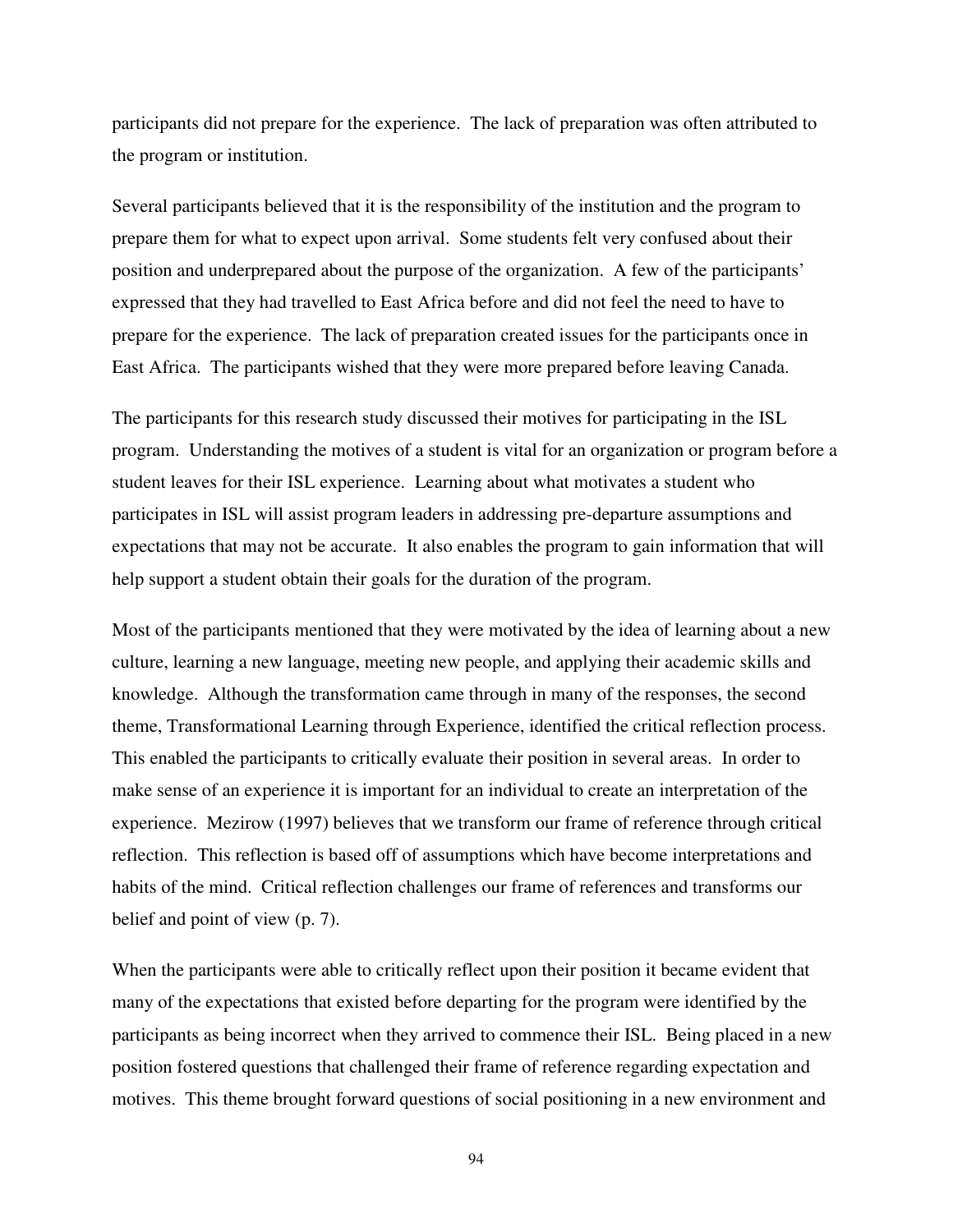it also led the participants to question social hierarchies. Conforming to the new culture, and understanding how to adapt, proved to be a challenge for the participants and it led them to critically reflect upon themselves and their overall position in the new environment and in the world. During this confusion the participants did not feel supported from the organizations and programs that sent them. Increased support during this time would have been beneficial to the transformational learning process.

The participants also looked at incidents that led them to question their world view and challenged their frame of reference. The students began to critically reflect and question larger issues related to how they perceived the world. Through critically reflecting upon their position and world view in the new environment, the participants were able to explain a personal transformation that occurred. The participants began to re-consider how they have perceived "developing" countries and how they viewed ISL opportunities.

Several of the participants believed that the good intentions they had before departing were not good enough once they arrived. They began to understand that it was impossible to implement their larger goals over a short period of time and realized that ISL and international development is a long term commitment. They realized that adapting to the new environment, culture, and language was pivotal to having a positive experience and they also understood that there was a power imbalance between foreigners and locals that was difficult to overcome. One student even described having an existential crisis because she could not understand life anymore. All of these challenges forced the participants to re-consider their assumptions and world view that had created their mind-set.

The participants reflected upon the feelings from arrival to departure. Many of the participants were able to explain how they had changed their mind-set through what they learned during their ISL. They critically looked at their expectations from the program and from themselves. Issues such as, the "white saviour complex", feelings of disempowerment, and difficulty dealing with the gender dynamics were often raised throughout the interviews. The participants were able to recognize that their moral beliefs may not always apply or be taken into consideration. In order for them to have a positive experience they needed to eliminate their ethnocentrism and adapt as efficiently as possible. This could have occurred if the proper supports had been in place. They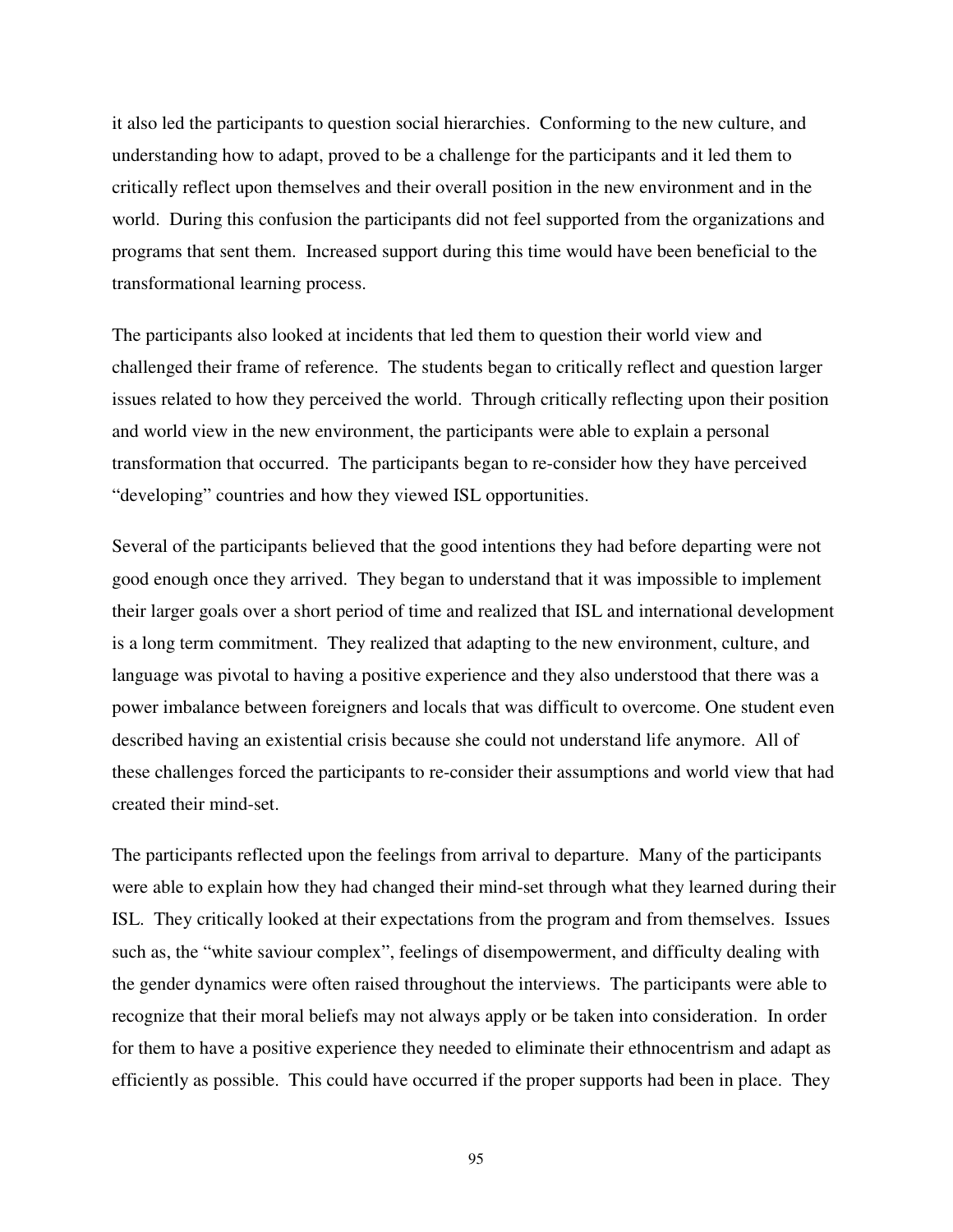were also able to describe how they prepared for the experience and recommendations that assist ISL programs and students in the future.

# 5.4 Summary

As mentioned by Crabtree (2008), to understand ISL programs a proficiency in developing a cross-cultural psychology and communication must be enhanced. This will support students in having an optimal learning experience. Crabtree (2008) mentions that assumptions which suggest intercultural immersion is enough to alter a student's ethnocentrism are insufficient. Several factors contribute to the outcome of an ISL experience. These factors include country of origin, predispositions, attitude, and characteristics of the host country. All elements pay a pivotal role in the outcome of ISL. In addition, cross-cultural awareness, knowledge of language, and global world views are also elements that contribute to a positive intercultural experience (Crabtree, 2008, p. 22).

When looking at the experience of the participants in this research study, it became evident that the participants did experience areas of transformational learning yet they frequently expressed not having the support they needed to fully obtain success on the ground. A consequence to this, is that some of the participants no longer believe in the importance of ISL and questioned their involvement. This outcome highlights the significance for institutions, programs, and organization to take an active role in supporting students throughout the entire ISL process.

This chapter answered the research question, explained how the findings connect to the conceptual frameworks used, and how the data defined the three main themes. Further research in this area is needed that will assist in program design. In addition to this, understanding the cross-cultural psychology from the host country would be an area of interest to research. The reciprocal learning process will not be understood until the views from the local communities are heard. Expanding research in this area is imperative if institutions and organizations choose to continue to thrive in the globalized world.

It is my hope the information generated from this research will enhance and contribute to the dialogue of ISL experiences and how supportive designs from institution and organization can increase the transformational learning that can be gained from these learning opportunities. ISL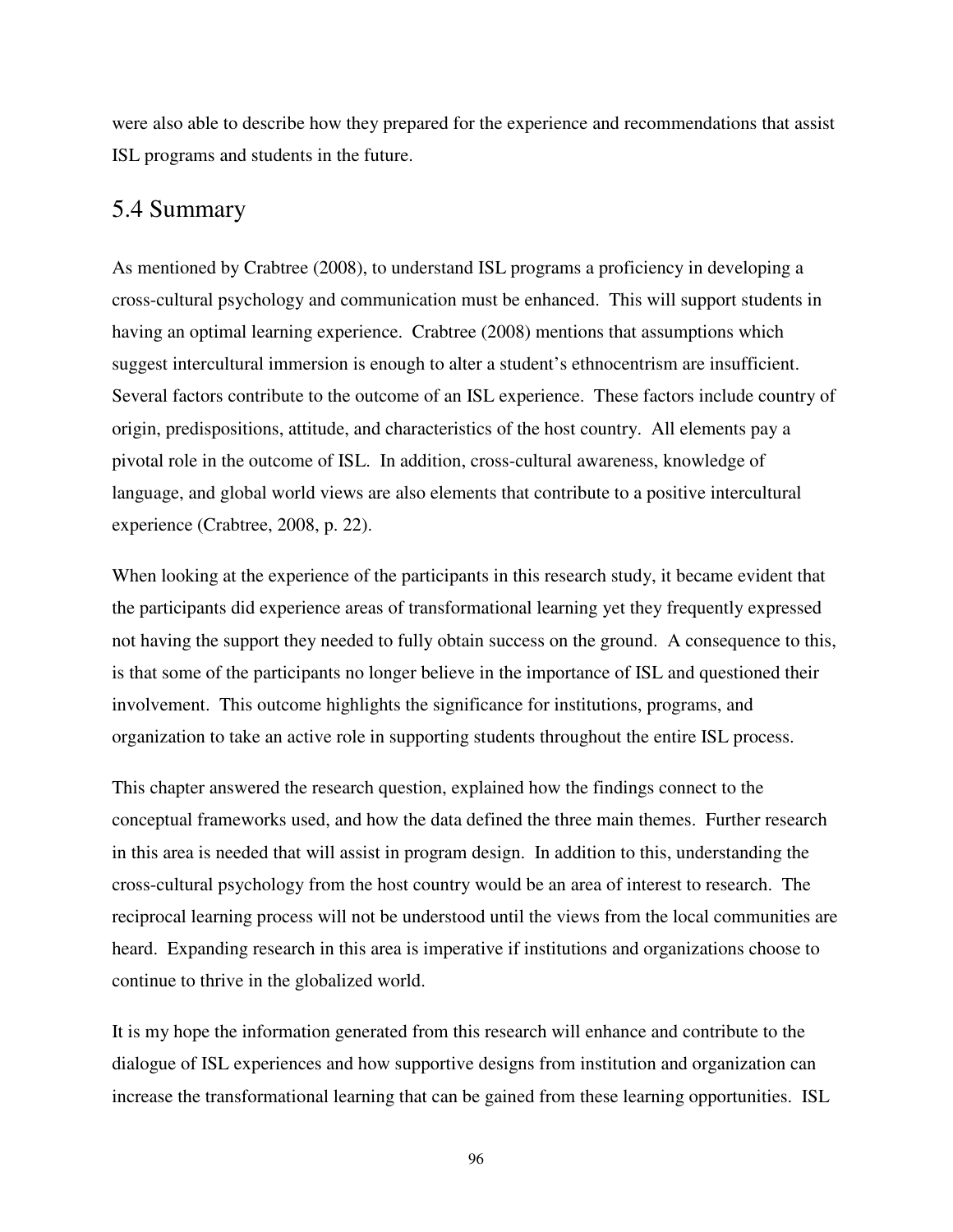and the transformational impact it can have on students is an area that needs further research if the desired learning goals are to be met.

When looking critically at ISL programs, it is imperative to focus on the experiential and transformational learning process, and enhancing the learning ability of students participating in ISL is essential. It is also important to develop strong methods that foster the transformational learning process. Having students reorganize their interpretation of the world will aid in preparing them for a globalized community. Preparing students for a global community is vitally important with the continuous and rapid changes in global demographics. Students need to be able to engage in advanced levels of human interaction and interconnectedness (Mbugua, 2010, p. 87). By implementing programs, such as ISL, students are given an opportunity to become world citizens. Learning to critically reflect during and after an ISL will help students construct meaning from their experience. Perceiving the self, convictions, and behaviours with a new lens prepares an individual for a globalized world.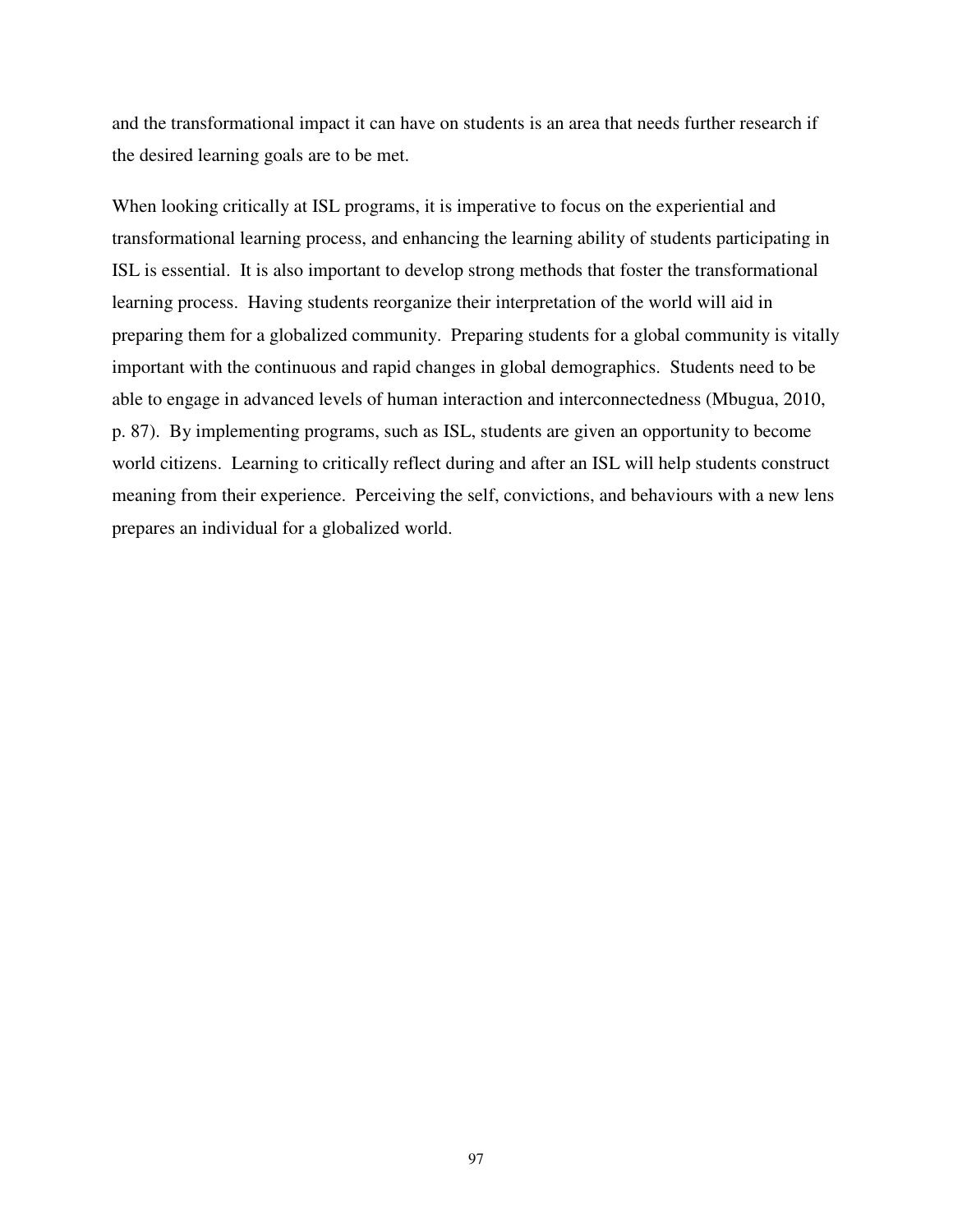### **References**

- Akella, D. (2010). Learning together: Kolb's experiential theory and its application*. Journal of Management and Organization 16* (1) 100-112.
- Altbach, P. G., & Knight, J. (2007). The internationalization of higher education: Motivations and realities. *Journal of studies in international education*, *11*(3-4), 290-305.
- Altbach, P. G., & Teichler, U. (2001). Internationalization and exchanges in a globalized university. *Journal of Studies in International Education*, *5*(1), 5-25.
- Ash, S. L., Clayton, P. H., & Atkinson, M. P. (2005). Integrating Reflection and Assessment to Capture and Improve Student Learning. *Michigan Journal of Community Service Learning*, *11*(2), 49-60.
- Baumgartner, L. M. (2001). An update on transformational learning. *New directions for adult and continuing education*, *2001*(89), 15-24.
- Bennett, J. M. (2008). On becoming a global soul: A path to engagement during study abroad. *Developing intercultural competence and transformation: Theory, research, and application in international education*, 13-31.
- Billing, S. H. (2000). Research on K-12 school based service-learning. *Phi delta Kappan*. May. 658- 664.
- Boyle, D. P., Nackerud, L., & Kilpatrick, A. (1999). The road less traveled Cross-cultural, international experiential learning. *International Social Work*, *42*(2), 201-214.
- Brown, N. (2011). A 360-degree view of international service learning. *International service learning: Conceptual frameworks and research*, 57-68.
- Bringle, R. G., Hatcher, J. A., & Jones, S. G. (Eds.). (2012). *International service learning: Conceptual frameworks and research*. Stylus Publishing, LLC.
- Chambers, A., & Chambers, K. (2008). Tuscan dreams: Study abroad student expectation and experience in Siena. *Developing intercultural competence and transformation: Theory, research, and application in international education*, 128-153.
- Chieffo, L., & Griffiths, L. (2004). Large-Scale Assessment of Student Attitudes after a Short-Term Study Abroad Program. *Frontiers: The interdisciplinary journal of study abroad*, *10*, 165- 177.
- Cohen, L., Manion, L., & Morrison, K. (2011). *Research methods in education.* (7th ed.). London: Routledge-Falmer.
- Crabtree, R. D. (2008). Theoretical Foundations for International Service-Learning. *Michigan Journal of Community Service Learning*, *15*(1), 18-36.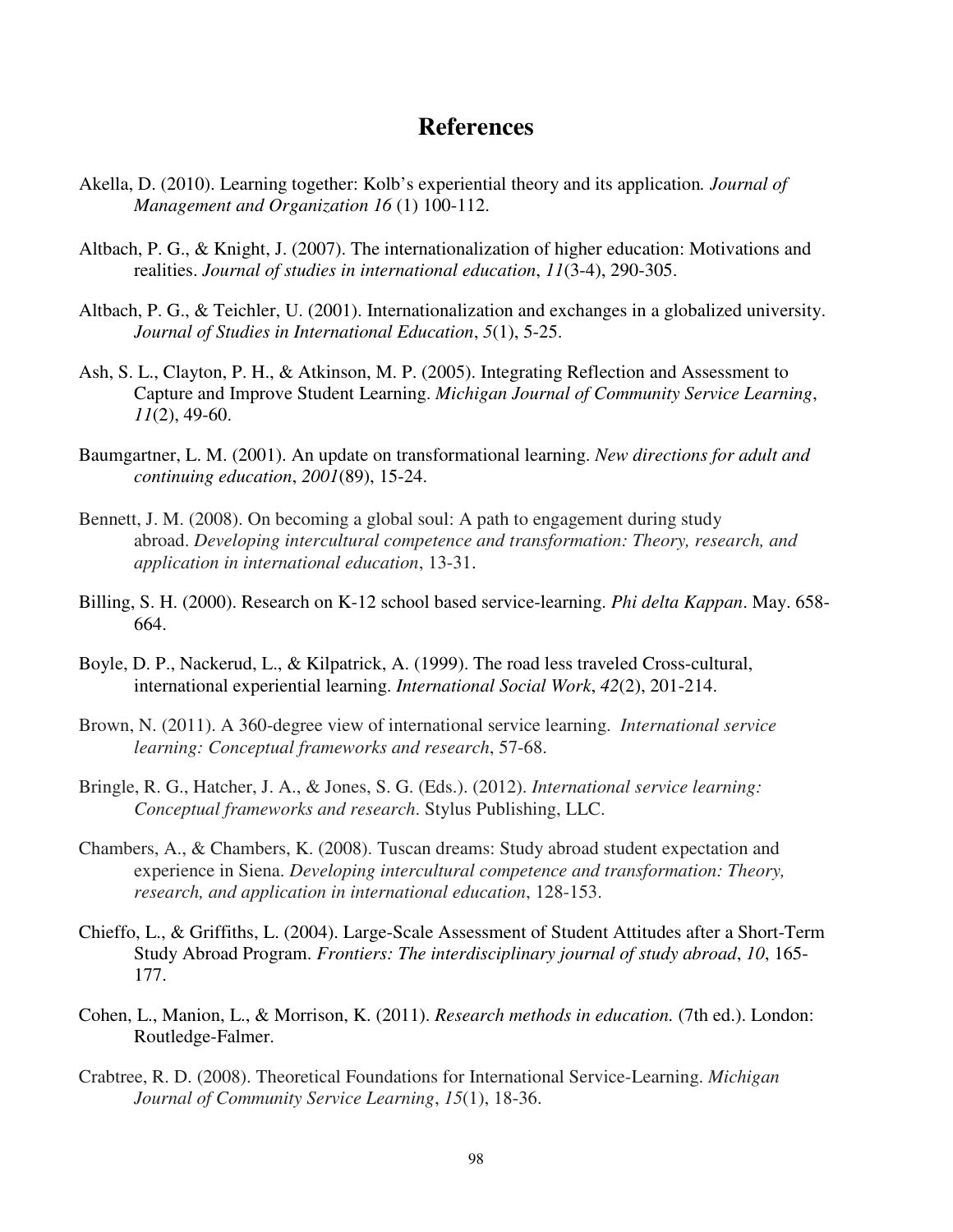- Creswell, J. W. (2012). *Qualitative inquiry and research design: Choosing among five approaches*. Sage publications.
- Deardorff, D, K. (2008). Intercultural competence: A definition, model and implications for education abroad. In V. Savicki (Eds.), *Developing intercultural competence and transformation: Theory, research, and application in international education.* Sterling, VA: Stylus Publishers, 32-52.
- Deeley, S. J. (2010). Service-learning: Thinking outside the box. *Active Learning in Higher Education*, *11*(1), 43-53.
- Dharamsi, S. (2011). Ethics of international engagement and service-learning Project. Global praxis: Exploring the ethics of engagement abroad. Retrieved from: http://www.academia.edu/971013/Ethics\_of\_International\_Engagement\_and\_Service\_Learni ng\_EIESL\_
- Dirkx, J. M. (1998). (Dirkx, 1998, p. 3). Transformative learning theory in the practice of adult education: An overview. *PAACE Journal of Lifelong Learning*, *7*, 1-14
- Emerson, R. (2001). Contemporary field research: Perspective and formulations notes. ( $2^{nd}$  ed.). Prospect Heights, IL: Waveland Press.
- Faris, R. (1999), Service-learning in Canada: A survey of policy and practice in the public education system of Canada and the practice of using voluntary service as a means of earning postsecondary tuition credit. Retrieved from: http://members.shaw.ca/rfaris/docs/LS-SL3.pdf
- Furco, A. (1996). Service-learning: A balanced approach to experiential education. *Expanding boundaries: Serving and learning*, *1*, 1-6.
- Gautam, P. S., & Vishwakarma, G. (2012). An adjustment process of expatriate: "U-Curve Theory"(culture shock, acculturation, adjustment). *Meditech's International Journal of Management*, *1*(1), 1-9.
- Garrison, D. R., & Kanuka, H. (2004). Blended learning: Uncovering its transformative potential in higher education. *The internet and higher education*, *7*(2), 95-105.
- Gaw, K. F. (2000). Reverse culture shock in students returning from overseas. *International Journal of Intercultural Relations*, *24*(1), 83-104.
- Geertz, C. (1974) The Interpretation of Cultures. *New York: Basic Books.*
- Gonzalez, L. E., Brown, M. S., & Slate, J. R. (2008). Teachers Who Left the Teaching Profession: A Qualitative Understanding. *Qualitative Report*, *13*(1), 1-11.
- Grusky. S. (n.d). Service learning: An exciting model for international development education . Retrieved on July 6, 2014, from http://www.worldhunger.org/articles/us/deved/grusky.htm.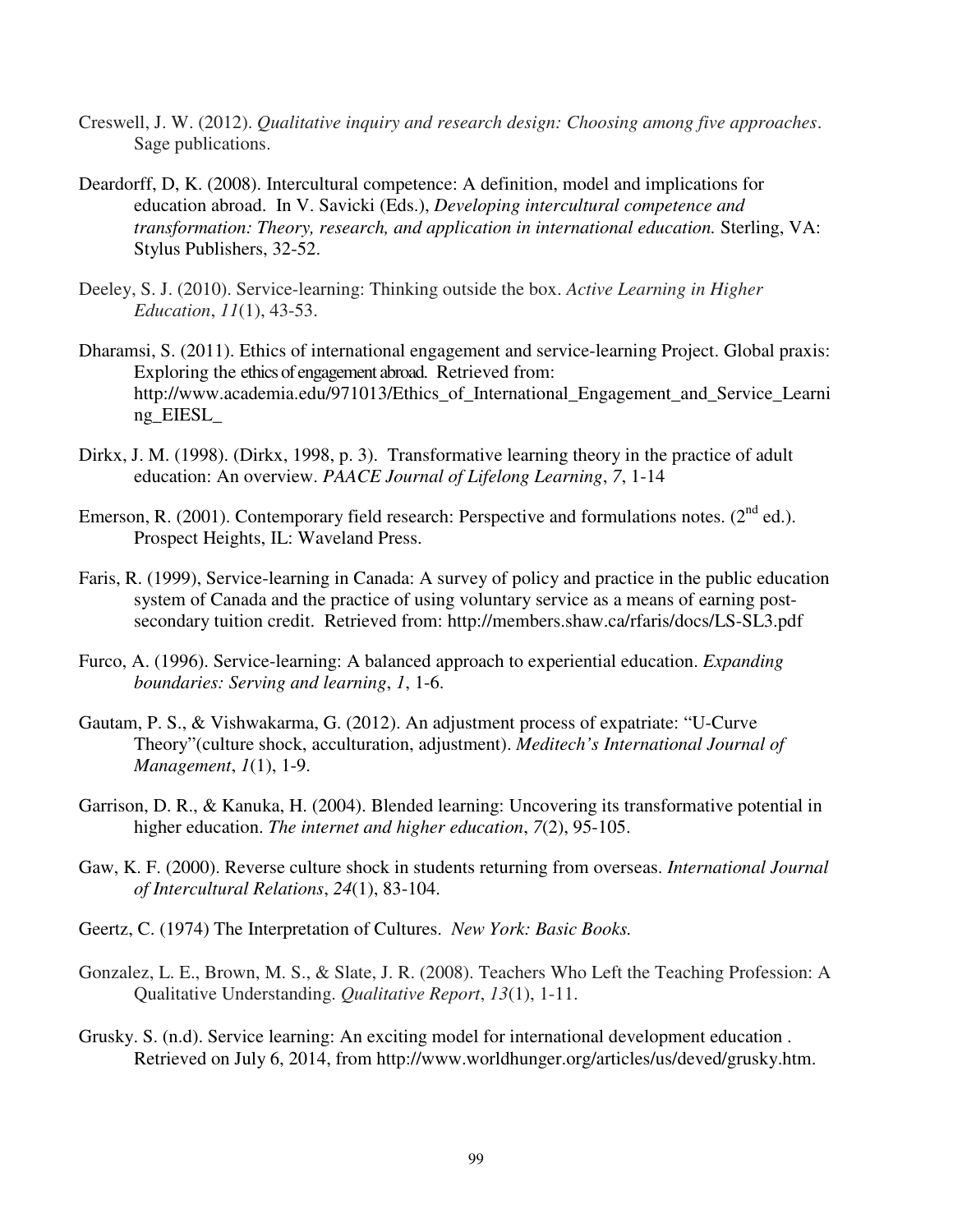- Handy, F., Hustinx, L., Cnaan, R. A., & Kang, C. (2009). A cross-cultural examination of student volunteering: is it all about résumé building?. *Nonprofit and Voluntary Sector Quarterly*.
- Hammersley, M. and Atkinson, P. (1995). Ethnography: Principles in Practice.  $2<sup>nd</sup>$  edn. London:Routledge
- Hoff, J. G. (2008). Growth and transformation outcomes in international education. In V. Savicki (Eds.), *Developing intercultural competence and transformation: Theory, research, and application in international education.* Sterling, VA: Stylus Publishers
- Howard, J. P. (1998). Academic service learning: A counter normative pedagogy. *New directions for teaching and learning*, *1998*(73), 21-29.
- Hopkins, R. (1993). David Kolb's experiential learning machine. *Journal of Phenomenological Psychology*.
- Humphries, J., Rauh, K., McDine, D. (2013). A world of learning: Canada's performance and potential in international education 2013. The Canadian bureau of international education. Retrieved from: http://net.cbie.ca/download/CBIE\_A%20World%20of%20Learning\_English\_web%20high% 20res.pdf
- Hunter, A. (2008). Transformative learning in international education. In V. Savicki (Eds.) *Developing intercultural competence and transformation: Theory, research, and application in international education.* Sterling, VA: Stylus Publishers.
- Jordi, R. (2010). Reframing the concept of reflection: Consciousness, experiential learning, and reflective learning practices. *Adult Education Quarterly*, 0741713610380439.
- Kelshaw, T., Lazarus, F., & Minier, J. (Eds.) (2009). Partnerships for service-learning: Impacts communities and students. San Francisco: Jossey-Bass.
- Kiely, R. (2004). A chameleon with a complex: Searching for transformation in international servicelearning. *Michigan Journal of Community Service Learning*, 5-20.
- Kiely, R. (2005). A transformative learning model for service-learning: A longitudinal case study. *Michigan Journal of Community Service Learning*, *12*(1).
- Kiely, R. (2011). What international service learning research can learn from research on international learning. *International service learning: Conceptual frameworks and research*, 243-273.
- Kitchenham, A. (2008). The evolution of John Mezirow's transformative learning theory. *Journal of transformative education*, *6*(2), 104-123.
- Kolb, D. A. (1984). *Experiential learning: Experience as the source of learning and development* (Vol. 1). Englewood Cliffs, NJ: Prentice-Hall.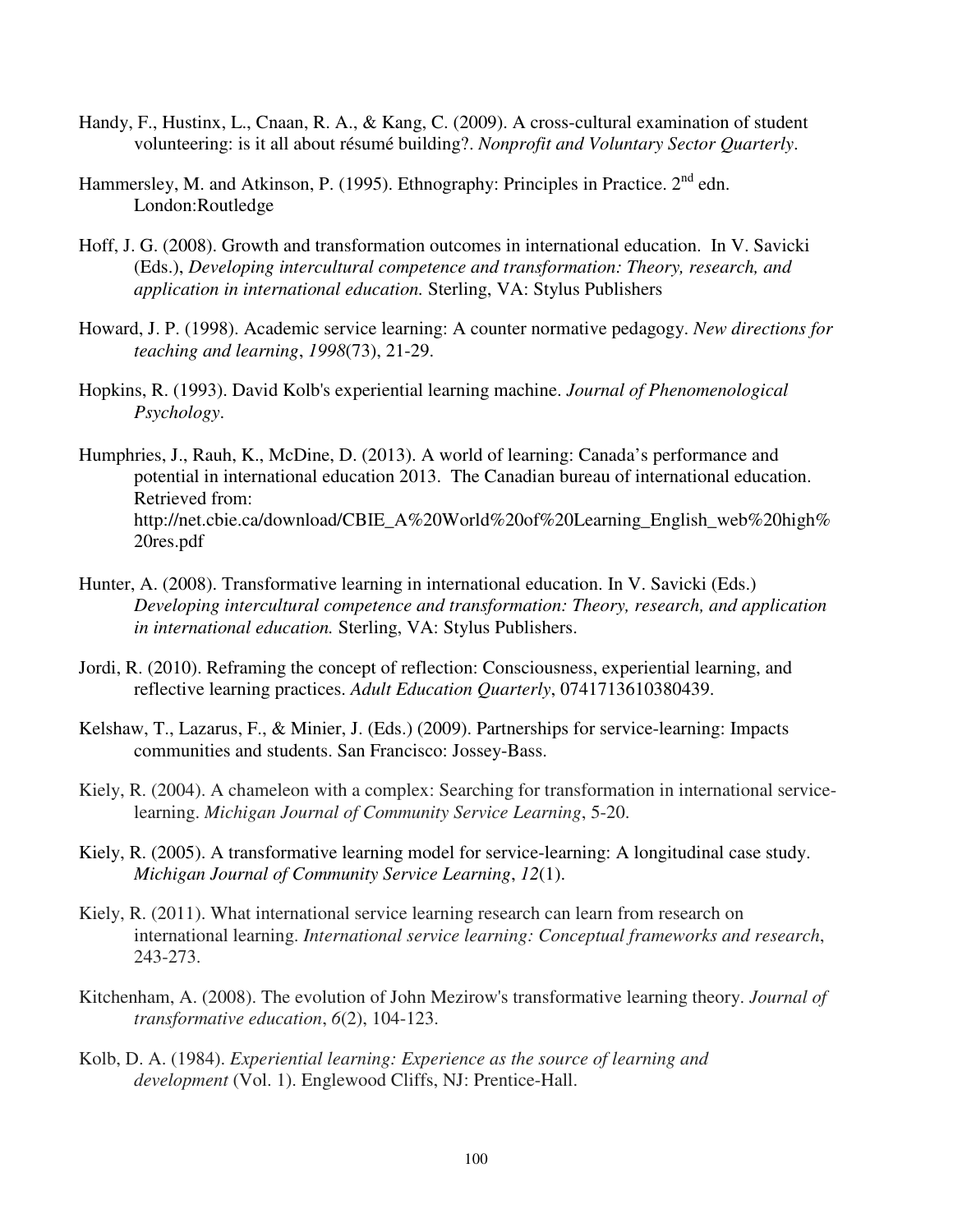- Kolb, A. Y., & Kolb, D. A. (2005). Learning styles and learning spaces: Enhancing experiential learning in higher education. *Academy of management learning & education*, *4*(2), 193-212.
- Lester, S (1999). 'An introduction to phenomenological al research,' Taunton UK, Stan Lester Developments. Retrieved from: www.sld.demon.co.uk/resmethy.pdf
- Lewis, L. H., & Williams, C. J. (1994). Experiential learning: Past and present. *New Directions for Adult and Continuing Education*, *1994*(62), 5-16.
- Mbugua, T. (2010). Fostering culturally relevant/responsive pedagogy and global awareness through the integration of international service-learning in courses.*Journal of Pedagogy/Pedagogický Casopis*, *1*(2), 87-98.
- Mezirow, J. (1978a). *Education for perspective transformation: Women's re-entry programs in community colleges*. New York: Teacher's College, Columbia University.
- Mezirow, J. (1978b). Perspective transformation. *Adult Education*, *28*, 100-110.
- Mezirow, J. (1990). How critical reflection triggers transformative learning. *Fostering critical reflection in adulthood*, 1-20
- Mezirow, J. (1996). Contemporary paradigms of learning. *Adult education quarterly*, *46*(3), 158-172.
- Mezirow, J. (1997). Transformative learning: Theory to practice. *New directions for adult and continuing education*, *1997*(74), 5-12.
- Mezirow, J. (2000). *Learning as Transformation: Critical Perspectives on a Theory in Progress. The Jossey-Bass Higher and Adult Education Series*. Jossey-Bass Publishers, 350 Sansome Way, San Francisco, CA 94104.
- Mitchell, T. D. (2008). Traditional vs. critical service-learning: Engaging the literature to differentiate two models. *Michigan Journal of Community Service Learning*, *14*(2), 50-65.
- Nickols, S. Y., Rothenberg, N. J., Moshi, L., & Tetloff, M. (2013). International Service-Learning: Students' Personal Challenges and Intercultural Competence. *Journal of Higher Education Outreach and Engagement*, *17*(4), 97-124.
- Oberg, K. (2006). Cultural shock: Adjustment to new cultural environments. *curare*, *29*(2), 3.
- Patton, M. Q. (2005). *Qualitative research*. John Wiley & Sons, Ltd.
- Punch, K. F. (2009). *Introduction to research methods in education*. Sage.
- Robson, C. (2002). *Real word research*. Oxford: Blackwell.
- Savicki, V. (2008). Experiential and affective education for international educators. In V. Savicki (Eds.), *Developing intercultural competence and transformation: Theory, research, and application in international education.* Sterling, VA: Stylus Publishers.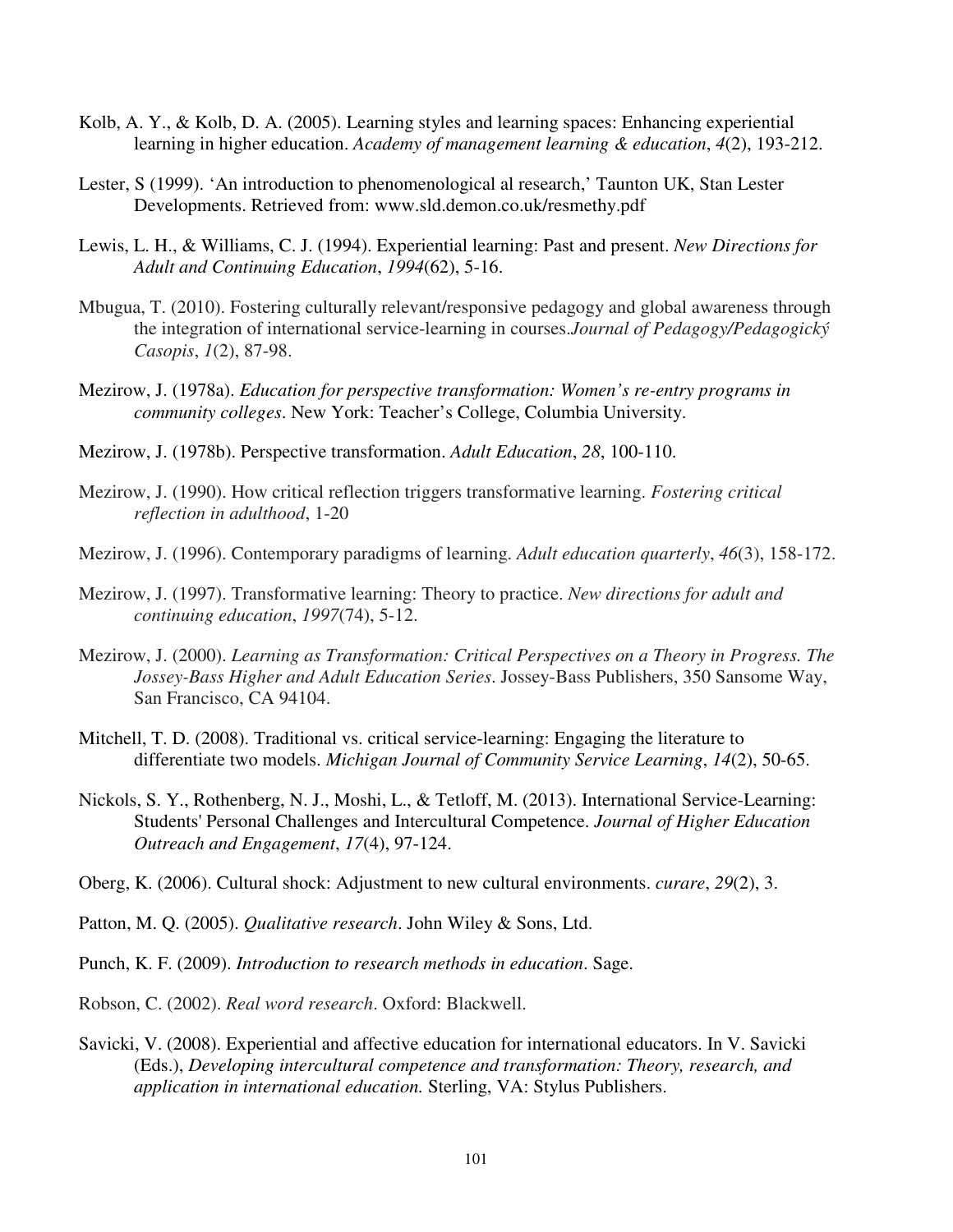- Sahlberg. P. (2011) Paradoxes of educational improvement: The Finnish experience. Scottish Educational Review. *43* (1), 3-23.
- Selby, R. (2008). Designing transformation in international education. In V. Savicki (Eds.), *Developing intercultural competence and transformation: Theory, research, and application in international education.* Sterling, VA: Stylus Publishers.
- Sutton, R. C., & Rubin, D. L. (2004). The GLOSSARI Project: Initial Findings from a System-Wide Research Initiative on Study Abroad Learning Outcomes .*Frontiers: The Interdisciplinary Journal of Study Abroad*, *10*, 65-82. Taylor, E. W. (1998) Transformative Learning: A Critical Review. *ERIC Clearinghouse on Adult, Career, and Vocational Education*  (Information Series No. 374).
- Tonkin, H. (2011). A research agenda for international service learning. *International service learning: Conceptual frameworks and research*, 191-224.
- Wurdinger, S. D., & Carlson, J. A. (2009). *Teaching for experiential learning: Five approaches that work*. R&L Education.
- Yin,R. K. (2009). *Case Study Research: Design and Methods* (fourth edition). Thousand Oaks, CA: Sage.
- Zachrisson, C. U. (2004). New study abroad destinations: Trends and emerging opportunities. *Europe*, *76*, 62-7.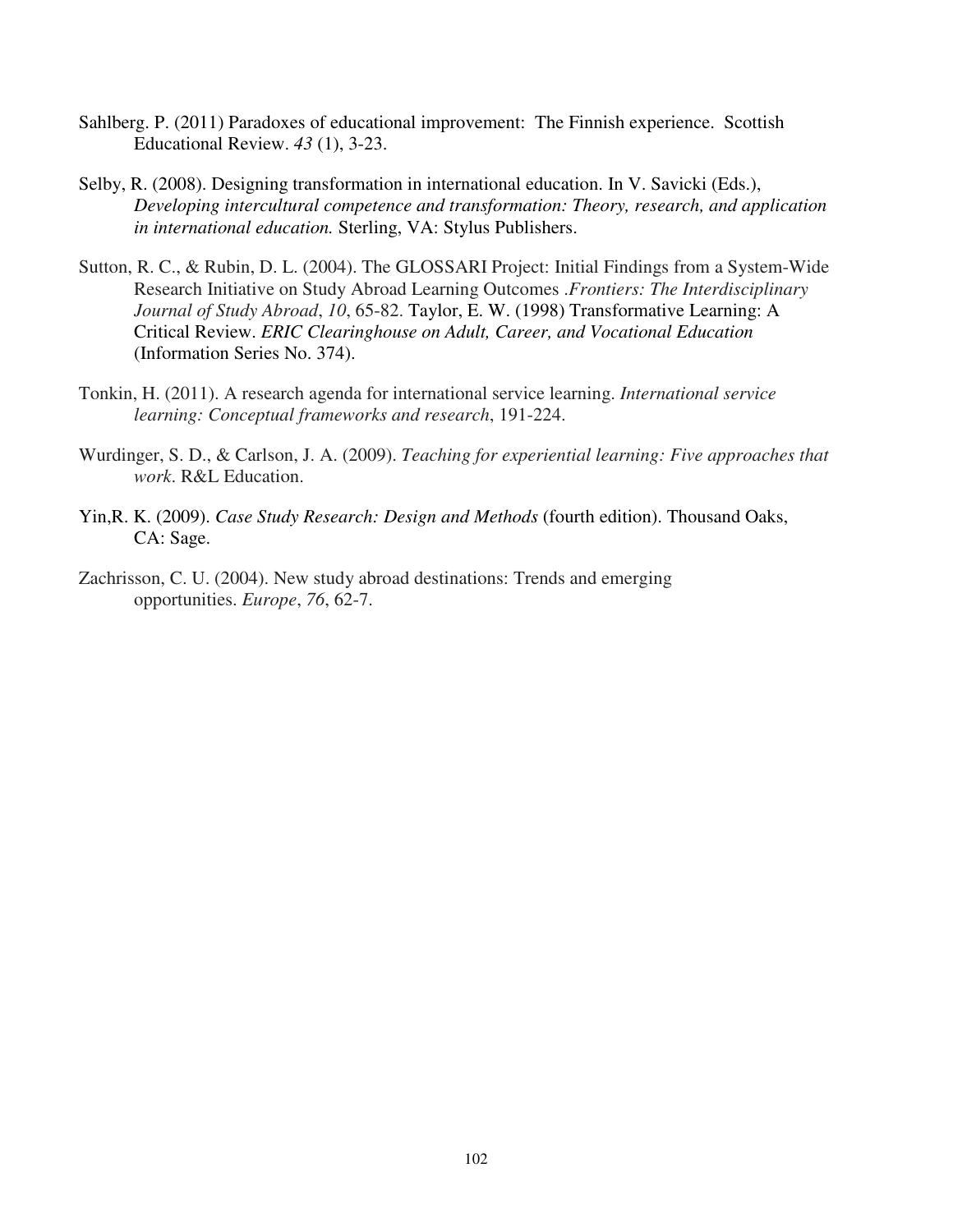# **Appendix A**

## **Advertisement and Recruitment**

#### **Subject Line:** *Participants Needed for Research Study*

You are invited to participate in a study conducted by Shannan Crowder and Dr. Goli Rezai Rashti. The study involves discussing your experience in an International Service-Learning program. It will be approximately one hour and will be conducted in a location convenient to you.

Please express your interest by sending an email to scrowde@xxxxx. Once your email has been received you will be provided with a letter of information regarding the study. We look forward to hearing from you

Thank you for your time,

Shannan Crowder **Researcher**  Master of Education Student scrowde@xxxxx (xxx) xxx-xxxx

Goli Rezai-Rashti **Principal Investigator**  Professor Faculty of Education Western University grezaira@xxxxx (xxx) xxx-xxxx ext. xxxxx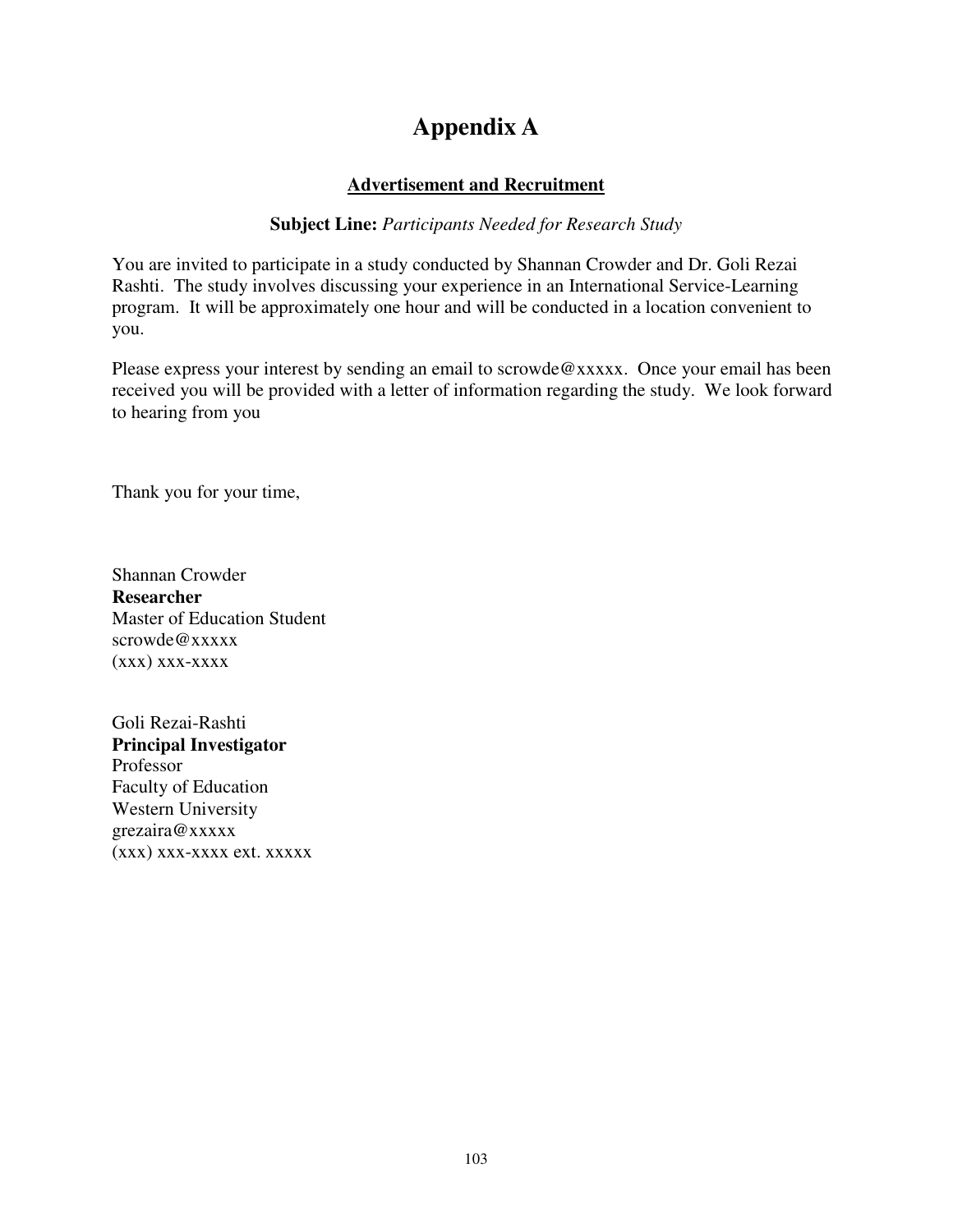# **Appendix B**

## **Interview Questions**

## **Demographic/Background Information**

- a) Age
- b) Gender
- c) Program of Study
- d) Year of Study
- e) Country visited for International Service-Learning experience
- f) Duration of visit

### **Pre-departure Reflection**

- **1.** Please describe any previous experiences abroad including ISL, travel, study, etc.
- 2. What attracted the participant in the ISL opportunity and what were the original motives for participating in the program?
- 3. How did you think you would apply your academic skills and knowledge in East Africa?
- 4. What were the preparations to prepare for the experience (1) socially (2) culturally (3) professionally (4) personally

### *Reflection Abroad*

- 1. Please describe a three point time line of feelings experienced from the time of (1) arrival (2) mid-way (3) departure. Were there any consistent feelings?
- 2. Please explain a moment (s) when you felt your worldview was being challenged.
- 3. Explain an incident for each of the following where you may have felt confused of your position (1) socially (2) culturally (3) professionally (4) personally

## *Current Application*

- 1. Since returning and reflecting upon the experience was there a deeper meaning gained from having gone abroad? If so how did you come to realize it?
- 2. How have you implemented the learning you gained from the experience into the (1) community (2) daily life (3) foreseeable future?
- 3. For students and ISL programs to be successful it important to critically evaluate the experiences of individuals who go abroad. Please describe three main areas that should be focused on and developed for ISL to be successful in the future and why.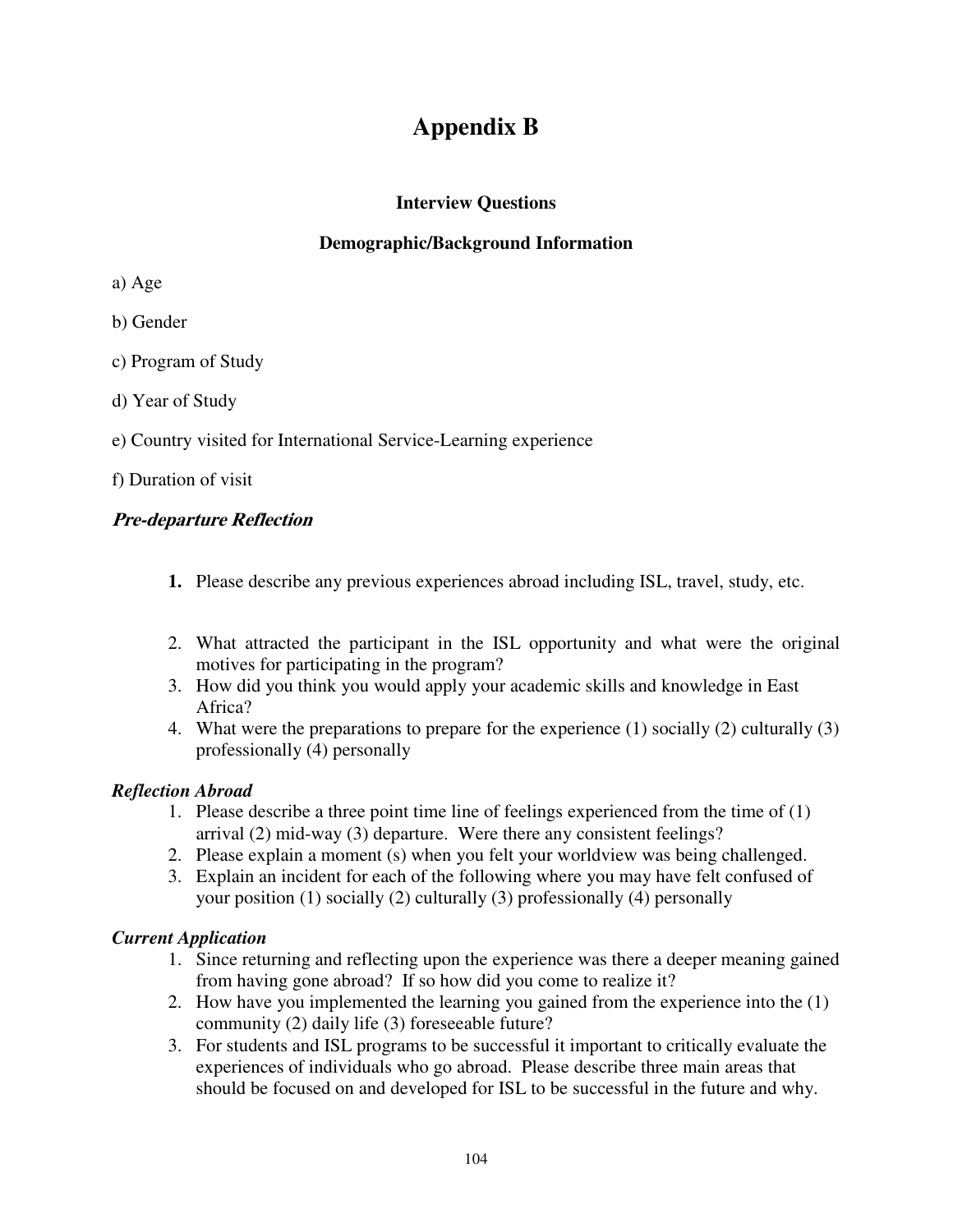# **Appendix C**

**Project Title:** International Service-Learning – Transformational through Experience

### **Principal Investigator:**

Goli Rezai-Rashti, Ph.D Professor Faculty of Education

The University of Western Ontario xxx-xxx-xxxx ext. xxxxx

## **Letter of Information**

### Invitation to Participate

My name is Shannan Crowder and I am a Master of Education student focusing on International and Comparative Education at the Faculty of Education at The University of Western Ontario. I am currently conducting research for the completion of my Master's thesis that is looking at the experience of students who have participated in an International Service-Learning (ISL) program abroad. I am presently inviting students who have recently completed an ISL experience to participate in this research.

### Purpose of the Letter

The purpose of this letter is to provide you with information required for you to make an informed decision regarding participation in this research.

## Purpose of this Study

The purpose of this study is to identify how international learning experiences transform the lives of students who go abroad and what can be done to improve ISL programs to ensure greater learning opportunities are obtained.

### Inclusion Criteria

Individuals who are eligible to participate in this study must have been students who participated in an International Service-Learning experience through recognized University.

### Exclusion Criteria

Individuals who have participated as a student through a recognized University in an International Service-Learning program abroad are not eligible to participate in this study.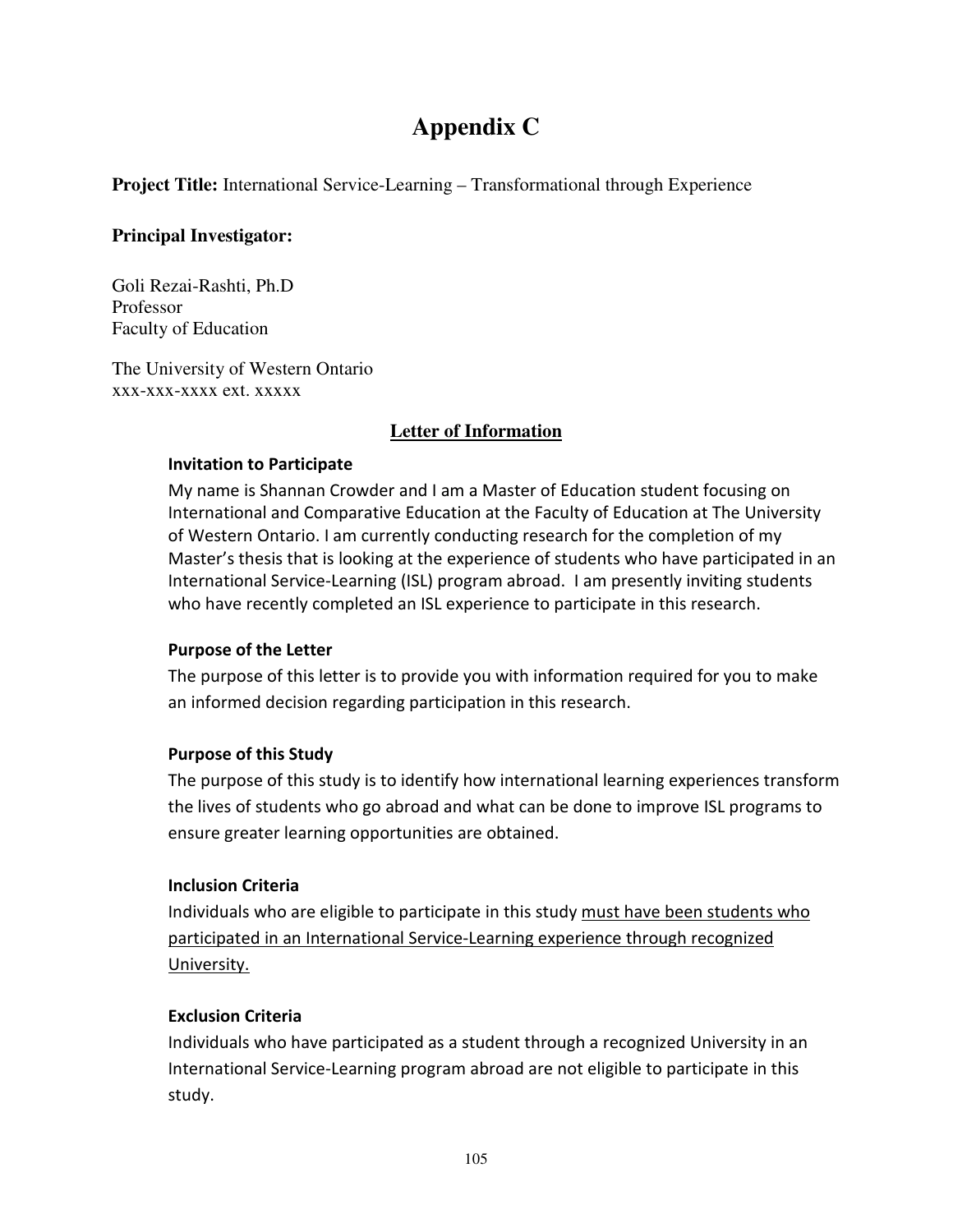#### Study Procedures

 If you agree to participate, you will be asked to take part in a one-on-one semistructured interview. It is anticipated that the entire task will take will be approx. onehour, over one sessions. The task(s) will be conducted in location convenient for you. The interview will request your reflection on the pre-departure, abroad, and current application of the learning experience. The interview will be recorded on an audiorecorder and later transcribed into written form. After transcription you will be able to review the transcript and edit as you see fit.

#### Possible Risks and Harms

There are no known or anticipated risks associated with participating in this study.

#### Possible Benefits

The possible benefits to society may be that recommendations for International Service-Learning programs are given which enhance the learning opportunities for communities at home and abroad.

#### Compensation

You will not be compensated for your participation in this research.

### Voluntary Participation

Participation in this study is voluntary. You may refuse to participate, refuse to answer any questions or withdraw from the study at any time with no effect on your future academic status.

#### **Confidentiality**

All data collected will remain confidential and accessible only to the investigators of this study. If the results are published, your name will not be used. If you choose to withdraw from this study, your data will be removed and destroyed from our database. While we will do our best to protect your information there is no guarantee that we will be able to do so. Representatives of The University of Western Ontario Health Sciences Research Ethics Board may contact you or require access to your study-related records to monitor the conduct of the research.

### Contacts for Further Information

If you require any further information regarding this research project or your participation in the study you may contact Principle Investigator: Goli Rezai-Rashti, xxx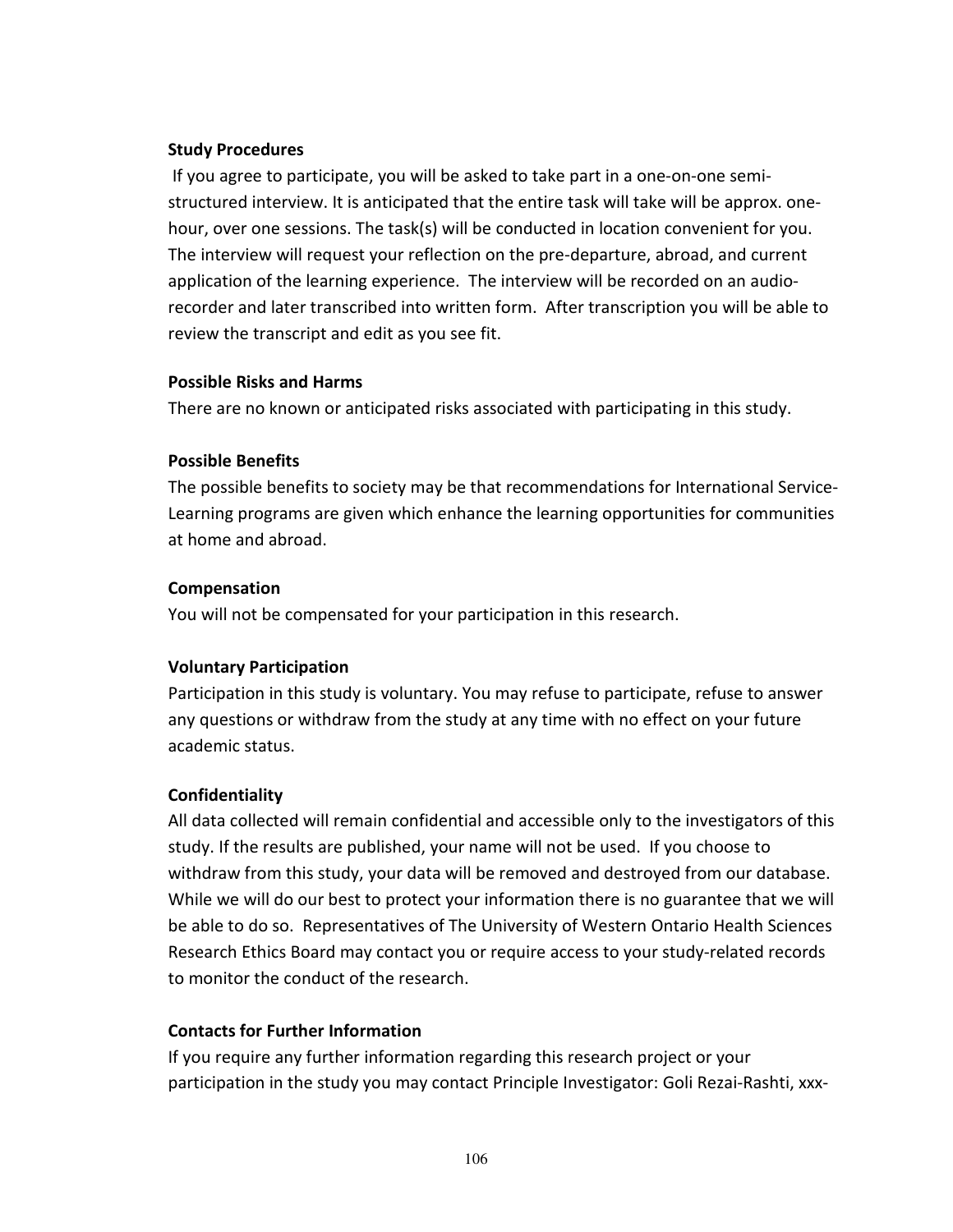xxx-xxxx ext. xxxxx, grezaira@xxxxx, and student researcher: Shannan Crowder, xxx-xxxxxxx, scrowde@xxxxx. If you have any questions about your rights as a research participant or the conduct of this study, you may contact The Office of Research Ethics (xxx) xxx-xxxx, email: ethics@xxxxx.

#### Publication

The information collected during the interview will be for the purpose of this research. All of the data will be a locked my personal laptop computer that is password protected and the audio-recorder will be locked in a secure location. All of the data will be destroyed after the duration of five years. Only your age, gender, academic year, and area of study will be identified. Your name and the name of the International Service-Learning program you were involved in will be kept anonymous. The results generated from this study may be used for publication and presented. Quotations given from your interview may be also be used.

This letter is yours to keep for future reference.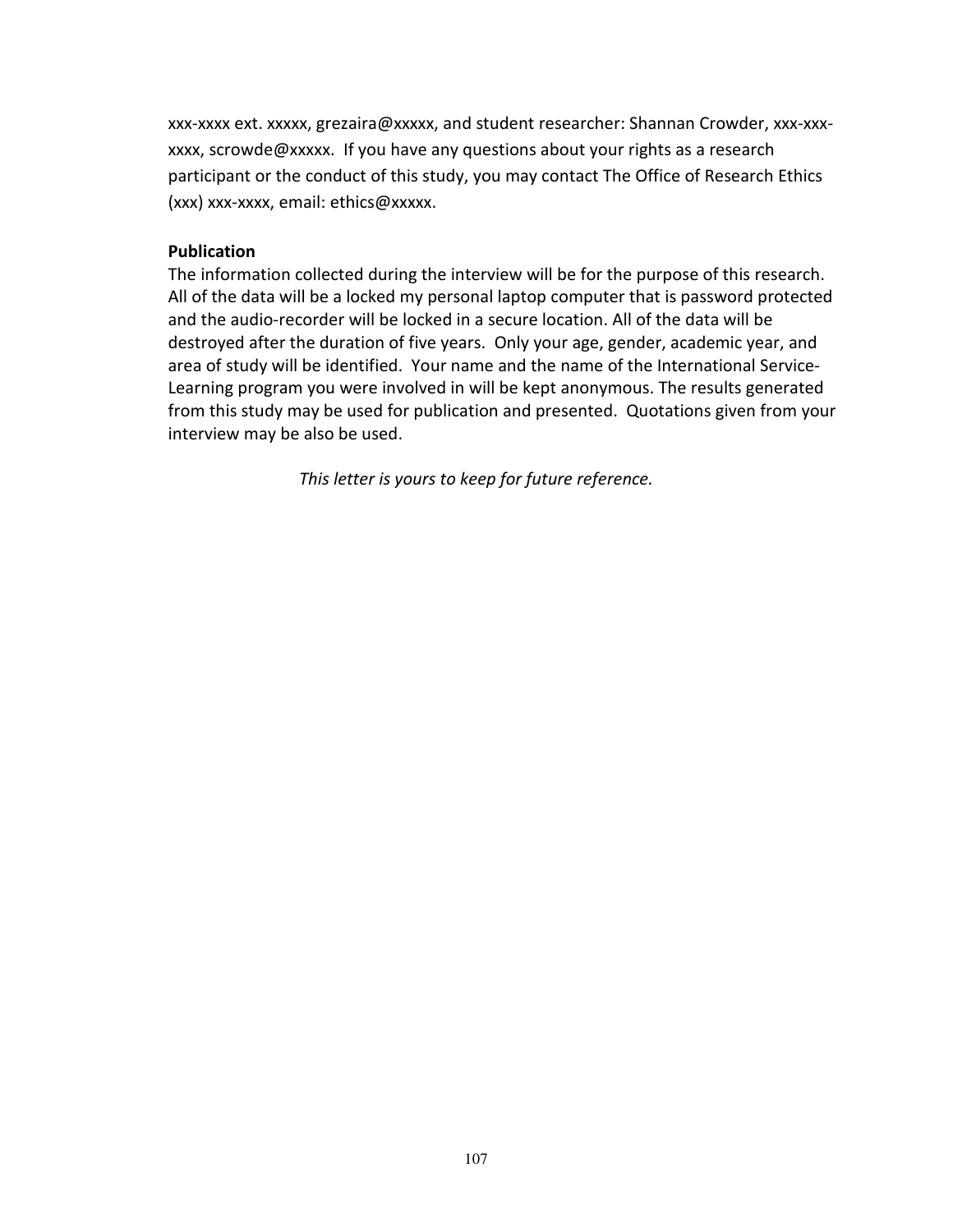# **Appendix D**

# **Consent Form**

**Project Title:** *International Service-Learning – Transformation through Experience* 

*Dr. Goli Rezai-Rashti, University of Western Ontario; Dr. Wayne Martino, University of Western Ontario; Shannan Crowder, University of Western Ontario* 

- o I consent to having anonymous direct quotations from my interview used in any future published work of the final research study.
- o I have read the Letter of Information, have had the nature of the study explained to me and I agree to participate. All questions have been answered to my satisfaction.

| Participant's Name (please print):                |  |
|---------------------------------------------------|--|
| Participant's Signature:                          |  |
| Date:                                             |  |
|                                                   |  |
|                                                   |  |
| Person Obtaining Informed Consent (please print): |  |
| Signature:                                        |  |
| Date:                                             |  |